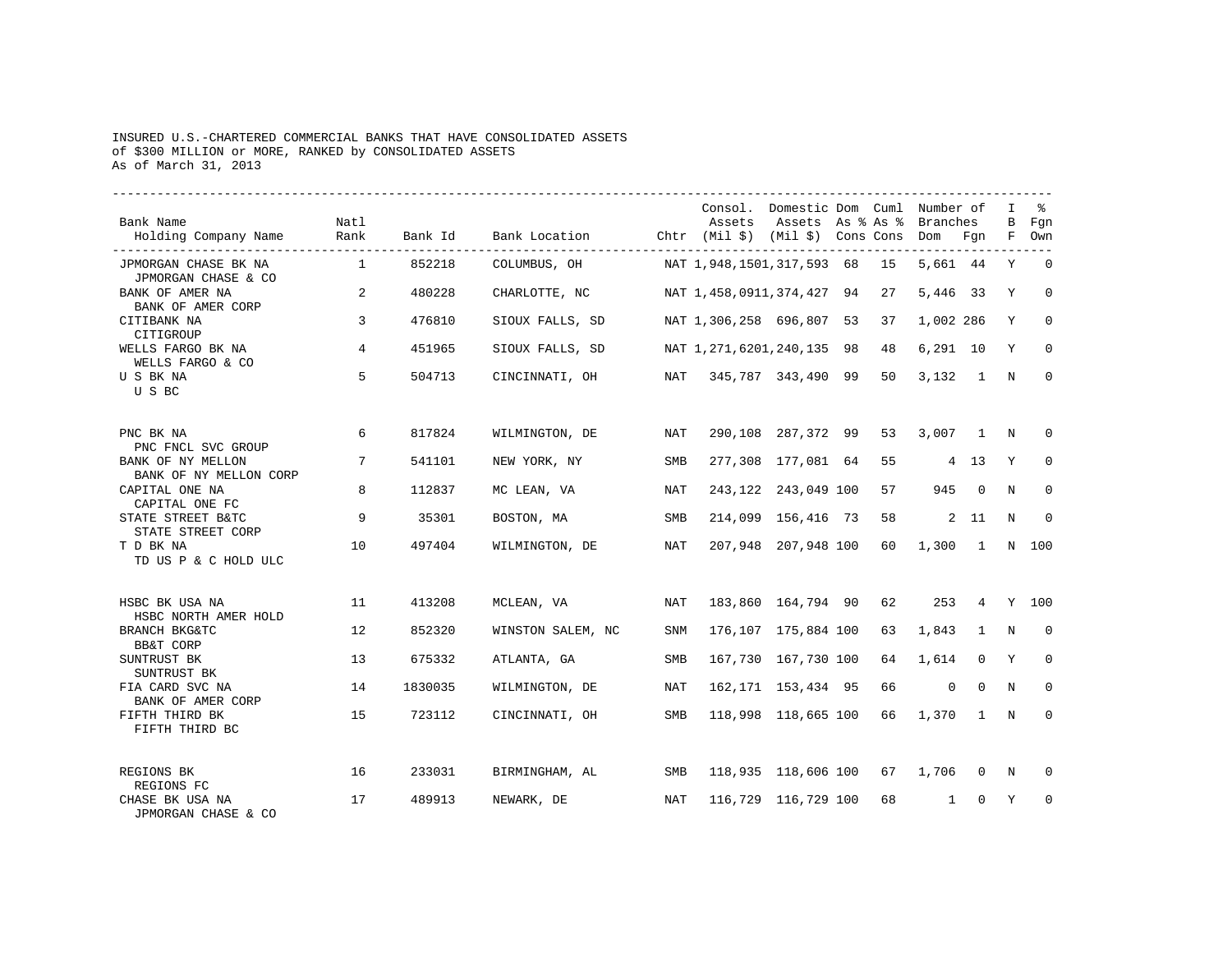| GOLDMAN SACHS BK USA<br>GOLDMAN SACHS GROUP THE      | 18 | 2182786 | NEW YORK, NY       | SMB        |        | 113,743 113,743 100   | 69 | 1            | 0              | N           | 0            |
|------------------------------------------------------|----|---------|--------------------|------------|--------|-----------------------|----|--------------|----------------|-------------|--------------|
| RBS CITIZENS NA<br>RBS CITIZENS FNCL GRP             | 19 | 3303298 | PROVIDENCE, RI     | NAT        |        | 105, 115 105, 115 100 | 70 | 997          | 1              | N           | 75           |
| BMO HARRIS BK NA<br>BMO FNCL CORP                    | 20 | 75633   | CHICAGO, IL        | <b>NAT</b> | 98,725 | 98,616 100            | 71 | 688          | $\mathbf 0$    | $\mathbf N$ | 100          |
| UNION BK NA                                          | 21 | 212465  | SAN FRANCISCO, CA  | NAT        | 96,340 | 95,689 99             | 72 | 442          | $\mathbf{1}$   |             | Y 100        |
| UNIONBANCAL CORP<br>ALLY BK<br>ALLY FNCL             | 22 | 3284070 | MIDVALE, UT        | <b>SNM</b> | 94,966 | 94,966 100            | 72 | $\mathbf{0}$ | $\mathbf 0$    | $\mathbb N$ | $\mathbf{0}$ |
| NORTHERN TC<br>NORTHERN TR CORP                      | 23 | 210434  | CHICAGO, IL        | SMB        | 92,821 | 65,542 71             | 73 | 71           | $\overline{4}$ | Y           | $\mathbf 0$  |
| KEYBANK NA<br>KEYCORP                                | 24 | 280110  | CLEVELAND, OH      | NAT        | 86,748 | 86,205 99             | 74 | 1,107        | $\mathbf{1}$   | N           | $\mathbf 0$  |
| MANUFACTURERS & TRADERS TC<br>M&T BK CORP            | 25 | 501105  | BUFFALO, NY        | SMB        | 81,889 | 81,889 100            | 74 | 768          | $\overline{2}$ | Y           | $\mathbf 0$  |
| SOVEREIGN BK NA<br>SANTANDER HOLDS USA               | 26 | 722777  | WILMINGTON, DE     | <b>NAT</b> | 79,860 | 79,381 99             | 75 | 729          | $\mathbf{1}$   | $\mathbf N$ | 100          |
| CAPITAL ONE BK USA NA<br>CAPITAL ONE FC              | 27 | 2253891 | GLEN ALLEN, VA     | NAT        | 79,179 | 77,382 98             | 76 | 0            | $\mathbf{1}$   | $\mathbf N$ | $\mathbf 0$  |
| MORGAN STANLEY BK NA<br>MORGAN STANLEY               | 28 | 1456501 | SALT LAKE CITY, UT | NAT        | 78,761 | 78,761 100            | 76 | 0            | $\Omega$       | $\mathbf N$ | $\mathbf 0$  |
| DISCOVER BK<br>DISCOVER FS                           | 29 | 30810   | GREENWOOD, DE      | SNM        | 74,442 | 74,442 100            | 77 | $\mathbf 0$  | $\mathbf 0$    | $\mathbf N$ | $\mathbf{0}$ |
| COMPASS BK<br>BBVA USA BSHRS                         | 30 | 697633  | BIRMINGHAM, AL     | SMB        | 69,607 | 69,607 100            | 77 | 714          | $\mathbf 0$    | N           | 100          |
| COMERICA BK                                          | 31 | 60143   | DALLAS, TX         | SMB        | 64,830 | 63,795 98             | 78 | 487          | 1              | N           | 0            |
| COMERICA<br>BANK OF THE WEST<br><b>BANCWEST CORP</b> | 32 | 804963  | SAN FRANCISCO, CA  | SNM        | 62,493 | 62,493 100            | 78 | 624          | $\mathsf{O}$   | Y           | 10           |
| DEUTSCHE BK TC AMERICAS<br>DEUTSCHE BK TR CORP       | 33 | 214807  | NEW YORK, NY       | SMB        | 59,259 | 55,010 93             | 79 | $\mathbf{1}$ | $\mathbf{1}$   |             | Y 100        |
| HUNTINGTON NB<br>HUNTINGTON BSHRS                    | 34 | 12311   | COLUMBUS, OH       | <b>NAT</b> | 55,860 | 55,860 100            | 79 | 764          | $\mathbf 0$    | $_{\rm N}$  | $\Omega$     |
| WELLS FARGO BK S CENT NA<br>WELLS FARGO & CO         | 35 | 2362458 | HOUSTON, TX        | <b>NAT</b> | 40,866 | 40,866 100            | 80 | $\Omega$     | $\Omega$       | $\mathbb N$ | $\Omega$     |
| FIRST NIAGARA BK NA<br>FIRST NIAGARA FNCL GROUP      | 36 | 517900  | BUFFALO, NY        | NAT        | 36,853 | 36,853 100            | 80 | 429          | 0              | N           | $\Omega$     |
| FIRST REPUBLIC BK                                    | 37 | 4114567 | SAN FRANCISCO, CA  | SNM        | 35,083 | 35,083 100            | 80 | 61           | 0              | N           | 0            |
| BOKF NA<br>BOK FC                                    | 38 | 339858  | TULSA, OK          | NAT        | 27,175 | 27,175 100            | 81 | 176          | 0              | Y           | $\mathbf{0}$ |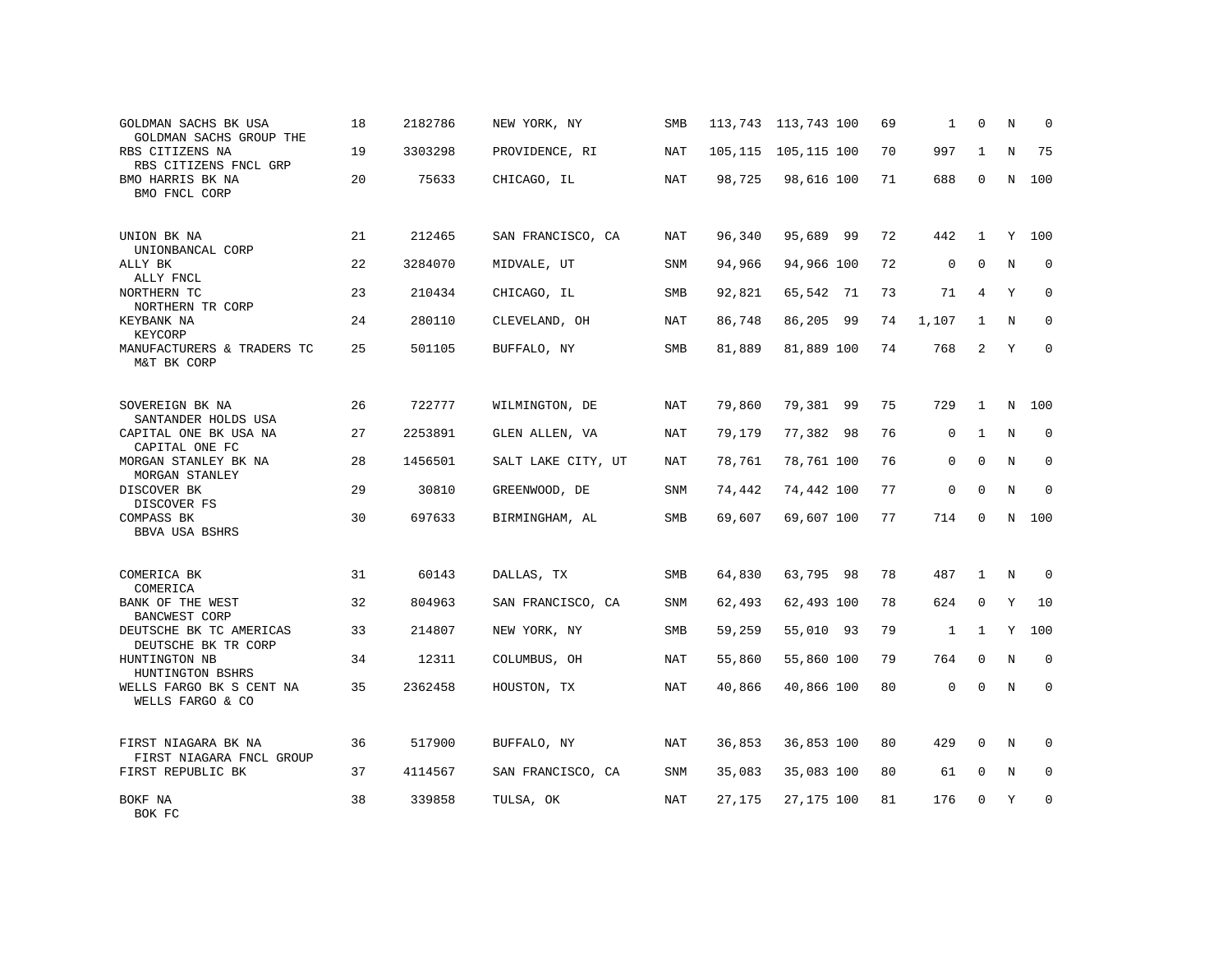| CITY NB<br>CITY NAT CORP                    | 39 | 63069   | BEVERLY HILLS, CA  | NAT        | 27,074 | 27,074 100 | 81 | 77           | $\Omega$     | N           | $\Omega$    |
|---------------------------------------------|----|---------|--------------------|------------|--------|------------|----|--------------|--------------|-------------|-------------|
| SYNOVUS BK<br>SYNOVUS FC                    | 40 | 395238  | COLUMBUS, GA       | SNM        | 25,851 | 25,851 100 | 81 | 282          | $\Omega$     | $\mathbf N$ | $\mathbf 0$ |
| FIRST TN BK NA<br>FIRST HORIZON NAT CORP    | 41 | 485559  | MEMPHIS, TN        | NAT        | 24,921 | 24,920 100 | 81 | 175          | $\mathbf 0$  | Y           | $\Omega$    |
| EAST W BK<br>EAST W BC                      | 42 | 197478  | PASADENA, CA       | SMB        | 23,089 | 22, 213 96 | 81 | 113          | $\mathbf{1}$ | N           | $\mathbf 0$ |
| ASSOCIATED BK NA<br>ASSOCIATED BANC CORP    | 43 | 917742  | GREEN BAY, WI      | NAT        | 22,983 | 22,983 100 | 82 | 261          | $\mathbf 0$  | N           | $\mathbf 0$ |
| FROST BK<br><b>CULLEN/FROST BKR</b>         | 44 | 682563  | SAN ANTONIO, TX    | SMB        | 22,544 | 22,544 100 | 82 | 129          | $\mathbf 0$  | $\mathbf N$ | 0           |
| COMMERCE BK<br>COMMERCE BSHRS               | 45 | 601050  | KANSAS CITY, MO    | SMB        | 22,079 | 22,079 100 | 82 | 201          | $\Omega$     | $\mathbf N$ | $\mathbf 0$ |
| SILICON VALLEY BK<br>SVB FNCL GRP           | 46 | 802866  | SANTA CLARA, CA    | SMB        | 21,495 | 21,495 100 | 82 | 4            | $\mathbf{1}$ | N           | 0           |
| FIRST-CITIZENS B&TC<br>FIRST CITIZENS BSHRS | 47 | 491224  | RALEIGH, NC        | SNM        | 20,949 | 20,949 100 | 82 | 411          | $\mathbf 0$  | N           | 0           |
| WEBSTER BK NA<br>WEBSTER FNCL CORP          | 48 | 761806  | WATERBURY, CT      | NAT        | 20,076 | 20,076 100 | 82 | 167          | $\mathbf 0$  | Y           | 0           |
| BANK OF AMERICA RI NA<br>BANK OF AMER CORP  | 49 | 3344611 | PROVIDENCE, RI     | NAT        | 19,791 | 19,791 100 | 83 | $\mathbf 0$  | $\Omega$     | $\mathbf N$ | $\mathbf 0$ |
| BARCLAYS BK DE<br>BARCLAYS DE HOLDS LLC     | 50 | 2980209 | WILMINGTON, DE     | SNM        | 19,611 | 19,611 100 | 83 | $\mathbf{0}$ | $\Omega$     | $\mathbf N$ | 100         |
| TCF NB<br>TCF FC                            | 51 | 266271  | SIOUX FALLS, SD    | NAT        | 18,535 | 18,535 100 | 83 | 428          | $\mathbf 0$  | N           | 0           |
| SIGNATURE BK                                | 52 | 2942690 | NEW YORK, NY       | SNM        | 18,267 | 18,267 100 | 83 | 7            | $\mathbf 0$  | N           | 0           |
| SUSOUEHANNA BK<br>SUSQUEHANNA BSHRS         | 53 | 682611  | LITITZ, PA         | SMB        | 17,913 | 17,913 100 | 83 | 290          | $\Omega$     | N           | $\mathbf 0$ |
| ZIONS FIRST NB<br>ZIONS BC                  | 54 | 276579  | SALT LAKE CITY, UT | NAT        | 16,848 | 16,848 100 | 83 | 134          | $\mathbf 0$  | N           | $\mathbf 0$ |
| FIRST HAWAIIAN BK<br><b>BANCWEST CORP</b>   | 55 | 980661  | HONOLULU, HI       | SNM        | 16,389 | 15,799 96  | 83 | 61           | $\Omega$     | Y           | 10          |
| BNY MELLON NA<br>BANK OF NY MELLON CORP     | 56 | 934329  | PITTSBURGH, PA     | <b>NAT</b> | 16,072 | 16,072 100 | 83 | 11           | $\mathbf 0$  | N           | $\mathbf 0$ |
| VALLEY NB<br>VALLEY NAT BC                  | 57 | 229801  | PASSAIC, NJ        | <b>NAT</b> | 16,015 | 16,015 100 | 84 | 212          | $\mathbf 0$  | $\mathbf N$ | $\mathbf 0$ |
| BANK OF AMER CA NA<br>BANK OF AMER CORP     | 58 | 1443266 | SAN FRANCISCO, CA  | <b>NAT</b> | 15,969 | 15,969 100 | 84 | $\mathbf 0$  | $\mathbf 0$  | N           | $\mathbf 0$ |
| MORGAN STANLEY PRIV BK NA<br>MORGAN STANLEY | 59 | 2489805 | PURCHASE, NY       | <b>NAT</b> | 15,824 | 15,824 100 | 84 | 0            | U            | N           | $\mathbf 0$ |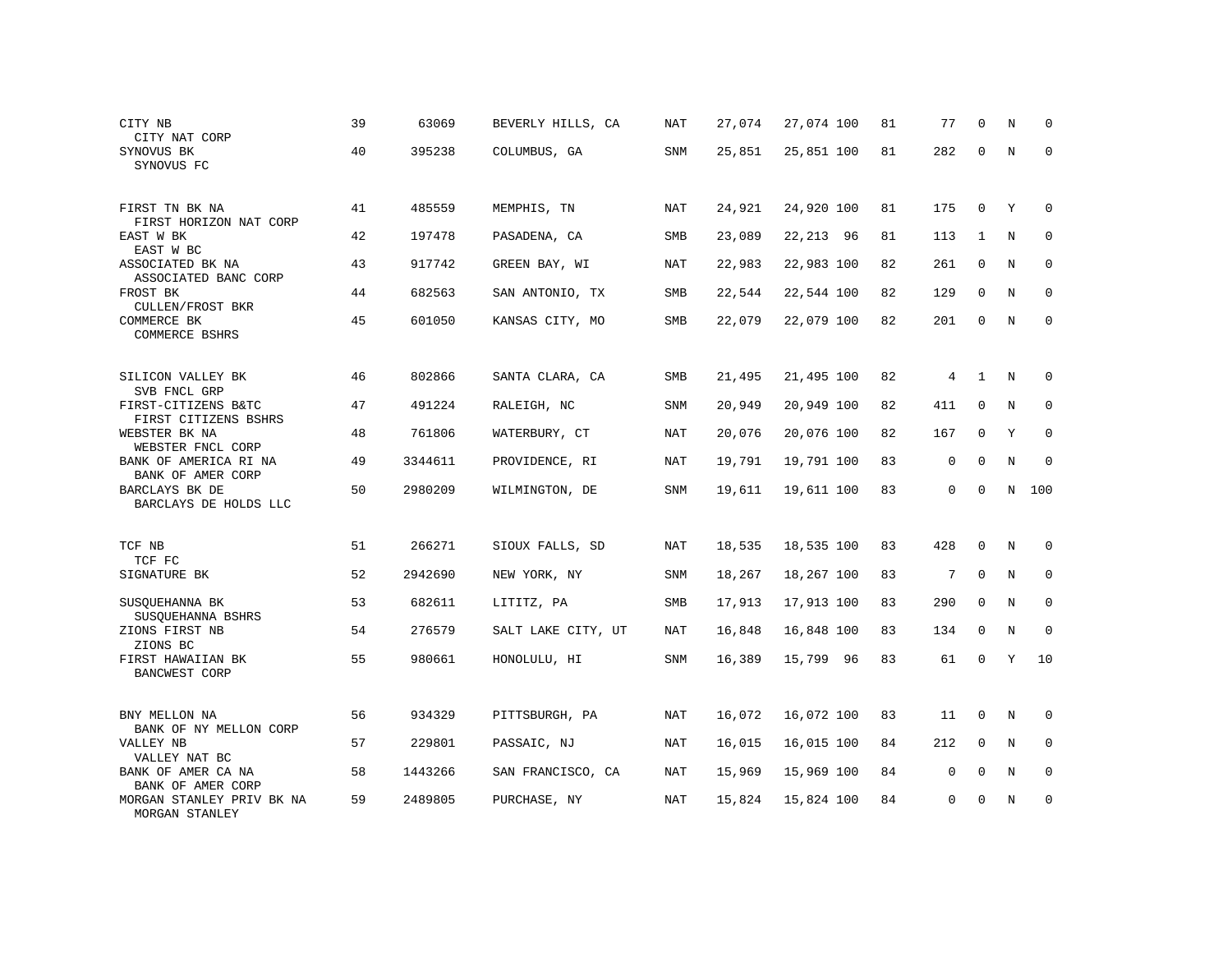| UMB BK NA<br>UMB FC                      | 60 | 936855  | KANSAS CITY, MO    | <b>NAT</b> | 15,459 | 15,459 100 | 84 | 119          | 0            | N           | $\mathbf 0$  |
|------------------------------------------|----|---------|--------------------|------------|--------|------------|----|--------------|--------------|-------------|--------------|
| FIRSTMERIT BK NA<br>FIRSTMERIT CORP      | 61 | 67311   | AKRON, OH          | NAT        | 15,256 | 15,256 100 | 84 | 196          | $\Omega$     | N           | $\Omega$     |
| PROSPERITY BK<br>PROSPERITY BSHRS        | 62 | 664756  | EL CAMPO, TX       | SNM        | 15,074 | 15,074 100 | 84 | 233          | $\mathbf 0$  | $\mathbf N$ | $\mathbf{0}$ |
| T D BK USA NA<br>TD US P & C HOLD ULC    | 63 | 2121196 | PORTLAND, ME       | NAT        | 14,685 | 14,685 100 | 84 | $\mathbf{1}$ | $\Omega$     | N           | 100          |
| WELLS FARGO BK NW NA<br>WELLS FARGO & CO | 64 | 688079  | OGDEN, UT          | NAT        | 14,638 | 14,638 100 | 84 | 0            | $\mathbf 0$  | N           | $\mathbf 0$  |
| ARVEST BK<br>ARVEST BK GRP               | 65 | 311845  | FAYETTEVILLE, AR   | SMB        | 14,267 | 14,267 100 | 85 | 277          | $\mathbf 0$  | N           | $\mathbf{0}$ |
| FIRST NB OF OMAHA<br>LAURITZEN CORP      | 66 | 527954  | OMAHA, NE          | NAT        | 14,068 | 14,068 100 | 85 | 102          | 0            | N           | $\mathbf 0$  |
| RABOBANK NA<br>RABOBANK INTL HOLD BV     | 67 | 877369  | ROSEVILLE, CA      | <b>NAT</b> | 13,610 | 13,610 100 | 85 | 118          | $\mathbf 0$  | $\mathbf N$ | 100          |
| BANK OF HAWAII<br>BANK OF HI CORP        | 68 | 795968  | HONOLULU, HI       | SMB        | 13,542 | 13,092 97  | 85 | 76           | $\mathbf{1}$ | Y           | $\mathbf{0}$ |
| BANCORPSOUTH BK<br>BANCORPSOUTH          | 69 | 606046  | TUPELO, MS         | SNM        | 13,384 | 13,384 100 | 85 | 256          | $\mathbf 0$  | N           | $\mathbf{0}$ |
| PRIVATEBANK & TC<br>PRIVATEBANCORP       | 70 | 1842065 | CHICAGO, IL        | SNM        | 13,335 | 13,335 100 | 85 | 26           | $\Omega$     | N           | $\mathbf{0}$ |
| CIT BK<br>CIT GROUP                      | 71 | 2950677 | SALT LAKE CITY, UT | SNM        | 13,305 | 13,263 100 | 85 | $\mathbf{0}$ | $\Omega$     | N           | $\mathbf 0$  |
| FIRSTBANK<br>FIRSTBANK HC                | 72 | 288853  | LAKEWOOD, CO       | SMB        | 13,049 | 13,049 100 | 85 | 117          | 0            | N           | 0            |
| IBERIABANK<br>IBERIABANK CORP            | 73 | 808176  | LAFAYETTE, LA      | SMB        | 12,883 | 12,883 100 | 85 | 183          | $\mathbf 0$  | N           | $\mathbf{0}$ |
| WHITNEY BK<br>HANCOCK HC                 | 74 | 1464122 | NEW ORLEANS, LA    | SNM        | 12,769 | 12,769 100 | 86 | 133          | $\mathbf{1}$ | N           | 0            |
| AMEGY BK NA<br>ZIONS BC                  | 75 | 676656  | HOUSTON, TX        | NAT        | 12,732 | 12,732 100 | 86 | 85           | $\mathbf{0}$ | N           | $\mathbf{0}$ |
| BANKUNITED NA<br>BANKUNITED              | 76 | 3938186 | MIAMI LAKES, FL    | NAT        | 12,566 | 12,566 100 | 86 | 99           | 0            | N           | 0            |
| FIRST NB OF PA<br>FNB CORP               | 77 | 379920  | GREENVILLE, PA     | NAT        | 11,810 | 11,810 100 | 86 | 246          | $\mathbf 0$  | N           | 0            |
| TRUSTMARK NB<br>TRUSTMARK CORP           | 78 | 342634  | JACKSON, MS        | <b>NAT</b> | 11,740 | 11,740 100 | 86 | 215          | $\Omega$     | N           | $\mathbf 0$  |
| UMPQUA BK<br>UMPQUA HC                   | 79 | 143662  | ROSEBURG, OR       | SNM        | 11,489 | 11,489 100 | 86 | 194          | $\mathbf 0$  | N           | 0            |
| CALIFORNIA B&TC<br>ZIONS BC              | 80 | 837260  | SAN DIEGO, CA      | SNM        | 10,876 | 10,876 100 | 86 | 102          | $\Omega$     | N           | $\mathbf{0}$ |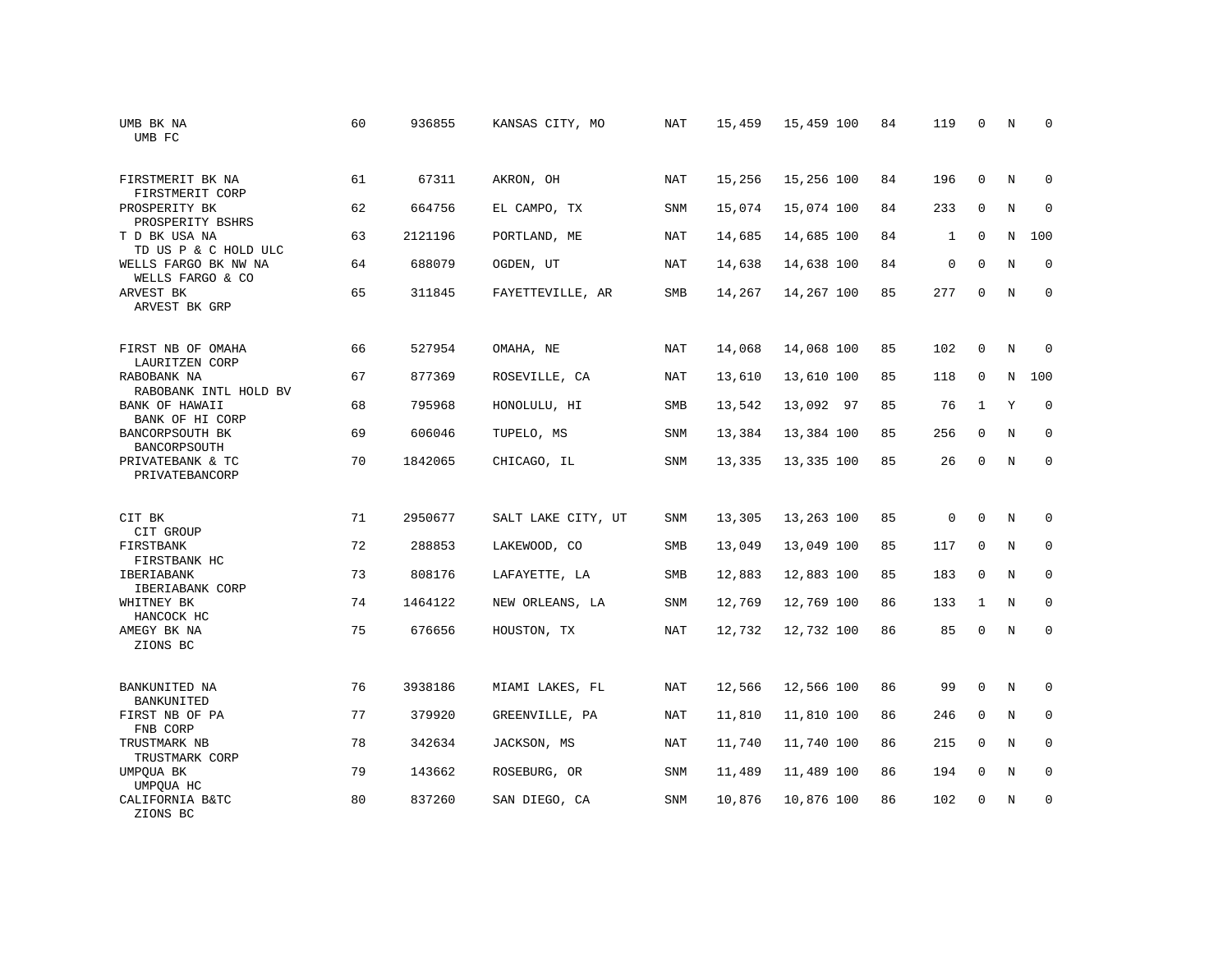| CATHAY BK<br>CATHAY GEN BC                           | 81  | 595869  | LOS ANGELES, CA      | <b>SNM</b> | 10,508 | 10,207 97  | 86 | 48           | 1           | N | $\Omega$    |
|------------------------------------------------------|-----|---------|----------------------|------------|--------|------------|----|--------------|-------------|---|-------------|
| BANK OF AMER OR NA<br>BANK OF AMER CORP              | 82  | 2867056 | PORTLAND, OR         | NAT        | 10,419 | 10,419 100 | 86 | 0            | 0           | N | 0           |
| RAYMOND JAMES BK NA<br>RAYMOND JAMES FNCL            | 83  | 2193616 | SAINT PETERSBURG, FL | NAT        | 10,330 | 10,304 100 | 86 | $\mathbf 0$  | 0           | N | 0           |
| TEXAS CAP BK NA<br>TEXAS CAP BSHRS                   | 84  | 2618780 | DALLAS, TX           | NAT        | 10,014 | 10,004 100 | 86 | 11           | $\mathbf 0$ | N | 0           |
| ISRAEL DISCOUNT BK OF NY<br>DISCOUNT BC              | 85  | 320119  | NEW YORK, NY         | <b>SNM</b> | 9,716  | 8,236 85   | 87 | 6            | $\Omega$    | Υ | $\mathbf 0$ |
| JPMORGAN B&TC NA<br>JPMORGAN CHASE & CO              | 86  | 3812165 | SAN FRANCISCO, CA    | NAT        | 9,525  | 9,525 100  | 87 | $\mathbf{1}$ | $\Omega$    | N | $\Omega$    |
| OLD NB<br>OLD NAT BC                                 | 87  | 208244  | EVANSVILLE, IN       | NAT        | 9,524  | 9,524 100  | 87 | 174          | $\mathbf 0$ | N | 0           |
| INTERNATIONAL BK OF CMRC<br>INTERNATIONAL BSHRS CORP | 88  | 1001152 | LAREDO, TX           | SNM        | 9,486  | 9,486 100  | 87 | 186          | $\mathbf 0$ | N | 0           |
| MB FNCL BK NA<br>MB FNCL                             | 89  | 656733  | CHICAGO, IL          | NAT        | 9,362  | 9,362 100  | 87 | 89           | 0           | N | $\mathbf 0$ |
| FULTON BK NA<br>FULTON FNCL CORP                     | 90  | 474919  | LANCASTER, PA        | <b>NAT</b> | 9,352  | 9,352 100  | 87 | 122          | 0           | N | 0           |
| CITIZENS BK<br>CITIZENS REPUBLIC BC                  | 91  | 222147  | FLINT, MI            | SMB        | 9,309  | 9,309 100  | 87 | 220          | $\Omega$    | N | 0           |
| STERLING SVG BK<br>STERLING FC                       | 92  | 741871  | SPOKANE, WA          | SNM        | 9,268  | 9,268 100  | 87 | 176          | 0           | N | $\mathbf 0$ |
| GREAT WESTERN BK<br>NATIONAL AMER HOLD LLC           | 93  | 131650  | SIOUX FALLS, SD      | <b>SNM</b> | 8,934  | 8,934 100  | 87 | 182          | $\mathbf 0$ | N | 100         |
| BANCO POPULAR N AMER<br>POPULAR                      | 94  | 2736291 | NEW YORK, NY         | SMB        | 8,755  | 8,755 100  | 87 | 93           | $\mathbf 0$ | N | 100         |
| FIRST CITIZENS B&T CO<br>FIRST CITIZENS BC           | 95  | 93721   | COLUMBIA, SC         | <b>SNM</b> | 8,333  | 8,333 100  | 87 | 190          | 0           | N | 0           |
| NATIONAL PENN BK<br>NATIONAL PENN BSHRS              | 96  | 802110  | BOYERTOWN, PA        | NAT        | 8,294  | 8,294 100  | 87 | 129          | 0           | N | 0           |
| FIRST MIDWEST BK<br>FIRST MIDWEST BC                 | 97  | 1007846 | ITASCA, IL           | SMB        | 7,940  | 7,940 100  | 87 | 96           | $\mathbf 0$ | Y | $\mathbf 0$ |
| <b>GLACIER BK</b><br>GLACIER BC                      | 98  | 2634191 | KALISPELL, MT        | <b>SNM</b> | 7,558  | 7,558 100  | 87 | 100          | 0           | N | 0           |
| NBT BK NA<br>NBT BC                                  | 99  | 702117  | NORWICH, NY          | <b>NAT</b> | 7,547  | 7,547 100  | 87 | 160          | 0           | N | 0           |
| FIRST INTRST BK<br>FIRST INTRST BANCSYSTEM           | 100 | 659855  | BILLINGS, MT         | <b>SMB</b> | 7,411  | 7,411 100  | 88 | 67           | 0           | N | 0           |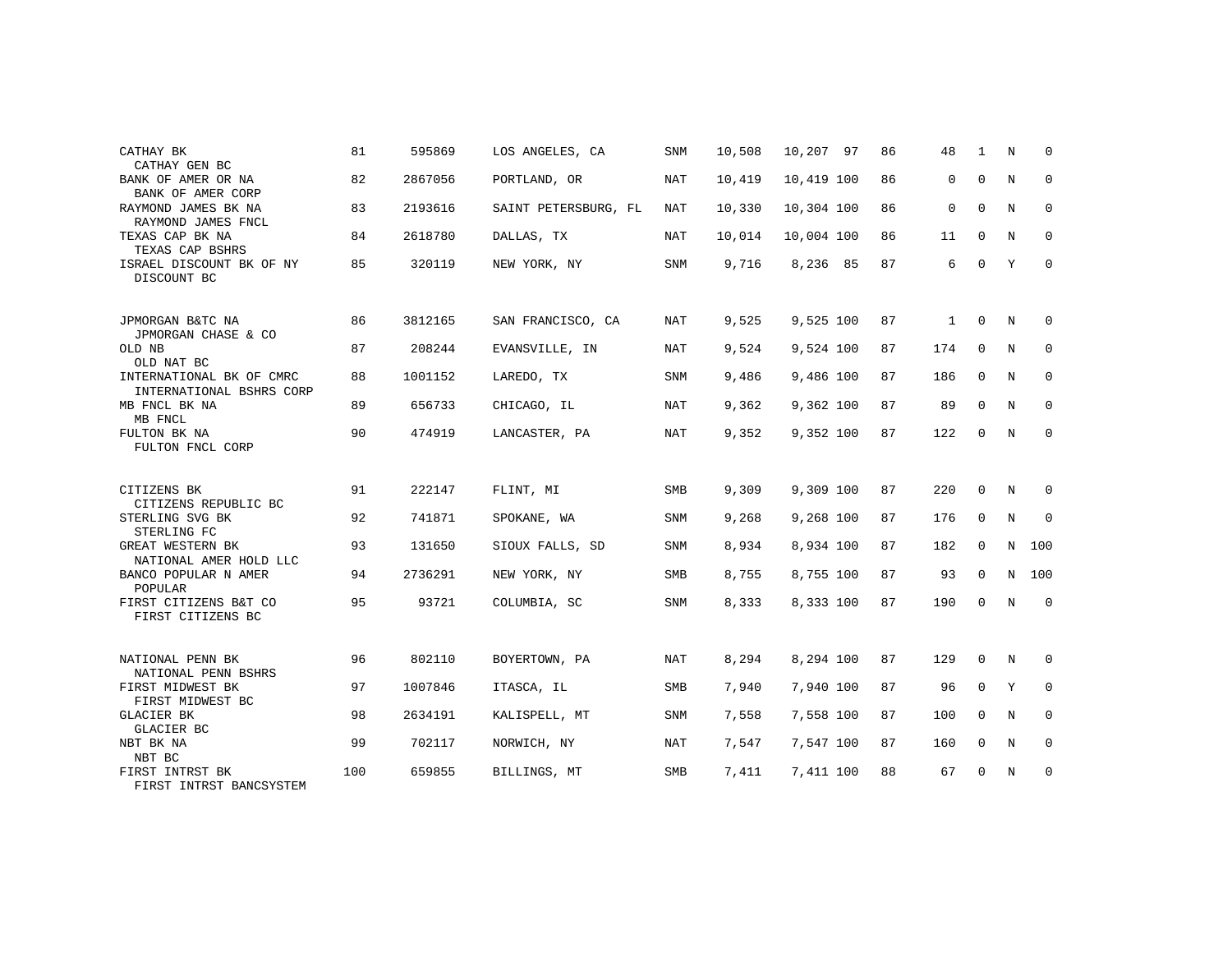| COMMUNITY BK NA<br>COMMUNITY BK SYS                    | 101 | 202907  | CANTON, NY        | NAT        | 7,194 | 7,194 100 | 88 | 184          | $\mathbf 0$ | N           | 0            |
|--------------------------------------------------------|-----|---------|-------------------|------------|-------|-----------|----|--------------|-------------|-------------|--------------|
| CAPITAL BK NA<br>CAPITAL BK FNCL CORP                  | 102 | 4160667 | CORAL GABLES, FL  | NAT        | 7,090 | 7,090 100 | 88 | 165          | 0           | N           | $\mathbf 0$  |
| COMENITY BK                                            | 103 | 1391778 | WILMINGTON, DE    | <b>SNM</b> | 6,848 | 6,848 100 | 88 | $\Omega$     | $\Omega$    | $\mathbf N$ | $\Omega$     |
| UNITED CMNTY BK<br>UNITED CMNTY BK                     | 104 | 1017939 | BLAIRSVILLE, GA   | <b>SNM</b> | 6,842 | 6,842 100 | 88 | 98           | $\mathbf 0$ | N           | $\mathbf 0$  |
| MERCANTIL COMMERCEBANK NA<br>MERCANTIL COMMERCEBANK HC | 105 | 83638   | CORAL GABLES, FL  | NAT        | 6,726 | 6,726 100 | 88 | 17           | $\Omega$    | Y           | $\Omega$     |
| PLAINSCAPITAL BK<br>DIAMOND A FNCL LP                  | 106 | 637451  | DALLAS, TX        | SMB        | 6,624 | 6,624 100 | 88 | 31           | $\mathbf 0$ | N           | $\Omega$     |
| PARK NB<br>PARK NAT CORP                               | 107 | 489623  | NEWARK, OH        | <b>NAT</b> | 6,612 | 6,612 100 | 88 | 121          | $\mathbf 0$ | N           | $\Omega$     |
| HANCOCK BK<br>HANCOCK HC                               | 108 | 463735  | GULFPORT, MS      | <b>SNM</b> | 6,468 | 6,468 100 | 88 | 116          | $\mathbf 0$ | N           | 0            |
| FIRST BK<br>FIRST BKS                                  | 109 | 169653  | CREVE COEUR, MO   | SMB        | 6,361 | 6,361 100 | 88 | 143          | $\mathbf 0$ | N           | $\mathbf{0}$ |
| U S BK NA ND<br>U S BC                                 | 110 | 2582023 | FARGO, ND         | NAT        | 6,358 | 6,358 100 | 88 | $\mathbf 0$  | $\mathbf 0$ | N           | $\mathbf 0$  |
| FIRST FNCL BK NA<br>FIRST FNCL BC                      | 111 | 165628  | HAMILTON, OH      | <b>NAT</b> | 6,343 | 6,343 100 | 88 | 115          | $\mathbf 0$ | N           | $\Omega$     |
| CITIZENS BUS BK<br>CVB FC                              | 112 | 933966  | ONTARIO, CA       | <b>SNM</b> | 6,260 | 6,260 100 | 88 | 45           | 0           | N           | $\mathbf 0$  |
| WESBANCO BK<br>WESBANCO                                | 113 | 645625  | WHEELING, WV      | <b>SNM</b> | 6,062 | 6,062 100 | 88 | 118          | $\mathbf 0$ | N           | $\mathbf 0$  |
| FIRST COMMONWEALTH BK<br>FIRST COMMONWEALTH FNCL CORP  | 114 | 42420   | INDIANA, PA       | SNM        | 6,049 | 6,049 100 | 88 | 112          | 0           | N           | $\mathbf 0$  |
| BOSTON PRIVATE B&TC<br>BOSTON PRIVATE FNCL HOLD        | 115 | 964700  | BOSTON, MA        | <b>SNM</b> | 6,011 | 6,011 100 | 88 | 24           | $\mathbf 0$ | N           | $\mathbf 0$  |
| CHEMICAL BK<br>CHEMICAL FC                             | 116 | 542649  | MIDLAND, MI       | SMB        | 5,978 | 5,978 100 | 88 | 162          | 0           | N           | 0            |
| SAFRA NB OF NY<br>SNBNY HOLD                           | 117 | 918918  | NEW YORK, NY      | <b>NAT</b> | 5,953 | 5,558 93  | 88 | $\mathbf{1}$ | $\mathbf 0$ | Y           | 99           |
| BBCN BK<br>BBCN BC                                     | 118 | 671464  | LOS ANGELES, CA   | SNM        | 5,830 | 5,830 100 | 88 | 45           | 0           | N           | 0            |
| CADENCE BK NA<br>CADENCE BC LLC                        | 119 | 4262534 | BIRMINGHAM, AL    | <b>NAT</b> | 5,779 | 5,779 100 | 89 | 109          | $\mathbf 0$ | N           | 0            |
| <b>BANCFIRST</b><br>BANCFIRST CORP                     | 120 | 1386251 | OKLAHOMA CITY, OK | SNM        | 5,755 | 5,755 100 | 89 | 98           | $\Omega$    | N           | $\Omega$     |
| COLE TAYLOR BK<br>TAYLOR CAP GRP                       | 121 | 412135  | CHICAGO, IL       | SMB        | 5,752 | 5,752 100 | 89 | 11           | $\Omega$    | N           | <sup>0</sup> |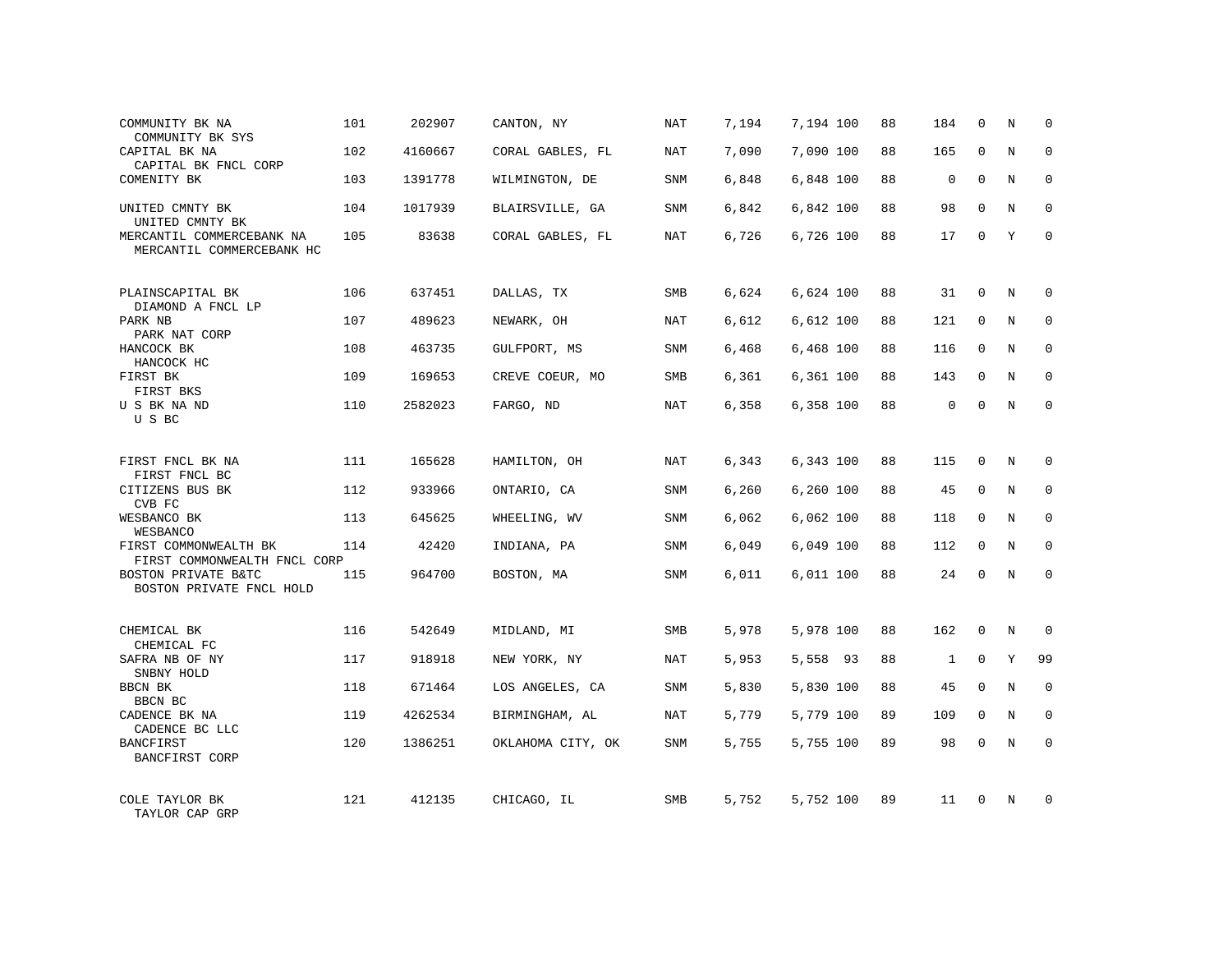| ROCKLAND TC<br>INDEPENDENT BC                          | 122 | 613008  | ROCKLAND, MA     | SNM        | 5,723 | 5,723 100 | 89 | 77       | $\mathbf 0$  | N           | $\Omega$    |
|--------------------------------------------------------|-----|---------|------------------|------------|-------|-----------|----|----------|--------------|-------------|-------------|
| PACIFIC WESTERN BK<br>CAPGEN CAP GRP II LLC            | 123 | 494261  | LOS ANGELES, CA  | SNM        | 5,279 | 5,279 100 | 89 | 66       | $\mathbf 0$  | N           | $\mathbf 0$ |
| <b>BANK LEUMI USA</b><br>BANK LEUMI LE-ISRAEL CORP     | 124 | 101019  | NEW YORK, NY     | SNM        | 5,253 | 5,253 100 | 89 | 8        | $\mathbf{1}$ | Y           | 98          |
| NBH BK NA<br>NATIONAL BK HOLDS CORP                    | 125 | 4210227 | KANSAS CITY, MO  | NAT        | 5,150 | 5,150 100 | 89 | 132      | $\mathbf 0$  | N           | $\mathbf 0$ |
| <b>SCBT</b>                                            | 126 | 540926  | COLUMBIA, SC     | SNM        | 5,136 | 5,136 100 | 89 | 81       | $\mathbf 0$  | N           | 0           |
| SCBT FNCL CORP<br>FARMERS & MRCH BK<br>PALOMAR ENT LLC | 127 | 871769  | LONG BEACH, CA   | <b>SMB</b> | 5,071 | 5,071 100 | 89 | 20       | $\mathbf 0$  | N           | $\mathbf 0$ |
| PINNACLE BK<br>PINNACLE FNCL PTNR                      | 128 | 2925666 | NASHVILLE, TN    | SNM        | 5,052 | 5,052 100 | 89 | 31       | $\mathbf 0$  | N           | $\mathbf 0$ |
| WELLS FARGO FNCL NB<br>WELLS FARGO & CO                | 129 | 1225761 | LAS VEGAS, NV    | NAT        | 5,029 | 5,029 100 | 89 | $\Omega$ | $\mathbf 0$  | N           | $\Omega$    |
| UNITED BK<br>UNITED BSHRS                              | 130 | 1010930 | PARKERSBURG, WV  | <b>SMB</b> | 4,908 | 4,908 100 | 89 | 62       | $\mathbf 0$  | $\mathbf N$ | $\mathbf 0$ |
| COLUMBIA ST BK<br>COLUMBIA BKG SYS                     | 131 | 2078290 | TACOMA, WA       | SNM        | 4,906 | 4,906 100 | 89 | 98       | $\mathbf 0$  | N           | 0           |
| WESTAMERICA BK<br>WESTAMERICA BC                       | 132 | 697763  | SAN RAFAEL, CA   | SMB        | 4,849 | 4,849 100 | 89 | 92       | $\mathbf 0$  | N           | 0           |
| CITY NB OF FL<br>CAJA MADRID CIBELES SAU               | 133 | 814430  | MIAMI, FL        | NAT        | 4,737 | 4,737 100 | 89 | 25       | 0            | $\mathbf N$ | 99          |
| NATIONAL BK OF AZ<br>ZIONS BC                          | 134 | 1004368 | TUCSON, AZ       | <b>NAT</b> | 4,665 | 4,665 100 | 89 | 71       | 0            | $\mathbf N$ | $\mathbf 0$ |
| CARTER BK & TR                                         | 135 | 3476192 | MARTINSVILLE, VA | SNM        | 4,624 | 4,624 100 | 89 | 123      | 0            | $\mathbb N$ | $\mathbf 0$ |
| CENTRAL PACIFIC BK<br>CENTRAL PACIFIC FC               | 136 | 701062  | HONOLULU, HI     | SNM        | 4,563 | 4,563 100 | 89 | 33       | $\mathbf 0$  | N           | $\Omega$    |
| 1ST SOURCE BK<br>1ST SOURCE CORP                       | 137 | 991340  | SOUTH BEND, IN   | <b>SMB</b> | 4,547 | 4,547 100 | 89 | 76       | $\Omega$     | $_{\rm N}$  | $\Omega$    |
| FLUSHING BK<br>FLUSHING FC                             | 138 | 959304  | FLUSHING, NY     | SNM        | 4,478 | 4,478 100 | 89 | 18       | $\Omega$     | N           | $\Omega$    |
| S&T BK<br>S&T BC                                       | 139 | 936426  | INDIANA, PA      | SNM        | 4,459 | 4,459 100 | 89 | 57       | $\Omega$     | N           | $\Omega$    |
| FIRST FNCL BK NA<br>FIRST FNCL BSHRS                   | 140 | 470050  | ABILENE, TX      | NAT        | 4,427 | 4,427 100 | 89 | 57       | $\Omega$     | N           | $\Omega$    |
| TOWNEBANK                                              | 141 | 2797724 | PORTSMOUTH, VA   | SNM        | 4,375 | 4,375 100 | 89 | 26       | 0            | N           | $\Omega$    |
| WASHINGTON TR BK<br>WTB FC                             | 142 | 58971   | SPOKANE, WA      | SNM        | 4,370 | 4,370 100 | 89 | 41       | O            | $\mathbf N$ | $\mathbf 0$ |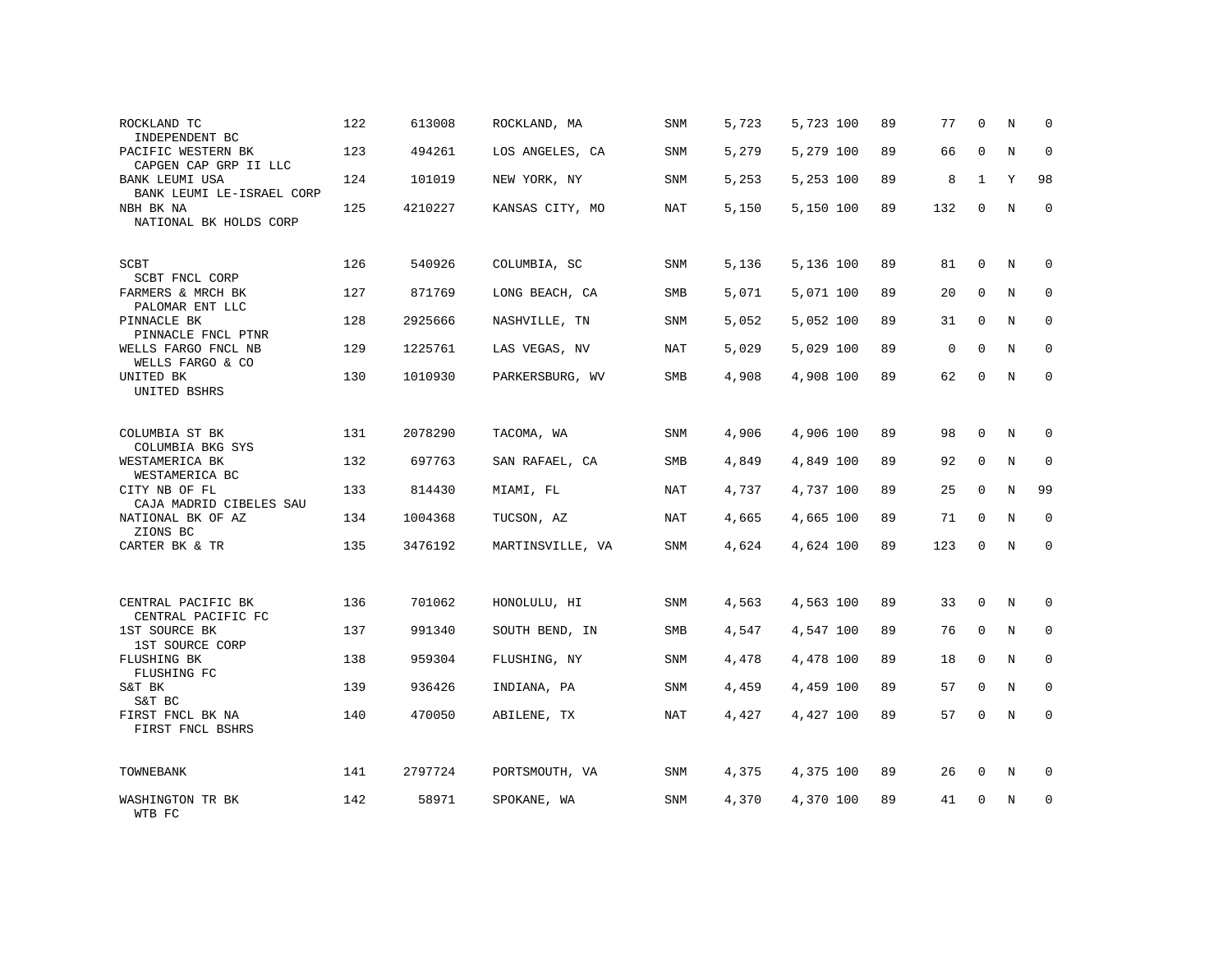| FIRST SECURITY BK<br>FIRST SECURITY BANCORP          | 143 | 673440  | SEARCY, AR       | SNM        | 4,339 | 4,339 100 | 89 | 71          | $\mathbf 0$  | N           | $\Omega$    |
|------------------------------------------------------|-----|---------|------------------|------------|-------|-----------|----|-------------|--------------|-------------|-------------|
| RENASANT BK<br>RENASANT CORP                         | 144 | 749242  | TUPELO, MS       | SNM        | 4,256 | 4,256 100 | 89 | 80          | $\Omega$     | N           | $\Omega$    |
| FIRST MRCH BK NA<br>FIRST MRCH CORP                  | 145 | 17147   | MUNCIE, IN       | NAT        | 4,239 | 4,239 100 | 90 | 83          | $\mathbf 0$  | N           | 0           |
| CENTENNIAL BK<br>HOME BSHRS                          | 146 | 456045  | CONWAY, AR       | SMB        | 4,218 | 4,218 100 | 90 | 112         | 0            | N           | $\Omega$    |
| BANCORP BK<br><b>BANCORP</b>                         | 147 | 2858960 | WILMINGTON, DE   | SNM        | 4,121 | 4,121 100 | 90 | $\mathbf 0$ | $\mathbf 0$  | N           | 0           |
| NEVADA ST BK<br>ZIONS BC                             | 148 | 456960  | LAS VEGAS, NV    | SNM        | 4,097 | 4,097 100 | 90 | 52          | $\mathbf 0$  | N           | $\mathbf 0$ |
| INTRUST BK NA<br>INTRUST FC                          | 149 | 557858  | WICHITA, KS      | <b>NAT</b> | 4,074 | 4,074 100 | 90 | 47          | $\Omega$     | N           | $\Omega$    |
| UNION FIRST MKT BK<br>UNION FIRST MKT BSHRS CORP     | 150 | 693224  | RICHMOND, VA     | SMB        | 4,037 | 4,037 100 | 90 | 88          | $\mathbf 0$  | N           | $\mathbf 0$ |
| GREAT SOUTHERN BK                                    | 151 | 572374  | REEDS SPRING, MO | SNM        | 4,035 | 4,035 100 | 90 | 111         | 0            | N           | 0           |
| GREAT SOUTHERN BC<br>BANNER BK<br><b>BANNER CORP</b> | 152 | 352772  | WALLA WALLA, WA  | SNM        | 4,019 | 4,019 100 | 90 | 85          | $\Omega$     | N           | $\mathbf 0$ |
| MIZUHO CORP BK USA                                   | 153 | 229913  | NEW YORK, NY     | <b>SMB</b> | 3,993 | 3,977 100 | 90 | $\mathbf 0$ | $\mathbf{1}$ | Y           | 100         |
| WOODFOREST NB<br>WOODFOREST FNCL GRP ESOP W 401      | 154 | 412751  | HOUSTON, TX      | NAT        | 3,979 | 3,979 100 | 90 | 772         | $\Omega$     | N           | $\mathbf 0$ |
| BANK OF THE OZARKS<br>BANK OF THE OZARKS             | 155 | 107244  | LITTLE ROCK, AR  | <b>SNM</b> | 3,949 | 3,949 100 | 90 | 114         | $\Omega$     | N           | $\Omega$    |
| SANDY SPRING BK                                      | 156 | 506922  | OLNEY, MD        | <b>SMB</b> | 3,930 | 3,930 100 | 90 | 48          | $\Omega$     | N           | $\Omega$    |
| SANDY SPRING BC<br>STIFEL B&T<br>STIFEL FNCL CORP    | 157 | 3076248 | SAINT LOUIS, MO  | SNM        | 3,902 | 3,902 100 | 90 | $\mathbf 0$ | $\mathbf 0$  | N           | $\mathbf 0$ |
| WORLDS FOREMOST BK                                   | 158 | 2931603 | SIDNEY, NE       | <b>SNM</b> | 3,762 | 3,762 100 | 90 | $\Omega$    | $\Omega$     | N           | $\mathbf 0$ |
| PINNACLE BK<br>PINNACLE BC                           | 159 | 913856  | LINCOLN, NE      | SNM        | 3,733 | 3,733 100 | 90 | 69          | 0            | N           | $\mathbf 0$ |
| COMMUNITY TR BK INC<br>COMMUNITY TR BC               | 160 | 509811  | PIKEVILLE, KY    | SMB        | 3,652 | 3,652 100 | 90 | 81          | $\Omega$     | $\mathbf N$ | $\mathbf 0$ |
| JOHNSON BK<br>JOHNSON FNCL GRP                       | 161 | 58243   | RACINE, WI       | <b>SMB</b> | 3,630 | 3,630 100 | 90 | 49          | 0            | N           | 0           |
| SABADELL UNITED BK NA                                | 162 | 53033   | MIAMI, FL        | <b>NAT</b> | 3,628 | 3,628 100 | 90 | 20          | $\mathbf 0$  | $\rm N$     | 94          |
| BUSEY BK<br>FIRST BUSEY CORP                         | 163 | 416245  | CHAMPAIGN, IL    | SNM        | 3,585 | 3,585 100 | 90 | 43          | $\Omega$     | N           | $\mathbf 0$ |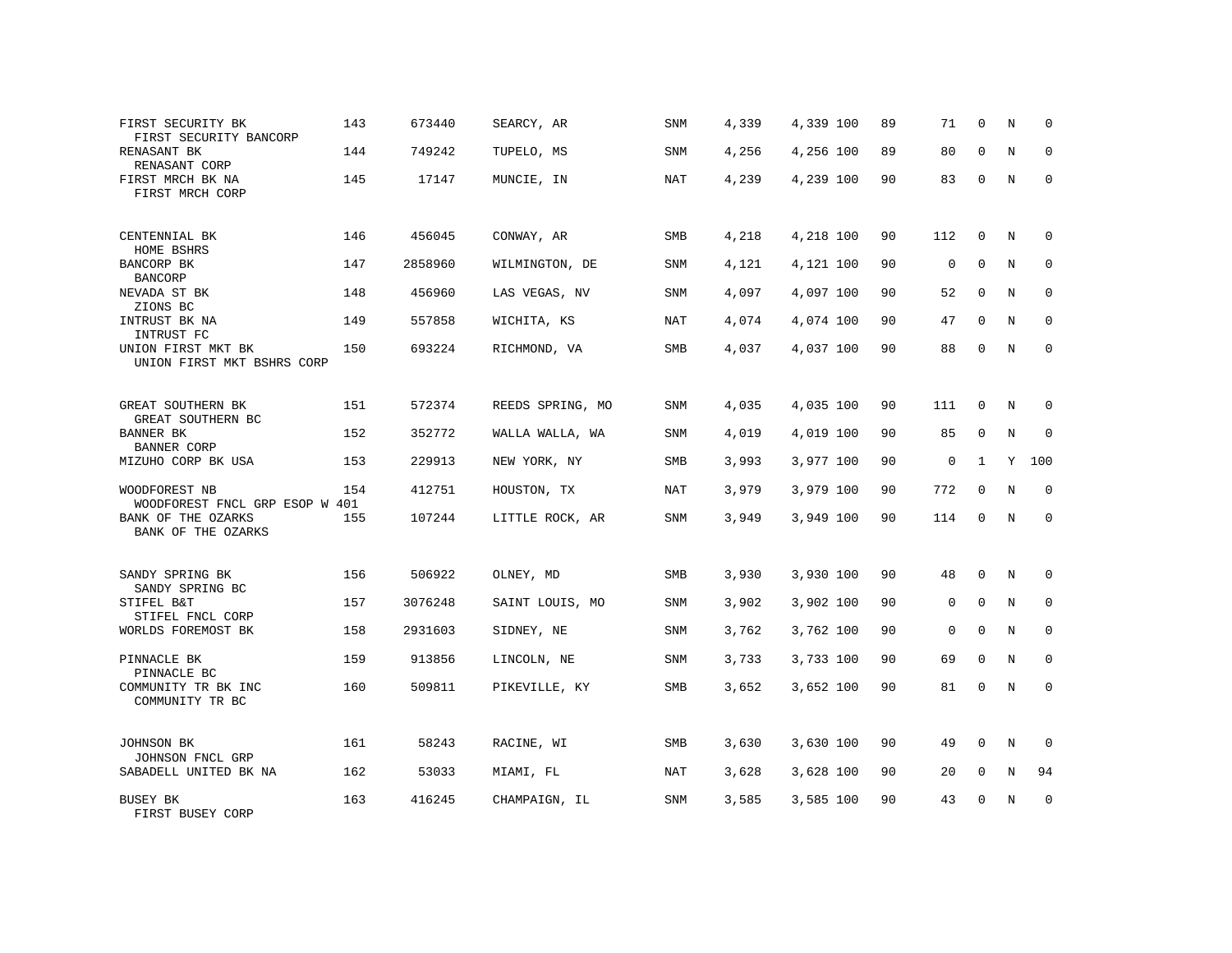| AMALGAMATED BK<br>WORKERS UNITED            | 164 | 661308  | NEW YORK, NY        | SNM        | 3,583 | 3,583 100 | 90 | 24 | $\mathbf 0$  | N           | 0           |
|---------------------------------------------|-----|---------|---------------------|------------|-------|-----------|----|----|--------------|-------------|-------------|
| UNITED BK<br>UNITED BSHRS                   | 165 | 365325  | FAIRFAX, VA         | SMB        | 3,540 | 3,540 100 | 90 | 51 | $\mathbf 0$  | $\mathbf N$ | $\mathbf 0$ |
| <b>CUSTOMERS BK</b><br>CUSTOMERS BC         | 166 | 2354985 | PHOENIXVILLE, PA    | <b>SMB</b> | 3,464 | 3,464 100 | 90 | 14 | 0            | N           | 0           |
| AMARILLO NB<br>AMARILLO NAT BC              | 167 | 353555  | AMARILLO, TX        | NAT        | 3,441 | 3,441 100 | 90 | 16 | $\mathbf 0$  | N           | $\mathbf 0$ |
| NEW YORK CMRL BK<br>NEW YORK CMNTY BC       | 168 | 1438589 | ISLANDIA, NY        | SNM        | 3,437 | 3,437 100 | 90 | 33 | $\mathbf 0$  | N           | $\mathbf 0$ |
| CITY NB OF WV<br>CITY HC                    | 169 | 1011526 | CHARLESTON, WV      | NAT        | 3,407 | 3,407 100 | 90 | 85 | 0            | N           | $\mathbf 0$ |
| VIEWPOINT BK NA<br>VIEWPOINT FNCL GRP       | 170 | 878898  | PLANO, TX           | NAT        | 3,373 | 3,373 100 | 90 | 31 | $\mathbf 0$  | N           | $\mathbf 0$ |
| OCEAN BK                                    | 171 | 663834  | MIAMI, FL           | SNM        | 3,372 | 3,372 100 | 90 | 20 | $\mathbf 0$  | N           | 0           |
| <b>OCEAN BSHRS</b><br>EAGLEBANK<br>EAGLE BC | 172 | 2652092 | BETHESDA, MD        | SMB        | 3,310 | 3,310 100 | 90 | 17 | $\mathbf 0$  | N           | $\mathbf 0$ |
| SOUTHSIDE BK<br>SOUTHSIDE BSHRS             | 173 | 361167  | TYLER, TX           | SNM        | 3,307 | 3,307 100 | 90 | 39 | $\mathbf 0$  | N           | 0           |
| REPUBLIC B&TC<br>REPUBLIC BANCORP           | 174 | 316840  | LOUISVILLE, KY      | SNM        | 3,294 | 3,294 100 | 90 | 38 | $\mathbf 0$  | N           | $\mathbf 0$ |
| FULTON BK OF NJ<br>FULTON FNCL CORP         | 175 | 1407932 | MOUNT LAUREL, NJ    | SNM        | 3,293 | 3,293 100 | 90 | 72 | $\mathbf 0$  | N           | $\mathbf 0$ |
| FIRST BK<br>FIRST BC                        | 176 | 216922  | TROY, NC            | SNM        | 3,280 | 3,280 100 | 90 | 97 | $\mathbf 0$  | N           | 0           |
| BANK OF NV<br>WESTERN ALLI BC               | 177 | 2197098 | LAS VEGAS, NV       | SNM        | 3,278 | 3,278 100 | 90 | 12 | $\mathbf{0}$ | N           | $\mathbf 0$ |
| MECHANICS BK                                | 178 | 936462  | RICHMOND, CA        | SNM        | 3,270 | 3,270 100 | 90 | 30 | $\mathbf 0$  | $\mathbf N$ | $\mathbf 0$ |
| FLORIDA CMNTY BK NA<br>BOND ST MGMT LLC     | 179 | 4041421 | FORT LAUDERDALE, FL | NAT        | 3,254 | 3,254 100 | 90 | 41 | $\mathbf 0$  | N           | $\mathbf 0$ |
| SUN NB<br>SUN BC NJ                         | 180 | 925710  | VINELAND, NJ        | NAT        | 3,222 | 3,222 100 | 91 | 58 | $\mathbf 0$  | $\rm N$     | $\mathbf 0$ |
| FIRST FED BK<br>FIRST FNCL HOLD             | 181 | 877574  | CHARLESTON, SC      | SMB        | 3,211 | 3,211 100 | 91 | 66 | $\mathbf 0$  | N           | 0           |
| FIRST NB<br>FIRST NB GROUP                  | 182 | 659257  | EDINBURG, TX        | NAT        | 3,195 | 3,195 100 | 91 | 52 | 0            | N           | $\mathbf 0$ |
| CENTURY B&TC<br>CENTURY BC                  | 183 | 377908  | SOMERVILLE, MA      | SNM        | 3,156 | 3,156 100 | 91 | 26 | 0            | N           | 0           |
| ENTERPRISE B&TC<br>ENTERPRISE FS CORP       | 184 | 1190476 | CLAYTON, MO         | SNM        | 3,107 | 3,107 100 | 91 | 20 | $\mathbf 0$  | N           | $\mathbf 0$ |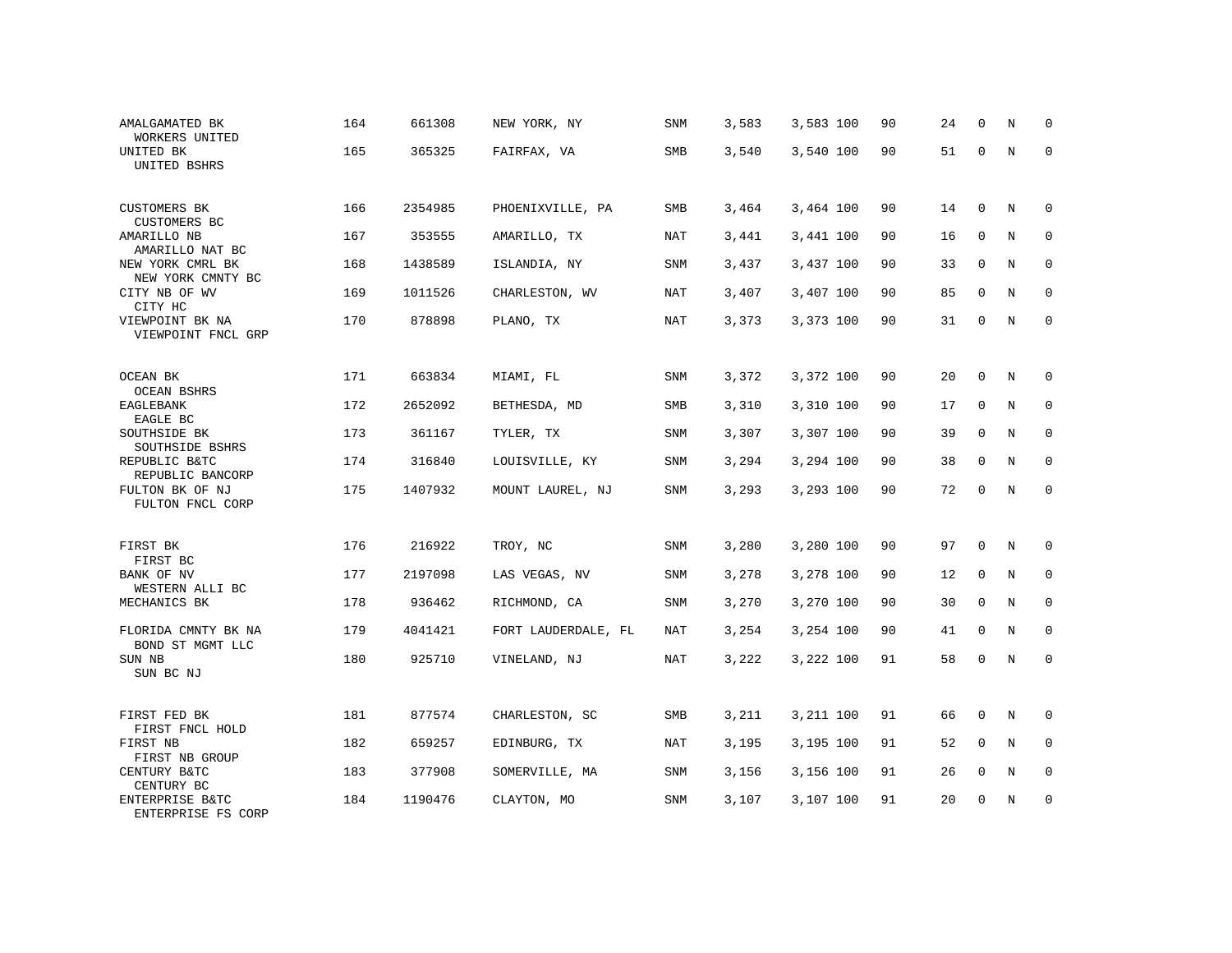| COMMUNITY BK                                   | 185 | 770367  | PASADENA, CA       | SNM        | 3,075 | 3,075 100 | 91 | 17          | 0           | N       | 0           |
|------------------------------------------------|-----|---------|--------------------|------------|-------|-----------|----|-------------|-------------|---------|-------------|
|                                                |     |         |                    |            |       |           |    |             |             |         |             |
| WASHINGTON TC<br>WASHINGTON TR BC              | 186 | 816603  | WESTERLY, RI       | SNM        | 3,047 | 3,047 100 | 91 | 17          | 0           | N       | $\Omega$    |
| COMMUNITY TR BK<br>COMMUNITY TR FC             | 187 | 667757  | CHOUDRANT, LA      | SMB        | 3,014 | 3,014 100 | 91 | 31          | 0           | N       | 0           |
| STELLARONE BK<br>STELLARONE CORP               | 188 | 1009420 | CHRISTIANSBURG, VA | SMB        | 3,006 | 3,006 100 | 91 | 54          | $\mathbf 0$ | N       | $\mathbf 0$ |
| OPUS BK                                        | 189 | 2047504 | IRVINE, CA         | SNM        | 3,000 | 3,000 100 | 91 | 53          | $\mathbf 0$ | N       | $\mathbf 0$ |
| FIRST NB ALASKA                                | 190 | 114260  | ANCHORAGE, AK      | NAT        | 2,958 | 2,958 100 | 91 | 29          | $\mathbf 0$ | $\rm N$ | $\mathbf 0$ |
|                                                |     |         |                    |            |       |           |    |             |             |         |             |
| HEARTLAND B&TC<br>HEARTLAND BC                 | 191 | 426534  | BLOOMINGTON, IL    | <b>SNM</b> | 2,945 | 2,945 100 | 91 | 69          | $\Omega$    | N       | $\Omega$    |
| RBC BK GA NA                                   | 192 | 3783948 | ATLANTA, GA        | NAT        | 2,932 | 2,932 100 | 91 | $\mathbf 0$ | $\mathbf 0$ | $\rm N$ | 100         |
| BANK OF NC<br>BNC BC                           | 193 | 1908082 | THOMASVILLE, NC    | SNM        | 2,927 | 2,927 100 | 91 | 31          | 0           | N       | $\mathbf 0$ |
| LAKE CITY BK<br>LAKELAND FC                    | 194 | 874845  | WARSAW, IN         | SMB        | 2,923 | 2,923 100 | 91 | 45          | $\mathbf 0$ | N       | $\mathbf 0$ |
| LAKELAND BK<br>LAKELAND BC                     | 195 | 687009  | NEWFOUNDLAND, NJ   | SNM        | 2,903 | 2,903 100 | 91 | 45          | $\Omega$    | N       | $\Omega$    |
|                                                |     |         |                    |            |       |           |    |             |             |         |             |
| VIRGINIA CMRC BK<br>VIRGINIA CMRC BC           | 196 | 1190074 | ARLINGTON, VA      | SMB        | 2,881 | 2,881 100 | 91 | 27          | 0           | N       | 0           |
| FIRST FNCL BK NA<br>FIRST FC                   | 197 | 693345  | TERRE HAUTE, IN    | <b>NAT</b> | 2,864 | 2,864 100 | 91 | 67          | $\mathbf 0$ | N       | $\mathbf 0$ |
| SERVISFIRST BK<br>SERVISFIRST BSHRS            | 198 | 3348888 | BIRMINGHAM, AL     | SNM        | 2,862 | 2,862 100 | 91 | 10          | $\mathbf 0$ | N       | 0           |
| AMERIS BK<br>AMERIS BC                         | 199 | 764030  | MOULTRIE, GA       | SNM        | 2,862 | 2,862 100 | 91 | 58          | $\mathbf 0$ | N       | $\mathbf 0$ |
| LIBERTY BANK OF ARKANSAS<br>LIBERTY BSHRS      | 200 | 2967349 | JONESBORO, AR      | SMB        | 2,850 | 2,850 100 | 91 | 45          | $\Omega$    | N       | $\mathbf 0$ |
|                                                |     |         |                    |            |       |           |    |             |             |         |             |
| BROADWAY NB<br>BROADWAY BSHRS                  | 201 | 474254  | SAN ANTONIO, TX    | <b>NAT</b> | 2,841 | 2,841 100 | 91 | 40          | 0           | N       | 0           |
| <b>BANKERS TC</b><br>BTC FC                    | 202 | 811046  | DES MOINES, IA     | SNM        | 2,839 | 2,839 100 | 91 | 18          | $\mathbf 0$ | N       | $\mathbf 0$ |
| HUDSON VALLEY BK NA<br>HUDSON VALLEY HOLD CORP | 203 | 436711  | STAMFORD, CT       | NAT        | 2,824 | 2,824 100 | 91 | 35          | $\mathbf 0$ | N       | 0           |
| FIVE STAR BK<br>FINANCIAL INST                 | 204 | 601416  | WARSAW, NY         | SMB        | 2,820 | 2,820 100 | 91 | 53          | $\mathbf 0$ | N       | 0           |
| CARDINAL BK<br>CARDINAL FC                     | 205 | 2683014 | MC LEAN, VA        | SNM        | 2,809 | 2,809 100 | 91 | 26          | $\Omega$    | N       | $\mathbf 0$ |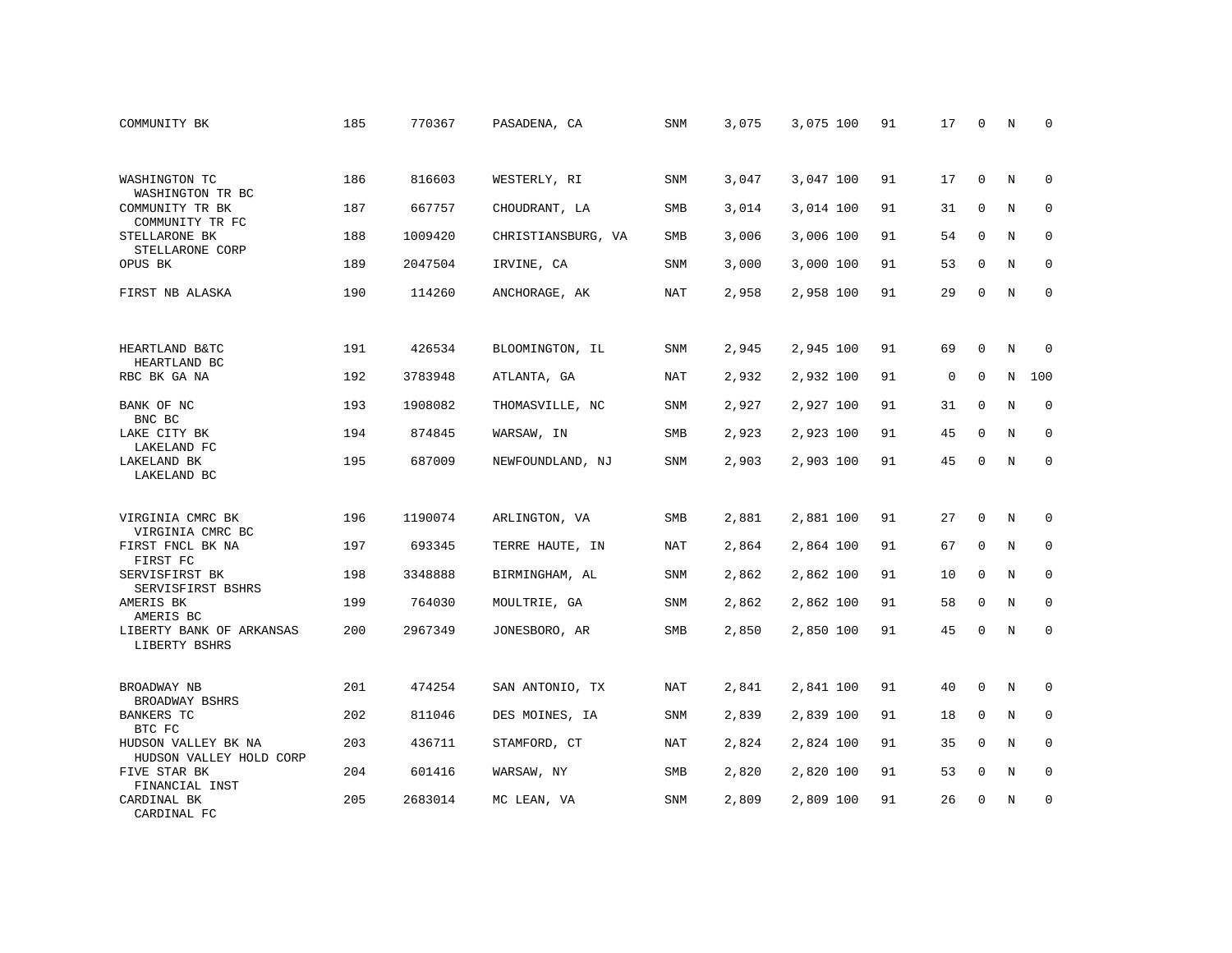| FIRST NBC BK                                   | 206 | 3445769 | NEW ORLEANS, LA       | <b>SNM</b> | 2,787 | 2,787 100 | 91 | 31 | $\Omega$    | N | $\Omega$    |
|------------------------------------------------|-----|---------|-----------------------|------------|-------|-----------|----|----|-------------|---|-------------|
| FIRST NBC BHC<br>HANMI BK                      | 207 | 657365  | LOS ANGELES, CA       | <b>SMB</b> | 2,787 | 2,787 100 | 91 | 27 | $\mathbf 0$ | N | $\mathbf 0$ |
| HANMI FC                                       |     |         |                       |            |       |           |    |    |             |   |             |
| WILSHIRE ST BK<br>WILSHIRE BC                  | 208 | 382667  | LOS ANGELES, CA       | <b>SNM</b> | 2,753 | 2,753 100 | 91 | 24 | $\mathbf 0$ | N | 0           |
| FIRST AMER BK<br>FIRST AMER BK CORP            | 209 | 850036  | ELK GROVE VILLAGE, IL | <b>SNM</b> | 2,751 | 2,751 100 | 91 | 48 | $\mathbf 0$ | N | 0           |
| MORTON CMNTY BK<br>HOMETOWN CMNTY BC ESOP & TR | 210 | 825146  | MORTON, IL            | <b>SMB</b> | 2,747 | 2,747 100 | 91 | 31 | 0           | N | 0           |
|                                                |     |         |                       |            |       |           |    |    |             |   |             |
| WESTERN ALLI BK<br>WESTERN ALLI BC             | 211 | 3138146 | PHOENIX, AZ           | <b>SNM</b> | 2,739 | 2,739 100 | 91 | 15 | $\mathbf 0$ | N | 0           |
| STERLING NB<br>STERLING BC                     | 212 | 64619   | NEW YORK, NY          | NAT        | 2,735 | 2,735 100 | 91 | 12 | $\mathbf 0$ | Y | 0           |
| BREMER BK NA<br>OTTO BREMER FOUNDATION         | 213 | 800657  | SOUTH SAINT PAUL, MN  | NAT        | 2,734 | 2,734 100 | 91 | 27 | $\mathbf 0$ | N | 0           |
| MAINSOURCE BK<br>MAINSOURCE FNCL GRP           | 214 | 623445  | GREENSBURG, IN        | SNM        | 2,709 | 2,709 100 | 91 | 84 | $\mathbf 0$ | N | 0           |
| AMERICANWEST BK<br>SKBHC HOLDS LLC             | 215 | 39475   | SPOKANE, WA           | SNM        | 2,699 | 2,699 100 | 91 | 79 | 0           | N | 0           |
|                                                |     |         |                       |            |       |           |    |    |             |   |             |
| FIRST CMNTY BK<br>FIRST CMNTY BSHRS            | 216 | 2353595 | BLUEFIELD, VA         | <b>SMB</b> | 2,697 | 2,697 100 | 91 | 72 | $\Omega$    | N | 0           |
| UNION B&TC<br>FARMERS & MRCH INV               | 217 | 450856  | LINCOLN, NE           | SNM        | 2,694 | 2,694 100 | 91 | 37 | 0           | N | $\mathbf 0$ |
| STATE B&TC<br>STATE BK FNCL CORP               | 218 | 3384318 | MACON, GA             | SNM        | 2,642 | 2,642 100 | 91 | 21 | $\mathbf 0$ | N | 0           |
| USAMERIBANK<br>USAMERIBANCORP                  | 219 | 3536407 | CLEARWATER, FL        | SMB        | 2,630 | 2,630 100 | 91 | 24 | $\mathbf 0$ | N | $\mathbf 0$ |
| METRO BK<br>METRO BC                           | 220 | 775214  | LEMOYNE, PA           | <b>SNM</b> | 2,615 | 2,615 100 | 91 | 32 | $\mathbf 0$ | N | 0           |
|                                                |     |         |                       |            |       |           |    |    |             |   |             |
| BELL ST B&TC<br>STATE BSHRS                    | 221 | 929352  | FARGO, ND             | SNM        | 2,612 | 2,612 100 | 91 | 17 | $\mathbf 0$ | N | 0           |
| TRI CTY BK<br>TRICO BSHRS                      | 222 | 100562  | CHICO, CA             | SNM        | 2,611 | 2,611 100 | 91 | 66 | $\mathbf 0$ | N | $\mathbf 0$ |
| BURKE & HERBERT B&TC                           | 223 | 933621  | ALEXANDRIA, VA        | <b>SNM</b> | 2,611 | 2,611 100 | 91 | 19 | $\mathbf 0$ | N | 0           |
| COBIZ BK<br>COBIZ FNCL                         | 224 | 56557   | DENVER, CO            | SMB        | 2,583 | 2,583 100 | 92 | 18 | $\mathbf 0$ | N | $\mathbf 0$ |
| CAPITAL CITY BK<br>CAPITAL CITY BK GRP         | 225 | 876634  | TALLAHASSEE, FL       | <b>SMB</b> | 2,582 | 2,582 100 | 92 | 71 | 0           | N | 0           |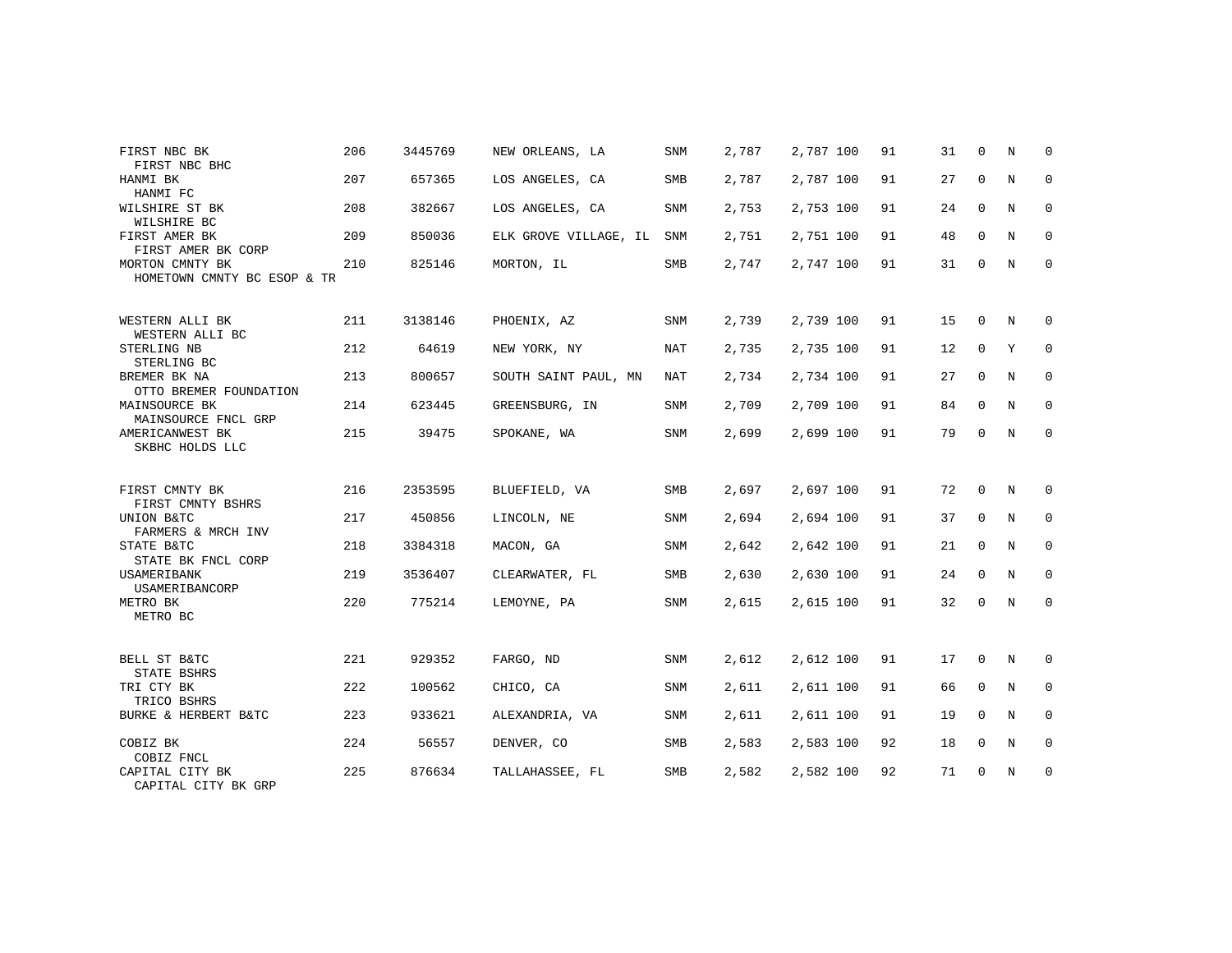| COMMUNITY & SOUTHERN BK<br>COMMUNITY & SOUTHERN HOLD | 226 | 3967449 | ATLANTA, GA          | SNM        | 2,558 | 2,558 100 | 92 | 36 | $\Omega$    | N           | $\Omega$    |
|------------------------------------------------------|-----|---------|----------------------|------------|-------|-----------|----|----|-------------|-------------|-------------|
| CAMDEN NB<br>CAMDEN NAT CORP                         | 227 | 593007  | CAMDEN, ME           | <b>NAT</b> | 2,556 | 2,556 100 | 92 | 49 | $\Omega$    | N           | $\Omega$    |
| FIDELITY BK<br>FIDELITY SOUTHERN CORP                | 228 | 598534  | NORCROSS, GA         | SNM        | 2,530 | 2,530 100 | 92 | 30 | $\mathbf 0$ | N           | $\mathbf 0$ |
| FREMONT BK<br>FREMONT BC                             | 229 | 739560  | FREMONT, CA          | SNM        | 2,496 | 2,496 100 | 92 | 17 | $\Omega$    | N           | $\Omega$    |
| VECTRA BK COLORADO NA<br>ZIONS BC                    | 230 | 933957  | FARMINGTON, NM       | <b>NAT</b> | 2,457 | 2,457 100 | 92 | 39 | $\Omega$    | N           | $\Omega$    |
| TOTALBANK                                            | 231 | 790534  | MIAMI, FL            | SNM        | 2,453 | 2,453 100 | 92 | 18 | $\Omega$    | N           | 100         |
| WEST COAST BK<br>WEST COAST BC                       | 232 | 593865  | LAKE OSWEGO, OR      | SNM        | 2,414 | 2,414 100 | 92 | 58 | $\mathbf 0$ | N           | $\mathbf 0$ |
| FIRST VICTORIA NB<br>MOW/RPW HOLD II LLC             | 233 | 488167  | VICTORIA, TX         | <b>NAT</b> | 2,409 | 2,409 100 | 92 | 35 | $\Omega$    | N           | $\Omega$    |
| STOCKMAN BK OF MT<br>STOCKMAN FC                     | 234 | 651859  | MILES CITY, MT       | SNM        | 2,409 | 2,409 100 | 92 | 28 | $\mathbf 0$ | N           | $\mathbf 0$ |
| TIB INDEPENDENT BANKERSBANK<br>INDEPENDENT BKR FC    | 235 | 529958  | IRVING, TX           | SMB        | 2,386 | 2,386 100 | 92 | 4  | $\Omega$    | N           | $\Omega$    |
| CENTERSTATE BK OF FL NA<br>CENTERSTATE BK            | 236 | 1929247 | WINTER HAVEN, FL     | <b>NAT</b> | 2,384 | 2,384 100 | 92 | 54 | $\Omega$    | N           | $\Omega$    |
| <b>BANKPLUS</b><br>BANCPLUS CORP                     | 237 | 121642  | BELZONI, MS          | SNM        | 2,382 | 2,382 100 | 92 | 58 | $\Omega$    | $_{\rm N}$  | $\Omega$    |
| F&M B&TC<br>ONE RICH HILL MINING LLC                 | 238 | 405959  | TULSA, OK            | SMB        | 2,381 | 2,381 100 | 92 | 11 | $\mathbf 0$ | N           | $\mathbf 0$ |
| AMERICAN CHARTERED BK<br>AMERICAN CHARTERED BC       | 239 | 231242  | SCHAUMBURG, IL       | SNM        | 2,376 | 2,376 100 | 92 | 15 | $\Omega$    | $_{\rm N}$  | $\mathbf 0$ |
| ALPINE BK<br>ALPINE BK OF CO                         | 240 | 260055  | GLENWOOD SPRINGS, CO | SNM        | 2,327 | 2,327 100 | 92 | 40 | 0           | N           | 0           |
| BANK OF COLORADO<br>PINNACLE BC                      | 241 | 255659  | FORT COLLINS, CO     | SNM        | 2,318 | 2,318 100 | 92 | 35 | $\mathbf 0$ | $\mathbf N$ | $\mathbf 0$ |
| FIRST UNITED B&TC<br>DURANT BC                       | 242 | 509950  | DURANT, OK           | SNM        | 2,294 | 2,294 100 | 92 | 30 | $\mathbf 0$ | N           | $\mathbf 0$ |
| LAKE FOREST B&TC<br>WINTRUST FC                      | 243 | 1917301 | LAKE FOREST, IL      | SMB        | 2,264 | 2,234 99  | 92 | 7  | $\Omega$    | N           | $\Omega$    |
| TALMER B&TC<br>TALMER BC                             | 244 | 3545324 | TROY, MI             | SNM        | 2,240 | 2,240 100 | 92 | 42 | $\mathbf 0$ | N           | $\mathbf 0$ |
| UNIVEST B&TC<br>UNIVEST CORP OF PA                   | 245 | 354310  | SOUDERTON, PA        | SMB        | 2,236 | 2,236 100 | 92 | 46 | $\Omega$    | N           | $\Omega$    |
| CENTIER BK<br>FIRST BSHRS                            | 246 | 783648  | WHITING, IN          | SNM        | 2,227 | 2,227 100 | 92 | 45 | $\Omega$    | N           | $\Omega$    |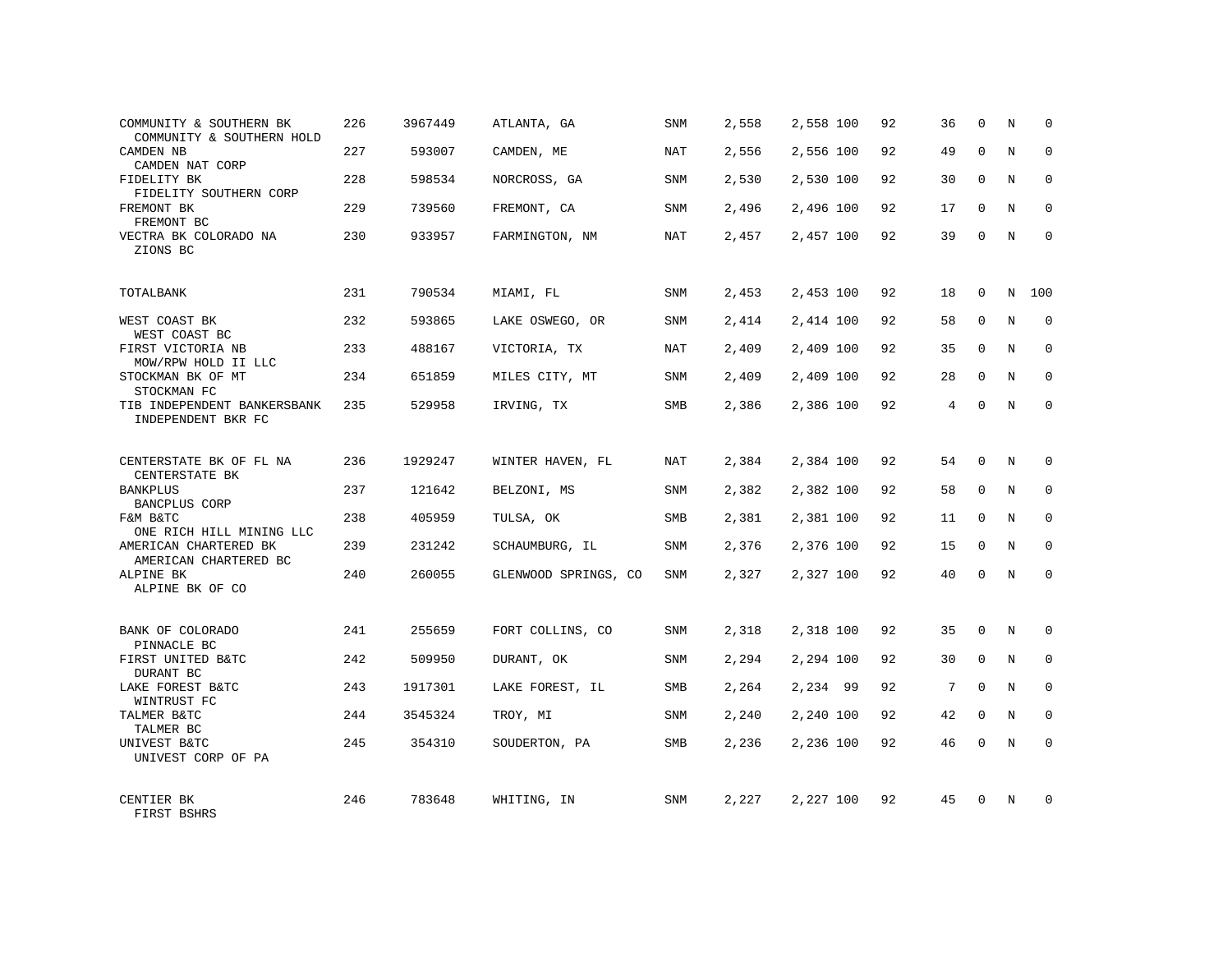| CENTRAL BK<br>CENTRAL BANCOMPANY                     | 247 | 853952  | JEFFERSON CITY, MO | SNM        | 2,225 | 2,225 100 | 92 | 11          | $\mathbf 0$ | N           | 0           |
|------------------------------------------------------|-----|---------|--------------------|------------|-------|-----------|----|-------------|-------------|-------------|-------------|
| AMERICAN NB TX<br>ANB HC                             | 248 | 599764  | TERRELL, TX        | NAT        | 2,222 | 2,222 100 | 92 | 27          | $\Omega$    | N           | $\Omega$    |
| FIRST BK<br>FIRST SOUTH BC                           | 249 | 436159  | LEXINGTON, TN      | SNM        | 2,220 | 2,220 100 | 92 | 43          | $\mathbf 0$ | N           | $\mathbf 0$ |
| MANUFACTURERS BK                                     | 250 | 930965  | LOS ANGELES, CA    | <b>SNM</b> | 2,203 | 2,203 100 | 92 | 10          | $\Omega$    | $\mathbf N$ | 100         |
|                                                      |     |         |                    |            |       |           |    |             |             |             |             |
| SEACOAST NB<br>CAPGEN CAP GRP III LLC                | 251 | 34537   | STUART, FL         | NAT        | 2,200 | 2,200 100 | 92 | 34          | $\mathbf 0$ | N           | 0           |
| STANDARD B&TC<br>STANDARD BSHRS                      | 252 | 19730   | HICKORY HILLS, IL  | SNM        | 2,174 | 2,174 100 | 92 | 41          | $\mathbf 0$ | N           | 0           |
| HAPPY ST BK<br>HAPPY BSHRS                           | 253 | 466857  | HAPPY, TX          | SNM        | 2,172 | 2,172 100 | 92 | 31          | $\mathbf 0$ | N           | 0           |
| AMBOY BK<br>AMBOY BC                                 | 254 | 9807    | OLD BRIDGE, NJ     | SMB        | 2,162 | 2,162 100 | 92 | 22          | $\Omega$    | N           | $\Omega$    |
| BANK OF STOCKTON<br>1867 WESTERN FC                  | 255 | 479268  | STOCKTON, CA       | SNM        | 2,146 | 2,146 100 | 92 | 15          | 0           | N           | 0           |
|                                                      |     |         |                    |            |       |           |    |             |             |             |             |
| FIRST NB OF LONG ISLAND<br>FIRST OF LONG ISLAND CORP | 256 | 837000  | GLEN HEAD, NY      | NAT        | 2,141 | 2,141 100 | 92 | 35          | 0           | N           | 0           |
| INTER NB<br>BANORTE USA CORP                         | 257 | 894553  | MCALLEN, TX        | NAT        | 2,133 | 2,133 100 | 92 | 19          | $\Omega$    | N           | 93          |
| HILLS B&TC<br>HILLS BC                               | 258 | 731247  | HILLS, IA          | SNM        | 2,117 | 2,117 100 | 92 | 14          | $\mathbf 0$ | N           | $\mathbf 0$ |
| STOCK YARDS B&TC<br>S Y BANCORP                      | 259 | 317342  | LOUISVILLE, KY     | SNM        | 2,115 | 2,115 100 | 92 | 30          | $\mathbf 0$ | N           | $\mathbf 0$ |
| INTERBANK<br>OLNEY BSHRS OF TX                       | 260 | 1187001 | OKLAHOMA CITY, OK  | SMB        | 2,105 | 2,105 100 | 92 | 38          | $\Omega$    | N           | $\mathbf 0$ |
|                                                      |     |         |                    |            |       |           |    |             |             |             |             |
| INDEPENDENT BK<br>INDEPENDENT BK CORP                | 261 | 636771  | IONIA, MI          | SMB        | 2,103 | 2,103 100 | 92 | 73          | 0           | N           | $\mathbf 0$ |
| LONE STAR NB<br>LONE STAR NAT BSHRS TX               | 262 | 842460  | PHARR, TX          | NAT        | 2,096 | 2,096 100 | 92 | 31          | $\mathbf 0$ | N           | 0           |
| RCB BK<br>RCB HC                                     | 263 | 945053  | CLAREMORE, OK      | SMB        | 2,090 | 2,090 100 | 92 | 30          | $\mathbf 0$ | $\mathbf N$ | $\mathbf 0$ |
| SIMMONS FIRST NB<br>SIMMONS FIRST NAT CORP           | 264 | 663245  | PINE BLUFF, AR     | NAT        | 2,086 | 2,086 100 | 92 | 52          | $\mathbf 0$ | N           | $\mathbf 0$ |
| TRISTATE CAP BK<br>TRISTATE CAP HLD INC              | 265 | 3475083 | PITTSBURGH, PA     | SNM        | 2,074 | 2,074 100 | 92 | $\mathbf 0$ | $\mathbf 0$ | $\rm N$     | $\mathbf 0$ |
|                                                      |     |         |                    |            |       |           |    |             |             |             |             |
| CITY BK<br>SOUTH PLAINS FNCL ESOP                    | 266 | 575254  | LUBBOCK, TX        | SNM        | 2,055 | 2,055 100 | 92 | 22          | 0           | N           | 0           |
| WEST SUBURBAN BK<br>WEST SUBURBAN BC                 | 267 | 375034  | LOMBARD, IL        | SNM        | 2,054 | 2,054 100 | 92 | 42          | $\mathbf 0$ | N           | 0           |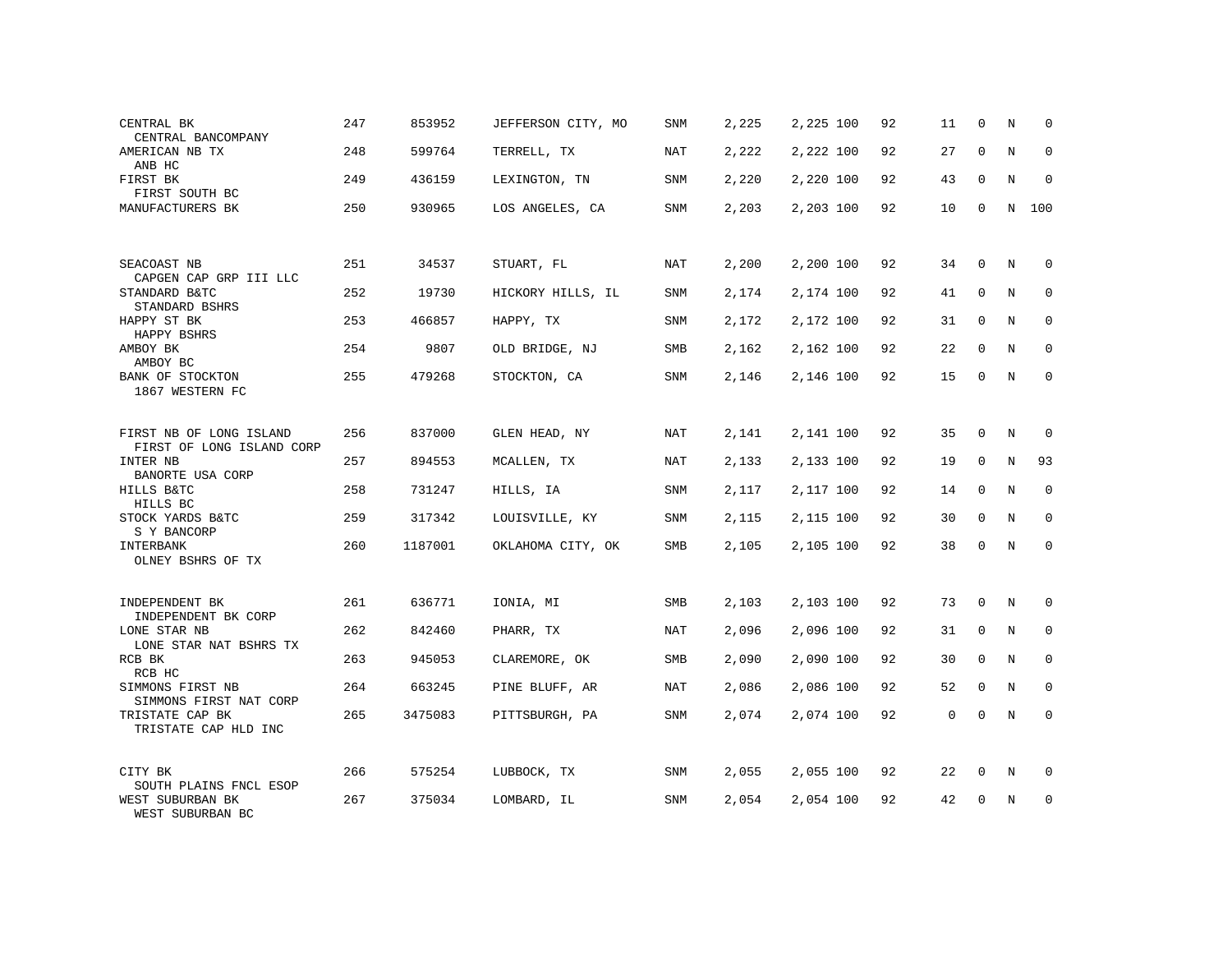| SOUTHERN B&TC<br>SOUTHERN BSHRS NC                | 268 | 717924  | MOUNT OLIVE, NC     | SNM        | 2,051 | 2,051 100 | 92 | 64           | $\mathbf 0$ | N           | $\Omega$    |
|---------------------------------------------------|-----|---------|---------------------|------------|-------|-----------|----|--------------|-------------|-------------|-------------|
| AMERICAN NB<br>AMERICAN NAT CORP                  | 269 | 660655  | OMAHA, NE           | <b>NAT</b> | 2,041 | 2,041 100 | 92 | 34           | $\Omega$    | N           | $\Omega$    |
| ANB BK<br>STURM FNCL GROUP INC                    | 270 | 828651  | DENVER, CO          | SMB        | 2,036 | 2,036 100 | 92 | 34           | 0           | N           | 0           |
| DACOTAH BK<br>DACOTAH BKS                         | 271 | 256553  | ABERDEEN, SD        | SMB        | 2,029 | 2,029 100 | 92 | 31           | 0           | N           | 0           |
| BRYN MAWR TC<br>BRYN MAWR BK CORP                 | 272 | 765019  | BRYN MAWR, PA       | SMB        | 2,011 | 2,011 100 | 92 | 26           | $\Omega$    | N           | $\mathbf 0$ |
| NORTH SHORE CMNTY B&TC<br>WINTRUST FC             | 273 | 2239288 | WILMETTE, IL        | SMB        | 1,991 | 1,991 100 | 92 | 7            | $\Omega$    | N           | $\mathbf 0$ |
| COLUMBIA BK<br>FULTON FNCL CORP                   | 274 | 1189993 | COLUMBIA, MD        | SNM        | 1,989 | 1,989 100 | 92 | 39           | $\Omega$    | N           | $\mathbf 0$ |
| AMERICAN BK OF TX<br>NORTH AMER BSHRS             | 275 | 627658  | SHERMAN, TX         | SNM        | 1,984 | 1,984 100 | 92 | 33           | $\mathbf 0$ | N           | $\mathbf 0$ |
| SQUARE 1 BK<br>SQUARE 1 FNCL INC                  | 276 | 3345449 | DURHAM, NC          | SNM        | 1,975 | 1,975 100 | 92 | $\mathbf 0$  | $\Omega$    | N           | 0           |
| GERMAN AMER BC<br>GERMAN AMER BC                  | 277 | 37640   | JASPER, IN          | SNM        | 1,973 | 1,973 100 | 92 | 33           | $\mathbf 0$ | N           | $\mathbf 0$ |
| FARMERS & MRCH BK CENT CA<br>FARMERS & MRCHS BC   | 278 | 808260  | LODI, CA            | <b>SNM</b> | 1,971 | 1,971 100 | 92 | 22           | $\Omega$    | N           | $\Omega$    |
| PARK STERLING BK<br>PARK STERLING CORP            | 279 | 3470985 | CHARLOTTE, NC       | SNM        | 1,967 | 1,967 100 | 92 | 43           | $\Omega$    | N           | $\mathbf 0$ |
| SUMITOMO MITSUI TR BK USA                         | 280 | 925411  | HOBOKEN, NJ         | <b>SNM</b> | 1,967 | 1,966 100 | 92 | $\Omega$     | $\Omega$    | N           | 100         |
| PARKWAY B&TC<br>PARKWAY BC                        | 281 | 1001639 | HARWOOD HEIGHTS, IL | <b>SNM</b> | 1,959 | 1,959 100 | 93 | 31           | $\Omega$    | N           | 0           |
| TORREY PINES BK<br>WESTERN ALLI BC                | 282 | 3179082 | SAN DIEGO, CA       | SNM        | 1,956 | 1,956 100 | 93 | 11           | $\mathbf 0$ | N           | $\mathbf 0$ |
| OLD SECOND NB<br>OLD SECOND BC                    | 283 | 936136  | AURORA, IL          | <b>NAT</b> | 1,952 | 1,952 100 | 93 | 26           | $\Omega$    | $_{\rm N}$  | $\mathbf 0$ |
| CENTRAL B&TC<br>CENTRAL BSHRS                     | 284 | 1007015 | LEXINGTON, KY       | SNM        | 1,942 | 1,942 100 | 93 | 22           | $\mathbf 0$ | N           | $\mathbf 0$ |
| PEOPLES BK NA<br>PEOPLES BC                       | 285 | 577128  | MARIETTA, OH        | <b>NAT</b> | 1,931 | 1,931 100 | 93 | 41           | $\Omega$    | $\mathbf N$ | $\mathbf 0$ |
| BANK OF NY MELLON TC NA<br>BANK OF NY MELLON CORP | 286 | 398668  | LOS ANGELES, CA     | <b>NAT</b> | 1,922 | 1,922 100 | 93 | $\mathbf{0}$ | $\Omega$    | N           | 0           |
| FIDELITY BK<br>FIDELITY BSHRS NC                  | 287 | 584920  | FUQUAY VARINA, NC   | SNM        | 1,901 | 1,901 100 | 93 | 66           | $\mathbf 0$ | N           | 0           |
| CANANDAIGUA NB&TC<br>CANANDAIGUA NAT CORP         | 288 | 161602  | CANANDAIGUA, NY     | <b>NAT</b> | 1,880 | 1,880 100 | 93 | 24           | $\Omega$    | N           | $\mathbf 0$ |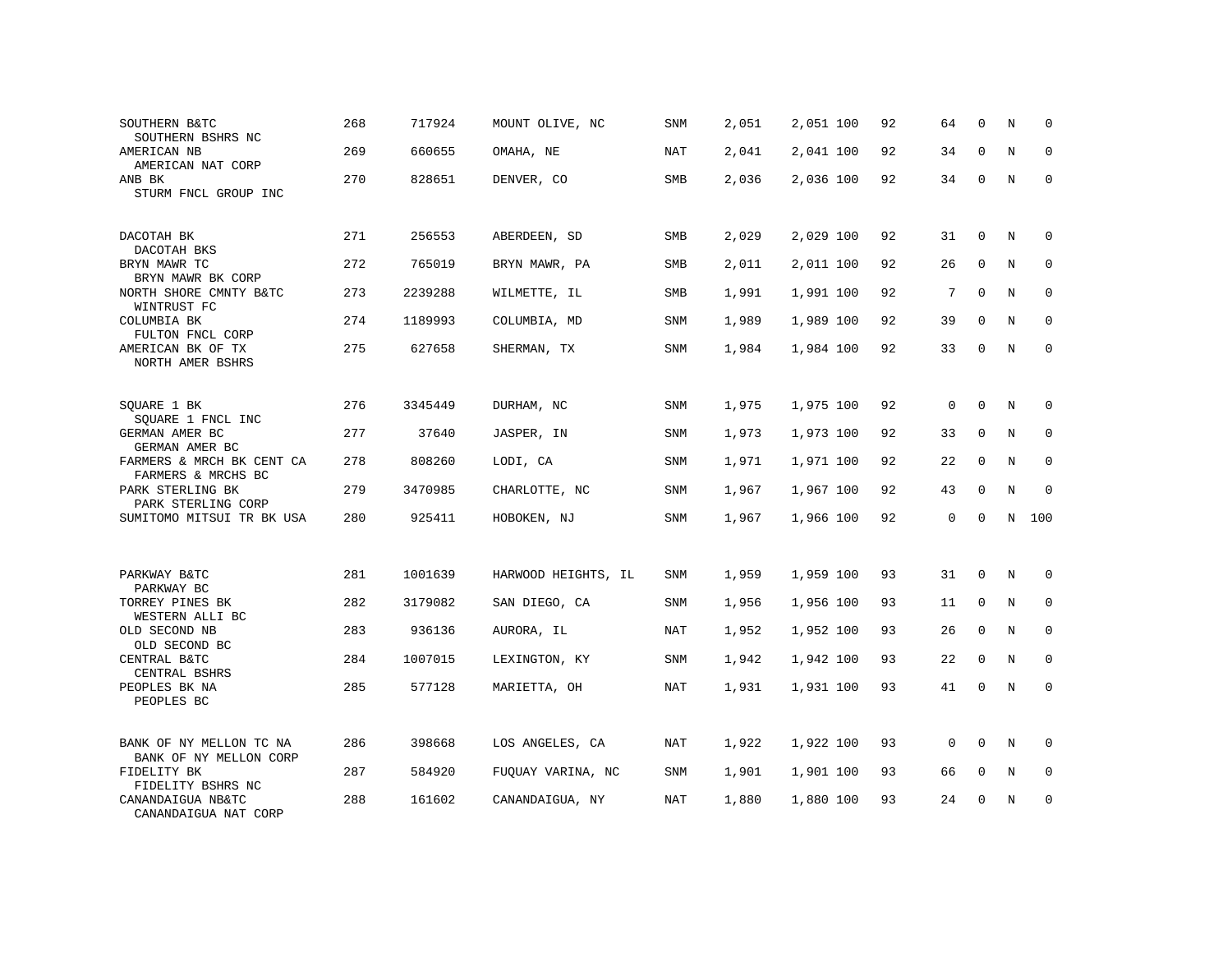| COMMERCE B&TC<br>COMMERCE BSHRS CORP           | 289 | 824000  | WORCESTER, MA        | SNM        | 1,872 | 1,872 100 | 93 | 16 | $\mathbf 0$  | N | 0            |
|------------------------------------------------|-----|---------|----------------------|------------|-------|-----------|----|----|--------------|---|--------------|
| MIDSOUTH BK NA<br>MIDSOUTH BC                  | 290 | 223331  | LAFAYETTE, LA        | NAT        | 1,865 | 1,865 100 | 93 | 60 | $\Omega$     | N | 0            |
| YADKIN VALLEY B&TC<br>YADKIN VALLEY FC         | 291 | 282329  | ELKIN, NC            | SNM        | 1,844 | 1,844 100 | 93 | 33 | $\mathbf 0$  | N | $\Omega$     |
| GUARANTY B&TC<br>GUARANTY BC                   | 292 | 666657  | DENVER, CO           | SMB        | 1,830 | 1,830 100 | 93 | 27 | $\Omega$     | N | $\Omega$     |
| BANK OF KY<br>BANK OF KY FNCL CORP             | 293 | 1459034 | CRESTVIEW HILLS, KY  | SNM        | 1,823 | 1,823 100 | 93 | 31 | $\mathbf 0$  | N | 0            |
| GLENS FALLS NB&TC<br>ARROW FC                  | 294 | 866000  | GLENS FALLS, NY      | <b>NAT</b> | 1,811 | 1,811 100 | 93 | 28 | $\Omega$     | N | $\Omega$     |
| UNITED CENTRAL BK<br>CENTRAL BC                | 295 | 259657  | GARLAND, TX          | SNM        | 1,795 | 1,795 100 | 93 | 24 | $\mathbf 0$  | N | $\mathbf{0}$ |
| CNB BK<br>CNB FNCL CORP                        | 296 | 399517  | CLEARFIELD, PA       | SNM        | 1,785 | 1,785 100 | 93 | 28 | 0            | N | $\Omega$     |
| LANDMARK BK NA<br>LANDRUM CO                   | 297 | 103255  | COLUMBIA, MO         | NAT        | 1,784 | 1,784 100 | 93 | 40 | $\Omega$     | N | $\mathbf{0}$ |
| MIDWESTONE BK<br>MIDWESTONE FNCL GRP           | 298 | 836843  | IOWA CITY, IA        | SNM        | 1,773 | 1,773 100 | 93 | 25 | $\mathbf 0$  | N | $\mathbf 0$  |
| CERTUSBANK NA<br>CERTUSHOLDINGS                | 299 | 4232881 | EASLEY, SC           | NAT        | 1,765 | 1,765 100 | 93 | 36 | $\mathbf{0}$ | N | $\mathbf{0}$ |
| STILLWATER NB&TC<br>SOUTHWEST BC               | 300 | 398350  | STILLWATER, OK       | NAT        | 1,765 | 1,765 100 | 93 | 14 | $\Omega$     | N | $\Omega$     |
| FIRST ST BK<br>COMMUNITY FIRST BSHRS           | 301 | 126254  | UNION CITY, TN       | SNM        | 1,760 | 1,760 100 | 93 | 31 | $\mathbf 0$  | N | $\mathbf 0$  |
| INDEPENDENT BK<br>INDEPENDENT BK GRP           | 302 | 122854  | MCKINNEY, TX         | SNM        | 1,753 | 1,753 100 | 93 | 30 | $\mathbf 0$  | N | $\mathbf 0$  |
| FIRST CA BK<br>FIRST CA FNCL GRP               | 303 | 994565  | WESTLAKE VILLAGE, CA | SNM        | 1,741 | 1,741 100 | 93 | 15 | $\mathbf 0$  | N | 0            |
| COMMUNITYBANK TX NA<br>HILLISTER ENT II        | 304 | 774262  | BEAUMONT, TX         | NAT        | 1,735 | 1,735 100 | 93 | 28 | $\mathbf{0}$ | N | $\mathbf{0}$ |
| HORIZON BK NA<br>HORIZON BC                    | 305 | 130541  | MICHIGAN CITY, IN    | NAT        | 1,734 | 1,734 100 | 93 | 30 | $\mathbf 0$  | N | $\mathbf{0}$ |
| BREMER BK NA<br>OTTO BREMER FOUNDATION         | 306 | 2516327 | FARGO, ND            | NAT        | 1,728 | 1,728 100 | 93 | 17 | $\mathbf 0$  | N | 0            |
| BANK OF HAMPTON ROADS<br>CAPGEN CAP GRP VI LLC | 307 | 1161029 | VIRGINIA BEACH, VA   | SMB        | 1,722 | 1,722 100 | 93 | 32 | $\mathbf{0}$ | N | $\mathbf 0$  |
| GEORGIA B&TC OF AUGUSTA<br>SOUTHEASTERN BK FC  | 308 | 1402610 | AUGUSTA, GA          | SNM        | 1,714 | 1,714 100 | 93 | 11 | 0            | N | 0            |
| NEWBRIDGE BK<br>NEWBRIDGE BC                   | 309 | 617024  | GREENSBORO, NC       | SNM        | 1,711 | 1,711 100 | 93 | 29 | $\Omega$     | N | $\mathbf{0}$ |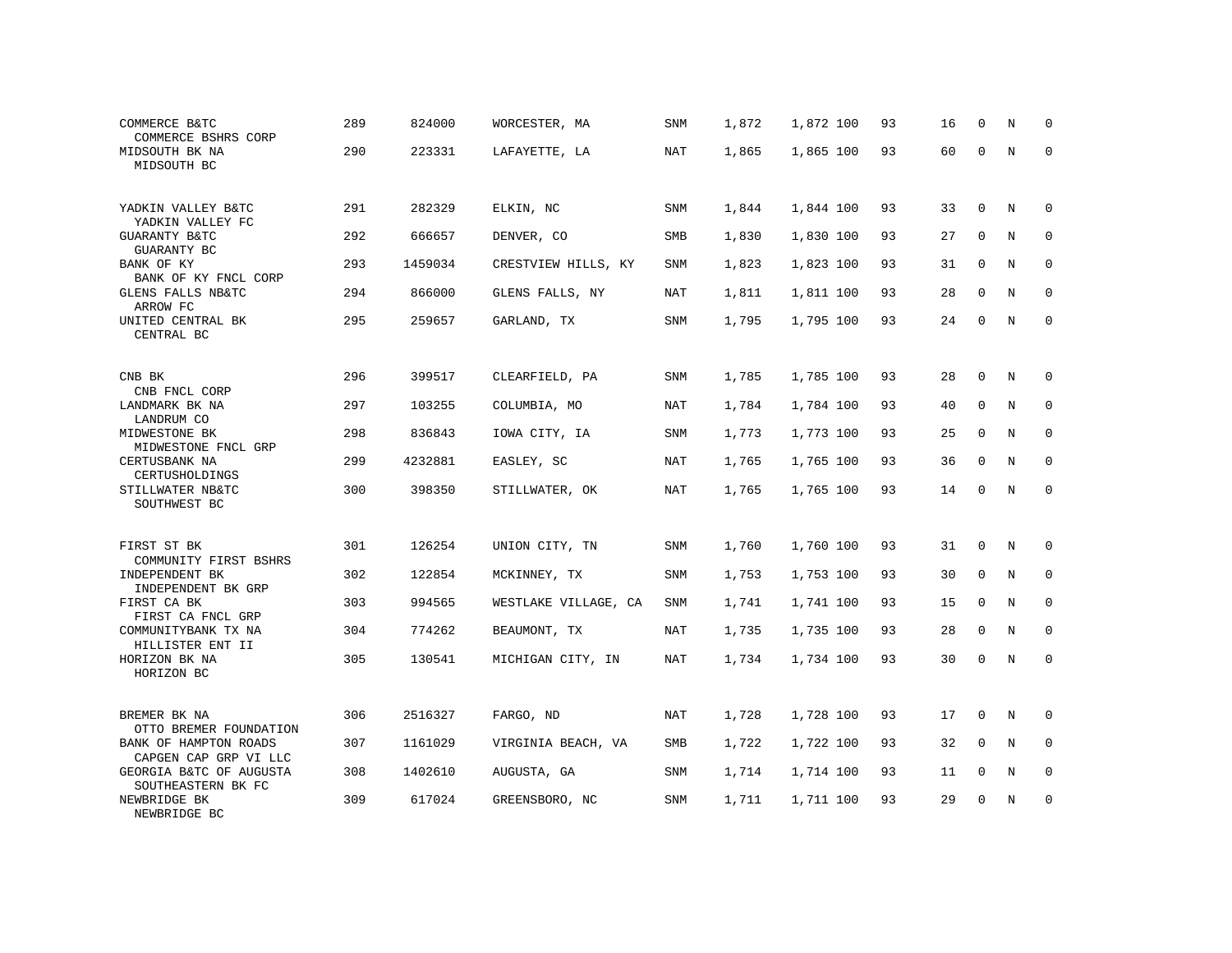| BANK RHODE ISLAND<br>BROOKLINE BC                         | 310 | 2434113 | PROVIDENCE, RI       | <b>SMB</b> | 1,709 | 1,709 100 | 93 | 18 | 0            | N | $\mathbf 0$  |
|-----------------------------------------------------------|-----|---------|----------------------|------------|-------|-----------|----|----|--------------|---|--------------|
| SUNFLOWER BK NA<br>SUNFLOWER FNCL                         | 311 | 474759  | SALINA, KS           | <b>NAT</b> | 1,706 | 1,706 100 | 93 | 32 | $\Omega$     | N | $\Omega$     |
| WILSON B&TC<br>WILSON BHC                                 | 312 | 159636  | LEBANON, TN          | SNM        | 1,702 | 1,702 100 | 93 | 25 | $\mathbf 0$  | N | $\mathbf{0}$ |
| MERCHANTS BK<br>MERCHANTS BSHRS                           | 313 | 166803  | SOUTH BURLINGTON, VT | <b>SNM</b> | 1,696 | 1,696 100 | 93 | 34 | $\Omega$     | N | $\Omega$     |
| EXCHANGE BK<br>FRANK P DOYLE TR ARTICLE IX                | 314 | 507068  | SANTA ROSA, CA       | SNM        | 1,693 | 1,693 100 | 93 | 18 | $\mathbf 0$  | N | 0            |
| ENTERPRISE B&TC<br>ENTERPRISE BC                          | 315 | 1356768 | LOWELL, MA           | SNM        | 1,693 | 1,693 100 | 93 | 19 | $\mathbf{0}$ | N | $\mathbf{0}$ |
| TEXAS B&TC<br>OVERTON FC                                  | 316 | 949154  | LONGVIEW, TX         | SNM        | 1,684 | 1,684 100 | 93 | 15 | 0            | N | $\mathbf 0$  |
| LEGACYTEXAS BK<br>LEGACYTEXAS GRP                         | 317 | 913267  | PLANO, TX            | SMB        | 1,681 | 1,681 100 | 93 | 19 | $\mathbf 0$  | N | $\mathbf{0}$ |
| NORTHBROOK B&TC<br>WINTRUST FC                            | 318 | 2938198 | NORTHBROOK, IL       | SMB        | 1,676 | 1,676 100 | 93 | 15 | $\mathbf 0$  | N | $\mathbf 0$  |
| GREEN BK NA<br>GREEN BC                                   | 319 | 2719427 | HOUSTON, TX          | NAT        | 1,670 | 1,670 100 | 93 | 11 | $\mathbf 0$  | N | $\mathbf{0}$ |
| WHIDBEY ISLAND BK<br>WASHINGTON BKG CO                    | 320 | 63078   | COUPEVILLE, WA       | SNM        | 1,666 | 1,666 100 | 93 | 30 | $\Omega$     | N | $\mathbf{0}$ |
| STAR FNCL BK<br>STAR FNCL GRP                             | 321 | 547840  | FORT WAYNE, IN       | SNM        | 1,654 | 1,654 100 | 93 | 47 | $\Omega$     | N | $\mathbf 0$  |
| PEAPACK GLADSTONE BK<br>PEAPACK-GLADSTONE FC              | 322 | 236706  | BEDMINSTER, NJ       | SMB        | 1,634 | 1,634 100 | 93 | 22 | 0            | N | 0            |
| ARMED FORCES BK NA<br>DICKINSON FC II                     | 323 | 983457  | FORT LEAVENWORTH, KS | NAT        | 1,627 | 1,627 100 | 93 | 77 | $\mathbf{0}$ | N | $\mathbf 0$  |
| NATIONAL BK INDIANAPOLIS<br>NATIONAL BK INDIANAPOLIS CORP | 324 | 2132941 | INDIANAPOLIS, IN     | <b>NAT</b> | 1,619 | 1,619 100 | 93 | 11 | $\mathbf{1}$ | N | 0            |
| INTERVEST NB<br>INTERVEST BSHRS CORP                      | 325 | 2764258 | NEW YORK, NY         | NAT        | 1,615 | 1,615 100 | 93 | 6  | $\mathbf{0}$ | N | $\mathbf 0$  |
| BANK OF EDWARDSVILLE<br>BANC ED CORP                      | 326 | 219343  | EDWARDSVILLE, IL     | SNM        | 1,613 | 1,613 100 | 93 | 17 | $\mathbf 0$  | N | 0            |
| UNION CTR NB<br>CENTER BC                                 | 327 | 29104   | UNION, NJ            | NAT        | 1,609 | 1,609 100 | 93 | 13 | $\mathbf 0$  | N | 0            |
| KLEINBANK<br>KLEIN FNCL                                   | 328 | 303550  | BIG LAKE, MN         | SNM        | 1,607 | 1,607 100 | 93 | 19 | $\Omega$     | N | $\mathbf 0$  |
| TOMPKINS TC<br>TOMPKINS FNCL CORP                         | 329 | 433608  | ITHACA, NY           | SNM        | 1,604 | 1,604 100 | 93 | 14 | $\mathbf 0$  | N | 0            |
| SUFFOLK CTY NB<br>SUFFOLK BC                              | 330 | 799612  | RIVERHEAD, NY        | NAT        | 1,593 | 1,593 100 | 93 | 29 | $\Omega$     | N | $\mathbf{0}$ |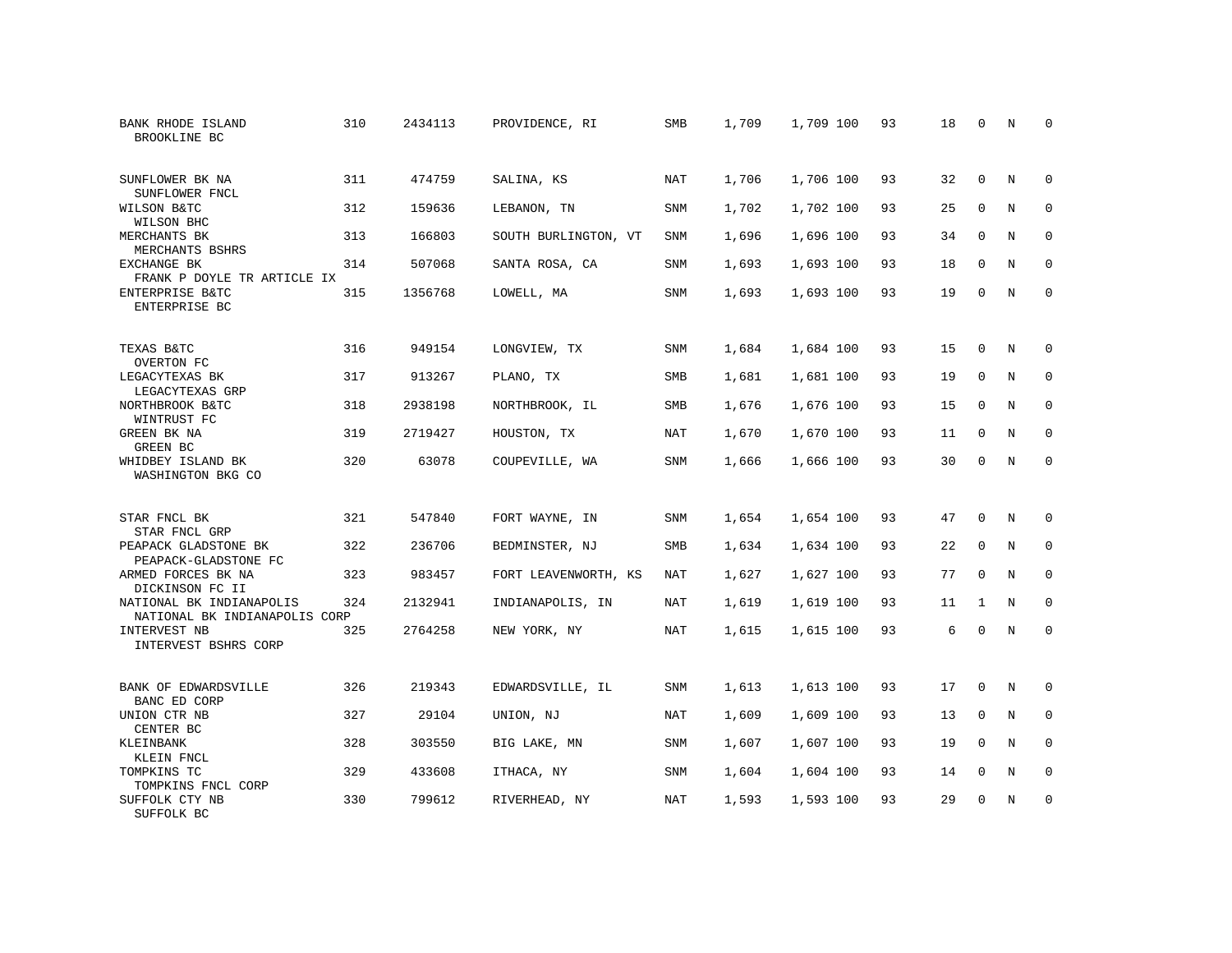| HINSDALE B&TC<br>WINTRUST FC                   | 331 | 2119773 | HINSDALE, IL      | SMB        | 1,589 | 1,589 100 | 93 | 11             | $\Omega$    | N       | $\Omega$    |
|------------------------------------------------|-----|---------|-------------------|------------|-------|-----------|----|----------------|-------------|---------|-------------|
| PREFERRED BK                                   | 332 | 1918344 | LOS ANGELES, CA   | <b>SNM</b> | 1,588 | 1,588 100 | 93 | 9              | $\mathbf 0$ | $\rm N$ | $\mathbf 0$ |
| CITIZENS FIRST BK<br>VILLAGES BC               | 333 | 1867983 | THE VILLAGES, FL  | <b>SNM</b> | 1,576 | 1,576 100 | 93 | 9              | $\mathbf 0$ | N       | 0           |
| BRIDGEHAMPTON NB<br>BRIDGE BC                  | 334 | 23504   | BRIDGEHAMPTON, NY | NAT        | 1,575 | 1,575 100 | 93 | 22             | $\Omega$    | N       | $\mathbf 0$ |
| WILMINGTON TR NA<br>M&T BK CORP                | 335 | 2265456 | WILMINGTON, DE    | <b>NAT</b> | 1,570 | 1,570 100 | 93 | $\overline{a}$ | 0           | N       | $\mathbf 0$ |
| FIRST MID-IL B&T NA<br>FIRST MID-IL BSHRS      | 336 | 762447  | MATTOON, IL       | <b>NAT</b> | 1,569 | 1,569 100 | 93 | 36             | $\Omega$    | N       | 0           |
| 1ST UNITED BK<br>1ST UNITED BC                 | 337 | 2860440 | BOCA RATON, FL    | SMB        | 1,555 | 1,555 100 | 93 | 21             | $\mathbf 0$ | N       | 0           |
| MERCHANTS & FARMERS BK<br>FIRST M&F CORP       | 338 | 844343  | KOSCIUSKO, MS     | SNM        | 1,542 | 1,542 100 | 93 | 34             | $\mathbf 0$ | N       | 0           |
| MAROUETTE BK<br>MAROUETTE NAT CORP             | 339 | 716833  | CHICAGO, IL       | <b>SMB</b> | 1,542 | 1,542 100 | 93 | 22             | $\mathbf 0$ | N       | 0           |
| EMPRISE BK<br>EMPRISE FC                       | 340 | 65858   | WICHITA, KS       | SNM        | 1,539 | 1,539 100 | 93 | 41             | 0           | N       | $\mathbf 0$ |
| BRAND BKG CO<br>BRAND GRP HOLD                 | 341 | 701736  | LAWRENCEVILLE, GA | <b>SMB</b> | 1,528 | 1,528 100 | 93 | 6              | $\Omega$    | N       | 0           |
| MIDLAND ST BK<br>MIDLAND STATES BANCORP        | 342 | 773247  | EFFINGHAM, IL     | SMB        | 1,523 | 1,523 100 | 93 | 30             | $\mathbf 0$ | N       | $\mathbf 0$ |
| LOS ALAMOS NB<br>TRINITY CAP CORP              | 343 | 205654  | LOS ALAMOS, NM    | <b>NAT</b> | 1,523 | 1,523 100 | 93 | 6              | $\mathbf 0$ | N       | $\mathbf 0$ |
| FIRST NB OF ST LOUIS<br>CENTRAL BANCOMPANY     | 344 | 506249  | CLAYTON, MO       | <b>NAT</b> | 1,519 | 1,519 100 | 93 | 14             | $\Omega$    | N       | $\mathbf 0$ |
| <b>BANAMEX USA</b><br>CITIGROUP                | 345 | 750864  | CENTURY CITY, CA  | <b>SNM</b> | 1,516 | 1,381 91  | 93 | 11             | $\mathbf 0$ | Y       | $\mathbf 0$ |
| MACATAWA BK<br>MACATAWA BC                     | 346 | 2634351 | HOLLAND, MI       | SNM        | 1,503 | 1,503 100 | 93 | 28             | $\mathbf 0$ | N       | 0           |
| INWOOD NB<br>INWOOD BSHRS                      | 347 | 913753  | DALLAS, TX        | <b>NAT</b> | 1,489 | 1,489 100 | 93 | 13             | $\Omega$    | N       | $\mathbf 0$ |
| BESSEMER TC NA<br>BESSEMER GRP                 | 348 | 976703  | NEW YORK, NY      | <b>NAT</b> | 1,474 | 1,474 100 | 93 | $\mathbf 0$    | $\mathbf 0$ | N       | 0           |
| FRANDSEN B&T<br>FRANDSEN FC                    | 349 | 751656  | LONSDALE, MN      | <b>SNM</b> | 1,469 | 1,469 100 | 93 | 36             | $\Omega$    | N       | $\mathbf 0$ |
| BOONE CTY NB OF COLUMBIA<br>CENTRAL BANCOMPANY | 350 | 299046  | COLUMBIA, MO      | <b>NAT</b> | 1,468 | 1,468 100 | 93 | 16             | 0           | N       | $\mathbf 0$ |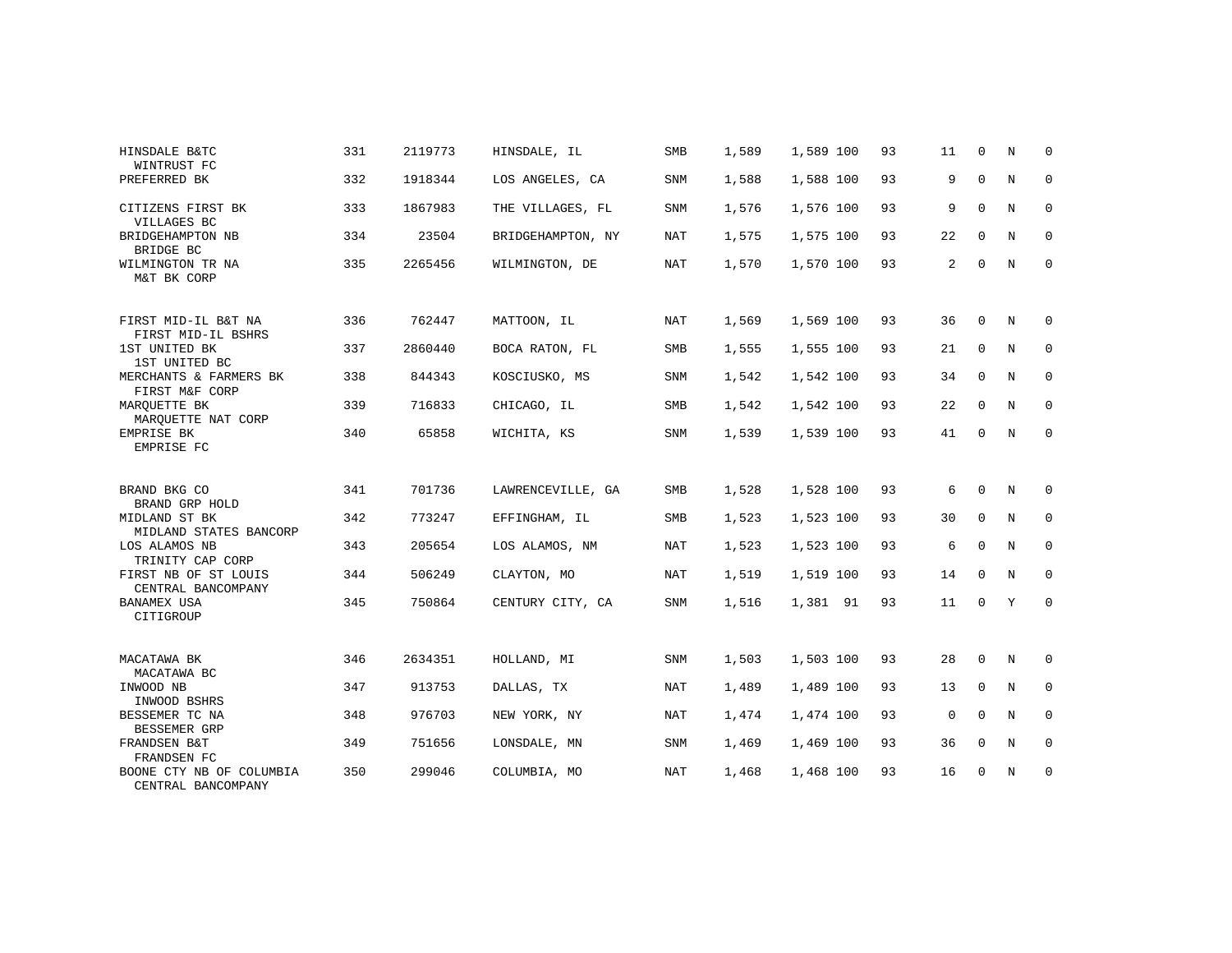| CHINATRUST BK USA<br>CHINATRUST CAP CORP           | 351 | 996260  | TORRANCE, CA        | SNM        | 1,457 | 1,457 100 | 93 | 11 | $\mathbf 0$ | N          | 100         |
|----------------------------------------------------|-----|---------|---------------------|------------|-------|-----------|----|----|-------------|------------|-------------|
| PACIFIC CONTINENTAL BK<br>PACIFIC CONTINENTAL CORP | 352 | 693662  | EUGENE, OR          | SNM        | 1,445 | 1,445 100 | 93 | 14 | $\Omega$    | N          | $\mathbf 0$ |
| WHITAKER BK<br>WHITAKER BC                         | 353 | 1445943 | LEXINGTON, KY       | SMB        | 1,444 | 1,444 100 | 93 | 37 | $\mathbf 0$ | N          | 0           |
| FIRST ST CMNTY BK<br>COOPER INVS                   | 354 | 707354  | FARMINGTON, MO      | SNM        | 1,442 | 1,442 100 | 93 | 37 | $\Omega$    | N          | $\Omega$    |
| LAFAYETTE AMBASSADOR BK<br>FULTON FNCL CORP        | 355 | 140018  | NORTHAMPTON, PA     | SMB        | 1,437 | 1,437 100 | 93 | 23 | $\Omega$    | N          | 0           |
| <b>DUBUQUE B&amp;TC</b><br>HEARTLAND FNCL USA      | 356 | 642549  | DUBUQUE, IA         | SNM        | 1,437 | 1,437 100 | 93 | 13 | $\mathbf 0$ | N          | 0           |
| BARRINGTON B&TC NA<br>WINTRUST FC                  | 357 | 2508751 | BARRINGTON, IL      | NAT        | 1,437 | 1,437 100 | 94 | 6  | $\Omega$    | N          | $\mathbf 0$ |
| BANK OF MARIN<br>BANK OF MARIN BC                  | 358 | 1436204 | CORTE MADERA, CA    | SNM        | 1,427 | 1,427 100 | 94 | 17 | $\mathbf 0$ | N          | $\mathbf 0$ |
| COMMUNITYONE BK NA<br>FNB UNITED CORP              | 359 | 591825  | ASHEBORO, NC        | NAT        | 1,425 | 1,425 100 | 94 | 43 | $\Omega$    | N          | $\Omega$    |
| WEST BK<br>WEST BC                                 | 360 | 139740  | WEST DES MOINES, IA | SNM        | 1,424 | 1,424 100 | 94 | 10 | $\Omega$    | N          | $\mathbf 0$ |
| AUSTIN BK TX NA<br>JSA FAM LP                      | 361 | 548351  | JACKSONVILLE, TX    | NAT        | 1,418 | 1,418 100 | 94 | 60 | $\Omega$    | N          | $\Omega$    |
| AUSTIN BK TX NA<br>JANE AUSTIN CHAPMAN LP          | 361 | 548351  | JACKSONVILLE, TX    | NAT        |       |           |    |    |             |            |             |
| MUTUALBANK<br>MUTUALFIRST FNCL                     | 362 | 810777  | MUNCIE, IN          | <b>SNM</b> | 1,413 | 1,413 100 | 94 | 31 | $\Omega$    | N          | $\Omega$    |
| PACIFIC PREMIER BK<br>PACIFIC PREMIER BC           | 363 | 431172  | IRVINE, CA          | SMB        | 1,403 | 1,403 100 | 94 | 11 | $\mathbf 0$ | N          | $\mathbf 0$ |
| STEARNS BK NA<br>STEARNS FNCL SVC ESOP             | 364 | 141556  | SAINT CLOUD, MN     | <b>NAT</b> | 1,399 | 1,399 100 | 94 | 12 | $\Omega$    | N          | $\Omega$    |
| WESTERN NB<br>WNB BSHRS                            | 365 | 778466  | ODESSA, TX          | NAT        | 1,397 | 1,397 100 | 94 | 7  | $\Omega$    | N          | $\Omega$    |
| SUMMIT CMNTY BK<br>SUMMIT FNCL GROUP               | 366 | 2372774 | MOOREFIELD, WV      | SNM        | 1,384 | 1,384 100 | 94 | 14 | $\mathbf 0$ | N          | $\mathbf 0$ |
| BANK OF THE SIERRA<br>SIERRA BC                    | 367 | 662369  | PORTERVILLE, CA     | SNM        | 1,383 | 1,383 100 | 94 | 24 | $\Omega$    | N          | $\Omega$    |
| ANCHOR BK NA<br>ANCHOR BC                          | 368 | 900454  | SAINT PAUL, MN      | <b>NAT</b> | 1,383 | 1,383 100 | 94 | 22 | $\mathbf 0$ | N          | $\mathbf 0$ |
| FIRST NA<br>FIRST BC                               | 369 | 439404  | DAMARISCOTTA, ME    | <b>NAT</b> | 1,383 | 1,383 100 | 94 | 16 | $\Omega$    | $_{\rm N}$ | $\Omega$    |
| FIRST GUARANTY BK<br>FIRST GUARANTY BSHRS          | 370 | 422433  | HAMMOND, LA         | SNM        | 1,382 | 1,382 100 | 94 | 20 | $\Omega$    | N          | $\Omega$    |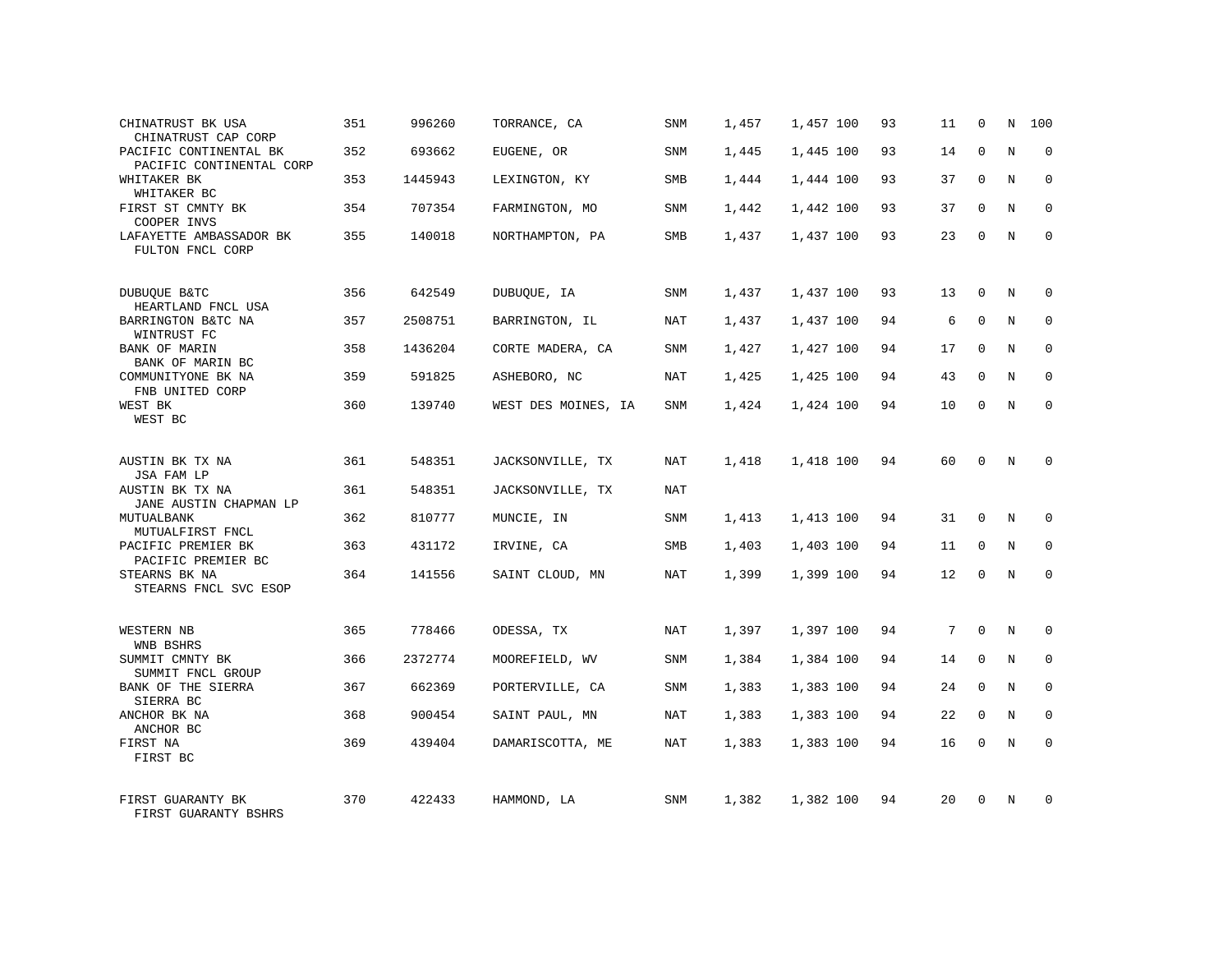| HERITAGE BK OF CMRC<br>HERITAGE CMRC CORP      | 371 | 2209553 | SAN JOSE, CA       | SMB        | 1,381 | 1,381 100 | 94 | 9            | $\Omega$     | N           | $\Omega$    |
|------------------------------------------------|-----|---------|--------------------|------------|-------|-----------|----|--------------|--------------|-------------|-------------|
| ISABELLA BK<br>ISABELLA BC                     | 372 | 74140   | MOUNT PLEASANT, MI | SMB        | 1,380 | 1,380 100 | 94 | 25           | $\mathbf 0$  | N           | $\mathbf 0$ |
| MERCANTILE BK MI<br>MERCANTILE BK CORP         | 373 | 2608754 | GRAND RAPIDS, MI   | SNM        | 1,378 | 1,378 100 | 94 | 6            | $\mathbf 0$  | N           | 0           |
| CAMBRIDGE TC<br>CAMBRIDGE BC                   | 374 | 736206  | CAMBRIDGE, MA      | SNM        | 1,366 | 1,366 100 | 94 | 11           | $\Omega$     | $\mathbf N$ | 5           |
| HSBC TC DE NA<br>HSBC NORTH AMER HOLD          | 375 | 3357620 | WILMINGTON, DE     | NAT        | 1,359 | 1,359 100 | 94 | $\mathbf 0$  | 0            | N           | 100         |
| HAMILTON ST BK<br>HAMILTON ST BSHR             | 376 | 3294583 | HOSCHTON, GA       | SNM        | 1,353 | 1,353 100 | 94 | 19           | $\Omega$     | N           | $\mathbf 0$ |
| BRIDGE BK NA<br>CARPENTER BK PTNRS             | 377 | 3025406 | SAN JOSE, CA       | <b>NAT</b> | 1,349 | 1,349 100 | 94 | $\mathbf{1}$ | $\mathbf 0$  | $\mathbf N$ | $\mathbf 0$ |
| NATIONAL EXCHANGE B&T<br>NEB CORP              | 378 | 722544  | FOND DU LAC, WI    | <b>NAT</b> | 1,347 | 1,347 100 | 94 | 26           | $\mathbf 0$  | N           | $\mathbf 0$ |
| FIRST INTERNATIONAL B&TC<br>WATFORD CITY BSHRS | 379 | 236153  | WATFORD CITY, ND   | SNM        | 1,345 | 1,345 100 | 94 | 19           | 0            | N           | $\Omega$    |
| REPUBLIC BK OF CHICAGO<br>REPUBLIC BC CO       | 380 | 671334  | OAK BROOK, IL      | SNM        | 1,331 | 1,331 100 | 94 | 15           | 0            | N           | 0           |
| BANK OF THE CASCADES<br>CASCADE BC             | 381 | 17464   | BEND, OR           | SNM        | 1,328 | 1,328 100 | 94 | 31           | 0            | N           | 0           |
| VIST BK<br>TOMPKINS FNCL CORP                  | 382 | 678717  | WYOMISSING, PA     | <b>SNM</b> | 1,321 | 1,321 100 | 94 | 20           | $\mathbf 0$  | $\mathbf N$ | $\mathbf 0$ |
| ALERUS FNCL NA<br>ALERUS FC                    | 383 | 933256  | GRAND FORKS, ND    | NAT        | 1,321 | 1,321 100 | 94 | 13           | 0            | N           | 0           |
| FIRST UNITED B&TC<br>FIRST UNITED CORP         | 384 | 61122   | OAKLAND, MD        | <b>SNM</b> | 1,317 | 1,317 100 | 94 | 27           | 0            | N           | $\mathbf 0$ |
| MERCHANTS BK NA<br>MERCHANTS FNCL GROUP        | 385 | 779351  | WINONA, MN         | NAT        | 1,308 | 1,308 100 | 94 | 21           | $\mathbf{0}$ | N           | 0           |
| BAR HARBOR BK & TR CO<br>BAR HARBOR BSHRS      | 386 | 522605  | BAR HARBOR, ME     | SNM        | 1,306 | 1,306 100 | 94 | 14           | 0            | N           | 0           |
| BAC FL BK                                      | 387 | 725732  | CORAL GABLES, FL   | SNM        | 1,306 | 1,306 100 | 94 | $\mathbf 0$  | $\mathbf 0$  | Y           | $\mathbf 0$ |
| AMERICAN BUS BK                                | 388 | 2734729 | LOS ANGELES, CA    | SNM        | 1,302 | 1,302 100 | 94 | $\mathbf 0$  | $\mathbf 0$  | N           | $\mathbf 0$ |
| FIRST MARINER BK<br>FIRST MARINER BC           | 389 | 309570  | BALTIMORE, MD      | SNM        | 1,301 | 1,301 100 | 94 | 21           | 0            | N           | $\mathbf 0$ |
| AMERICAN NB&TC<br>AMERICAN NAT BSHRS           | 390 | 958727  | DANVILLE, VA       | NAT        | 1,293 | 1,293 100 | 94 | 28           | $\Omega$     | N           | 0           |
| INTERAUDI BK                                   | 391 | 538802  | NEW YORK, NY       | SNM        | 1,287 | 1,287 100 | 94 | $\mathbf{1}$ | 0            | Y           | 0           |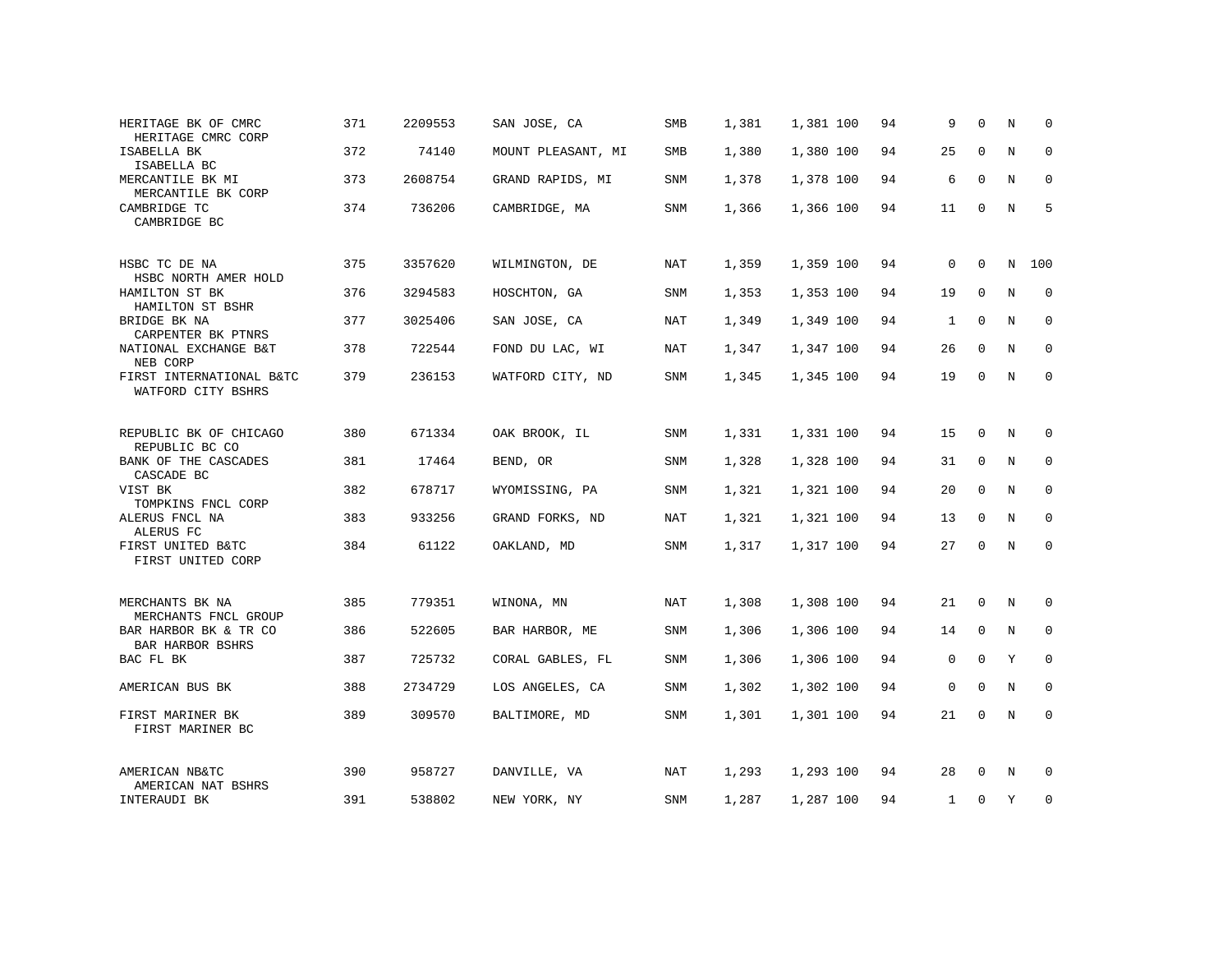| MONROE BK & TR<br>MBT FC                           | 392 | 364449  | MONROE, MI         | SNM        | 1,285 | 1,285 100 | 94 | 23 | $\mathbf 0$ | N           | 0           |
|----------------------------------------------------|-----|---------|--------------------|------------|-------|-----------|----|----|-------------|-------------|-------------|
| CHEMUNG CANAL TC<br>CHEMUNG FC                     | 393 | 884303  | ELMIRA, NY         | SMB        | 1,281 | 1,281 100 | 94 | 27 | $\Omega$    | N           | $\Omega$    |
| FIRST B&TC<br>FIRST BC                             | 394 | 223322  | LEBANON, VA        | SMB        | 1,276 | 1,276 100 | 94 | 19 | $\mathbf 0$ | N           | 0           |
| HERITAGE BK<br>HERITAGE FC                         | 395 | 881478  | OLYMPIA, WA        | SNM        | 1,267 | 1,267 100 | 94 | 28 | $\mathbf 0$ | N           | $\Omega$    |
| CASHMERE VALLEY BK<br>CASHMERE VALLEY FC           | 396 | 574976  | CASHMERE, WA       | SNM        | 1,267 | 1,267 100 | 94 | 9  | $\Omega$    | N           | 0           |
| FIRSTBANK<br>FIRSTBANK CORP                        | 397 | 960841  | MOUNT PLEASANT, MI | SNM        | 1,267 | 1,267 100 | 94 | 38 | $\mathbf 0$ | N           | $\mathbf 0$ |
| <b>CNLBANK</b><br><b>CNLBANCSHARES</b>             | 398 | 2596262 | ORLANDO, FL        | SNM        | 1,265 | 1,265 100 | 94 | 15 | $\Omega$    | N           | $\mathbf 0$ |
| CALIFORNIA UNITED BK<br>CU BC                      | 399 | 3353172 | ENCINO, CA         | SNM        | 1,262 | 1,262 100 | 94 | 7  | $\mathbf 0$ | N           | $\mathbf 0$ |
| INDEPENDENCE BK OF KY<br>INDEPENDENCE BSHRS        | 400 | 648242  | OWENSBORO, KY      | SNM        | 1,253 | 1,253 100 | 94 | 17 | $\mathbf 0$ | N           | 0           |
| CB&S BK<br>CBS BANC CORP                           | 401 | 594433  | RUSSELLVILLE, AL   | SNM        | 1,251 | 1,251 100 | 94 | 42 | $\mathbf 0$ | N           | $\mathbf 0$ |
| COPPERMARK BK<br>COPPERMARK BSHRS                  | 402 | 36054   | OKLAHOMA CITY, OK  | <b>SNM</b> | 1,247 | 1,247 100 | 94 | 11 | $\Omega$    | N           | $\Omega$    |
| NORTH DALLAS B&TC                                  | 403 | 490450  | DALLAS, TX         | SNM        | 1,242 | 1,242 100 | 94 | 5  | $\Omega$    | N           | $\mathbf 0$ |
| PEOPLES BK<br>PEOPLES BC                           | 404 | 455972  | LYNDEN, WA         | <b>SNM</b> | 1,241 | 1,241 100 | 94 | 22 | $\Omega$    | N           | $\Omega$    |
| UNITED BK IA<br>IDA GROVE BSHRS                    | 405 | 738040  | IDA GROVE, IA      | <b>SNM</b> | 1,240 | 1,240 100 | 94 | 24 | $\Omega$    | N           | $\Omega$    |
| METCALF BK<br>CENTRAL BANCOMPANY                   | 406 | 704559  | LEES SUMMIT, MO    | SMB        | 1,235 | 1,235 100 | 94 | 24 | $\mathbf 0$ | N           | $\mathbf 0$ |
| QUAD CITY B&TC<br>QCR HOLD                         | 407 | 2142155 | BETTENDORF, IA     | <b>SMB</b> | 1,233 | 1,233 100 | 94 | 4  | $\Omega$    | N           | $\mathbf 0$ |
| GLENVIEW ST BK<br>CUMMINS-AMER CORP                | 408 | 750239  | GLENVIEW, IL       | SNM        | 1,231 | 1,231 100 | 94 | 8  | 0           | N           | $\mathbf 0$ |
| LORAIN NB<br>LNB BC                                | 409 | 39420   | LORAIN, OH         | <b>NAT</b> | 1,231 | 1,231 100 | 94 | 19 | $\Omega$    | $\mathbf N$ | $\mathbf 0$ |
| CITIZENS & NORTHERN BK<br>CITIZENS & NORTHERN CORP | 410 | 895710  | WELLSBORO, PA      | SNM        | 1,228 | 1,228 100 | 94 | 25 | 0           | N           | 0           |
| EXTRACO BKS NA<br>EXTRACO CORP                     | 411 | 537560  | TEMPLE, TX         | NAT        | 1,228 | 1,228 100 | 94 | 17 | $\mathbf 0$ | N           | 0           |
| CORNERSTONE BK<br>FIRST YORK BC                    | 412 | 403151  | YORK, NE           | SMB        | 1,228 | 1,228 100 | 94 | 32 | $\Omega$    | N           | $\mathbf 0$ |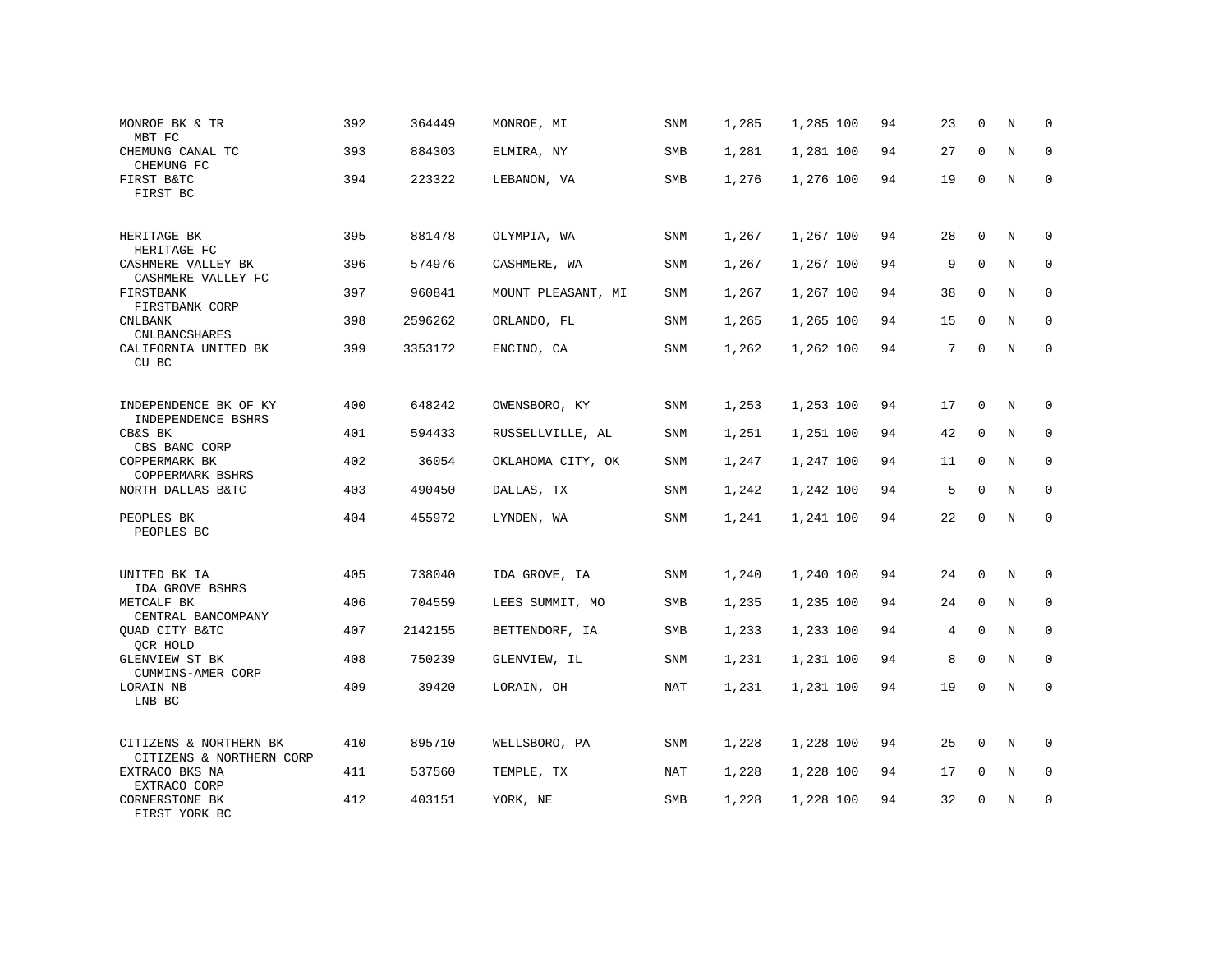| FIRST PREMIER BK<br>UNITED NAT CORP           | 413 | 374653  | SIOUX FALLS, SD     | SMB | 1,227 | 1,227 100 | 94 | 16                | $\mathbf 0$  | N           | $\Omega$    |
|-----------------------------------------------|-----|---------|---------------------|-----|-------|-----------|----|-------------------|--------------|-------------|-------------|
| BANK OF TAMPA<br>TAMPA BAY BKG CO             | 414 | 273336  | TAMPA, FL           | SNM | 1,224 | 1,224 100 | 94 | 9                 | $\Omega$     | N           | $\mathbf 0$ |
| DBA FIRST CONVENIENCE BK<br>FIRST CMNTY BSHRS | 415 | 613950  | KILLEEN, TX         | NAT | 1,221 | 1,221 100 | 94 | 299               | $\mathbf 0$  | N           | $\mathbf 0$ |
| FIRST FIDELITY BK NA<br>FIRST FIDELITY BC     | 416 | 106359  | OKLAHOMA CITY, OK   | NAT | 1,218 | 1,218 100 | 94 | 27                | $\Omega$     | N           | $\mathbf 0$ |
| CENTRAL BK<br>CENTRAL BSHRS                   | 417 | 1189041 | STILLWATER, MN      | SNM | 1,216 | 1,216 100 | 94 | 20                | $\mathbf 0$  | N           | $\mathbf 0$ |
| MIDDLEBURG BK<br>MIDDLEBURG FC                | 418 | 679826  | MIDDLEBURG, VA      | SMB | 1,208 | 1,208 100 | 94 | 12                | $\mathbf 0$  | N           | $\mathbf 0$ |
| SUMMIT BK<br>SUMMIT BANCORP                   | 419 | 2505787 | ARKADELPHIA, AR     | SMB | 1,197 | 1,197 100 | 94 | 23                | $\mathbf 0$  | N           | $\mathbf 0$ |
| MERCHANTS BK IN<br>MERCHANTS BC               | 420 | 963945  | LYNN, IN            | SNM | 1,197 | 1,197 100 | 94 | 2                 | $\mathsf 0$  | N           | 0           |
| ORRSTOWN BK<br>ORRSTOWN FNCL SVC              | 421 | 342410  | SHIPPENSBURG, PA    | SMB | 1,196 | 1,196 100 | 94 | 21                | 0            | N           | 0           |
| TRI CITY NB<br>TRI CITY BSHRS CORP            | 422 | 242444  | OAK CREEK, WI       | NAT | 1,195 | 1,195 100 | 94 | 43                | $\mathsf{O}$ | $\rm N$     | $\mathbf 0$ |
| EOUITY BK<br>EQUITY BSHRS                     | 423 | 139656  | ANDOVER, KS         | SMB | 1,192 | 1,192 100 | 94 | 28                | $\mathbf 0$  | N           | $\mathbf 0$ |
| PATRIOT BK<br>PATRIOT BSHRS                   | 424 | 78858   | HOUSTON, TX         | SNM | 1,182 | 1,182 100 | 94 | 9                 | $\mathbf 0$  | N           | $\mathbf 0$ |
| FIRST CITIZENS NB<br>FIRST CITIZENS BSHRS     | 425 | 133850  | DYERSBURG, TN       | NAT | 1,181 | 1,181 100 | 94 | 19                | 0            | N           | 0           |
| LIBERTYVILLE B&TC<br>WINTRUST FC              | 426 | 2339795 | LIBERTYVILLE, IL    | SMB | 1,180 | 1,180 100 | 94 | 7                 | $\mathbf 0$  | N           | $\mathbf 0$ |
| FIRST ST BK CENTRAL TX<br>CENTRAL CMNTY CORP  | 427 | 751759  | AUSTIN, TX          | SNM | 1,177 | 1,177 100 | 94 | 30                | $\mathbf 0$  | $\mathbf N$ | $\mathsf 0$ |
| COUNTRY CLUB BK<br>CCB FNCL CORP              | 428 | 625654  | KANSAS CITY, MO     | SMB | 1,171 | 1,171 100 | 94 | 24                | 0            | $\mathbf N$ | $\mathbf 0$ |
| CITIZENS BKG CO<br>FIRST CITIZENS BC          | 429 | 542528  | SANDUSKY, OH        | SMB | 1,169 | 1,169 100 | 94 | 27                | $\mathbf 0$  | $\mathbf N$ | $\mathbf 0$ |
| RIVER CITY BK                                 | 430 | 253468  | SACRAMENTO, CA      | SNM | 1,169 | 1,169 100 | 94 | $12 \overline{ }$ | $\mathbf 0$  | N           | $\mathbf 0$ |
| HAWTHORN BK<br>HAWTHORN BSHRS                 | 431 | 508346  | JEFFERSON CITY, MO  | SNM | 1,167 | 1,167 100 | 94 | 23                | 0            | N           | $\mathbf 0$ |
| BANK IA<br>BANK IA CORP                       | 432 | 187947  | WEST DES MOINES, IA | SMB | 1,164 | 1,164 100 | 94 | 22                | 0            | N           | $\mathbf 0$ |
| FIRST AMER BK<br>STARK BK GRP                 | 433 | 653648  | FORT DODGE, IA      | SMB | 1,163 | 1,163 100 | 94 | 17                | 0            | N           | $\mathbf 0$ |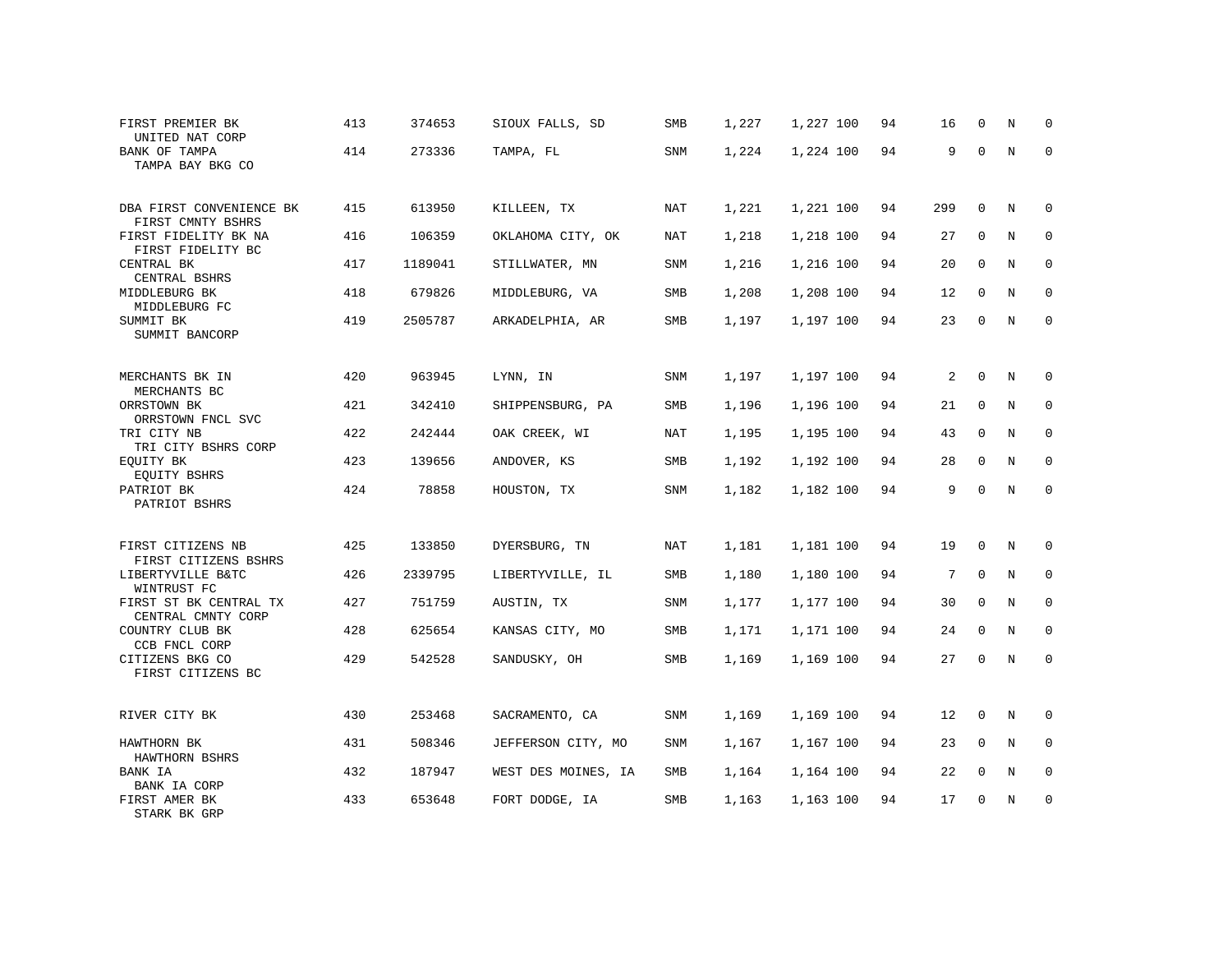| BCB CMNTY BK<br>BCB BC                       | 434 | 2954059 | BAYONNE, NJ        | SNM        | 1,157 | 1,157 100 | 94 | 10          | $\mathbf 0$  | N           | $\mathbf 0$  |
|----------------------------------------------|-----|---------|--------------------|------------|-------|-----------|----|-------------|--------------|-------------|--------------|
| BANTERRA BK<br>BANTERRA CORP                 | 435 | 502849  | MARION, IL         | <b>SNM</b> | 1,155 | 1,155 100 | 94 | 29          | $\Omega$     | N           | $\mathbf{0}$ |
| GUARANTY BOND BK NA<br><b>GUARANTY BSHRS</b> | 436 | 112163  | MOUNT PLEASANT, TX | NAT        | 1,154 | 1,154 100 | 94 | 16          | 0            | N           | 0            |
| FAR E NB<br>SINOPAC BC                       | 437 | 676160  | LOS ANGELES, CA    | <b>NAT</b> | 1,151 | 1,123 98  | 94 | 8           | $\mathbf{1}$ | Y           | 100          |
| METROBANK NA<br>METROCORP BSHRS              | 438 | 189352  | HOUSTON, TX        | <b>NAT</b> | 1,147 | 1,147 100 | 94 | 13          | $\Omega$     | $\mathbf N$ | $\mathbf{0}$ |
| NORTHRIM BK<br>NORTHRIM BC                   | 439 | 1718188 | ANCHORAGE, AK      | SNM        | 1,145 | 1,145 100 | 94 | 9           | $\mathbf{0}$ | N           | $\mathbf{0}$ |
| NORTHSTAR BK OF TX<br>CARLILE BSHRS          | 440 | 646453  | DENTON, TX         | SMB        | 1,145 | 1,145 100 | 94 | 14          | $\mathbf{0}$ | $\mathbf N$ | $\mathbf 0$  |
| RED RIVER BK<br>RED RIVER BSHRS              | 441 | 2743244 | ALEXANDRIA, LA     | SNM        | 1,144 | 1,144 100 | 94 | 14          | $\mathbf 0$  | N           | 0            |
| GREAT FL BK                                  | 442 | 3277876 | MIAMI, FL          | <b>SNM</b> | 1,143 | 1,143 100 | 94 | 26          | $\Omega$     | Y           | $\mathbf{0}$ |
| BRYANT BK                                    | 443 | 3356191 | TUSCALOOSA, AL     | SNM        | 1,140 | 1,140 100 | 94 | 13          | $\mathbf 0$  | N           | 0            |
| AMERICAN BK NA<br>AMERICAN BK HOLDING CORP   | 444 | 807955  | CORPUS CHRISTI, TX | <b>NAT</b> | 1,135 | 1,135 100 | 94 | 12          | $\mathbf{0}$ | N           | $\mathbf{0}$ |
| MIDWEST BANKCENTRE<br>STUPP BROS             | 445 | 657459  | SAINT LOUIS, MO    | SMB        | 1,133 | 1,133 100 | 94 | 6           | $\mathbf{0}$ | N           | 0            |
| FIRST FARMERS B&T<br>FIRST FARMERS FC        | 446 | 139843  | CONVERSE, IN       | SMB        | 1,131 | 1,131 100 | 94 | 23          | $\mathbf 0$  | N           | 0            |
| <b>FARMERS NB</b><br>FARMERS NAT BC          | 447 | 680813  | CANFIELD, OH       | <b>NAT</b> | 1,130 | 1,130 100 | 94 | 19          | $\Omega$     | N           | $\mathbf 0$  |
| PBI BK<br>PORTER BANCORP                     | 448 | 522847  | LOUISVILLE, KY     | SNM        | 1,130 | 1,130 100 | 94 | 17          | $\mathbf 0$  | N           | 0            |
| BLACKHAWK B&T<br>BLACKHAWK BC                | 449 | 890742  | MILAN, IL          | SNM        | 1,119 | 1,119 100 | 94 | 15          | $\mathbf{0}$ | N           | $\mathbf{0}$ |
| <b>JEFFERSON BK</b><br>JEFFERSON BSHRS       | 450 | 45560   | SAN ANTONIO, TX    | SNM        | 1,118 | 1,118 100 | 94 | 12          | $\mathbf{0}$ | N           | $\mathbf 0$  |
| ATLANTIC CAP BK<br>BANKCAP EOT FUND LLC      | 451 | 3555695 | ATLANTA, GA        | SNM        | 1,118 | 1,118 100 | 94 | $\mathbf 0$ | $\mathbf 0$  | N           | $\mathbf 0$  |
| COLONY BK<br>COLONY BC                       | 452 | 491934  | FITZGERALD, GA     | SNM        | 1,116 | 1,116 100 | 94 | 28          | $\mathbf 0$  | N           | $\mathbf 0$  |
| VANTAGESOUTH BK<br>PIEDMONT CMNTY BK HOLD    | 453 | 2756785 | CARY, NC           | SNM        | 1,116 | 1,116 100 | 94 | 19          | $\mathbf 0$  | N           | 0            |
| ESSEX BK<br>COMMUNITY BKR TR CORP            | 454 | 781028  | TAPPAHANNOCK, VA   | SMB        | 1,116 | 1,116 100 | 94 | 23          | $\Omega$     | N           | $\mathbf{0}$ |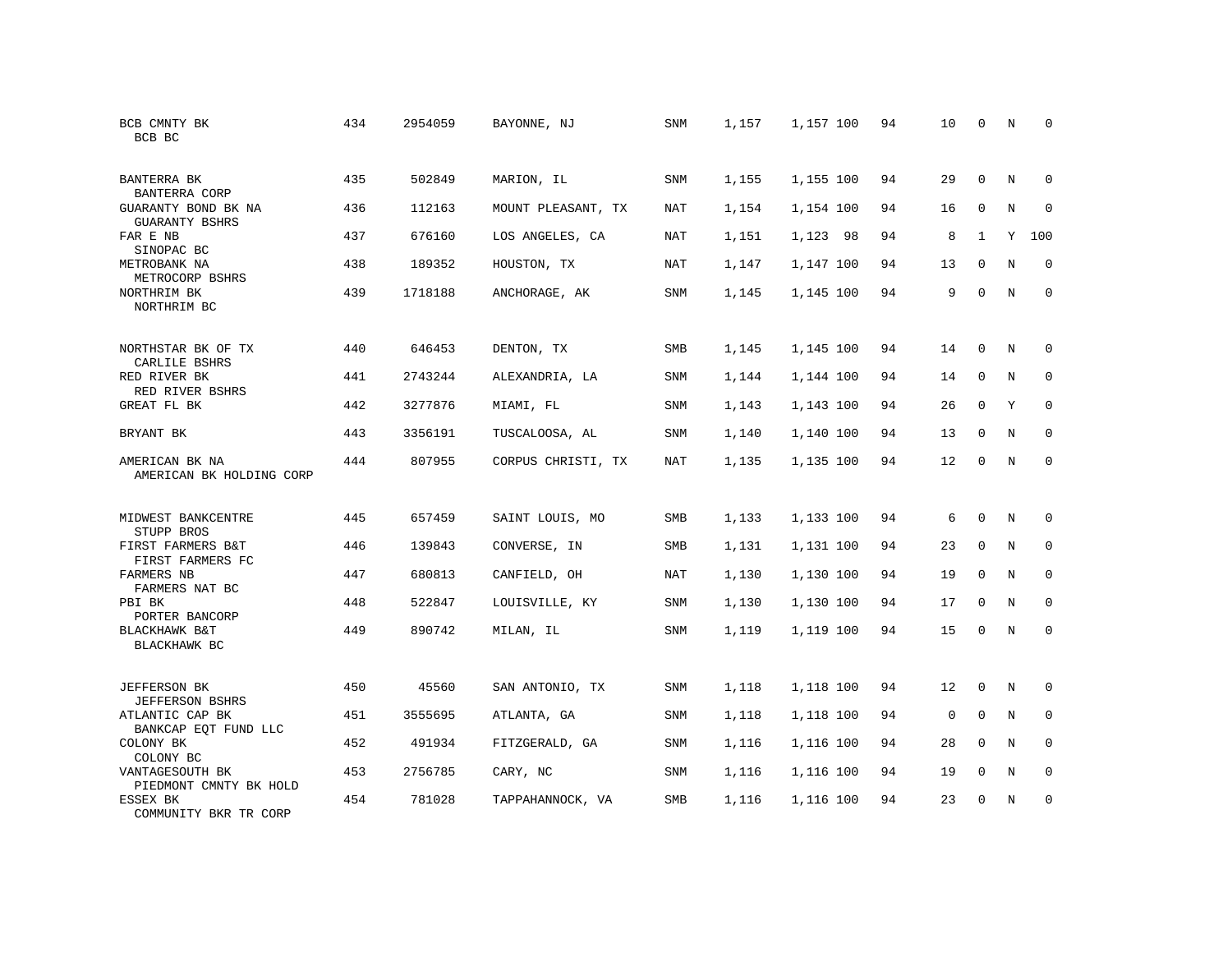| PREMIERWEST BK                                      | 455 | 1457003 | MEDFORD, OR        | <b>SNM</b> | 1,114 | 1,114 100 | 94 | 31 | $\Omega$    | N | $\Omega$    |
|-----------------------------------------------------|-----|---------|--------------------|------------|-------|-----------|----|----|-------------|---|-------------|
| PREMIERWEST BC<br>TEXAS CMNTY BK NA<br>VISION BSHRS | 456 | 528960  | LAREDO, TX         | NAT        | 1,112 | 1,112 100 | 94 | 8  | $\mathbf 0$ | N | $\mathbf 0$ |
| SOUTHWEST BK<br>FIRST TX BHC                        | 457 | 423458  | FORT WORTH, TX     | <b>SMB</b> | 1,112 | 1,112 100 | 95 | 15 | $\mathbf 0$ | N | 0           |
| NATIONAL REPUBLIC BK CHICAGO<br>NRBC HC             | 458 | 215130  | CHICAGO, IL        | NAT        | 1,111 | 1,111 100 | 95 | 1  | $\Omega$    | N | 0           |
| FIRST FARMERS & MRCH B<br>FIRST FARMERS & MRCH CORP | 459 | 150035  | COLUMBIA, TN       | <b>SMB</b> | 1,110 | 1,110 100 | 95 | 18 | $\mathbf 0$ | N | $\mathbf 0$ |
| ALPINE B&TC<br>ALPINE BC                            | 460 | 813947  | ROCKFORD, IL       | <b>SMB</b> | 1,107 | 1,107 100 | 95 | 17 | $\Omega$    | N | 0           |
| CARROLLTON BK<br>CBX CORP                           | 461 | 1001648 | CARROLLTON, IL     | SNM        | 1,106 | 1,106 100 | 95 | 8  | $\mathbf 0$ | N | $\mathsf 0$ |
| LAKESIDE BK<br>LAKESIDE BC                          | 462 | 201834  | CHICAGO, IL        | <b>SNM</b> | 1,106 | 1,106 100 | 95 | 5  | $\Omega$    | N | 0           |
| EMPIRE BK<br>CENTRAL BANCOMPANY                     | 463 | 290052  | SPRINGFIELD, MO    | SNM        | 1,106 | 1,106 100 | 95 | 20 | $\mathbf 0$ | N | $\mathbf 0$ |
| BRIDGEVIEW BK GRP<br>BRIDGEVIEW BC                  | 464 | 312730  | BRIDGEVIEW, IL     | SNM        | 1,103 | 1,103 100 | 95 | 15 | $\mathbf 0$ | N | $\mathbf 0$ |
| SOUTHERN BANCORP BK<br>SOUTHERN BC                  | 465 | 852544  | ARKADELPHIA, AR    | SMB        | 1,101 | 1,101 100 | 95 | 38 | $\Omega$    | N | 0           |
| PALMETTO BK<br>CAPGEN CAP GRP V LLC                 | 466 | 862824  | GREENVILLE, SC     | SNM        | 1,100 | 1,100 100 | 95 | 30 | 0           | N | $\mathbf 0$ |
| NATIONAL BK OF BLACKSBURG<br>NATIONAL BSHRS         | 467 | 754929  | BLACKSBURG, VA     | NAT        | 1,096 | 1,096 100 | 95 | 24 | 0           | N | 0           |
| FIRST UNITED BK<br>PLAINS BC                        | 468 | 578255  | DIMMITT, TX        | <b>SNM</b> | 1,094 | 1,094 100 | 95 | 15 | $\Omega$    | N | $\mathbf 0$ |
| CITYWIDE BKS<br>CITYWIDE BKS CO                     | 469 | 697754  | AURORA, CO         | <b>SNM</b> | 1,092 | 1,092 100 | 95 | 11 | 0           | N | 0           |
| <b>EVB</b><br>EASTERN VA BSHRS                      | 470 | 790721  | TAPPAHANNOCK, VA   | <b>SMB</b> | 1,092 | 1,092 100 | 95 | 23 | 0           | N | 0           |
| <b>BANK INDEP</b><br>BANCINDEPENDENT                | 471 | 539032  | SHEFFIELD, AL      | SMB        | 1,088 | 1,088 100 | 95 | 26 | $\Omega$    | N | $\mathbf 0$ |
| FIRST ST BK<br>BRISCOE RANCH                        | 472 | 273662  | UVALDE, TX         | <b>SNM</b> | 1,084 | 1,084 100 | 95 | 7  | $\mathbf 0$ | N | 0           |
| TRADITIONAL BK<br>TRADITIONAL BC                    | 473 | 786210  | MOUNT STERLING, KY | <b>SNM</b> | 1,083 | 1,083 100 | 95 | 11 | $\mathbf 0$ | N | $\mathbf 0$ |
| CITIZENS NB OF MERIDIAN<br>CITIZENS NAT BANC CORP   | 474 | 69333   | MERIDIAN, MS       | <b>NAT</b> | 1,078 | 1,078 100 | 95 | 26 | $\mathbf 0$ | N | 0           |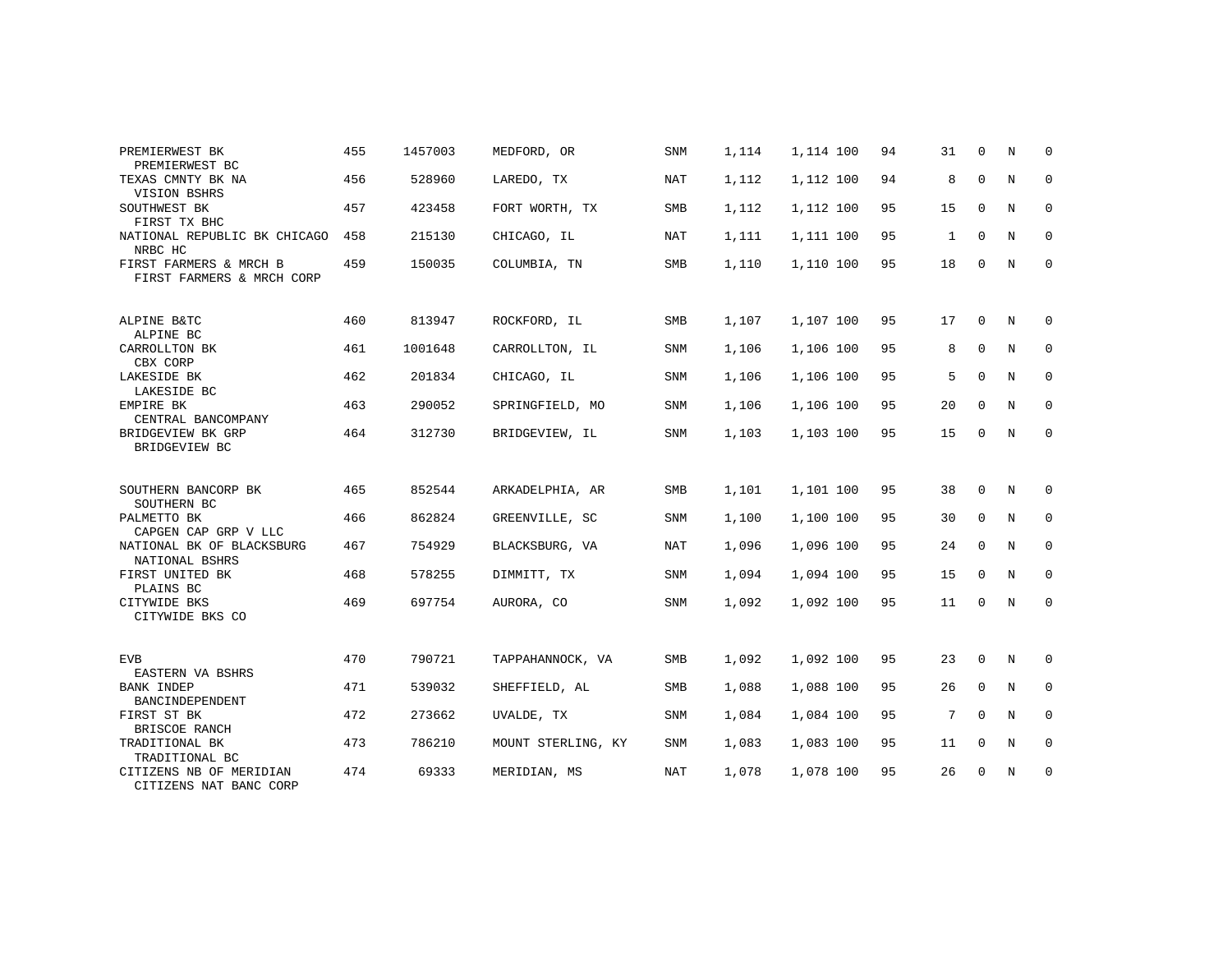| LIBERTY BK<br>LIBERTY BSHRS                            | 475 | 2352235 | SPRINGFIELD, MO      | SNM        | 1,074 | 1,074 100 | 95 | 23           | $\Omega$    | N           | $\Omega$    |
|--------------------------------------------------------|-----|---------|----------------------|------------|-------|-----------|----|--------------|-------------|-------------|-------------|
| <b>BANK OF CASTILE</b><br>TOMPKINS FNCL CORP           | 476 | 165806  | CASTILE, NY          | SNM        | 1,070 | 1,070 100 | 95 | 15           | $\mathbf 0$ | N           | $\mathbf 0$ |
| SOVEREIGN BK<br>SOVEREIGN BSHRS                        | 477 | 3269590 | DALLAS, TX           | SNM        | 1,068 | 1,068 100 | 95 | 10           | $\mathbf 0$ | N           | 0           |
| WASHINGTONFIRST BK<br>WASHINGTONFIRST BSHRS INC        | 478 | 3253571 | RESTON, VA           | SNM        | 1,063 | 1,063 100 | 95 | 15           | $\Omega$    | $\rm N$     | $\Omega$    |
| MONTECITO B&T<br>MONTECITO BC                          | 479 | 514066  | SANTA BARBARA, CA    | SNM        | 1,063 | 1,063 100 | 95 | 8            | $\mathbf 0$ | N           | $\mathbf 0$ |
| NORTHWEST BK<br>NORTHWEST FC                           | 480 | 1387605 | SPENCER, IA          | SNM        | 1,061 | 1,061 100 | 95 | 18           | $\mathbf 0$ | N           | 0           |
| FIRST NB OF FORT SMITH<br>FIRST BK CORP                | 481 | 397540  | FORT SMITH, AR       | <b>NAT</b> | 1,061 | 1,061 100 | 95 | 16           | $\mathbf 0$ | $\mathbf N$ | $\mathbf 0$ |
| PEOPLES BK A CODORUS VALLEY<br>CODORUS VALLEY BC       | 482 | 556815  | YORK, PA             | SNM        | 1,061 | 1,061 100 | 95 | 23           | $\mathbf 0$ | N           | $\mathbf 0$ |
| HERITAGE OAKS BK<br>HERITAGE OAKS BC                   | 483 | 797467  | PASO ROBLES, CA      | SNM        | 1,060 | 1,060 100 | 95 | 11           | 0           | N           | $\Omega$    |
| FIRST BK HIGHLAND PARK<br>BANK HIGHLAND PARK FC        | 484 | 804338  | HIGHLAND PARK, IL    | SNM        | 1,058 | 1,058 100 | 95 | $\mathbf{1}$ | $\mathbf 0$ | N           | $\mathbf 0$ |
| MONARCH BK<br>MONARCH FNCL HOLD                        | 485 | 2718345 | CHESAPEAKE, VA       | <b>SMB</b> | 1,054 | 1,054 100 | 95 | 13           | 0           | N           | 0           |
| FARMERS & MERCHANTS TR CO OF<br>FRANKLIN FNCL SVC CORP | 486 | 289515  | CHAMBERSBURG, PA     | SNM        | 1,052 | 1,052 100 | 95 | 25           | $\mathbf 0$ | $\mathbf N$ | 0           |
| HOME FED BK<br>HOME FED BC                             | 487 | 1014077 | NAMPA, ID            | SNM        | 1,041 | 1,041 100 | 95 | 23           | $\mathbf 0$ | N           | 0           |
| UNITED BK<br>UNITED BC                                 | 488 | 37435   | ZEBULON, GA          | SNM        | 1,041 | 1,041 100 | 95 | 16           | $\mathbf 0$ | N           | 0           |
| FSGBANK NA<br>FIRST SCTY GRP                           | 489 | 2920737 | CHATTANOOGA, TN      | <b>NAT</b> | 1,041 | 1,041 100 | 95 | 29           | $\mathbf 0$ | $\mathbf N$ | $\mathbf 0$ |
| STONEGATE BK                                           | 490 | 3339046 | FORT LAUDERDALE, FL  | SNM        | 1,040 | 1,040 100 | 95 | 10           | 0           | N           | 0           |
| AMERICAN HERITAGE BK                                   | 491 | 311050  | SAPULPA, OK          | SMB        | 1,038 | 1,038 100 | 95 | 19           | $\mathbf 0$ | N           | $\mathbf 0$ |
| AMERICAN BC<br>ADIRONDACK TC<br>ADIRONDACK TC ESOT     | 492 | 645317  | SARATOGA SPRINGS, NY | SMB        | 1,037 | 1,037 100 | 95 | 10           | $\mathbf 0$ | N           | $\mathbf 0$ |
| URBAN PARTSHP BK                                       | 493 | 4184186 | CHICAGO, IL          | SNM        | 1,036 | 1,036 100 | 95 | 15           | 0           | N           | $\mathbf 0$ |
| COMMUNITY NB<br>MIDLAND BSHRS                          | 494 | 293053  | MIDLAND, TX          | <b>NAT</b> | 1,035 | 1,035 100 | 95 | 10           | $\Omega$    | $\mathbf N$ | $\mathbf 0$ |
| WOORI AMER BK                                          | 495 | 384018  | NEW YORK, NY         | SNM        | 1,034 | 1,034 100 | 95 | 12           | 0           |             | N 100       |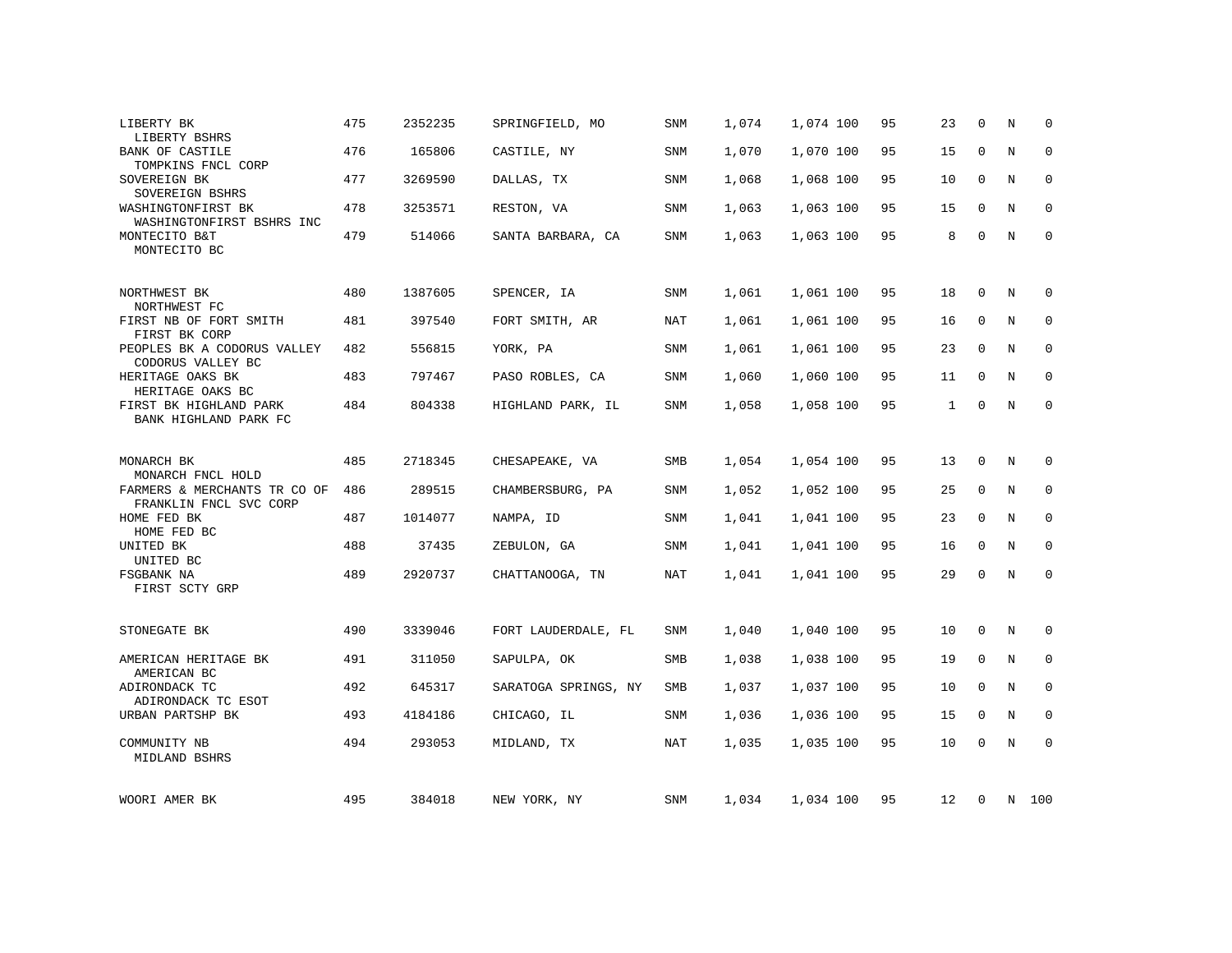| CITIZENS NB<br>HENDERSON CITIZENS BSHRS                        | 496 | 56351   | HENDERSON, TX         | NAT        | 1,034 | 1,034 100 | 95 | 20          | $\mathbf 0$ | N          | $\mathbf 0$ |
|----------------------------------------------------------------|-----|---------|-----------------------|------------|-------|-----------|----|-------------|-------------|------------|-------------|
| INLAND B&TC<br>INLAND BC                                       | 497 | 189745  | OAK BROOK, IL         | SNM        | 1,034 | 1,034 100 | 95 | 11          | $\mathbf 0$ | N          | $\mathbf 0$ |
| BANK OF MO<br>RELIABLE CMNTY BSHRS                             | 498 | 330855  | PERRYVILLE, MO        | SNM        | 1,031 | 1,031 100 | 95 | 20          | 0           | N          | 0           |
| AMERICAN BK CTR<br>AMERICAN BC                                 | 499 | 971959  | DICKINSON, ND         | SNM        | 1,029 | 1,029 100 | 95 | 12          | $\Omega$    | N          | $\mathbf 0$ |
| METROPOLITAN NB<br>ROGERS BSHRS                                | 500 | 874649  | LITTLE ROCK, AR       | NAT        | 1,025 | 1,025 100 | 95 | 44          | $\Omega$    | N          | $\mathbf 0$ |
| FIRST CITIZENS NB<br>FIRST CITIZENS FC                         | 501 | 186744  | MASON CITY, IA        | NAT        | 1,025 | 1,025 100 | 95 | 9           | $\mathbf 0$ | N          | $\mathbf 0$ |
| FIRST NB IN SIOUX FALLS<br>MINNEHAHA BSHRS                     | 502 | 326858  | SIOUX FALLS, SD       | NAT        | 1,022 | 1,022 100 | 95 | 16          | $\Omega$    | N          | $\mathbf 0$ |
| ACNB BK<br>ACNB CORP                                           | 503 | 5210    | GETTYSBURG, PA        | SNM        | 1,021 | 1,021 100 | 95 | 18          | $\mathbf 0$ | N          | $\mathbf 0$ |
| STARION FNCL<br>STARION BC                                     | 504 | 2009605 | BISMARCK, ND          | SNM        | 1,019 | 1,019 100 | 95 | 12          | $\mathbf 0$ | N          | $\mathbf 0$ |
| RIVER VALLEY BK<br>RIVER VALLEY BC                             | 505 | 163549  | WAUSAU, WI            | SNM        | 1,018 | 1,018 100 | 95 | 15          | $\mathbf 0$ | N          | $\mathbf 0$ |
| PEOPLES BK<br>PEOPLES BC OF NC                                 | 506 | 220527  | NEWTON, NC            | SNM        | 1,016 | 1,016 100 | 95 | 22          | $\Omega$    | N          | $\mathbf 0$ |
| CAPSTAR BK                                                     | 507 | 3715444 | NASHVILLE, TN         | SMB        | 1,015 | 1,015 100 | 95 | 4           | $\mathbf 0$ | N          | $\mathbf 0$ |
| PACIFIC MERC BK<br>CARPENTER BK PTNRS                          | 508 | 2717012 | COSTA MESA, CA        | SMB        | 1,012 | 1,012 100 | 95 | 7           | $\Omega$    | N          | $\mathbf 0$ |
| CHAMBERS BK<br>CHAMBERS BSHRS                                  | 509 | 517049  | DANVILLE, AR          | SNM        | 1,012 | 1,012 100 | 95 | 19          | $\mathbf 0$ | N          | $\mathbf 0$ |
| VILLAGE B&TC                                                   | 510 | 2298995 | ARLINGTON HEIGHTS, IL | SMB        | 1,012 | 1,012 100 | 95 | 6           | $\mathbf 0$ | N          | 0           |
| WINTRUST FC<br>NEW MEXICO B&TC                                 | 511 | 2649122 | ALBUOUEROUE, NM       | <b>SNM</b> | 1,011 | 1,011 100 | 95 | 15          | $\mathbf 0$ | N          | $\mathbf 0$ |
| HEARTLAND FNCL USA<br>FIRST BUS BK<br>FIRST BUS FS             | 512 | 537449  | MADISON, WI           | SNM        | 1,008 | 1,008 100 | 95 | $\mathbf 0$ | $\mathbf 0$ | N          | $\mathbf 0$ |
| CONNECTONE BK<br>CONNECTONE BC                                 | 513 | 3317932 | ENGLEWOOD CLIFFS, NJ  | <b>SNM</b> | 1,006 | 1,006 100 | 95 | 7           | $\Omega$    | $_{\rm N}$ | $\mathbf 0$ |
| WESTSTAR BK<br>WESTSTAR BHC                                    | 514 | 1447639 | EL PASO, TX           | SMB        | 1,002 | 1,002 100 | 95 | 8           | 0           | N          | $\mathbf 0$ |
| COREFIRST B&TC                                                 | 515 | 361055  | TOPEKA, KS            | SNM        | 997   | 997 100   | 95 | 32          | 0           | N          | 0           |
| COMMERCE B&T HC ESOP<br>FIRST SOUTHERN BK<br>FIRST SOUTHERN BC | 516 | 279338  | BOCA RATON, FL        | <b>SMB</b> | 995   | 995 100   | 95 | 15          | $\mathbf 0$ | N          | $\mathbf 0$ |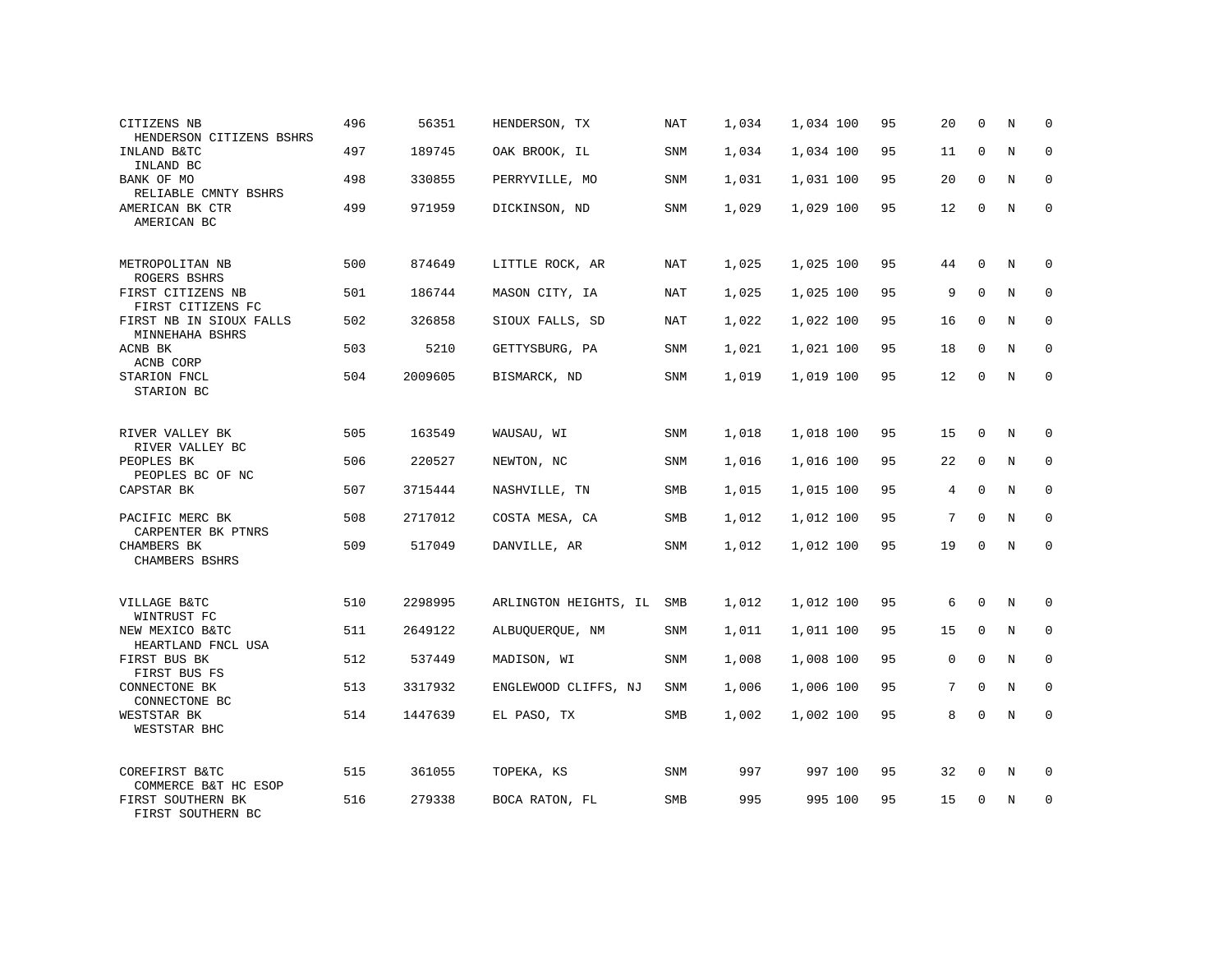| CITIZENS & FARMERS BK<br>C&F FC           | 517 | 928421  | WEST POINT, VA       | <b>SNM</b> | 987 | 987 100 | 95 | 17           | $\mathbf 0$  | N           | 0                   |
|-------------------------------------------|-----|---------|----------------------|------------|-----|---------|----|--------------|--------------|-------------|---------------------|
| RELIANCE BK<br>RELIANCE BSHRS             | 518 | 2769589 | SAINT LOUIS, MO      | SNM        | 980 | 980 100 | 95 | 22           | $\mathbf 0$  | N           | 0                   |
| SHINHAN BK AMER                           | 519 | 1494914 | NEW YORK, NY         | SNM        | 975 | 975 100 | 95 | 14           | $\mathbf 0$  | N           | $\mathbf 0$         |
| FORCHT BK NA<br>FORCHT BC INC             | 520 | 3141726 | LEXINGTON, KY        | NAT        | 975 | 975 100 | 95 | 28           | $\Omega$     | N           | $\Omega$            |
| REDDING BK OF CMRC<br>BANK OF CMRC HOLD   | 521 | 933863  | REDDING, CA          | SNM        | 974 | 974 100 | 95 | 4            | $\mathbf 0$  | N           | 0                   |
| PARAGON CMRL BK<br>PARAGON CMRL CORP      | 522 | 2806626 | RALEIGH, NC          | <b>SNM</b> | 973 | 973 100 | 95 | $\mathbf{1}$ | $\mathbf{0}$ | N           | $\mathbf 0$         |
| AMERISERV FNCL BK<br>AMERISERV FNCL       | 523 | 928618  | JOHNSTOWN, PA        | <b>SMB</b> | 973 | 973 100 | 95 | 17           | $\mathbf 0$  | N           | $\mathbf{0}$        |
| C1 BK<br>CBM FL HC                        | 524 | 2362074 | SAINT PETERSBURG, FL | <b>SNM</b> | 970 | 970 100 | 95 | 21           | $\mathbf{0}$ | $\rm N$     | $\mathbf 0$         |
| DL EVANS BK<br>DL EVANS BC                | 525 | 543262  | BURLEY, ID           | SNM        | 969 | 969 100 | 95 | 19           | $\mathbf{0}$ | N           | $\mathbf 0$         |
| BANK FIRST NAT<br>FIRST MANITOWOC BC      | 526 | 594947  | MANITOWOC, WI        | NAT        | 967 | 967 100 | 95 | 12           | 0            | N           | 0                   |
| COMMUNITY BK OF TRI-CTY<br>TRI-COUNTY FC  | 527 | 697978  | WALDORF, MD          | SMB        | 966 | 966 100 | 95 | 10           | $\mathbf{0}$ | N           | 0                   |
| MAHOPAC NB<br>TOMPKINS FNCL CORP          | 528 | 521804  | MAHOPAC, NY          | NAT        | 963 | 963 100 | 95 | 14           | 0            | N           | 0                   |
| BANK OF CMRC                              | 529 | 324863  | IDAHO FALLS, ID      | SNM        | 958 | 958 100 | 95 | 18           | 0            | $\rm N$     | $\mathsf{O}\xspace$ |
| FIRST DAKOTA NB<br>FIRST DAKOTA FC        | 530 | 441256  | YANKTON, SD          | <b>NAT</b> | 958 | 958 100 | 95 | 15           | 0            | N           | 0                   |
| UNITED CMNTY BK<br>UNITED CMNTY BC        | 531 | 439338  | CHATHAM, IL          | <b>SNM</b> | 957 | 957 100 | 95 | 17           | 0            | N           | 0                   |
| BAYLAKE BK<br><b>BAYLAKE CORP</b>         | 532 | 280044  | STURGEON BAY, WI     | SMB        | 956 | 956 100 | 95 | 22           | 0            | N           | $\mathbf 0$         |
| US CENTURY BK                             | 533 | 3146150 | MIAMI, FL            | <b>SNM</b> | 951 | 951 100 | 95 | 23           | $\mathbf 0$  | Y           | 0                   |
| AMERICAN MOMENTUM BK<br>ADAM BK GRP       | 534 | 3447576 | TAMPA, FL            | SNM        | 950 | 950 100 | 95 | 21           | $\mathbf 0$  | $\mathbf N$ | $\mathbf 0$         |
| KANSAS ST BK OF MANHATTAN<br>MANHATTAN BC | 535 | 160959  | MANHATTAN, KS        | <b>SNM</b> | 949 | 949 100 | 95 | 6            | $\mathbf 0$  | N           | 0                   |
| FARMERS & MRCH ST BK<br>FARMERS & MRCH BC | 536 | 214414  | ARCHBOLD, OH         | <b>SNM</b> | 949 | 949 100 | 95 | 18           | $\mathbf 0$  | N           | 0                   |
| BANK OF AMER FORK<br>PEOPLES UT BC        | 537 | 984379  | AMERICAN FORK, UT    | <b>SNM</b> | 949 | 949 100 | 95 | 12           | 0            | N           | 0                   |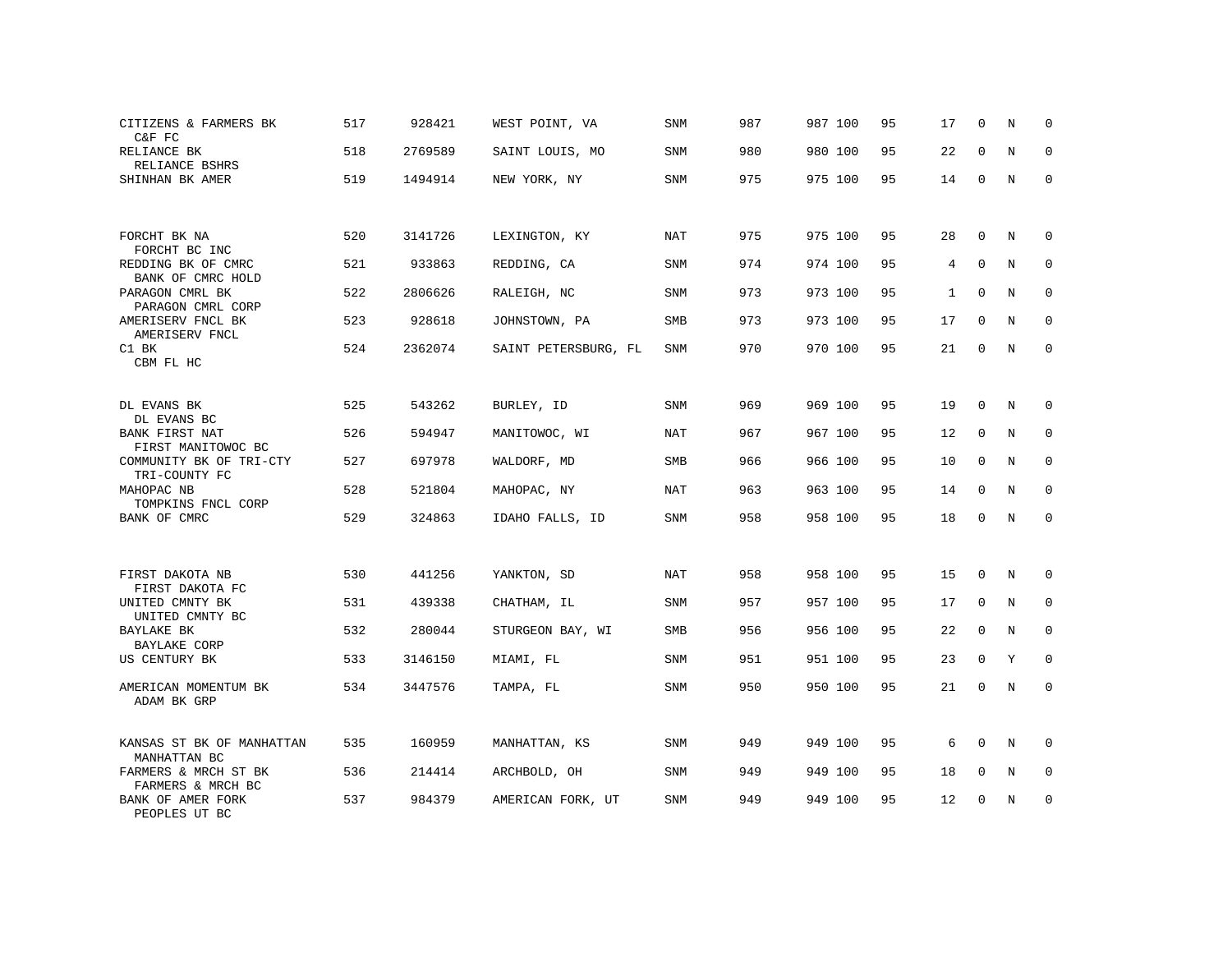| LCNB NB<br>LCNB CORP                        | 538 | 785923  | LEBANON, OH       | NAT        | 944 | 944 100 | 95 | 30          | $\mathbf 0$  | N           | 0            |
|---------------------------------------------|-----|---------|-------------------|------------|-----|---------|----|-------------|--------------|-------------|--------------|
| CONWAY NB<br>CNB CORP                       | 539 | 631422  | CONWAY, SC        | NAT        | 943 | 943 100 | 95 | 14          | $\mathbf 0$  | $\rm N$     | $\mathbf{0}$ |
| GRANDPOINT BK<br>GRANDPOINT CAP             | 540 | 3640283 | LOS ANGELES, CA   | SNM        | 943 | 943 100 | 95 | 6           | 0            | N           | 0            |
| GULF COAST B&TC                             | 541 | 1458608 | NEW ORLEANS, LA   | SNM        | 940 | 940 100 | 95 | 16          | $\mathbf{0}$ | N           | $\mathbf 0$  |
| FIRST FSB<br>FIRST FNCL SERVICE CORP        | 542 | 368175  | ELIZABETHTOWN, KY | SNM        | 940 | 940 100 | 95 | 16          | $\Omega$     | N           | 0            |
| SAVINGS BK OF MENDOCINO CTY                 | 543 | 146663  | UKIAH, CA         | SNM        | 937 | 937 100 | 95 | 9           | $\Omega$     | N           | $\Omega$     |
| IAB FNCL BK<br>INDEPENDENT ALLI BKS         | 544 | 435349  | FORT WAYNE, IN    | SNM        | 934 | 934 100 | 95 | 17          | $\mathbf 0$  | N           | $\mathbf{0}$ |
| PANHANDLE ST BK<br>INTERMOUNTAIN CMNTY BC   | 545 | 257868  | SANDPOINT, ID     | SNM        | 934 | 934 100 | 95 | 18          | $\mathbf 0$  | N           | 0            |
| NATIONAL BK<br>NATIONAL BSHRS               | 546 | 2949710 | MOLINE, IL        | <b>NAT</b> | 934 | 934 100 | 95 | 18          | $\mathbf{0}$ | N           | $\mathbf 0$  |
| FIRST NAT CMNTY BK<br>FIRST NAT CMNTY BC    | 547 | 239613  | SCRANTON, PA      | NAT        | 929 | 929 100 | 95 | 20          | $\mathbf 0$  | N           | 0            |
| BANK OF TN<br>BANCTENN CORP                 | 548 | 340135  | KINGSPORT, TN     | SNM        | 929 | 929 100 | 95 | 17          | $\mathbf{0}$ | N           | $\mathbf 0$  |
| SPIRITBANK<br>SPIRIT BC                     | 549 | 142955  | TULSA, OK         | SNM        | 927 | 927 100 | 95 | 13          | $\mathbf 0$  | N           | $\mathbf{0}$ |
| UNITED B&T<br>UNITED BC                     | 550 | 401148  | ANN ARBOR, MI     | SNM        | 927 | 927 100 | 95 | 16          | $\mathbf 0$  | N           | 0            |
| PENN SECURITY B&TC<br>PENSECO FNCL SVC CORP | 551 | 528616  | SCRANTON, PA      | <b>SNM</b> | 926 | 926 100 | 95 | 12          | $\mathbf{0}$ | N           | $\mathbf 0$  |
| STATE B&TC<br>STATE BK & TR CO ESOP         | 552 | 736448  | GREENWOOD, MS     | SNM        | 925 | 925 100 | 95 | 35          | 0            | N           | 0            |
| DBA REPUBLIC BANK<br>REPUBLIC FIRST BC      | 553 | 1216321 | PHILADELPHIA, PA  | SNM        | 922 | 922 100 | 95 | 13          | $\mathbf{0}$ | N           | $\mathbf 0$  |
| BREMER BK NA<br>OTTO BREMER FOUNDATION      | 554 | 995450  | GRAND FORKS, ND   | <b>NAT</b> | 921 | 921 100 | 95 | 8           | $\mathbf 0$  | $\mathbf N$ | $\mathbf{0}$ |
| KITSAP BK<br>OLYMPIC BC                     | 555 | 584377  | PORT ORCHARD, WA  | SNM        | 920 | 920 100 | 95 | 20          | 0            | N           | 0            |
| BANK OF UTICA                               | 556 | 254317  | UTICA, NY         | <b>SNM</b> | 919 | 919 100 | 95 | $\mathbf 0$ | $\mathbf 0$  | N           | 0            |
| ONB BK<br>QNB CORP                          | 557 | 852713  | QUAKERTOWN, PA    | <b>SNM</b> | 914 | 914 100 | 95 | 10          | 0            | N           | 0            |
| CENTRUE BK<br>CENTRUE FC                    | 558 | 457547  | STREATOR, IL      | <b>SMB</b> | 911 | 911 100 | 95 | 23          | 0            | N           | $\mathbf 0$  |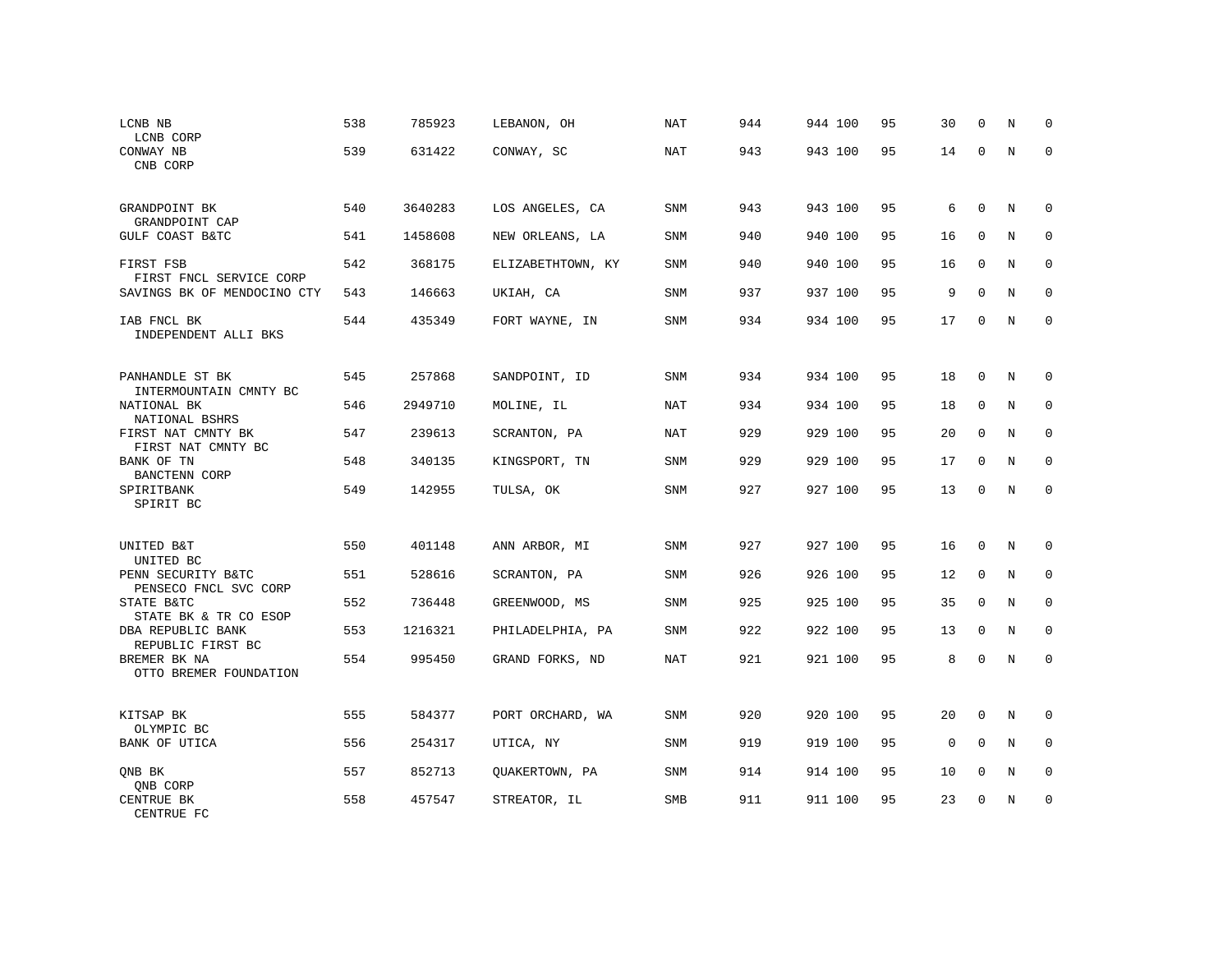| MOODY NB<br>MOODY BSHRS                              | 559 | 253356  | GALVESTON, TX              | NAT        | 909 | 909 100     | 95 | 20       | 0            | N | $\Omega$    |
|------------------------------------------------------|-----|---------|----------------------------|------------|-----|-------------|----|----------|--------------|---|-------------|
| MIZUHO TR & BKG CO USA                               | 560 | 1160161 | NEW YORK, NY               | SNM        | 908 | 908 100     | 95 | 0        | $\mathbf{0}$ | Y | 100         |
| NORTH VALLEY BK<br>NORTH VALLEY BC                   | 561 | 808167  | REDDING, CA                | <b>SMB</b> | 906 | 906 100     | 95 | 21       | $\Omega$     | N | $\Omega$    |
| FIRSTBANK SW<br>FIRSTPERRYTON BC                     | 562 | 840363  | AMARILLO, TX               | SNM        | 905 | 905 100     | 95 | 9        | $\Omega$     | N | $\mathbf 0$ |
| MONTGOMERY BK NA<br>MONTGOMERY BC                    | 563 | 613558  | SIKESTON, MO               | NAT        | 897 | 897 100     | 95 | 10       | $\Omega$     | N | $\Omega$    |
| FIRST ST BK<br>TRI-CTY FNCL GRP                      | 564 | 887340  | MENDOTA, IL                | SNM        | 896 | 896 100     | 95 | 18       | $\mathbf 0$  | N | $\mathbf 0$ |
| CITIZENS BK<br>CITIZENS HC                           | 565 | 29636   | PHILADELPHIA, MS           | SNM        | 894 | 894 100     | 95 | 21       | $\mathbf{0}$ | N | 0           |
| FIRST NB OF NORTHERN CA<br>FNB BC                    | 566 | 167060  | SOUTH SAN FRANCISCO, CANAT |            | 894 | 885<br>- 99 | 95 | 15       | $\mathbf 0$  | N | 0           |
| EAGLE B&TC OF MO<br>JEFFERSON CTY BSHRS              | 567 | 846356  | HILLSBORO, MO              | SNM        | 894 | 894 100     | 95 | 16       | $\mathbf 0$  | N | $\mathbf 0$ |
| FIRST VOLUNTEER BK<br>FIRST VOLUNTEER CORP           | 568 | 234739  | CHATTANOOGA, TN            | <b>SNM</b> | 892 | 892 100     | 95 | 24       | $\Omega$     | N | 0           |
| NORTHERN B&TC<br>NORTHERN BC                         | 569 | 900306  | WOBURN, MA                 | SNM        | 891 | 891 100     | 95 | 10       | $\Omega$     | N | $\Omega$    |
| FIDUCIARY TC INTL                                    | 570 | 160614  | NEW YORK, NY               | SNM        | 891 | 891 100     | 95 | $\Omega$ | $\mathbf{1}$ | Y | $\Omega$    |
| FRANKLIN RESOURCES<br>ALMA BK                        | 571 | 3633173 | ASTORIA, NY                | SNM        | 888 | 888 100     | 95 | 9        | $\mathbf 0$  | N | 0           |
| INTERNATIONAL BK OF CMRC<br>INTERNATIONAL BSHRS CORP | 572 | 230759  | BROWNSVILLE, TX            | SNM        | 887 | 887 100     | 95 | 13       | $\Omega$     | N | $\Omega$    |
| OLD POINT NB OF PHOEBUS<br>OLD POINT FC              | 573 | 186221  | HAMPTON, VA                | <b>NAT</b> | 887 | 887 100     | 95 | 19       | $\mathbf 0$  | N | $\mathbf 0$ |
| CENTRAL VALLEY CMNTY BK<br>CENTRAL VALLEY CMNTY BC   | 574 | 703767  | FRESNO, CA                 | <b>SNM</b> | 886 | 886 100     | 95 | 16       | $\Omega$     | N | $\Omega$    |
| AMERICAN FNB<br>AFNB HOLD                            | 575 | 2694681 | HOUSTON, TX                | <b>NAT</b> | 885 | 885 100     | 95 | 14       | $\Omega$     | N | $\Omega$    |
| FIRST NAT BKRS BK<br>FIRST NAT BKR BSHRS             | 576 | 734538  | BATON ROUGE, LA            | <b>NAT</b> | 884 | 884 100     | 95 | 3        | $\mathbf 0$  | N | 0           |
| BANK OF HOUSTON<br>BOH HOLD                          | 577 | 3327164 | HOUSTON, TX                | SNM        | 883 | 883 100     | 95 | 5        | $\Omega$     | N | $\mathbf 0$ |
| FIRST CITIZENS CMNTY BK<br>CITIZENS FNCL SVC         | 578 | 978118  | MANSFIELD, PA              | SMB        | 881 | 881 100     | 95 | 16       | $\mathbf 0$  | N | 0           |
| CENTRAL NB<br>CENTRAL OF KS                          | 579 | 234355  | JUNCTION CITY, KS          | <b>NAT</b> | 881 | 881 100     | 95 | 31       | $\Omega$     | N | $\mathbf 0$ |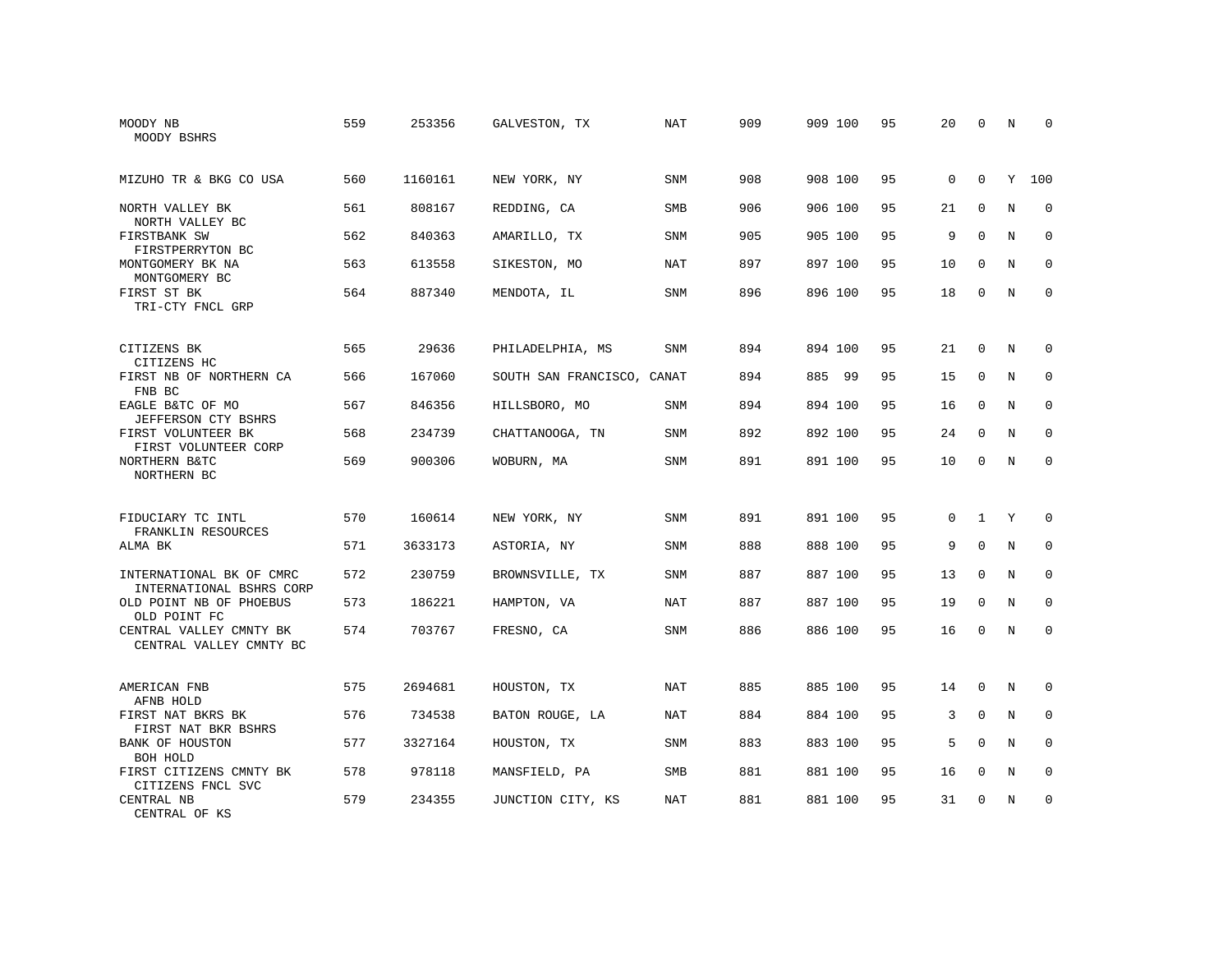| VALLEY VIEW ST BK<br>VALLEY VIEW BSHRS                 | 580 | 339951  | OVERLAND PARK, KS | <b>SNM</b> | 876 | 876 100 | 95 | 9  | $\Omega$    | N | $\Omega$    |
|--------------------------------------------------------|-----|---------|-------------------|------------|-----|---------|----|----|-------------|---|-------------|
| AMERICAN T&SB<br>ATBANCORP                             | 581 | 596848  | DUBUQUE, IA       | <b>SMB</b> | 876 | 876 100 | 95 | 11 | 0           | N | $\mathbf 0$ |
| SECURITY FED BK<br>SECURITY FED CORP                   | 582 | 763677  | AIKEN, SC         | <b>SNM</b> | 875 | 875 100 | 95 | 13 | $\mathbf 0$ | N | 0           |
| ACCESS NB<br>ACCESS NAT CORP                           | 583 | 2859903 | RESTON, VA        | NAT        | 875 | 875 100 | 95 | 4  | $\Omega$    | N | 0           |
| SECURITY FIRST BK<br>STOCKMENS LP                      | 584 | 276850  | LINCOLN, NE       | <b>SNM</b> | 874 | 874 100 | 95 | 32 | $\mathbf 0$ | N | $\mathbf 0$ |
| WEST TX NB<br>FIRST-WEST TX BSHRS                      | 585 | 237066  | MIDLAND, TX       | <b>NAT</b> | 872 | 872 100 | 95 | 10 | $\Omega$    | N | 0           |
| PEOPLES NB<br>MARKET STREET BSHRS                      | 586 | 375043  | MOUNT VERNON, IL  | NAT        | 870 | 870 100 | 96 | 19 | $\mathbf 0$ | N | 0           |
| OUEENSBOROUGH NB&TC<br>QUEENSBOROUGH CO                | 587 | 960935  | LOUISVILLE, GA    | NAT        | 868 | 868 100 | 96 | 21 | $\mathbf 0$ | N | 0           |
| FIRST CMNTY FNCL BK<br>FIRST CMNTY FNCL PTNR           | 588 | 3809446 | PLAINFIELD, IL    | SNM        | 867 | 867 100 | 96 | 5  | $\mathbf 0$ | N | 0           |
| FIRST B&TC EAST TX<br>DIBOLL ST BSHRS                  | 589 | 642259  | DIBOLL, TX        | SNM        | 866 | 866 100 | 96 | 17 | $\mathbf 0$ | N | $\mathbf 0$ |
| EAST CAROLINA BK<br>ECB BC                             | 590 | 580726  | ENGELHARD, NC     | <b>SNM</b> | 866 | 866 100 | 96 | 24 | $\Omega$    | N | 0           |
| FIRST FOUND BK<br>FIRST FOUND                          | 591 | 3637685 | IRVINE, CA        | SNM        | 866 | 866 100 | 96 | 6  | $\mathbf 0$ | N | $\mathbf 0$ |
| FIRST B&T<br>FISHBACK FC                               | 592 | 77851   | BROOKINGS, SD     | <b>SNM</b> | 865 | 865 100 | 96 | 5  | $\mathbf 0$ | N | 0           |
| FIRST ST BK OF THE FL<br>FIRST ST BK OF THE FL KEYS HC | 593 | 191935  | KEY WEST, FL      | <b>SNM</b> | 862 | 862 100 | 96 | 10 | $\Omega$    | N | $\mathbf 0$ |
| OLD LINE BK<br>OLD LINE BSHRS                          | 594 | 1401387 | BOWIE, MD         | <b>SMB</b> | 862 | 862 100 | 96 | 17 | 0           | N | 0           |
| TECHE FED BK<br>MRP LLC                                | 595 | 886174  | NEW IBERIA, LA    | <b>SNM</b> | 858 | 858 100 | 96 | 54 | $\mathbf 0$ | N | 0           |
| TECHE FED BK<br>PATRICK LITTLE LLC                     | 595 | 886174  | NEW IBERIA, LA    | <b>SNM</b> |     |         |    |    |             |   |             |
| TECHE FED BK<br>ROSS LITTLE JR LLC                     | 595 | 886174  | NEW IBERIA, LA    | <b>SNM</b> |     |         |    |    |             |   |             |
| CRESCOM BK<br>CAROLINA FC                              | 596 | 3013823 | CHARLESTON, SC    | <b>SNM</b> | 857 | 857 100 | 96 | 9  | $\Omega$    | N | 0           |
| CITIZENS NB<br>CNB BSHRS                               | 597 | 717737  | SEVIERVILLE, TN   | <b>NAT</b> | 856 | 856 100 | 96 | 17 | $\mathbf 0$ | N | 0           |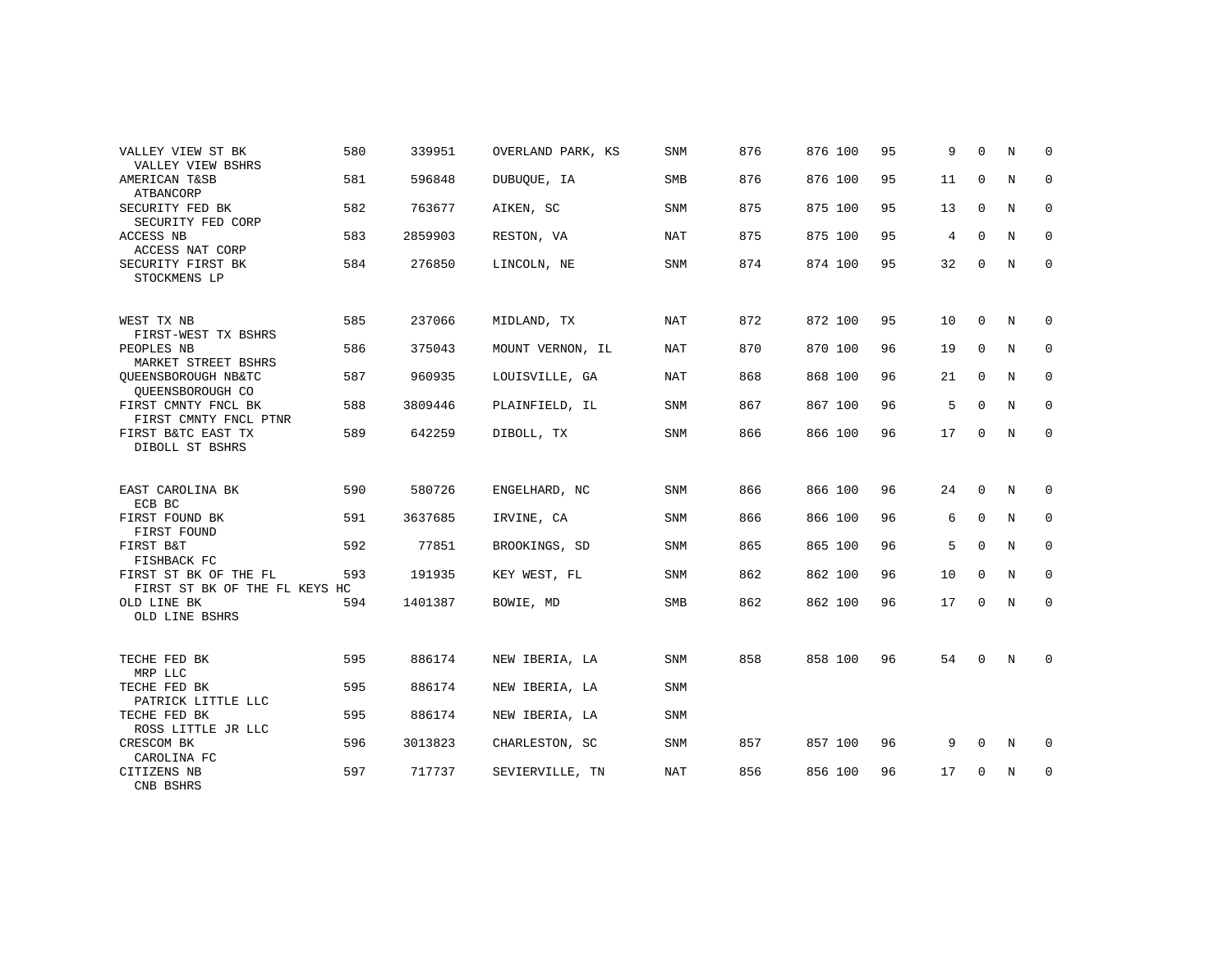| FIVE POINTS BK<br>HOMETOWN BC                    | 598 | 554857  | GRAND ISLAND, NE  | SMB        | 855 | 855 100 | 96 | 10       | 0           | N          | 0            |
|--------------------------------------------------|-----|---------|-------------------|------------|-----|---------|----|----------|-------------|------------|--------------|
| FIRST NORTHERN BK<br>FIRST NORTHERN CMNTY BC     | 599 | 783161  | DIXON, CA         | SNM        | 853 | 853 100 | 96 | 10       | $\Omega$    | N          | $\mathbf 0$  |
| BANK ANN ARBOR<br>ARBOR BC                       | 600 | 2390929 | ANN ARBOR, MI     | SNM        | 852 | 852 100 | 96 | 6        | 0           | N          | $\mathbf 0$  |
| CENTRIX B&TC                                     | 601 | 2816474 | BEDFORD, NH       | SNM        | 851 | 851 100 | 96 | 7        | $\Omega$    | N          | $\mathbf 0$  |
| SALIN B&TC<br>SALIN BSHRS                        | 602 | 123646  | INDIANAPOLIS, IN  | SMB        | 849 | 849 100 | 96 | 23       | 0           | N          | 0            |
| HELM BK USA                                      | 603 | 1414819 | MIAMI, FL         | SNM        | 848 | 848 100 | 96 | 0        | $\Omega$    | N          | $\mathbf 0$  |
| TOWN BK<br>WINTRUST FC                           | 604 | 2693264 | HARTLAND, WI      | SMB        | 848 | 848 100 | 96 | 6        | $\Omega$    | N          | $\mathbf 0$  |
| SEASIDE NB&TC<br>THREE SHORES BC                 | 605 | 3487518 | ORLANDO, FL       | <b>NAT</b> | 848 | 848 100 | 96 | 12       | $\mathbf 0$ | N          | $\mathbf 0$  |
| FIRST B&T<br>FIRST EVANSTON BC                   | 606 | 2333298 | EVANSTON, IL      | <b>SMB</b> | 847 | 847 100 | 96 | 8        | $\Omega$    | N          | $\mathbf{0}$ |
| JERSEY SHORE ST BK<br>PENNS WOODS BC             | 607 | 732918  | JERSEY SHORE, PA  | SNM        | 847 | 847 100 | 96 | 11       | $\mathbf 0$ | N          | $\mathbf 0$  |
| NORTHWAY BK<br>NORTHWAY FNCL                     | 608 | 30502   | BERLIN, NH        | SNM        | 846 | 846 100 | 96 | 17       | $\Omega$    | N          | $\Omega$     |
| PEOPLES BK<br>PEOPLES FC                         | 609 | 870539  | BILOXI, MS        | SNM        | 844 | 844 100 | 96 | 15       | $\mathbf 0$ | N          | $\mathbf{0}$ |
| COMMERCE BK OF WA NA<br>ZIONS BC                 | 610 | 1198641 | SEATTLE, WA       | <b>NAT</b> | 842 | 842 100 | 96 | $\Omega$ | $\Omega$    | N          | $\Omega$     |
| FIRST FINANCIAL BK<br>FIRST FINANCIAL BANC CORP  | 611 | 48374   | EL DORADO, AR     | <b>SMB</b> | 840 | 840 100 | 96 | 8        | $\mathbf 0$ | N          | $\mathbf{0}$ |
| FIRST CHOICE BK                                  | 612 | 3582673 | LAWRENCEVILLE, NJ | <b>SNM</b> | 835 | 835 100 | 96 | 4        | $\Omega$    | $_{\rm N}$ | $\mathbf{0}$ |
| BESSEMER TC                                      | 613 | 7009    | WOODBRIDGE, NJ    | <b>SNM</b> | 835 | 835 100 | 96 | $\Omega$ | $\Omega$    | N          | $\mathbf{0}$ |
| BESSEMER GRP<br>TROY B&TC                        | 614 | 134437  | TROY, AL          | SNM        | 834 | 834 100 | 96 | 8        | $\mathbf 0$ | N          | 0            |
| TRUST NO 3 UNDER THE WILL OF<br>BK OF GEORGETOWN | 615 | 3329702 | WASHINGTON, DC    | SNM        | 829 | 829 100 | 96 | 9        | $\Omega$    | $_{\rm N}$ | $\mathbf 0$  |
| FIRST AMER BK                                    | 616 | 771458  | ARTESIA, NM       | SNM        | 828 | 828 100 | 96 | 15       | 0           | N          | $\mathbf 0$  |
| FIRST ARTESIA BSHRS<br>UNITY BK<br>UNITY BC      | 617 | 1890525 | CLINTON, NJ       | SNM        | 826 | 826 100 | 96 | 14       | $\Omega$    | N          | $\mathbf{0}$ |
| OHIO VALLEY BK CO<br>OHIO VALLEY BC              | 618 | 498317  | GALLIPOLIS, OH    | <b>SNM</b> | 824 | 824 100 | 96 | 13       | $\Omega$    | N          | $\Omega$     |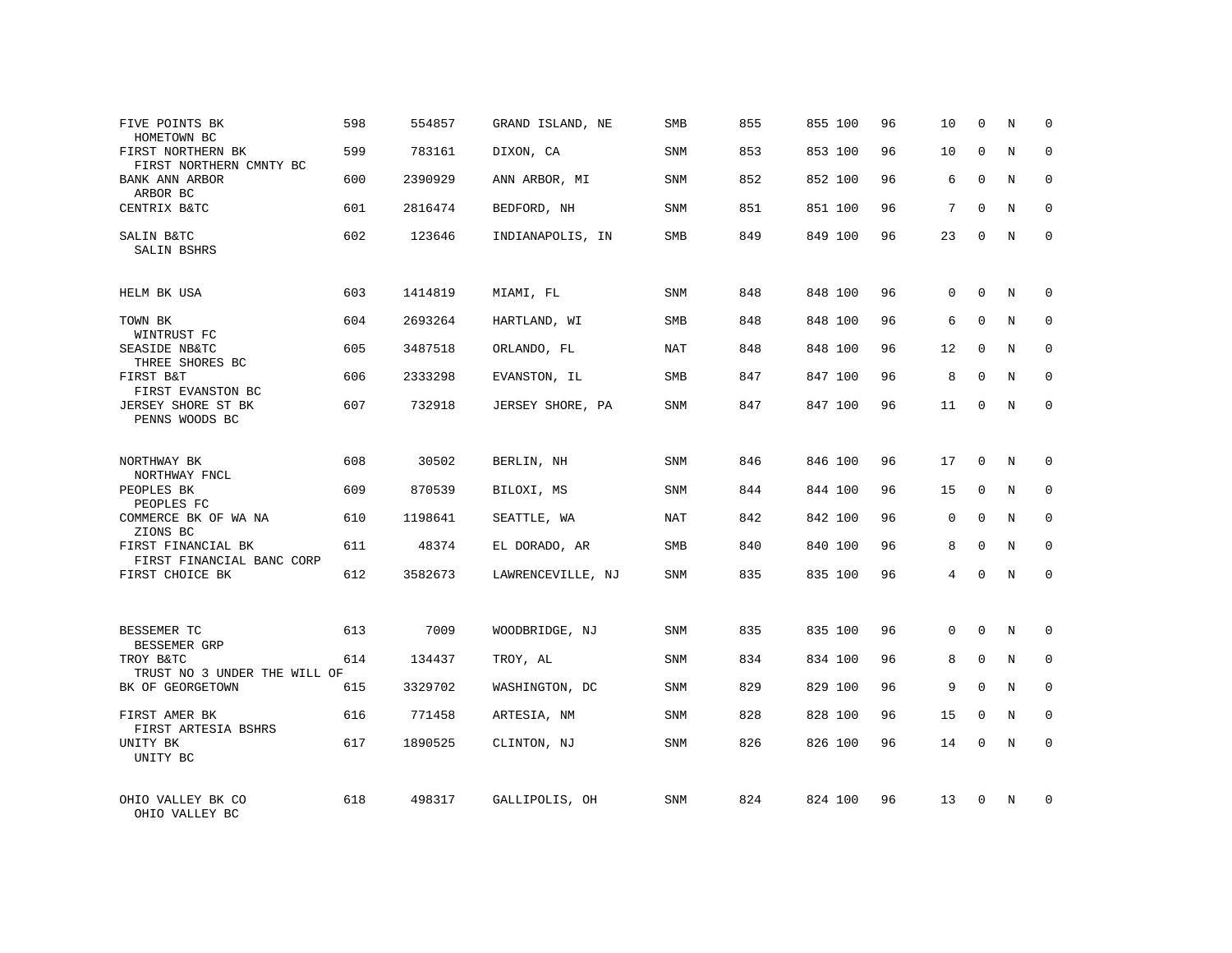| FALCON INTL BK<br>FALCON BSHRS                 | 619 | 564557  | LAREDO, TX      | SNM        | 821 | 821 100 | 96 | 14 | 1           | N           | $\mathbf 0$  |
|------------------------------------------------|-----|---------|-----------------|------------|-----|---------|----|----|-------------|-------------|--------------|
| SECURITY NB SIOUX CITY<br>SECURITY NAT CORP    | 620 | 418249  | SIOUX CITY, IA  | <b>NAT</b> | 821 | 821 100 | 96 | 5  | $\Omega$    | $\mathbf N$ | $\mathbf{0}$ |
| SOUTHERN FIRST BK NA<br>SOUTHERN FIRST BSHRS   | 621 | 2849801 | GREENVILLE, SC  | NAT        | 820 | 820 100 | 96 | 7  | $\Omega$    | N           | 0            |
| CRESCENT B&TC<br>CB&T HC                       | 622 | 1885932 | NEW ORLEANS, LA | SNM        | 819 | 819 100 | 96 | 7  | $\Omega$    | N           | $\mathbf 0$  |
| 1ST SUMMIT BK<br>1ST SUMMIT BC OF JOHNSTOWN    | 623 | 526519  | JOHNSTOWN, PA   | SNM        | 816 | 816 100 | 96 | 13 | 0           | N           | $\mathbf 0$  |
| FIRST NAT B&TC<br>CENTRE 1 BC                  | 624 | 207845  | BELOIT, WI      | <b>NAT</b> | 816 | 816 100 | 96 | 12 | $\mathbf 0$ | N           | $\mathbf 0$  |
| FIRST NB<br>WAUPACA BC                         | 625 | 466642  | WAUPACA, WI     | NAT        | 815 | 815 100 | 96 | 10 | $\Omega$    | N           | $\mathbf{0}$ |
| FIRST KEYSTONE CMNTY BK<br>FIRST KEYSTONE CORP | 626 | 790918  | BERWICK, PA     | <b>SNM</b> | 815 | 815 100 | 96 | 16 | $\mathbf 0$ | N           | $\mathbf 0$  |
| WAUKESHA ST BK                                 | 627 | 290249  | WAUKESHA, WI    | SNM        | 815 | 815 100 | 96 | 18 | $\Omega$    | N           | $\mathbf{0}$ |
|                                                |     |         |                 |            |     |         |    |    |             |             |              |
| EVANS BK NA<br>EVANS BC                        | 628 | 292908  | ANGOLA, NY      | NAT        | 814 | 814 100 | 96 | 12 | $\mathbf 0$ | N           | $\mathbf 0$  |
| NODAWAY VALLEY BK<br>NODAWAY VALLEY BSHRS      | 629 | 770657  | MARYVILLE, MO   | SNM        | 813 | 813 100 | 96 | 7  | $\Omega$    | N           | $\mathbf 0$  |
| COMMUNITY NB&TC<br>COMMUNITY BC                | 630 | 923752  | CHANUTE, KS     | NAT        | 813 | 813 100 | 96 | 25 | $\Omega$    | N           | $\mathbf{0}$ |
| 1ST CONSTITUTION BK<br>1ST CONSTITUTION BC     | 631 | 1412619 | CRANBURY, NJ    | SNM        | 813 | 813 100 | 96 | 13 | $\Omega$    | N           | $\Omega$     |
| SOMERSET TC<br>SOMERSET TR HC                  | 632 | 212522  | SOMERSET, PA    | SNM        | 812 | 812 100 | 96 | 21 | 0           | N           | $\mathbf{0}$ |
|                                                |     |         |                 |            |     |         |    |    |             |             |              |
| FIRST WESTERN B&TC<br>WESTBRAND                | 633 | 687951  | MINOT, ND       | <b>SMB</b> | 811 | 811 100 | 96 | 3  | $\mathbf 0$ | N           | 0            |
| BANK OF PRINCETON                              | 634 | 3595271 | PRINCETON, NJ   | SNM        | 809 | 809 100 | 96 | 9  | $\Omega$    | $_{\rm N}$  | $\mathbf 0$  |
| FIRST NB&TC NEWTOWN<br>FNB BC                  | 635 | 1007417 | NEWTOWN, PA     | NAT        | 808 | 808 100 | 96 | 16 | $\mathbf 0$ | N           | $\mathbf 0$  |
| CITIZENS B&TC<br>YOUNG CORP                    | 636 | 381343  | CHILLICOTHE, MO | <b>SNM</b> | 808 | 808 100 | 96 | 18 | $\mathbf 0$ | N           | $\mathbf 0$  |
| INDEPENDENT BK<br>INDEPENDENT HOLDINGS         | 637 | 2666400 | MEMPHIS, TN     | SNM        | 807 | 807 100 | 96 | 9  | 0           | N           | $\mathbf 0$  |
| HIGH POINT B&TC<br>HIGH POINT BK CORP          | 638 | 49821   | HIGH POINT, NC  | SNM        | 806 | 806 100 | 96 | 10 | $\mathbf 0$ | N           | 0            |
| COMMONWEALTH B&TC<br>COMMONWEALTH BSHRS        | 639 | 189044  | LOUISVILLE, KY  | <b>SNM</b> | 805 | 805 100 | 96 | 15 | $\Omega$    | N           | $\mathbf{0}$ |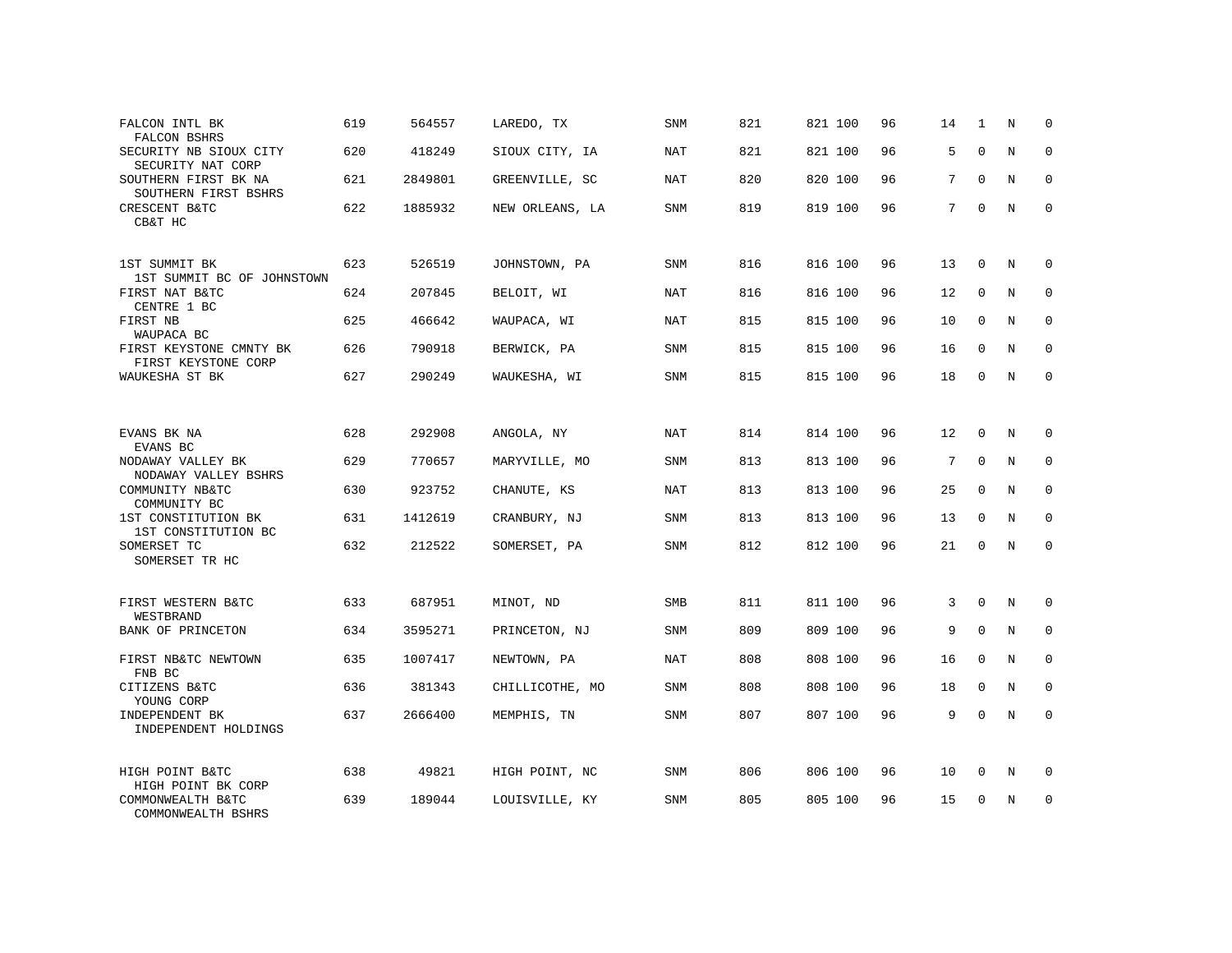| VIRGINIA HERITAGE BK                             | 640 | 3374298 | VIENNA, VA       | SMB        | 805 | 805 100 | 96 | 4              | $\mathbf 0$  | N           | $\mathbf 0$ |
|--------------------------------------------------|-----|---------|------------------|------------|-----|---------|----|----------------|--------------|-------------|-------------|
| F&M BK<br>F&M FC                                 | 641 | 741330  | CLARKSVILLE, TN  | SNM        | 805 | 805 100 | 96 | 15             | 0            | $\rm N$     | $\mathbf 0$ |
| BANK OF WA<br>DIAMOND BANCORP                    | 642 | 565750  | WASHINGTON, MO   | SNM        | 803 | 803 100 | 96 | 5              | $\mathbf 0$  | $\mathbb N$ | $\mathbf 0$ |
| STATE BK OF INDIA CA                             | 643 | 779968  | LOS ANGELES, CA  | SNM        | 802 | 802 100 | 96 | 9              | $\mathbf 0$  | N           | 100         |
| FOUR OAKS B&TC<br>FOUR OAKS FINCORP              | 644 | 292524  | FOUR OAKS, NC    | <b>SMB</b> | 801 | 801 100 | 96 | 13             | $\mathbf 0$  | $\rm N$     | $\mathbf 0$ |
| ALLEGIANCE BK TX<br>ALLEGIANCE BSHRS             | 645 | 3579589 | HOUSTON, TX      | SNM        | 799 | 799 100 | 96 | 6              | $\mathbf 0$  | N           | 0           |
| EPHRATA NB<br>HIBSHMAN TR FOR EPHRATA NB STK     | 646 | 425911  | EPHRATA, PA      | NAT        | 799 | 799 100 | 96 | 7              | $\mathbf 0$  | N           | 0           |
| TEXAS FIRST BK<br>TEXAS INDEPENDENT BSHRS        | 647 | 473266  | TEXAS CITY, TX   | SMB        | 798 | 798 100 | 96 | 22             | $\mathbf 0$  | $\mathbb N$ | $\mathsf 0$ |
| FIRST NB OF SANTA FE<br>NEW MEXICO BANQUEST CORP | 648 | 787253  | SANTA FE, NM     | <b>NAT</b> | 798 | 798 100 | 96 | 12             | $\mathbf 0$  | N           | $\mathbf 0$ |
| COMMERCIAL BK<br>ROBERTSON HC LP                 | 649 | 497039  | HARROGATE, TN    | SMB        | 798 | 798 100 | 96 | 36             | $\mathsf{O}$ | $\rm N$     | $\mathsf 0$ |
| COMMERCIAL BK<br>UNIFIED SHARES LLC              | 649 | 497039  | HARROGATE, TN    | SMB        |     |         |    |                |              |             |             |
| BNC NB<br><b>BNCCORP</b>                         | 650 | 2358769 | GLENDALE, AZ     | <b>NAT</b> | 798 | 798 100 | 96 | 13             | $\mathbf 0$  | N           | $\mathbf 0$ |
| FIRST CMNTY BK<br>FIRST COMMUNITY BSHRS          | 651 | 2596646 | BATESVILLE, AR   | SNM        | 796 | 796 100 | 96 | 14             | 0            | N           | $\mathbf 0$ |
| BANK OF UT<br>BOU BC                             | 652 | 933975  | OGDEN, UT        | SMB        | 795 | 795 100 | 96 | 12             | $\mathbf 0$  | N           | $\Omega$    |
| BERKSHIRE BK<br>BERKSHIRE BC                     | 653 | 1396764 | NEW YORK, NY     | SNM        | 793 | 793 100 | 96 | 11             | $\mathbf 0$  | N           | 0           |
| VALLEY BK<br>VALLEY FC                           | 654 | 2303086 | ROANOKE, VA      | SMB        | 793 | 793 100 | 96 | 7              | $\mathbf 0$  | $\mathbf N$ | $\mathbf 0$ |
| CAPITALMARK B&T                                  | 655 | 3560783 | CHATTANOOGA, TN  | <b>SMB</b> | 790 | 790 100 | 96 | $\overline{4}$ | $\Omega$     | $_{\rm N}$  | $\Omega$    |
| FIRST BKR TC NA<br>FIRST BKR TRUSTSHARES         | 656 | 344647  | QUINCY, IL       | <b>NAT</b> | 789 | 789 100 | 96 | 9              | $\Omega$     | $\mathbb N$ | $\mathbf 0$ |
| NORTH CMNTY BK<br>METROPOLITAN BK GRP            | 657 | 129732  | CHICAGO, IL      | SNM        | 789 | 789 100 | 96 | 37             | 0            | $\mathbb N$ | 0           |
| FIRST NAT BKG ASSN<br>FIRST BSHRS                | 658 | 2385514 | HATTIESBURG, MS  | <b>NAT</b> | 788 | 788 100 | 96 | 19             | $\mathbf 0$  | $\rm N$     | $\mathbf 0$ |
| SOUTHERN BK<br>SOUTHERN MO BC                    | 659 | 272272  | POPLAR BLUFF, MO | SMB        | 787 | 787 100 | 96 | 17             | 0            | N           | $\mathbf 0$ |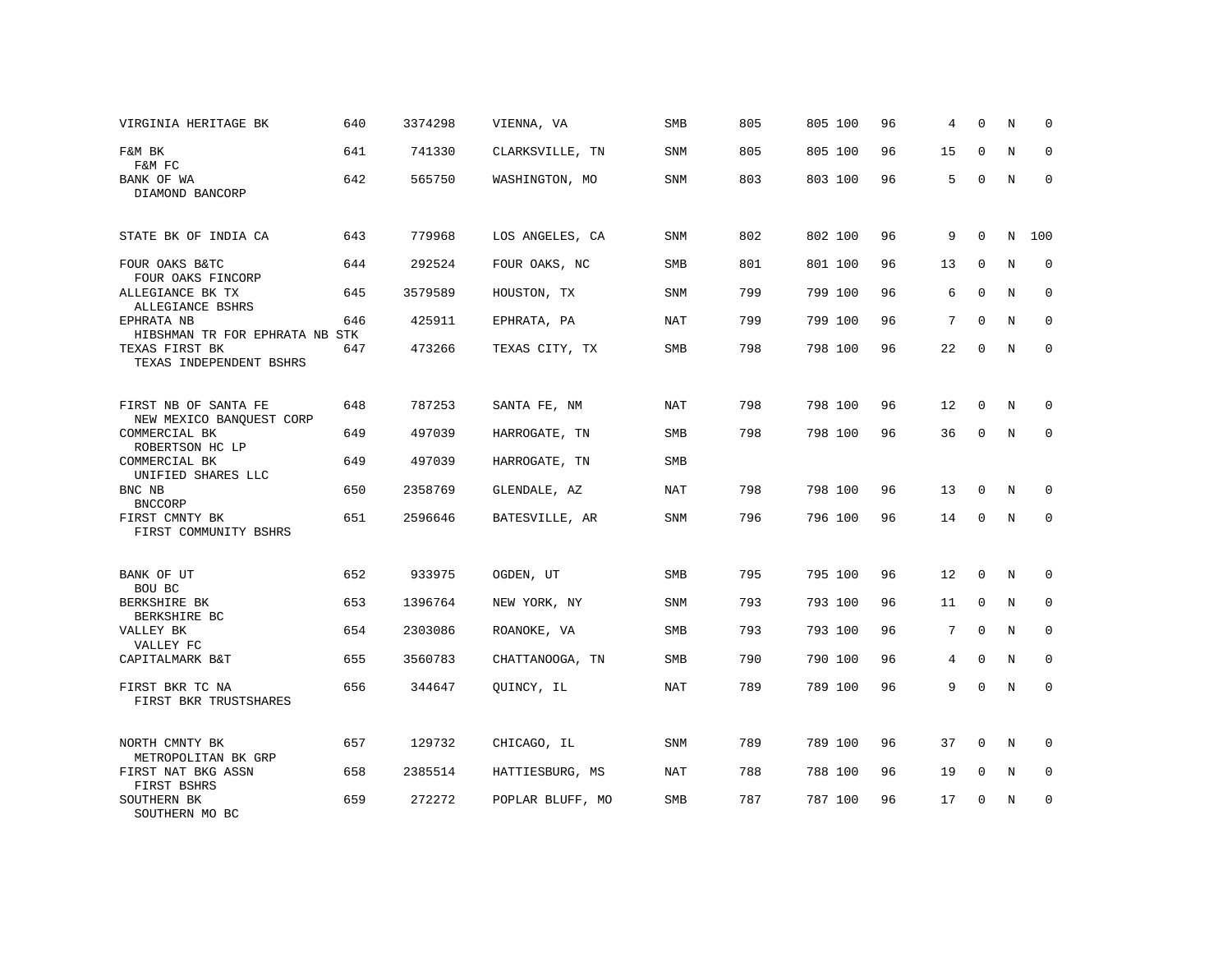| CITIZENS 1ST BK                                 | 660 | 869663  | TYLER, TX           | SNM        | 786 | 786 100 | 96 | 3            | 0           | N          | 0           |
|-------------------------------------------------|-----|---------|---------------------|------------|-----|---------|----|--------------|-------------|------------|-------------|
| SECURITY BK OF KANSAS CITY<br>VALLEY VIEW BSHRS | 661 | 1009354 | KANSAS CITY, KS     | SNM        | 785 | 785 100 | 96 | 8            | $\Omega$    | N          | $\Omega$    |
| AMALGAMATED BK CHICAGO<br>AMALGAMATED INV CO    | 662 | 397531  | CHICAGO, IL         | SNM        | 784 | 784 100 | 96 | $\mathbf{1}$ | $\mathbf 0$ | N          | 0           |
| <b>BANKWEST</b><br>SOUTH DAKOTA BSHRS           | 663 | 540551  | PIERRE, SD          | <b>SNM</b> | 784 | 784 100 | 96 | 13           | $\Omega$    | N          | $\Omega$    |
| COLORADO EAST B&TC<br>COLOEAST BSHRS            | 664 | 320155  | LAMAR, CO           | SNM        | 781 | 781 100 | 96 | 17           | 0           | N          | $\mathbf 0$ |
| SECURITY BK<br>SECURITY STAR BSHRS              | 665 | 641355  | ODESSA, TX          | <b>SNM</b> | 780 | 780 100 | 96 | 11           | $\mathbf 0$ | N          | $\mathbf 0$ |
| FARMERS B&TC<br>MAGNOLIA BKG CORP               | 666 | 12946   | MAGNOLIA, AR        | SMB        | 779 | 779 100 | 96 | 12           | $\Omega$    | $_{\rm N}$ | $\Omega$    |
| PARK BK                                         | 667 | 200640  | MILWAUKEE, WI       | <b>SNM</b> | 776 | 776 100 | 96 | 6            | $\mathbf 0$ | N          | 0           |
| BANKMANAGERS CORP<br>BANESCO USA                | 668 | 3402913 | CORAL GABLES, FL    | SNM        | 775 | 767 99  | 96 | 6            | $\mathbf 0$ | N          | $\mathbf 0$ |
| SKAGIT ST BK<br>SKAGIT ST BC                    | 669 | 227179  | BURLINGTON, WA      | <b>SNM</b> | 774 | 774 100 | 96 | 11           | $\mathbf 0$ | N          | $\mathbf 0$ |
| <b>AUBURNBANK</b><br>AUBURN NBC                 | 670 | 749635  | AUBURN, AL          | <b>SMB</b> | 773 | 773 100 | 96 | 10           | $\Omega$    | N          | $\mathbf 0$ |
| INDUSTRIAL & CMRL BK<br>EAST ASIA HC            | 671 | 1015560 | NEW YORK, NY        | NAT        | 772 | 772 100 | 96 | 12           | $\Omega$    | N          | 29          |
| STATE BK OF CROSS PLAINS<br>SBCP BC             | 672 | 525549  | CROSS PLAINS, WI    | SNM        | 772 | 772 100 | 96 | 9            | $\mathbf 0$ | N          | 0           |
| MILE HIGH BK<br>STRATEGIC GROWTH BK             | 673 | 515353  | LONGMONT, CO        | <b>SNM</b> | 772 | 772 100 | 96 | 20           | $\mathbf 0$ | N          | 0           |
| METROPOLITAN BK<br>METROPOLITAN BANCGROUP       | 674 | 699132  | CRYSTAL SPRINGS, MS | <b>SNM</b> | 766 | 766 100 | 96 | 7            | $\Omega$    | N          | $\mathbf 0$ |
| LUBBOCK NB<br>COMMERCE NAT FNCL SVC             | 675 | 766258  | LUBBOCK, TX         | <b>NAT</b> | 766 | 766 100 | 96 | 10           | $\mathbf 0$ | N          | $\mathbf 0$ |
| OLD FL NB<br>OLD FLORIDA BSHRS                  | 676 | 646837  | ORLANDO, FL         | <b>NAT</b> | 766 | 766 100 | 96 | 9            | $\Omega$    | N          | $\mathbf 0$ |
| PLANTERS B&TC<br>PLANTERS HOLDING COMPANY       | 677 | 972648  | INDIANOLA, MS       | SNM        | 765 | 765 100 | 96 | 12           | 0           | N          | 0           |
| STATE BK THE LAKES<br>WINTRUST FC               | 678 | 595430  | ANTIOCH, IL         | <b>SMB</b> | 765 | 765 100 | 96 | 4            | $\mathbf 0$ | N          | $\mathbf 0$ |
| FIRST BK FNCL CENTRE<br>OCONOMOWOC BSHRS        | 679 | 806846  | OCONOMOWOC, WI      | SNM        | 764 | 764 100 | 96 | 13           | $\mathbf 0$ | N          | 0           |
| ADVANTAGE BK<br>CAMCO FNCL CORP                 | 680 | 834979  | CAMBRIDGE, OH       | <b>SNM</b> | 762 | 762 100 | 96 | 21           | $\Omega$    | N          | $\mathbf 0$ |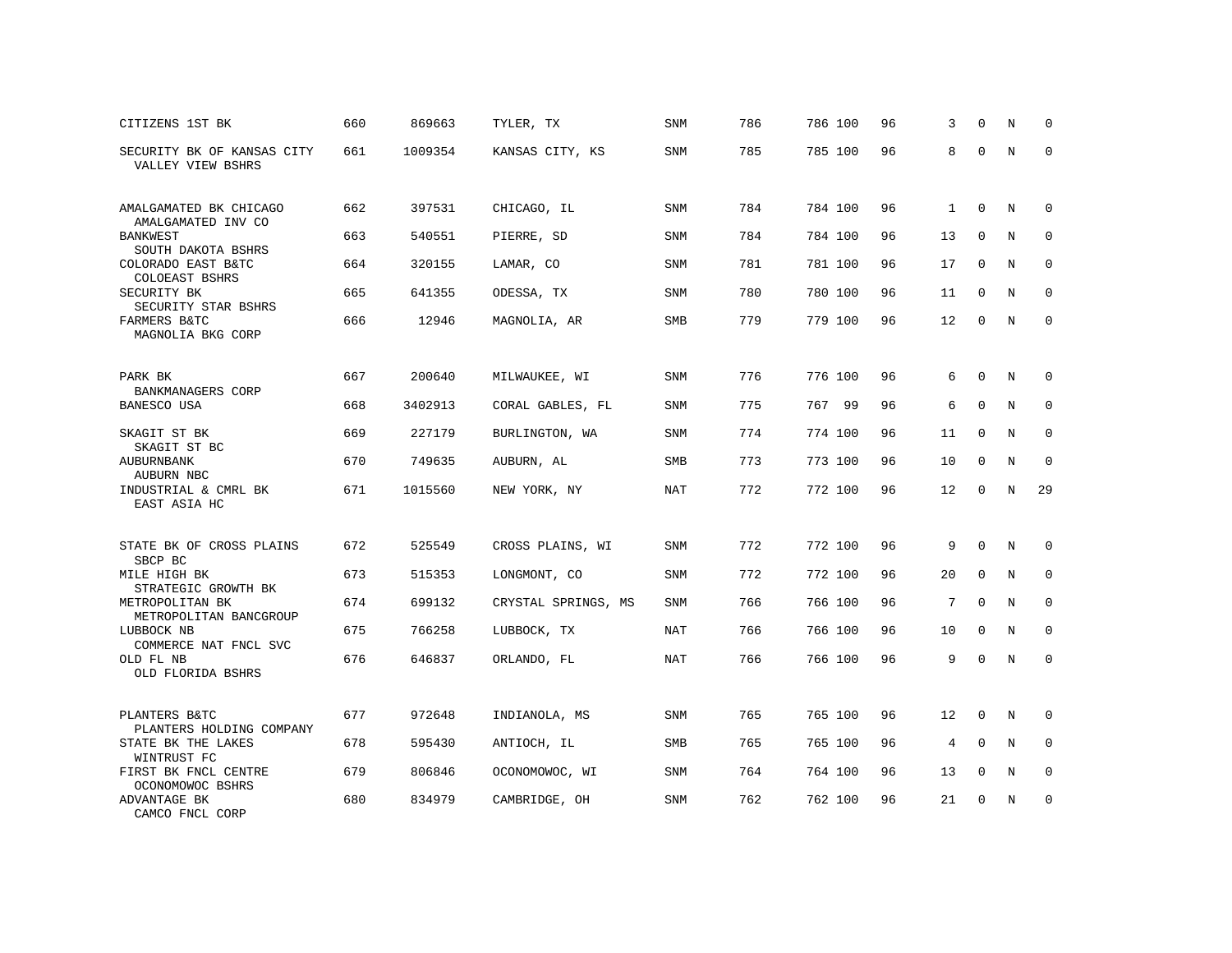| VINTON CTY NB<br>COMMUNITY BSHRS                | 681 | 754826  | MC ARTHUR, OH       | <b>NAT</b> | 762 | 762 100 | 96 | 14             | 0           | N           | $\Omega$    |
|-------------------------------------------------|-----|---------|---------------------|------------|-----|---------|----|----------------|-------------|-------------|-------------|
| AVENUE BK<br>AVENUE FNCL HOLD                   | 682 | 481355  | NASHVILLE, TN       | <b>SNM</b> | 760 | 760 100 | 96 | $\overline{4}$ | $\Omega$    | $_{\rm N}$  | $\Omega$    |
| CRYSTAL LAKE B&TC NA<br>WINTRUST FC             | 683 | 2624400 | CRYSTAL LAKE, IL    | NAT        | 757 | 757 100 | 96 | 7              | $\mathbf 0$ | $\mathbf N$ | $\mathbf 0$ |
| PARKE BK<br>PARKE BC                            | 684 | 2764212 | SEWELL, NJ          | <b>SNM</b> | 757 | 757 100 | 96 | 4              | $\Omega$    | N           | $\Omega$    |
| MVB BK INC<br>MVB FC                            | 685 | 2757205 | FAIRMONT, WV        | SNM        | 756 | 756 100 | 96 | 7              | $\Omega$    | N           | $\mathbf 0$ |
| PROSPERITY BK<br>PROSPERITY BKG CO              | 686 | 879532  | SAINT AUGUSTINE, FL | <b>SNM</b> | 756 | 756 100 | 96 | 12             | $\Omega$    | N           | $\mathbf 0$ |
| UNITED BKR BK<br>UNITED BKR BC                  | 687 | 930358  | BLOOMINGTON, MN     | <b>SMB</b> | 754 | 754 100 | 96 | $\Omega$       | $\Omega$    | N           | 0           |
| MORRILL & JANES B&TC<br>MORRILL BSHRS           | 688 | 680354  | OVERLAND PARK, KS   | <b>SNM</b> | 751 | 751 100 | 96 | 9              | $\Omega$    | N           | $\mathbf 0$ |
| PLANTERS BK<br>PLANTERS FNCL GRP                | 689 | 2497181 | HOPKINSVILLE, KY    | SNM        | 748 | 748 100 | 96 | 13             | 0           | N           | $\mathbf 0$ |
| ALOSTAR BK OF CMRC                              | 690 | 4262543 | BIRMINGHAM, AL      | <b>SNM</b> | 747 | 747 100 | 96 | $\mathbf 0$    | $\Omega$    | $\mathbf N$ | $\mathbf 0$ |
| ROYAL BK AMERICA<br>ROYAL BSHRS OF PA           | 691 | 471217  | NARBERTH, PA        | SNM        | 745 | 745 100 | 96 | 14             | $\Omega$    | $_{\rm N}$  | $\Omega$    |
| INVESTORS CMNTY BK<br>COUNTY BC                 | 692 | 2524797 | MANITOWOC, WI       | <b>SNM</b> | 744 | 744 100 | 96 | $\mathbf{1}$   | $\Omega$    | N           | 0           |
| WHEATON B&TC<br>WINTRUST FC                     | 693 | 2044811 | WHEATON, IL         | SMB        | 742 | 742 100 | 96 | 4              | $\mathbf 0$ | N           | 0           |
| OLD PLANK TRAIL CMNTY BK NA<br>WINTRUST FC      | 694 | 3404207 | NEW LENOX, IL       | <b>NAT</b> | 742 | 742 100 | 96 | 6              | $\Omega$    | N           | $\mathbf 0$ |
| SABINE ST B&TC<br>SABINE BSHRS                  | 695 | 125855  | MANY, LA            | <b>SNM</b> | 738 | 738 100 | 96 | 44             | $\Omega$    | $_{\rm N}$  | $\mathbf 0$ |
| PREMIER BK<br>PREMIER FNCL BC                   | 696 | 2692753 | HUNTINGTON, WV      | <b>SNM</b> | 736 | 736 100 | 96 | 22             | $\mathbf 0$ | N           | $\mathbf 0$ |
| HABIB AMER BK<br>MAHAM BETEILIGUNGSGESELLSCHAFT | 697 | 245016  | NEW YORK, NY        | <b>SNM</b> | 736 | 723 98  | 96 | 6              | $\mathbf 0$ | Y           | 25          |
| TWO RIVER CMNTY BK<br>COMMUNITY PTNR BC         | 698 | 2888789 | TINTON FALLS, NJ    | SNM        | 736 | 736 100 | 96 | 16             | $\mathbf 0$ | N           | $\mathbf 0$ |
| CENTRAL BK<br>CENTRAL BC                        | 699 | 622774  | PROVO, UT           | SNM        | 735 | 735 100 | 96 | 9              | $\Omega$    | N           | $\mathbf 0$ |
| BANKFIRST FINANCIAL SVC<br>BANKFIRST CAP CORP   | 700 | 914648  | MACON, MS           | SMB        | 734 | 734 100 | 96 | 12             | $\mathbf 0$ | N           | 0           |
| BANK OF SPRINGFIELD<br>SPRING BC                | 701 | 248240  | SPRINGFIELD, IL     | <b>SNM</b> | 733 | 733 100 | 96 | 8              | $\Omega$    | N           | $\mathbf 0$ |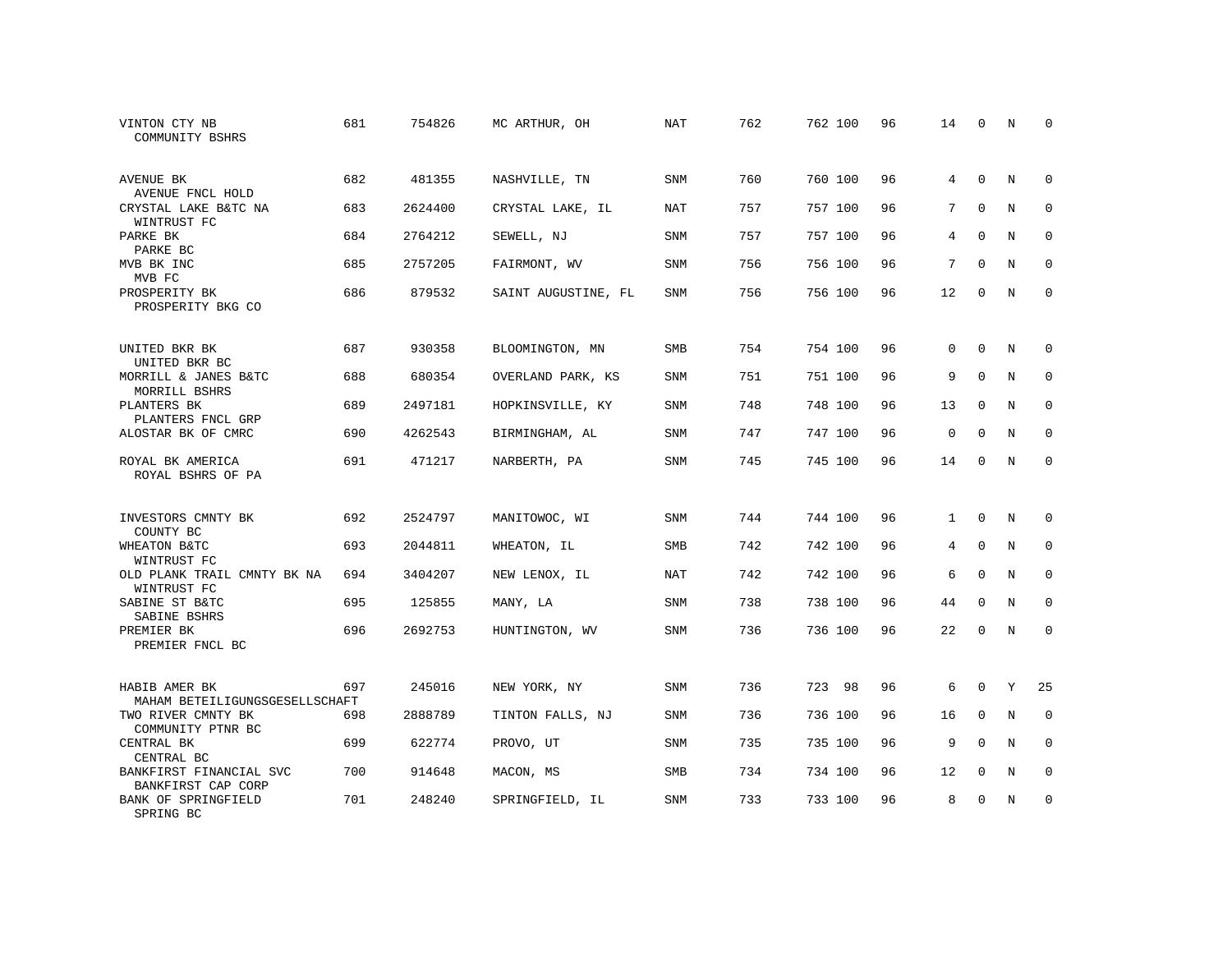| SECURITY NB OF OMAHA                                   | 702 | 844053  | OMAHA, NE        | <b>NAT</b> | 733 | 733 100 | 96 | 14 | $\Omega$    | N | $\Omega$    |
|--------------------------------------------------------|-----|---------|------------------|------------|-----|---------|----|----|-------------|---|-------------|
| SECURITY NAT CORP<br>SCHAUMBURG B&TC NA<br>WINTRUST FC | 703 | 2970657 | SCHAUMBURG, IL   | <b>NAT</b> | 731 | 731 100 | 96 | 4  | $\mathbf 0$ | N | $\mathbf 0$ |
| FIRST AMER B&TC<br>ONE AMER CORP                       | 704 | 101037  | VACHERIE, LA     | <b>SNM</b> | 730 | 730 100 | 96 | 23 | $\mathbf 0$ | N | 0           |
| FIRST SOUTHERN NB<br>FIRST SOUTHERN BC                 | 705 | 702612  | LANCASTER, KY    | NAT        | 730 | 730 100 | 96 | 17 | 0           | N | 0           |
| TENNESSEE ST BK<br>TENNESSEE ST BSHRS                  | 706 | 479839  | PIGEON FORGE, TN | <b>SMB</b> | 730 | 730 100 | 96 | 16 | $\Omega$    | N | $\mathbf 0$ |
| GEORGIA CMRC BK<br>GEORGIA CMRC BSHRS                  | 707 | 3165320 | ATLANTA, GA      | <b>SNM</b> | 729 | 729 100 | 96 | 6  | $\Omega$    | N | $\Omega$    |
| FIRST NB<br>FIRST PARAGOULD BSHRS                      | 708 | 42448   | PARAGOULD, AR    | NAT        | 729 | 729 100 | 96 | 7  | $\Omega$    | N | 0           |
| CNB B&T NA<br>CARLINVILLE NAT BSHRS                    | 709 | 613343  | CARLINVILLE, IL  | NAT        | 729 | 729 100 | 96 | 11 | $\mathbf 0$ | N | 0           |
| STATE BK OF SOUTHERN UT<br>SOUTHERN UT BC              | 710 | 656470  | CEDAR CITY, UT   | SNM        | 729 | 729 100 | 96 | 12 | 0           | N | $\mathbf 0$ |
| MID PENN BK<br>MID PENN BC                             | 711 | 786612  | MILLERSBURG, PA  | <b>SNM</b> | 726 | 726 100 | 96 | 14 | $\mathbf 0$ | N | 0           |
| CITIZENS BK<br>EMPLOYEE STOCK BONUS TR EMPL            | 712 | 961259  | FARMINGTON, NM   | <b>SNM</b> | 724 | 724 100 | 96 | 5  | $\Omega$    | N | 0           |
| FIRST NB<br>CAPITOL BC                                 | 713 | 355858  | FORT PIERRE, SD  | NAT        | 723 | 723 100 | 96 | 13 | 0           | N | $\mathbf 0$ |
| JEFF DAVIS B&TC<br>JEFF DAVIS BSHRS                    | 714 | 980531  | JENNINGS, LA     | <b>SNM</b> | 722 | 722 100 | 96 | 17 | 0           | N | 0           |
| BEVERLY B&TC NA<br>WINTRUST FC                         | 715 | 3216017 | CHICAGO, IL      | NAT        | 720 | 720 100 | 96 | 4  | $\Omega$    | N | $\mathbf 0$ |
| FIRST B&TC<br>FIRST TR CORP                            | 716 | 1862719 | NEW ORLEANS, LA  | <b>SNM</b> | 717 | 717 100 | 96 | 14 | $\mathbf 0$ | N | 0           |
| FIRST NB OF SHELBY                                     | 717 | 86527   | SHELBY, NC       | NAT        | 716 | 716 100 | 96 | 13 | 0           | N | 0           |
| SONABANK<br>SOUTHERN NAT BC OF VA INC                  | 718 | 3325759 | MC LEAN, VA      | <b>SMB</b> | 715 | 715 100 | 96 | 18 | $\Omega$    | N | $\mathbf 0$ |
| CLAYTON B&TC<br>CLAYTON BC                             | 719 | 146654  | KNOXVILLE, TN    | <b>SNM</b> | 710 | 710 100 | 96 | 17 | $\mathbf 0$ | N | 0           |
| FIRST NB<br>FIRST NATIONAL SECURITY CO                 | 720 | 324649  | HOT SPRINGS, AR  | NAT        | 710 | 710 100 | 96 | 22 | $\Omega$    | N | $\mathbf 0$ |
| NEW PEOPLES BK<br>NEW PEOPLES BSHRS                    | 721 | 2736451 | HONAKER, VA      | <b>SMB</b> | 708 | 708 100 | 96 | 22 | $\mathbf 0$ | N | 0           |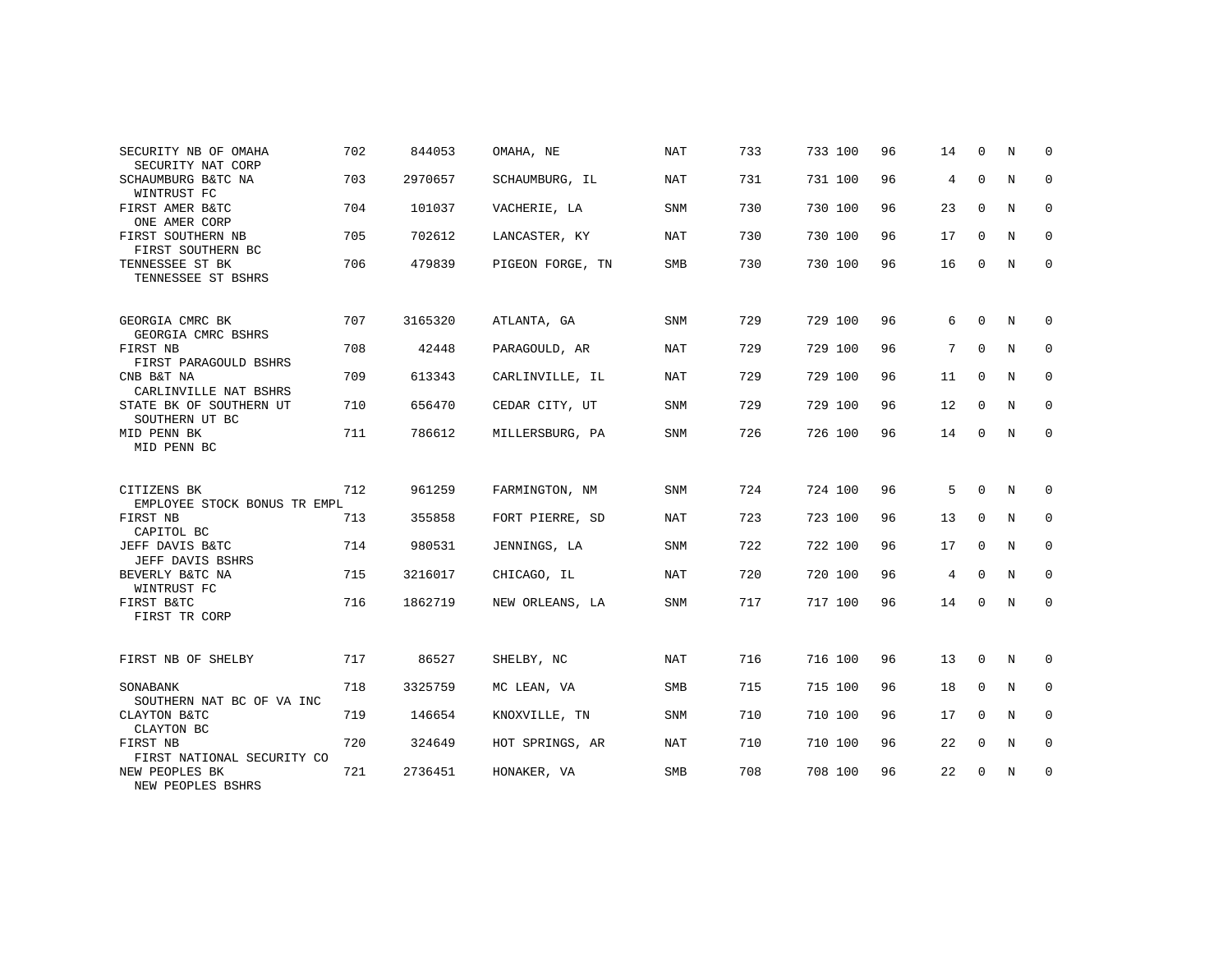| KENTUCKY BK<br>KENTUCKY BSHRS INC                | 722 | 373115  | PARIS, KY          | <b>SNM</b> | 707 | 707 100 | 96 | 12             | $\Omega$     | N           | $\Omega$    |
|--------------------------------------------------|-----|---------|--------------------|------------|-----|---------|----|----------------|--------------|-------------|-------------|
| COMMUNITY NB                                     | 723 | 3345168 | GREAT NECK, NY     | <b>NAT</b> | 706 | 706 100 | 96 | $\mathbf 0$    | $\Omega$     | N           | $\mathbf 0$ |
| <b>BANK MIDWEST</b><br>GOODENOW BC               | 724 | 45551   | SPIRIT LAKE, IA    | SMB        | 704 | 704 100 | 96 | 9              | $\Omega$     | N           | 0           |
| CITIZENS NB NA<br>CITIZENS NAT BSHRS OF BOSSIER  | 725 | 594853  | BOSSIER CITY, LA   | NAT        | 702 | 702 100 | 96 | 14             | 0            | N           | 0           |
| 1ST ENT BK                                       | 726 | 3452123 | LOS ANGELES, CA    | <b>SNM</b> | 702 | 702 100 | 96 | 2              | $\Omega$     | N           | $\mathbf 0$ |
| BARABOO NB                                       | 727 | 24949   | BARABOO, WI        | <b>NAT</b> | 701 | 701 100 | 96 | 15             | 0            | N           | 0           |
| BARABOO BC                                       |     |         |                    |            |     |         |    |                |              |             |             |
| FIRST NB CENTRAL TX<br>FCT BSHRS                 | 728 | 369659  | WACO, TX           | <b>NAT</b> | 701 | 701 100 | 96 | $\overline{4}$ | $\Omega$     | $_{\rm N}$  | $\mathbf 0$ |
| CENTENNIAL BK<br>COMMERCE BSHRS                  | 729 | 973364  | PLAINVIEW, TX      | <b>SMB</b> | 700 | 700 100 | 96 | 11             | $\mathbf 0$  | N           | $\mathbf 0$ |
| HOME ST BK<br>HOME ST BC                         | 730 | 89751   | LOVELAND, CO       | SNM        | 699 | 699 100 | 96 | 11             | $\mathbf 0$  | N           | $\mathbf 0$ |
| MOUNTAIN 1ST B&TC<br>1ST FS CORP                 | 731 | 3261549 | HENDERSONVILLE, NC | SNM        | 697 | 697 100 | 96 | 11             | 0            | N           | $\mathbf 0$ |
| FIRST NB OF PULASKI                              | 732 | 972732  | PULASKI, TN        | <b>NAT</b> | 697 | 697 100 | 96 | 10             | 0            | N           | 0           |
| FIRST PULASKI NAT CORP                           |     |         |                    |            |     |         |    |                |              |             |             |
| HERITAGE BK<br>LIBERTY SHARES                    | 733 | 507330  | HINESVILLE, GA     | SNM        | 697 | 697 100 | 96 | 30             | $\mathbf{0}$ | N           | 0           |
| LYONS NB<br>LYONS BC                             | 734 | 323204  | LYONS, NY          | <b>NAT</b> | 695 | 695 100 | 96 | 10             | $\mathbf 0$  | $\mathbf N$ | $\mathbf 0$ |
| CORTRUST BK NA<br>HOPKINS FC                     | 735 | 61355   | MITCHELL, SD       | NAT        | 695 | 695 100 | 96 | 23             | $\mathbf 0$  | N           | $\mathbf 0$ |
| NORTHEAST BK<br>NORTHEAST BC                     | 736 | 468806  | LEWISTON, ME       | SMB        | 693 | 693 100 | 96 | 9              | $\Omega$     | $\mathbf N$ | 0           |
|                                                  |     |         |                    |            |     |         |    |                |              |             |             |
| ATLANTIC STEWARDSHIP BK<br>STEWARDSHIP FNCL CORP | 737 | 527507  | MIDLAND PARK, NJ   | SNM        | 692 | 692 100 | 96 | 13             | $\mathbf 0$  | N           | 0           |
| FIRSTCAPITAL BK OF TX NA<br>FIRST BSHRS OF TX    | 738 | 2746263 | MIDLAND, TX        | <b>NAT</b> | 691 | 691 100 | 96 | 6              | $\mathbf 0$  | N           | $\mathbf 0$ |
| MERIDIAN BK NA<br>MARQUETTE FNCL CO              | 739 | 978369  | PHOENIX, AZ        | NAT        | 691 | 691 100 | 96 | 7              | $\mathbf 0$  | $\mathbf N$ | $\mathbf 0$ |
| FIRST SOUTH BK<br>FIRST SOUTH BC                 | 740 | 883874  | WASHINGTON, NC     | <b>SNM</b> | 691 | 691 100 | 96 | 25             | $\Omega$     | N           | $\Omega$    |
| BREMER BK NA<br>OTTO BREMER FOUNDATION           | 741 | 503453  | MENOMONIE, WI      | <b>NAT</b> | 690 | 690 100 | 96 | 11             | $\Omega$     | N           | $\mathbf 0$ |
| ESPIRITO SANTO BK                                | 742 | 729132  | MIAMI, FL          | SNM        | 690 | 690 100 | 96 | $\mathbf{0}$   | $\mathbf{0}$ | Y           | 14          |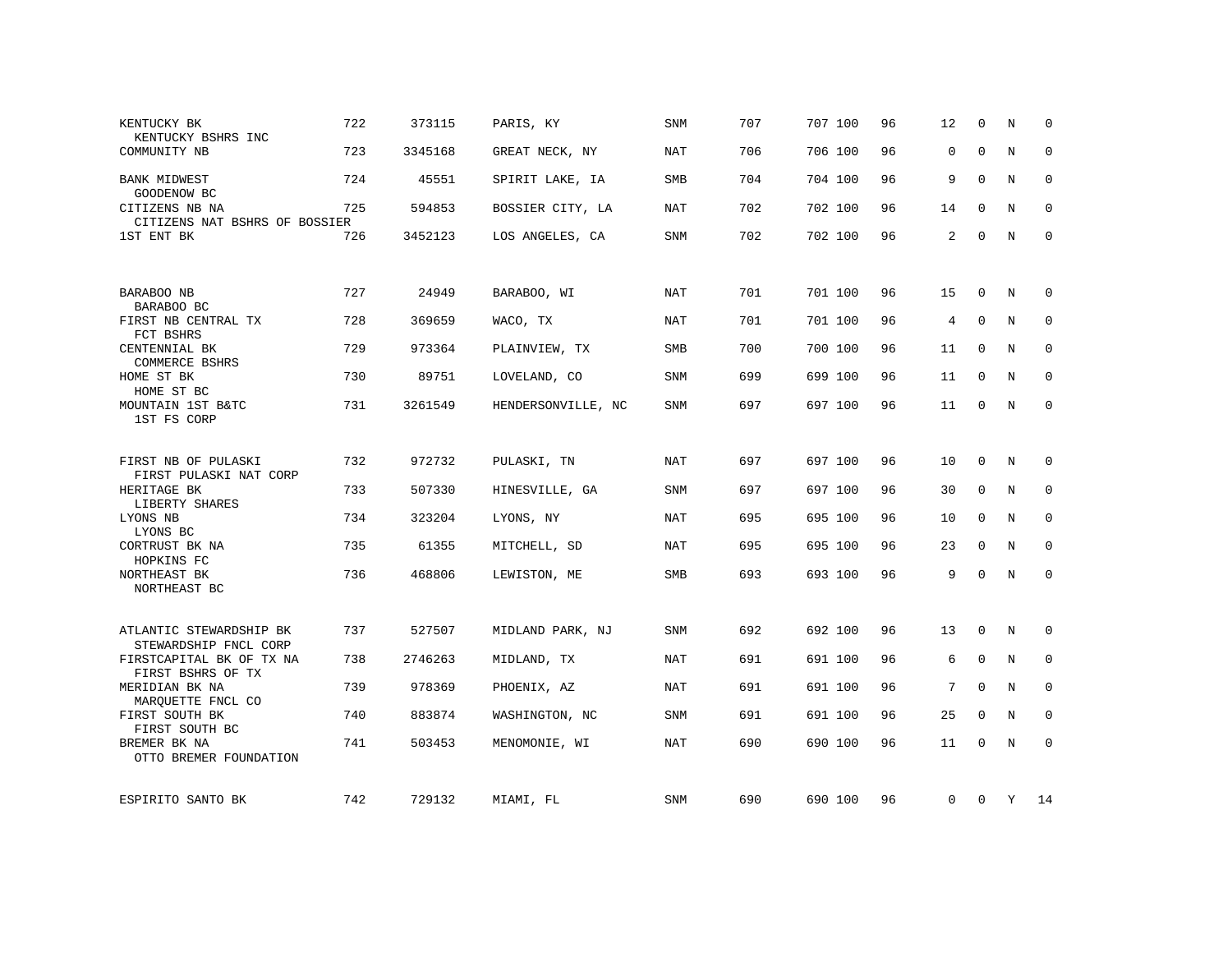| PARK BK<br>PARK BC                                 | 743 | 403946  | MADISON, WI        | SNM        | 689 | 689 100 | 96 | 11           | $\mathbf 0$ | N          | $\mathbf 0$  |
|----------------------------------------------------|-----|---------|--------------------|------------|-----|---------|----|--------------|-------------|------------|--------------|
| CITIZENS BK MUKWONAGO<br>CITIZENS BK HOLD          | 744 | 783844  | MUKWONAGO, WI      | SNM        | 688 | 688 100 | 96 | 12           | $\Omega$    | N          | $\mathbf{0}$ |
| FARMERS BK & CAPITAL TC<br>FARMERS CAPITAL BK CORP | 745 | 728742  | FRANKFORT, KY      | SMB        | 688 | 688 100 | 96 | 8            | 0           | N          | $\mathbf 0$  |
| SECURITY ST B&TC<br>SECURITY HC                    | 746 | 247355  | FREDERICKSBURG, TX | SNM        | 688 | 688 100 | 96 | 17           | $\Omega$    | N          | $\mathbf{0}$ |
| PRAIRIE ST B&TC<br>AMERICAN CENTRAL BANCORP        | 747 | 1222948 | MOUNT ZION, IL     | SNM        | 688 | 688 100 | 96 | 19           | $\Omega$    | N          | $\mathbf 0$  |
| POST OAK BK NA<br>POST OAK BSHRS                   | 748 | 3274772 | HOUSTON, TX        | NAT        | 687 | 687 100 | 97 | 6            | $\mathbf 0$ | N          | $\mathbf 0$  |
| FIRST ST BK<br>RED RIVER BC                        | 749 | 435750  | GAINESVILLE, TX    | SNM        | 687 | 687 100 | 97 | 9            | $\Omega$    | N          | $\mathbf 0$  |
| SOUTH SIDE T&SB PEORIA<br>MID IL BC                | 750 | 662640  | PEORIA, IL         | SNM        | 686 | 686 100 | 97 | 13           | $\mathbf 0$ | N          | $\mathbf 0$  |
| SUNWEST BK<br>WESTERN ACQ LLC                      | 751 | 140362  | IRVINE, CA         | SNM        | 685 | 685 100 | 97 | 9            | $\Omega$    | N          | $\mathbf{0}$ |
| PEOPLES ST BK<br>PSB HOLDS                         | 752 | 340144  | WAUSAU, WI         | SNM        | 684 | 684 100 | 97 | 7            | $\mathbf 0$ | N          | $\mathbf 0$  |
| CITIZENS SECURITY B&TC<br>MABREY BC                | 753 | 139553  | BIXBY, OK          | SMB        | 683 | 683 100 | 97 | 12           | $\Omega$    | N          | $\Omega$     |
| BUSINESS FIRST BK<br>BUSINESS FIRST BSHRS          | 754 | 3408728 | BATON ROUGE, LA    | SNM        | 682 | 682 100 | 97 | 4            | $\mathbf 0$ | N          | $\mathbf{0}$ |
| MODERN BK NA<br>MODERN BK MGMT LLC                 | 755 | 2398701 | NEW YORK, NY       | <b>NAT</b> | 682 | 682 100 | 97 | $\mathbf{1}$ | $\Omega$    | Y          | $\Omega$     |
| FIRST NB OF TN                                     | 756 | 283737  | LIVINGSTON, TN     | NAT        | 682 | 682 100 | 97 | 6            | $\mathbf 0$ | N          | $\mathbf{0}$ |
| NORTH ST BK<br>NORTH STATE BC                      | 757 | 2915461 | RALEIGH, NC        | SNM        | 682 | 682 100 | 97 | 6            | $\mathbf 0$ | N          | $\mathbf 0$  |
| TOWER B&TC<br>TOWER FC                             | 758 | 2744063 | FORT WAYNE, IN     | <b>SMB</b> | 679 | 679 100 | 97 | 6            | $\Omega$    | $_{\rm N}$ | $\mathbf 0$  |
| WAYNE BK<br>NORWOOD FNCL                           | 759 | 59316   | HONESDALE, PA      | SNM        | 679 | 679 100 | 97 | 15           | 0           | N          | 0            |
| ORANGE CTY TC<br>ORANGE COUNTY BC                  | 760 | 176101  | MIDDLETOWN, NY     | <b>SMB</b> | 679 | 679 100 | 97 | 8            | $\mathbf 0$ | N          | $\mathbf 0$  |
| AMERICAN BK CMRC<br>AMERICO BSHRS                  | 761 | 215662  | WOLFFORTH, TX      | SNM        | 679 | 679 100 | 97 | 17           | 0           | N          | $\mathbf{0}$ |
| PEOPLES NEIGH BK<br>PEOPLES FNCL SVC CORP          | 762 | 278818  | HALLSTEAD, PA      | SNM        | 678 | 678 100 | 97 | 12           | 0           | N          | 0            |
| COMMERCIAL B&TC<br>COMMERCIAL HC                   | 763 | 467658  | PARIS, TN          | SNM        | 675 | 675 100 | 97 | 9            | $\Omega$    | N          | $\mathbf{0}$ |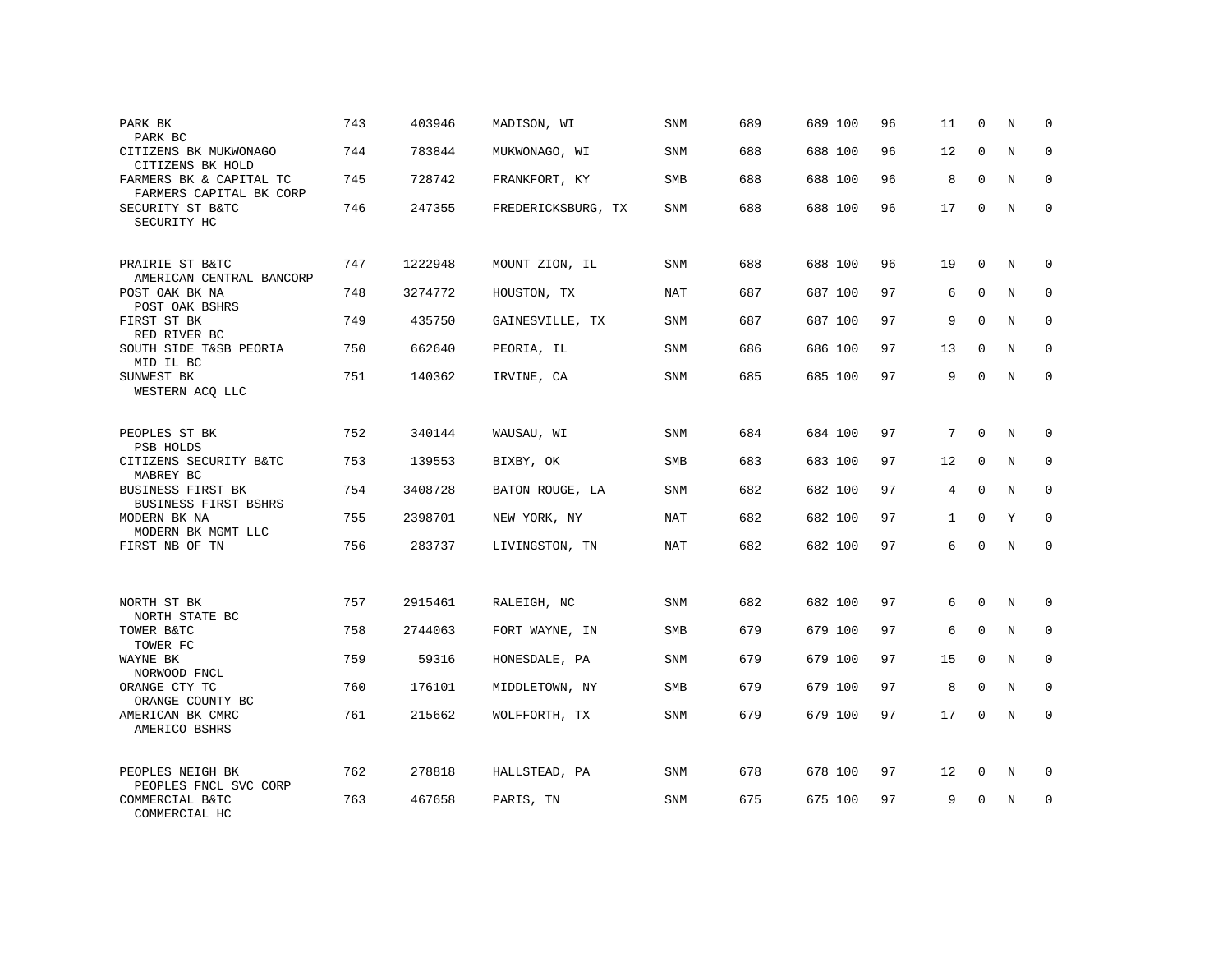| CAROLINA BK<br>CAROLINA BK HOLD                      | 764 | 2516626 | GREENSBORO, NC    | <b>SNM</b> | 675 | 675 100 | 97 | 7              | $\Omega$     | N           | 0            |
|------------------------------------------------------|-----|---------|-------------------|------------|-----|---------|----|----------------|--------------|-------------|--------------|
| PRIVATE BK OF CA                                     | 765 | 3388080 | LOS ANGELES, CA   | SNM        | 674 | 674 100 | 97 | 2              | $\mathbf 0$  | N           | 0            |
| BREMER BK NA<br>OTTO BREMER FOUNDATION               | 766 | 824550  | SAINT CLOUD, MN   | NAT        | 674 | 674 100 | 97 | $\overline{4}$ | $\mathbf 0$  | N           | $\mathbf{0}$ |
| NATIONAL B&TC<br>NB&T FNCL GROUP ESOP                | 767 | 328423  | WILMINGTON, OH    | NAT        | 674 | 674 100 | 97 | 21             | $\Omega$     | N           | $\Omega$     |
| FIRST NORTHERN B&TC<br>PALM BC                       | 768 | 186717  | PALMERTON, PA     | SMB        | 673 | 673 100 | 97 | 10             | $\mathbf 0$  | N           | 0            |
| BANKFIRST<br>CAPGEN CAP GRP LLC                      | 769 | 1401686 | WINTER PARK, FL   | <b>SNM</b> | 669 | 669 100 | 97 | 11             | $\mathbf{0}$ | N           | $\mathbf 0$  |
| FARMERS & MERCHANTS BK<br>FARMERS & MERCHANTS BSHRS  | 770 | 677644  | STUTTGART, AR     | <b>SMB</b> | 668 | 668 100 | 97 | 13             | $\mathbf 0$  | N           | 0            |
| <b>BANK HOLLAND</b><br>LAKE MI FC                    | 771 | 2721103 | HOLLAND, MI       | <b>SNM</b> | 668 | 668 100 | 97 | 2              | $\mathbf{0}$ | $\mathbf N$ | $\mathbf{0}$ |
| <b>BANK OF GRANITE</b><br>FNB UNITED CORP            | 772 | 470724  | GRANITE FALLS, NC | <b>SNM</b> | 667 | 667 100 | 97 | 16             | $\Omega$     | N           | $\mathbf 0$  |
| YOUR CMNTY BK<br>COMMUNITY BK SHARES OF IN           | 773 | 54375   | NEW ALBANY, IN    | SNM        | 666 | 666 100 | 97 | 17             | 0            | N           | $\mathbf 0$  |
| FIRST ARKANSAS B&T<br>FIRST ARKANSAS BSHRS           | 774 | 466240  | JACKSONVILLE, AR  | SNM        | 666 | 666 100 | 97 | 22             | $\mathbf{0}$ | N           | $\mathbf 0$  |
| FOCUS BK<br>SECURITY STATE BSHRS                     | 775 | 498148  | CHARLESTON, MO    | SNM        | 665 | 665 100 | 97 | 11             | $\mathbf{0}$ | N           | 0            |
| NICOLET NB<br>NICOLET BSHRS                          | 776 | 2941068 | GREEN BAY, WI     | <b>NAT</b> | 665 | 665 100 | 97 | 10             | $\mathbf 0$  | $\mathbf N$ | $\mathbf 0$  |
| BANK OF THE PACIFIC<br>PACIFIC FC                    | 777 | 307679  | ABERDEEN, WA      | <b>SNM</b> | 664 | 664 100 | 97 | 17             | $\mathbf 0$  | N           | 0            |
| METRO BK                                             | 778 | 1394621 | PELL CITY, AL     | SNM        | 661 | 661 100 | 97 | 8              | $\mathbf 0$  | N           | 0            |
| COMMUNITY BK ELLISVILLE MISS<br>COMMUNITY BSHRS ESOP | 779 | 517834  | ELLISVILLE, MS    | SNM        | 659 | 659 100 | 97 | 9              | $\Omega$     | N           | 0            |
| PROVIDENCE BK<br>LINCO BSHRS                         | 780 | 704755  | COLUMBIA, MO      | <b>SMB</b> | 658 | 658 100 | 97 | 12             | $\mathbf 0$  | N           | 0            |
| FIRST COLLINSVILLE BK<br>FIRST CO BANCORP            | 781 | 1459717 | COLLINSVILLE, IL  | <b>SNM</b> | 658 | 658 100 | 97 | 7              | $\mathbf 0$  | $\mathbf N$ | $\mathbf 0$  |
| DAKOTA CMNTY B&TC NA<br>DAKOTA CMNTY BSHRS           | 782 | 815156  | HEBRON, ND        | <b>NAT</b> | 657 | 657 100 | 97 | 11             | 0            | N           | $\Omega$     |
| COMMUNITY BK OF MS<br>COMMUNITY BSHRS ESOP           | 783 | 460033  | FOREST, MS        | <b>SNM</b> | 655 | 655 100 | 97 | 13             | $\mathbf 0$  | N           | 0            |
| INTEGRITY BK<br>INTEGRITY BSHRS                      | 784 | 3188646 | CAMP HILL, PA     | <b>SNM</b> | 655 | 655 100 | 97 | 6              | 0            | N           | 0            |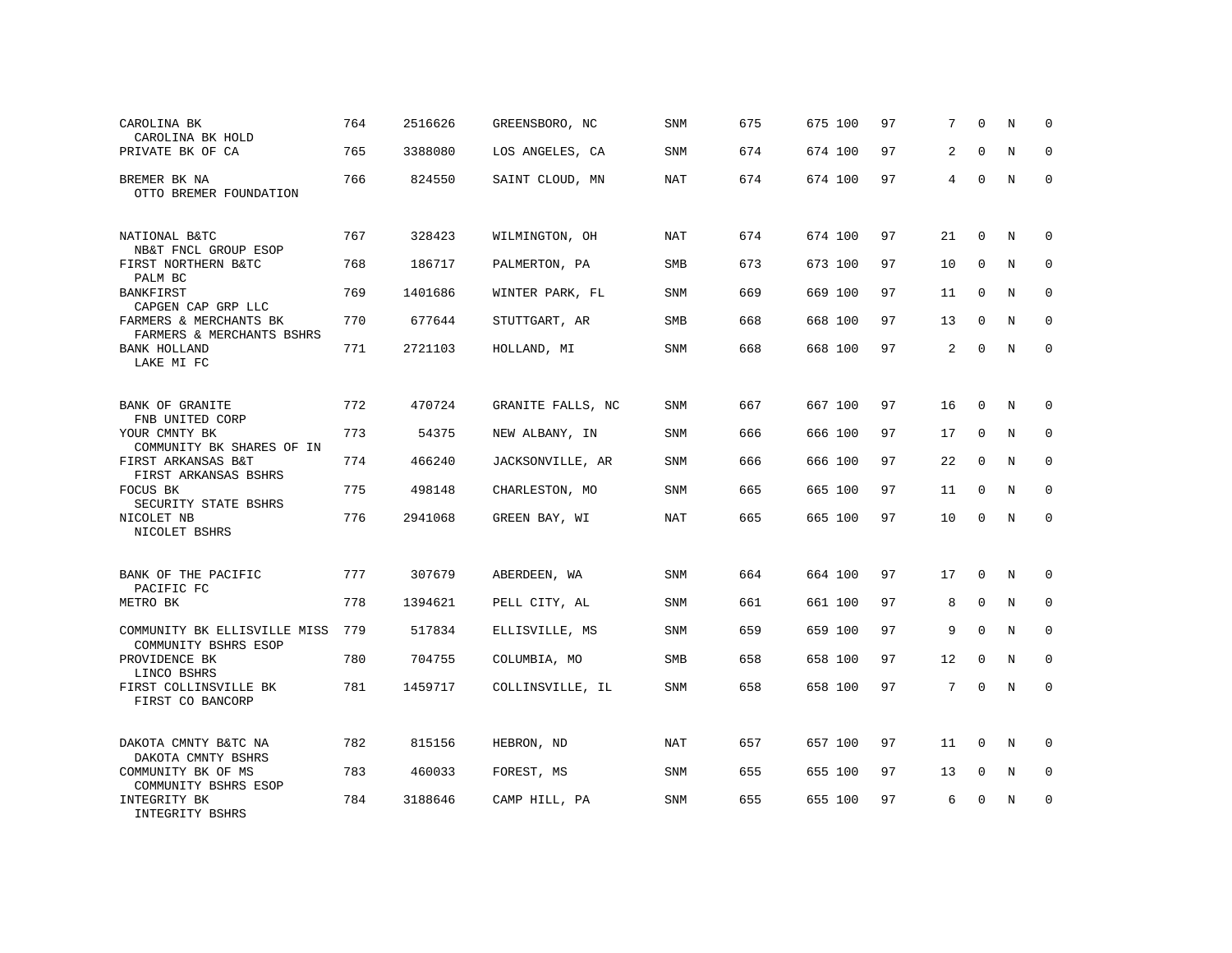| PINNACLE BK WY<br>PINNACLE BC                    | 785 | 561659  | TORRINGTON, WY    | SNM        | 654 | 654 100 | 97 | 12           | 0            | N | 0            |
|--------------------------------------------------|-----|---------|-------------------|------------|-----|---------|----|--------------|--------------|---|--------------|
| CENTRAL NB<br>CENTRABANC CORP                    | 786 | 428060  | WACO, TX          | <b>NAT</b> | 654 | 654 100 | 97 | 3            | $\Omega$     | N | $\Omega$     |
| ST CHARLES B&TC<br>WINTRUST FC                   | 787 | 428547  | SAINT CHARLES, IL | SMB        | 653 | 653 100 | 97 | 4            | $\mathbf 0$  | N | $\Omega$     |
| CALIFORNIA REPUBLIC BK<br>CALIFORNIA REPUBLIC BC | 788 | 3669930 | IRVINE, CA        | <b>SMB</b> | 653 | 653 100 | 97 | 3            | $\mathbf 0$  | N | $\mathbf 0$  |
| PACIFIC CITY BK<br>PACIFIC CITY FC               | 789 | 3212402 | LOS ANGELES, CA   | SNM        | 653 | 653 100 | 97 | 6            | $\mathbf 0$  | N | 0            |
| TOWN NORTH BK NA<br>CU BK SHARES                 | 790 | 384652  | DALLAS, TX        | <b>NAT</b> | 652 | 652 100 | 97 | $\mathbf{0}$ | $\mathbf 0$  | N | $\mathbf{0}$ |
| FARMERS B&TC NA<br><b>FARMERS ENT</b>            | 791 | 482156  | GREAT BEND, KS    | NAT        | 652 | 652 100 | 97 | 7            | $\mathbf 0$  | N | $\mathbf{0}$ |
| SOLVAY BK<br>SOLVAY BC                           | 792 | 722816  | SOLVAY, NY        | <b>SMB</b> | 652 | 652 100 | 97 | 7            | $\mathbf 0$  | N | $\Omega$     |
| BREMER BK NA<br>OTTO BREMER FOUNDATION           | 793 | 268556  | ALEXANDRIA, MN    | <b>NAT</b> | 651 | 651 100 | 97 | 7            | $\mathbf 0$  | N | $\mathbf{0}$ |
| WISCONSIN B&TC<br>HEARTLAND FNCL USA             | 794 | 463342  | MADISON, WI       | SNM        | 651 | 651 100 | 97 | 9            | $\mathbf 0$  | N | 0            |
| FIRST INTERNET BK IN<br>FIRST INTERNET BC        | 795 | 2758613 | INDIANAPOLIS, IN  | <b>SNM</b> | 650 | 650 100 | 97 | $\Omega$     | $\Omega$     | N | $\Omega$     |
| CITIZENS NB<br>CITIZENS BSHRS                    | 796 | 738013  | BLUFFTON, OH      | NAT        | 650 | 650 100 | 97 | 9            | $\Omega$     | N | $\mathbf{0}$ |
| <b>GUARANTY BK</b><br><b>GUARANTY FED BSHRS</b>  | 797 | 131173  | SPRINGFIELD, MO   | SNM        | 649 | 649 100 | 97 | 8            | $\mathbf 0$  | N | $\Omega$     |
| <b>LANDMARK NB</b><br>LANDMARK BC INC            | 798 | 481177  | MANHATTAN, KS     | <b>NAT</b> | 649 | 649 100 | 97 | 22           | $\mathbf{0}$ | N | $\Omega$     |
| FIRST CMNTY BK<br>FIRST CMNTY HOLD               | 799 | 3232204 | SANTA ROSA, CA    | <b>SNM</b> | 648 | 648 100 | 97 | 7            | $\mathbf 0$  | N | $\mathbf{0}$ |
| OAK VALLEY CMNTY BK<br>OAK VALLEY BC             | 800 | 1864197 | OAKDALE, CA       | <b>SMB</b> | 648 | 648 100 | 97 | 13           | $\mathbf{0}$ | N | $\mathbf{0}$ |
| FARMERS ST BK<br>NEIGHBOR INS AGY                | 801 | 1006148 | MARION, IA        | SNM        | 648 | 648 100 | 97 | 6            | $\mathbf 0$  | N | $\mathbf{0}$ |
| NATIONAL BK OF CMRC<br>CHARLES INV GRP LLC       | 802 | 3275939 | BIRMINGHAM, AL    | NAT        | 647 | 647 100 | 97 | 6            | $\mathbf 0$  | N | 0            |
| VISION BK NA<br>VISION BSHRS                     | 803 | 241157  | ADA, OK           | NAT        | 647 | 647 100 | 97 | 8            | $\mathbf 0$  | N | $\mathbf 0$  |
| BREMER BK NA<br>OTTO BREMER FOUNDATION           | 804 | 224655  | WILLMAR, MN       | NAT        | 646 | 646 100 | 97 | 4            | $\mathbf 0$  | N | 0            |
| BANK OF BLUE VALLEY<br>BLUE VALLEY BC            | 805 | 1421161 | OVERLAND PARK, KS | <b>SMB</b> | 645 | 645 100 | 97 | 4            | $\Omega$     | N | $\mathbf{0}$ |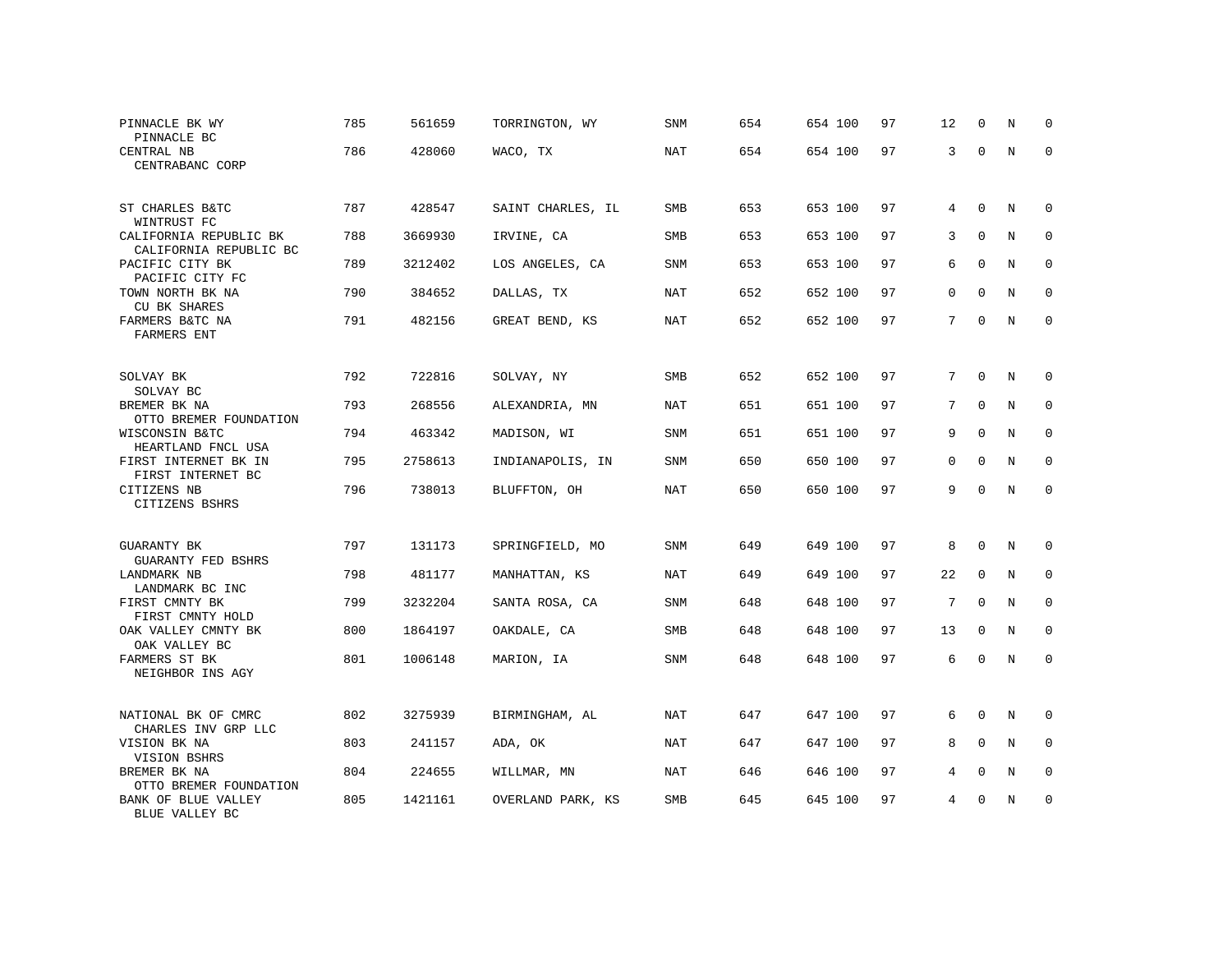| FIRST NB OF THE GULF COAST<br>TGR FNCL         | 806 | 3591282 | NAPLES, FL       | <b>NAT</b> | 644 | 644 100 | 97 | 4            | 0            | N           | $\Omega$    |
|------------------------------------------------|-----|---------|------------------|------------|-----|---------|----|--------------|--------------|-------------|-------------|
| DNB FIRST NA<br>DNB FNCL CORP                  | 807 | 71318   | DOWNINGTOWN, PA  | NAT        | 642 | 642 100 | 97 | 12           | $\Omega$     | N           | $\Omega$    |
| BALTIMORE CTY SVGS BK<br>BCSB BC               | 808 | 430278  | BALTIMORE, MD    | <b>SMB</b> | 641 | 641 100 | 97 | 15           | $\mathbf 0$  | N           | $\mathbf 0$ |
| STATE B&TC<br>RURBAN FNCL CORP                 | 809 | 614313  | DEFIANCE, OH     | <b>SMB</b> | 640 | 640 100 | 97 | 18           | $\Omega$     | N           | $\Omega$    |
| ILLINOIS NB<br>ILLINOIS NAT BC                 | 810 | 925037  | SPRINGFIELD, IL  | NAT        | 640 | 640 100 | 97 | 11           | $\mathbf 0$  | N           | $\mathbf 0$ |
| LINCOLN SVG BK<br>LINCOLN BC                   | 811 | 589943  | CEDAR FALLS, IA  | <b>SNM</b> | 639 | 639 100 | 97 | 15           | $\mathbf 0$  | N           | $\mathbf 0$ |
| SILVERGATE BK<br>SILVERGATE CAP CORP           | 812 | 1216826 | LA JOLLA, CA     | <b>SMB</b> | 639 | 639 100 | 97 | 5            | $\Omega$     | N           | 0           |
| CHESAPEAKE BK<br>CHESAPEAKE FNCL SHARES        | 813 | 214722  | KILMARNOCK, VA   | <b>SMB</b> | 638 | 638 100 | 97 | 11           | $\mathbf 0$  | $\mathbf N$ | $\mathbf 0$ |
| 1ST FNCL BK USA                                | 814 | 526452  | DAKOTA DUNES, SD | SNM        | 638 | 638 100 | 97 | $\mathbf{1}$ | $\mathbf 0$  | N           | 0           |
| UNITED SCTY BK<br>UNITED SCTY BSHRS            | 815 | 1162017 | FRESNO, CA       | <b>SMB</b> | 637 | 637 100 | 97 | 11           | $\mathbf 0$  | N           | $\mathbf 0$ |
| TWO RIVERS B&TC<br>TWO RIVERS FNCL GRP         | 816 | 3320781 | BURLINGTON, IA   | SNM        | 637 | 637 100 | 97 | 11           | $\mathbf 0$  | N           | $\Omega$    |
| EMBASSY BK FOR THE LEHIGH VA 817<br>EMBASSY BC |     | 3068579 | BETHLEHEM, PA    | SNM        | 636 | 636 100 | 97 | 6            | $\Omega$     | N           | 0           |
| NATIONAL B&TC OF SYCAMORE<br>NI BSHRS CORP     | 818 | 534345  | SYCAMORE, IL     | <b>NAT</b> | 635 | 635 100 | 97 | 9            | $\mathbf 0$  | N           | 0           |
| HILLTOP NB<br>MIDLAND FC                       | 819 | 1454    | CASPER, WY       | NAT        | 635 | 635 100 | 97 | 3            | $\Omega$     | N           | $\mathbf 0$ |
| TALBOT BK OF EASTON MD<br>SHORE BSHRS          | 820 | 796125  | EASTON, MD       | SNM        | 634 | 634 100 | 97 | 6            | $\Omega$     | N           | $\Omega$    |
| FIRST NB AMES IA<br>AMES NAT CORP              | 821 | 820048  | AMES, IA         | <b>NAT</b> | 633 | 633 100 | 97 | 3            | $\mathbf 0$  | N           | $\mathbf 0$ |
| MOUNTAIN WEST BK NA<br>MOUNTAIN WEST FC        | 822 | 1861927 | HELENA, MT       | <b>NAT</b> | 632 | 632 100 | 97 | 12           | $\mathbf{0}$ | N           | 0           |
| CHOICE FNCL GRP<br>CHOICE FNCL HOLD            | 823 | 826956  | GRAFTON, ND      | SNM        | 631 | 631 100 | 97 | 8            | $\mathbf 0$  | N           | 0           |
| VISTA BK TX<br>VB TX                           | 824 | 99059   | HOUSTON, TX      | SNM        | 630 | 630 100 | 97 | 6            | $\Omega$     | N           | $\mathbf 0$ |
| CROGHAN COLONIAL BK<br>CROGHAN BSHRS           | 825 | 362717  | FREMONT, OH      | SMB        | 630 | 630 100 | 97 | 13           | $\mathbf 0$  | N           | 0           |
| CASS CMRL BK<br>CASS INFO SYS                  | 826 | 177751  | DES PERES, MO    | <b>SMB</b> | 630 | 630 100 | 97 | 3            | $\Omega$     | N           | $\mathbf 0$ |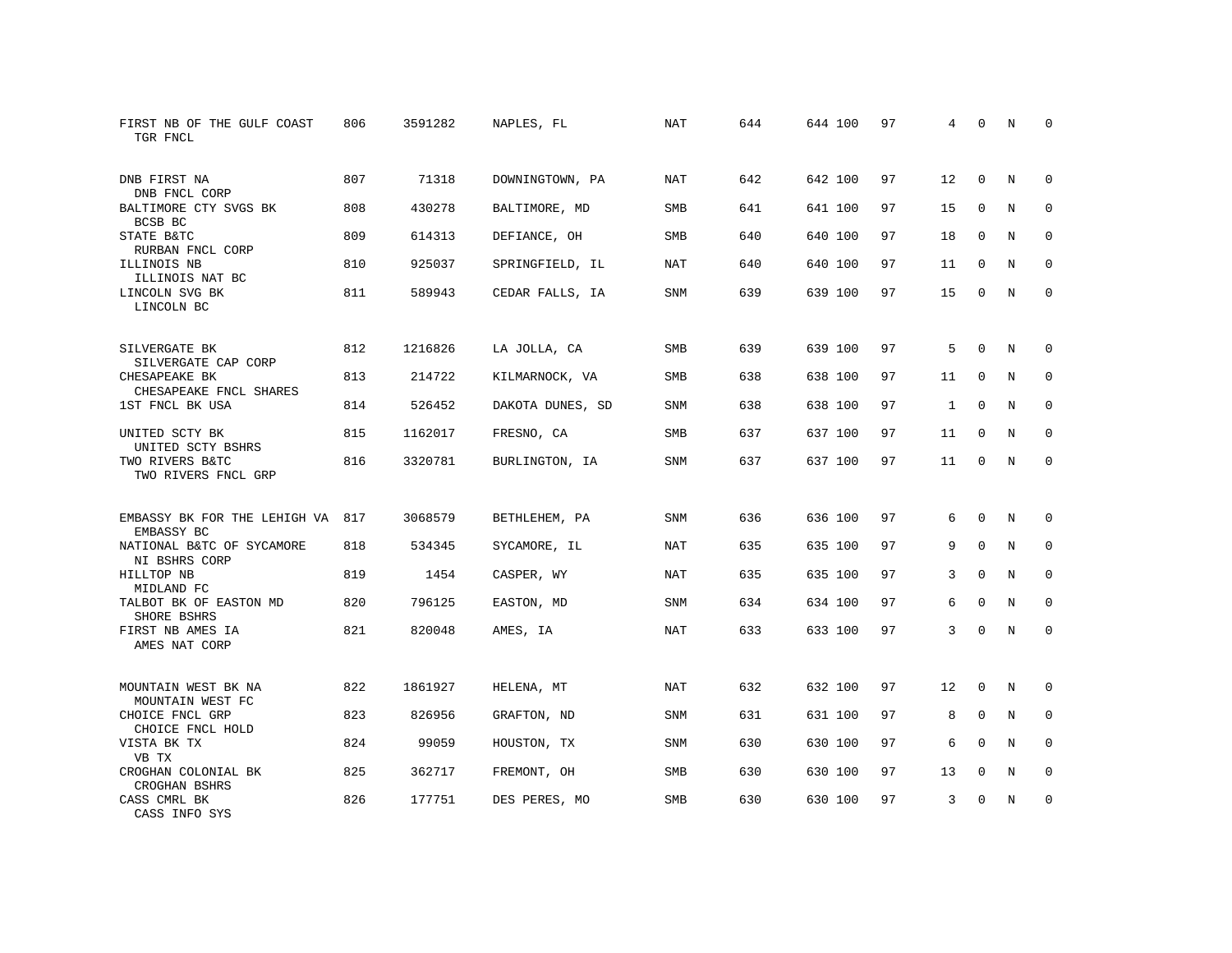| CITIZENS ST BK                                              | 827 | 54656   | BUFFALO, TX      | <b>SNM</b> | 630 | 630 100 | 97 | 6  | $\Omega$    | N | $\Omega$    |
|-------------------------------------------------------------|-----|---------|------------------|------------|-----|---------|----|----|-------------|---|-------------|
| INDUSTRY BSHRS<br>FIRST WESTERN TR BK<br>FIRST WESTERN FNCL | 828 | 3158546 | DENVER, CO       | <b>SNM</b> | 629 | 629 100 | 97 | 7  | $\mathbf 0$ | N | 0           |
| OUACHITA INDP BK<br>OUACHITA BSHRS CORP                     | 829 | 2454607 | MONROE, LA       | SNM        | 628 | 628 100 | 97 | 11 | $\mathbf 0$ | N | $\mathbf 0$ |
| SOUTHWEST MO BK<br>SOUTHWEST MO BC                          | 830 | 760854  | CARTHAGE, MO     | <b>SNM</b> | 627 | 627 100 | 97 | 10 | $\mathbf 0$ | N | 0           |
| MISSOURI B&TC<br>MBT BSHRS                                  | 831 | 615459  | KANSAS CITY, MO  | <b>SNM</b> | 626 | 626 100 | 97 | 3  | 0           | N | $\mathbf 0$ |
| STATE BK COUNTRYSIDE<br><b>SBC</b>                          | 832 | 225335  | COUNTRYSIDE, IL  | SNM        | 625 | 625 100 | 97 | 5  | $\mathbf 0$ | N | 0           |
| ARMSTRONG BK<br>IRONHORSE FNCL GRP                          | 833 | 470452  | MUSKOGEE, OK     | SNM        | 625 | 625 100 | 97 | 16 | $\mathbf 0$ | N | $\mathbf 0$ |
| FIRST CMNTY BK<br>FIRST CMNTY CORP                          | 834 | 2328137 | LEXINGTON, SC    | <b>SNM</b> | 625 | 625 100 | 97 | 10 | $\Omega$    | N | $\mathbf 0$ |
| MICHIGAN COMMERCE BK<br>CAPITOL BC                          | 835 | 1478222 | ANN ARBOR, MI    | SNM        | 624 | 624 100 | 97 | 9  | 0           | N | 0           |
| MERCHANTS & MARINE BK<br>MERCHANTS & MARINE BC              | 836 | 94139   | PASCAGOULA, MS   | <b>SNM</b> | 624 | 624 100 | 97 | 12 | $\Omega$    | N | $\mathbf 0$ |
| AMERICAN ST BK<br>AMBANK CO                                 | 837 | 735441  | SIOUX CENTER, IA | SNM        | 623 | 623 100 | 97 | 5  | 0           | N | 0           |
| METROBANK<br>METROPOLITAN BK GRP                            | 838 | 383534  | CHICAGO, IL      | <b>SNM</b> | 622 | 622 100 | 97 | 20 | $\mathbf 0$ | N | $\mathbf 0$ |
| HAWAII NB<br>HAWAII NAT BSHRS                               | 839 | 915065  | HONOLULU, HI     | NAT        | 621 | 621 100 | 97 | 13 | $\mathbf 0$ | N | 0           |
| FIRST NB OF HUTCHINSON<br>FIRST KS BSHRS                    | 840 | 754853  | HUTCHINSON, KS   | NAT        | 620 | 620 100 | 97 | 9  | $\Omega$    | N | $\mathbf 0$ |
| KIRKPATRICK BK<br>AMERICAN BC OF OK                         | 841 | 67151   | EDMOND, OK       | <b>SNM</b> | 619 | 619 100 | 97 | 4  | $\Omega$    | N | $\mathbf 0$ |
| PACIFIC COAST BKR BK<br>PACIFIC COAST BKR BSHRS             | 842 | 2451240 | WALNUT CREEK, CA | SMB        | 619 | 619 100 | 97 | 0  | $\mathbf 0$ | N | 0           |
| REGENTS BK NA<br>GRANDPOINT CAP                             | 843 | 3030697 | LA JOLLA, CA     | NAT        | 619 | 619 100 | 97 | 7  | $\Omega$    | N | $\mathbf 0$ |
| ADIRONDACK BK<br>ADIRONDACK BC                              | 844 | 101671  | UTICA, NY        | SMB        | 619 | 619 100 | 97 | 16 | 0           | N | 0           |
| CITIZENS BK<br>CITCO CMNTY BSHRS                            | 845 | 778738  | ELIZABETHTON, TN | SNM        | 619 | 619 100 | 97 | 11 | $\mathbf 0$ | N | $\mathbf 0$ |
| FIRST SECURITY BK<br>INTER-MOUNTAIN BC                      | 846 | 633154  | BOZEMAN, MT      | <b>SNM</b> | 618 | 618 100 | 97 | 7  | $\Omega$    | N | 0           |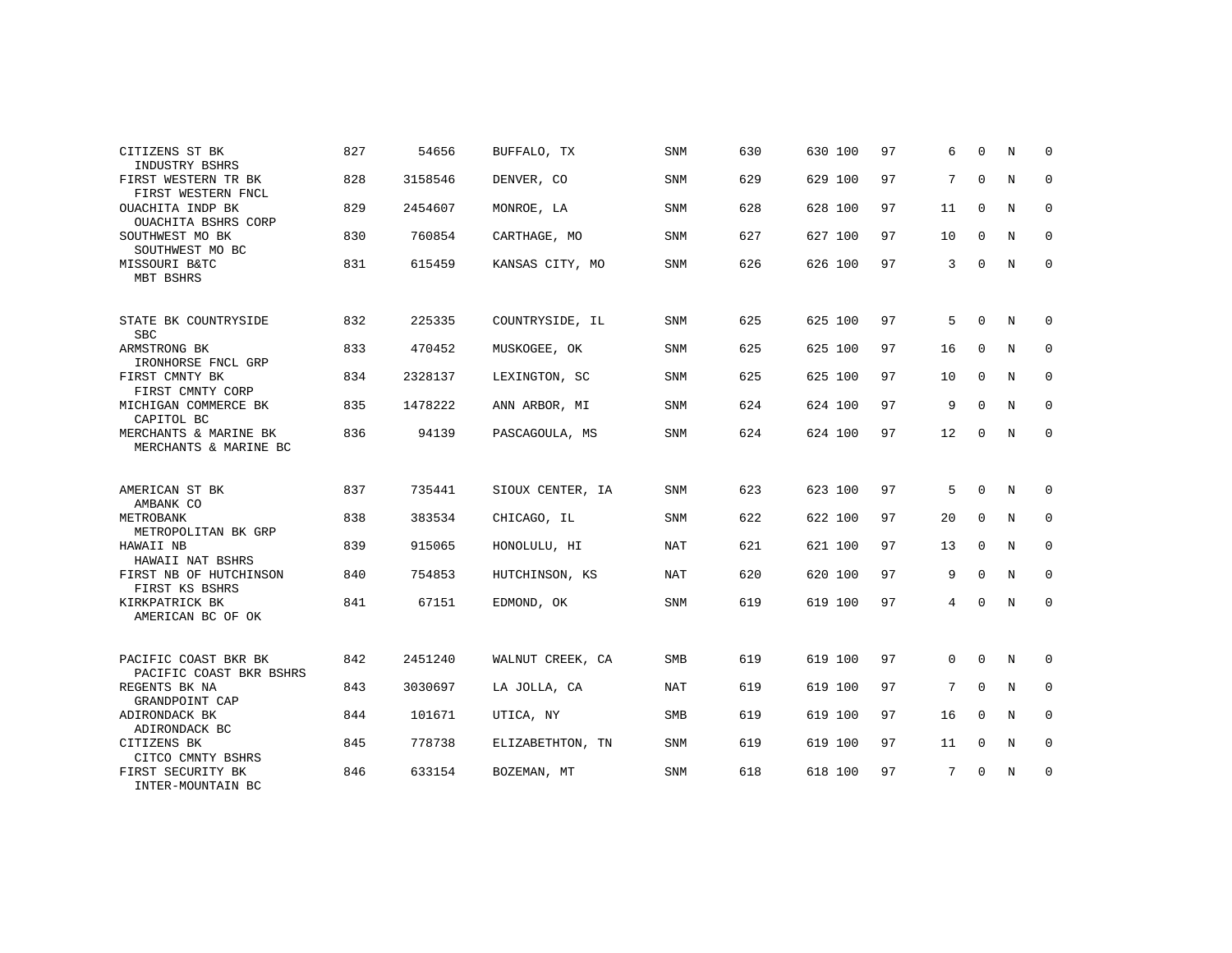| PUTNAM CTY BK                                       | 847 | 417626  | HURRICANE, WV    | SMB        | 616 | 616 100 | 97 | 2            | $\Omega$     | N           | $\mathbf 0$  |
|-----------------------------------------------------|-----|---------|------------------|------------|-----|---------|----|--------------|--------------|-------------|--------------|
| PUTNAM BSHRS<br>FIRST CMNTY BK NA                   | 848 | 359360  | SUGAR LAND, TX   | <b>NAT</b> | 616 | 616 100 | 97 | 26           | $\Omega$     | N           | $\Omega$     |
| JLL ASSC GP FCH<br>ONB B&TC                         | 849 | 2826316 | TULSA, OK        | SNM        | 615 | 615 100 | 97 | 8            | 0            | N           | $\mathbf 0$  |
| CENTRAL BANCOMPANY                                  |     |         |                  |            |     |         |    |              |              |             |              |
| FIRST COLUMBIA B&TC<br>CCFNB BC                     | 850 | 881012  | BLOOMSBURG, PA   | <b>SNM</b> | 614 | 614 100 | 97 | 12           | $\Omega$     | N           | $\Omega$     |
| CITIZENS TRI-CTY BK<br>SEOUATCHIE VALLEY BSHRS      | 851 | 162337  | DUNLAP, TN       | SNM        | 614 | 614 100 | 97 | 21           | 0            | N           | 0            |
| GUARANTY B&TC<br>GUARANTY CAPITAL CORP              | 852 | 84541   | BELZONI, MS      | SNM        | 610 | 610 100 | 97 | 12           | 0            | N           | $\Omega$     |
| ONEUNITED BK                                        | 853 | 935308  | BOSTON, MA       | SNM        | 610 | 610 100 | 97 | 8            | $\Omega$     | N           | $\Omega$     |
| REPUBLIC BK                                         | 854 | 2854113 | BOUNTIFUL, UT    | SNM        | 609 | 609 100 | 97 | $\Omega$     | $\Omega$     | N           | 0            |
| FLORIDA CAP BK NA<br>FLORIDA CAP GRP                | 855 | 188430  | JACKSONVILLE, FL | <b>NAT</b> | 609 | 609 100 | 97 | 10           | $\Omega$     | N           | $\Omega$     |
| FRANKLIN SYNERGY BK<br>FRANKLIN FNCL NETWORK        | 856 | 3635533 | FRANKLIN, TN     | SMB        | 609 | 609 100 | 97 | 3            | $\Omega$     | N           | $\mathbf 0$  |
| GREAT LAKES BK NA<br>GREAT LAKES FNCL RESOURCE ESOP | 857 | 395836  | BLUE ISLAND, IL  | NAT        | 608 | 608 100 | 97 | 7            | $\Omega$     | N           | $\Omega$     |
| PATRIOT NB<br>PNBK SPONSOR LLC                      | 858 | 2236821 | STAMFORD, CT     | <b>NAT</b> | 608 | 608 100 | 97 | 13           | $\mathbf 0$  | N           | $\mathbf{0}$ |
| FIDELITY DEPOSIT & DISCOUNT<br>FIDELITY D&D BC INC  | 859 | 1007819 | DUNMORE, PA      | SNM        | 607 | 607 100 | 97 | 10           | $\Omega$     | N           | $\mathbf 0$  |
| NATIONAL BK OF KANSAS CITY<br>AMERI-NATIONAL CORP   | 860 | 2747587 | LEAWOOD, KS      | <b>NAT</b> | 605 | 605 100 | 97 | 5            | $\mathbf 0$  | N           | $\mathbf{0}$ |
| CITIZENS NB<br>FIRST CITIZENS BSHRS                 | 861 | 552161  | WAXAHACHIE, TX   | <b>NAT</b> | 605 | 605 100 | 97 | 11           | $\mathbf 0$  | N           | $\mathbf{0}$ |
| COMMUNITY FNCL SVC BK                               | 862 | 698144  | BENTON, KY       | <b>SNM</b> | 604 | 604 100 | 97 | 4            | $\Omega$     | N           | $\Omega$     |
| COMMUNITY FNCL SVC ESOP<br>ELKHORN VALLEY B&TC      | 863 | 439356  | NORFOLK, NE      | SNM        | 602 | 602 100 | 97 | 6            | $\mathbf 0$  | $\mathbf N$ | $\mathbf 0$  |
| FEO INV<br>MARINE BK<br>MARINE BC                   | 864 | 258445  | SPRINGFIELD, IL  | <b>SNM</b> | 602 | 602 100 | 97 | 8            | $\Omega$     | N           | $\mathbf 0$  |
| PROVIDENT MUNICIPAL BK                              | 865 | 3108907 | MONTEBELLO, NY   | SNM        | 602 | 602 100 | 97 | $\mathbf{1}$ | $\mathbf 0$  | N           | $\mathbf{0}$ |
| DIME BK<br><b>DIMECO</b>                            | 866 | 56717   | HONESDALE, PA    | SNM        | 601 | 601 100 | 97 | 5            | $\Omega$     | N           | $\mathbf{0}$ |
| COCONUT GROVE BK<br>COCONUT GROVE BSHRS             | 867 | 648130  | MIAMI, FL        | <b>SMB</b> | 599 | 599 100 | 97 | 4            | <sup>0</sup> | N           | $\Omega$     |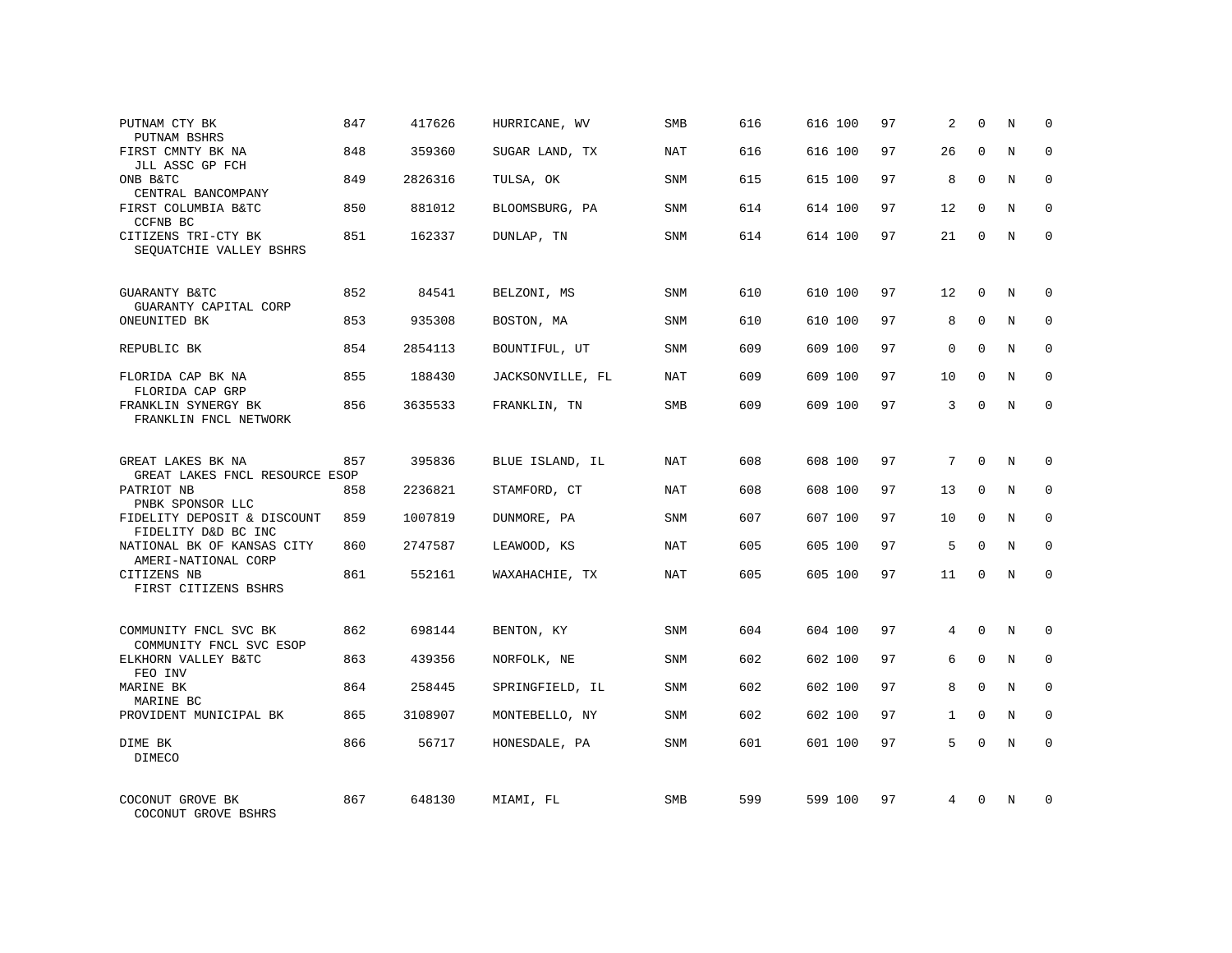| CEDAR RAPIDS B&TC<br>QCR HOLD                      | 868 | 3029589 | CEDAR RAPIDS, IA           | SMB        | 599 | 599 100 | 97 | 1           | $\Omega$    | N           | 0           |
|----------------------------------------------------|-----|---------|----------------------------|------------|-----|---------|----|-------------|-------------|-------------|-------------|
| HERITAGE BK<br>HERITAGE GROUP                      | 869 | 666554  | WOOD RIVER, NE             | SNM        | 599 | 599 100 | 97 | 16          | $\Omega$    | N           | $\mathbf 0$ |
| HOME ST BK NA<br>HOME ST BC                        | 870 | 696430  | CRYSTAL LAKE, IL           | NAT        | 598 | 598 100 | 97 | 7           | $\Omega$    | N           | 0           |
| HIGHLANDS UNION BK<br>HIGHLANDS BSHRS              | 871 | 969424  | ABINGDON, VA               | SMB        | 598 | 598 100 | 97 | 13          | $\Omega$    | N           | $\mathbf 0$ |
| BANK OF JACKSON HOLE<br>BANCSHARES OF JACKSON HOLE | 872 | 898458  | JACKSON, WY                | <b>SMB</b> | 598 | 598 100 | 97 | 9           | $\Omega$    | N           | $\Omega$    |
| SALISBURY B&TC<br>SALISBURY BC                     | 873 | 821906  | LAKEVILLE, CT              | SNM        | 597 | 597 100 | 97 | 7           | $\Omega$    | $_{\rm N}$  | $\mathbf 0$ |
| COMMUNITY BK COAST<br>COMMUNITY BSHRS ESOP         | 874 | 2376464 | BILOXI, MS                 | SNM        | 596 | 596 100 | 97 | 12          | $\Omega$    | N           | $\mathbf 0$ |
| WAUCHULA ST BK<br>CREWS BKG CORP                   | 875 | 200435  | WAUCHULA, FL               | SNM        | 595 | 595 100 | 97 | 5           | $\Omega$    | N           | $\mathbf 0$ |
| FIDELITY B&T<br>FIDELITY CO                        | 876 | 939249  | DUBUQUE, IA                | SNM        | 595 | 595 100 | 97 | 18          | $\Omega$    | N           | $\mathbf 0$ |
| CENTRAL NB&TC<br>CENTRAL SVC CORP                  | 877 | 278555  | ENID, OK                   | NAT        | 594 | 594 100 | 97 | 9           | $\Omega$    | N           | $\mathbf 0$ |
| FAUOUIER BK<br>FAUQUIER BSHRS                      | 878 | 976226  | WARRENTON, VA              | <b>SMB</b> | 594 | 594 100 | 97 | 9           | $\Omega$    | N           | $\Omega$    |
| FRONTIER ST BK                                     | 879 | 632858  | OKLAHOMA CITY, OK          | SNM        | 594 | 594 100 | 97 | $\mathbf 0$ | $\Omega$    | N           | $\mathbf 0$ |
| CFG CMNTY BK<br>CAPITAL FUND BC                    | 880 | 2471239 | LUTHERVILLE TIMONIUM, MSMB |            | 593 | 593 100 | 97 | 2           | $\Omega$    | N           | $\Omega$    |
| METROPOLITAN NB<br>PASL HOLD LLC                   | 881 | 2705895 | NEW YORK, NY               | <b>NAT</b> | 591 | 591 100 | 97 | 4           | $\Omega$    | $\mathbf N$ | $\mathbf 0$ |
| CONESTOGA BK<br>CONESTOGA BC                       | 882 | 833271  | CHESTER SPRINGS, PA        | <b>SMB</b> | 591 | 591 100 | 97 | 13          | $\mathbf 0$ | N           | $\mathbf 0$ |
| EVANGELINE B&TC<br>EVANGELINE BSHRS                | 883 | 372538  | VILLE PLATTE, LA           | <b>SNM</b> | 590 | 590 100 | 97 | 8           | $\Omega$    | N           | $\mathbf 0$ |
| KISHACOQUILLAS VALLEY NB<br>KISH BC                | 884 | 600419  | BELLEVILLE, PA             | <b>NAT</b> | 590 | 590 100 | 97 | 12          | $\mathbf 0$ | N           | 0           |
| MIDDLEFIELD BKG CO<br>MIDDLEFIELD BC               | 885 | 177920  | MIDDLEFIELD, OH            | <b>SNM</b> | 589 | 589 100 | 97 | 7           | $\Omega$    | N           | $\mathbf 0$ |
| UNITED PRAIRIE BK<br>FARMERS ST CORP               | 886 | 712059  | MOUNTAIN LAKE, MN          | SNM        | 589 | 589 100 | 97 | 12          | $\Omega$    | N           | $\mathbf 0$ |
| AMERICAN RIVER BK<br>AMERICAN RIVER BSHRS          | 887 | 735768  | SACRAMENTO, CA             | SNM        | 587 | 587 100 | 97 | 10          | 0           | N           | 0           |
| BEACH CMNTY BK<br>BEACH CMNTY BSHRS                | 888 | 3022076 | FORT WALTON BEACH, FL      | SNM        | 587 | 587 100 | 97 | 10          | $\Omega$    | N           | $\mathbf 0$ |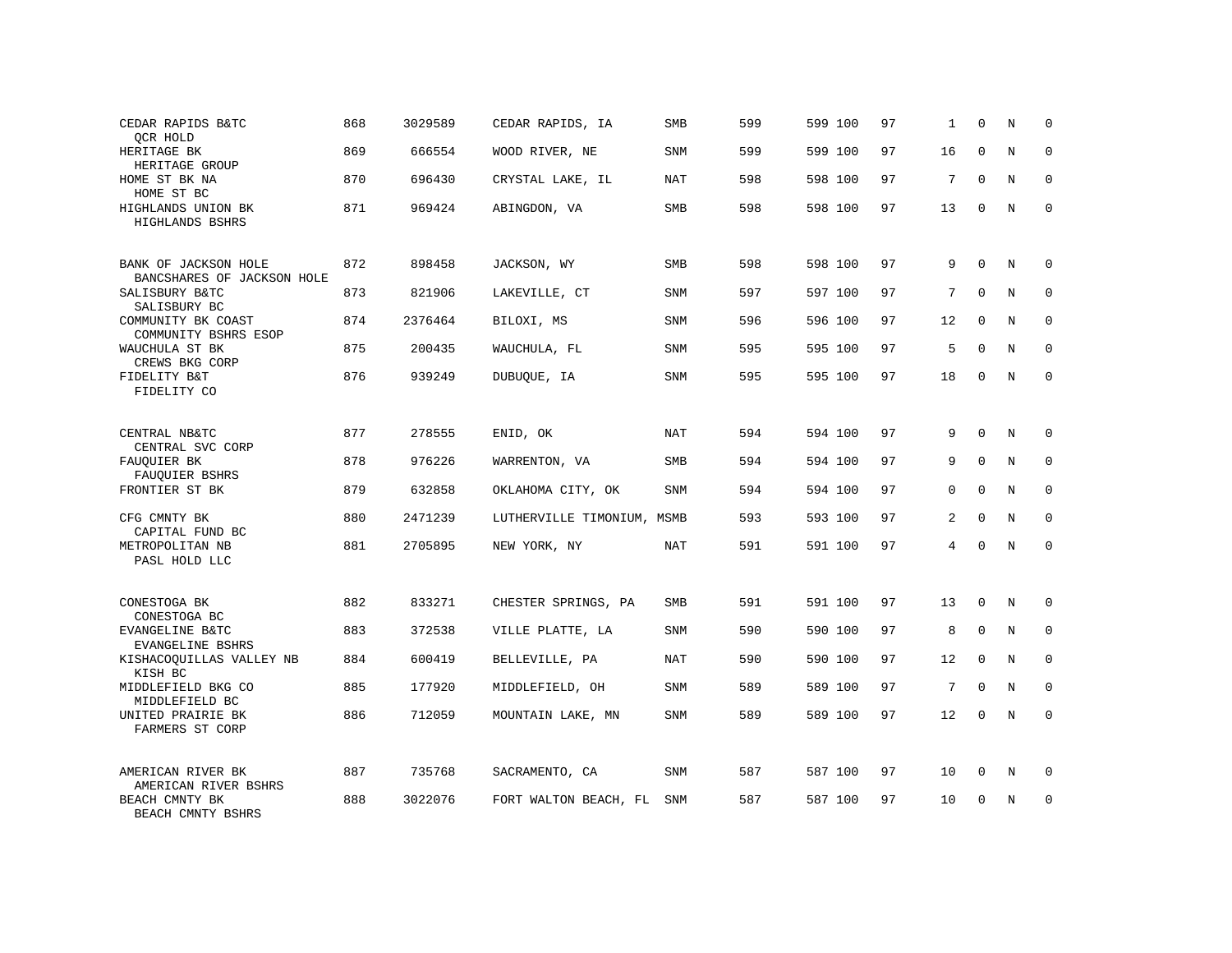| TRUST CO OF AMER                              | 889 | 1977248 | ENGLEWOOD, CO       | <b>SNM</b> | 587 | 587 100 | 97 | $\mathbf 0$    | $\mathbf 0$ | N           | 0           |
|-----------------------------------------------|-----|---------|---------------------|------------|-----|---------|----|----------------|-------------|-------------|-------------|
| LEADER BK NA<br>LEADER BC                     | 890 | 3109146 | ARLINGTON, MA       | <b>NAT</b> | 587 | 587 100 | 97 | 6              | $\Omega$    | $_{\rm N}$  | $\Omega$    |
| FARMERS & MRCH BK<br>FMB BSHRS                | 891 | 763930  | LAKELAND, GA        | <b>SNM</b> | 586 | 586 100 | 97 | 5              | $\Omega$    | N           | $\mathbf 0$ |
| BLACKHAWK BK<br>BLACKHAWK BC                  | 892 | 27548   | BELOIT, WI          | <b>SNM</b> | 585 | 585 100 | 97 | 7              | $\Omega$    | N           | $\Omega$    |
| COMMUNITY B&TC OF FL<br>FLORIDA CMTY BSHRS    | 893 | 2655495 | OCALA, FL           | <b>SNM</b> | 585 | 585 100 | 97 | 8              | $\mathbf 0$ | N           | 0           |
| WESTERN ST BK<br>WESTERN ST AGY INC ESOP & TR | 894 | 233554  | DEVILS LAKE, ND     | <b>SNM</b> | 585 | 585 100 | 97 | 9              | $\Omega$    | N           | $\mathbf 0$ |
| ALLIANCE BK<br>ALLIANCE BSHRS                 | 895 | 176464  | SULPHUR SPRINGS, TX | <b>SNM</b> | 584 | 584 100 | 97 | 8              | $\Omega$    | N           | $\mathbf 0$ |
| ATLANTIC CENTRAL BKR BK                       | 896 | 959715  | CAMP HILL, PA       | SMB        | 584 | 584 100 | 97 | $\mathbf{1}$   | $\mathbf 0$ | N           | $\mathbf 0$ |
|                                               |     |         |                     |            |     |         |    |                |             |             |             |
| VALLEY BK<br>RIVER VALLEY BC                  | 897 | 2085177 | MOLINE, IL          | SNM        | 583 | 583 100 | 97 | 16             | 0           | N           | 0           |
| CROSSFIRST BK<br>CROSSFIRST HOLD LLC          | 898 | 3594005 | LEAWOOD, KS         | SNM        | 583 | 583 100 | 97 | 2              | $\mathbf 0$ | N           | $\mathbf 0$ |
| EASTWOOD BK<br>EASTWOOD FC ESOP               | 899 | 315852  | ROCHESTER, MN       | <b>SNM</b> | 582 | 582 100 | 97 | 10             | 0           | N           | $\mathbf 0$ |
| LEGEND BK NA<br>LEGEND BC                     | 900 | 100357  | BOWIE, TX           | <b>NAT</b> | 582 | 582 100 | 97 | 8              | $\mathbf 0$ | N           | 0           |
| FIRST B&TC<br>FIRST BK LUBBOCK BSHRS          | 901 | 294564  | LUBBOCK, TX         | <b>SNM</b> | 582 | 582 100 | 97 | $\overline{4}$ | $\mathbf 0$ | N           | $\mathbf 0$ |
|                                               |     |         |                     |            |     |         |    |                |             |             |             |
| SIGNATURE BK NA<br>SIGNATURE BC               | 902 | 3076604 | TOLEDO, OH          | <b>NAT</b> | 580 | 580 100 | 97 | $\mathbf{1}$   | $\Omega$    | N           | 0           |
| FINEMARK NB&TC<br>FINEMARK HOLD               | 903 | 3547131 | FORT MYERS, FL      | NAT        | 580 | 580 100 | 97 | 7              | $\mathbf 0$ | N           | 0           |
| KATAHDIN TC<br>KATAHDIN BSHRS CORP            | 904 | 327305  | PATTEN, ME          | <b>SNM</b> | 580 | 580 100 | 97 | 16             | $\mathbf 0$ | $\mathbf N$ | 0           |
| ALLIANCE BK<br>ALLIANCE FS                    | 905 | 166652  | LAKE CITY, MN       | <b>SNM</b> | 579 | 579 100 | 97 | 12             | $\mathbf 0$ | N           | $\mathbf 0$ |
| XENITH BK<br>BANKCAP EOT FUND LLC             | 906 | 3153288 | RICHMOND, VA        | SMB        | 579 | 579 100 | 97 | 5              | $\mathbf 0$ | N           | $\mathbf 0$ |
|                                               |     |         |                     |            |     |         |    |                |             |             |             |
| LIBERTY B&TC<br>LIBERTY FNCL SVC              | 907 | 283438  | NEW ORLEANS, LA     | SNM        | 579 | 579 100 | 97 | 15             | $\mathbf 0$ | N           | 0           |
| PINNACLE BK<br>PINNACLE FC                    | 908 | 366238  | ELBERTON, GA        | <b>SNM</b> | 579 | 579 100 | 97 | 12             | 0           | N           | $\mathbf 0$ |
| ADAMS B&TC<br>ADBANC                          | 909 | 463650  | OGALLALA, NE        | SMB        | 579 | 579 100 | 97 | 15             | $\Omega$    | N           | $\mathbf 0$ |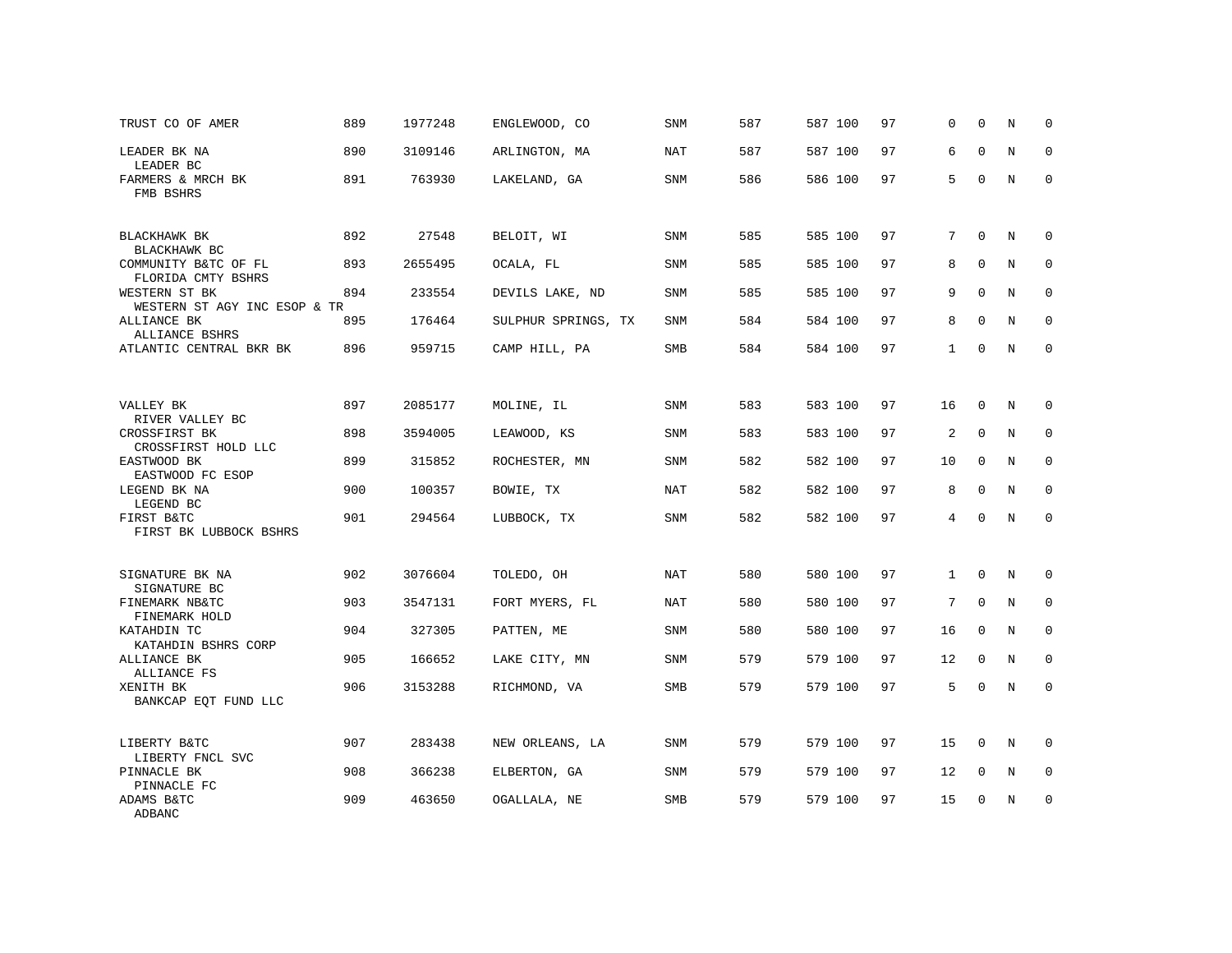| FIRST NB OF BEMIDJI<br>FIRST NB BEMIDJI ESOP & TR  | 910 | 363657  | BEMIDJI, MN        | NAT        | 578 | 578 100 | 97 | 3  | $\Omega$     | N           | $\Omega$    |
|----------------------------------------------------|-----|---------|--------------------|------------|-----|---------|----|----|--------------|-------------|-------------|
| BANK OF CLARKE CTY<br>EAGLE FNCL SVC               | 911 | 753324  | BERRYVILLE, VA     | SMB        | 577 | 577 100 | 97 | 10 | $\Omega$     | N           | $\mathbf 0$ |
| FIVE STAR BK<br>FIVE STAR BC                       | 912 | 2867337 | ROCKLIN, CA        | SNM        | 577 | 577 100 | 97 | 4  | $\mathbf 0$  | N           | $\mathbf 0$ |
| BROTHERHOOD B&TC<br>INTERNATIONAL BHOOD BOILERMKRS | 913 | 246657  | KANSAS CITY, KS    | <b>SNM</b> | 576 | 576 100 | 97 | 7  | $\Omega$     | $_{\rm N}$  | $\mathbf 0$ |
| JOHN MARSHALL BK                                   | 914 | 3419416 | RESTON, VA         | <b>SMB</b> | 572 | 572 100 | 97 | 5  | $\Omega$     | N           | $\mathbf 0$ |
| PINNACLE BK<br>PINNACLE BC                         | 915 | 867650  | KEENE, TX          | <b>SNM</b> | 572 | 572 100 | 97 | 10 | $\mathbf 0$  | N           | $\mathbf 0$ |
| FIRST PALMETTO BK<br>FIRST PALMETTO FC             | 916 | 586072  | CAMDEN, SC         | SNM        | 572 | 572 100 | 97 | 20 | $\mathbf{0}$ | N           | $\mathbf 0$ |
| FIRST NB AMER<br>FIRST NAT BSHRS                   | 917 | 413141  | EAST LANSING, MI   | NAT        | 572 | 572 100 | 97 | 2  | $\mathbf 0$  | N           | 0           |
| HEARTLAND BK<br>HEARTLAND BC                       | 918 | 853112  | GAHANNA, OH        | SMB        | 572 | 572 100 | 97 | 11 | $\mathbf 0$  | N           | $\mathbf 0$ |
| MERCHANTS NB<br>MERCHANTS BC                       | 919 | 701222  | HILLSBORO, OH      | NAT        | 572 | 572 100 | 97 | 11 | $\mathsf{O}$ | N           | $\mathbf 0$ |
| WEST AL B&TC<br>WEST AL CAP CORP                   | 920 | 501132  | REFORM, AL         | SNM        | 571 | 571 100 | 97 | 13 | $\mathbf 0$  | $\mathbf N$ | $\mathbf 0$ |
| FIRST ST BK EAST DETROIT<br>FIRST ST FC            | 921 | 113740  | EASTPOINTE, MI     | SNM        | 571 | 571 100 | 97 | 10 | $\mathbf 0$  | $\mathbf N$ | $\mathbf 0$ |
| CENTURY BK<br>CENTURY FS CORP                      | 922 | 83375   | SANTA FE, NM       | <b>SNM</b> | 571 | 571 100 | 97 | 7  | $\mathbf{0}$ | N           | 0           |
| FLORIDA BK<br>FLORIDA BK GRP                       | 923 | 704737  | TAMPA, FL          | SMB        | 571 | 571 100 | 97 | 12 | $\mathbf 0$  | N           | $\mathbf 0$ |
| HONESDALE NB<br>HONAT BC                           | 924 | 465618  | HONESDALE, PA      | NAT        | 571 | 571 100 | 97 | 9  | $\mathbf 0$  | $\mathbf N$ | $\mathsf 0$ |
| UNION BK CO                                        | 925 | 780218  | COLUMBUS GROVE, OH | SNM        | 569 | 569 100 | 97 | 13 | $\mathbf 0$  | $\rm N$     | $\mathbf 0$ |
| UNITED BSHRS<br>ROYAL BUS BK<br>RBB BC             | 926 | 3835454 | LOS ANGELES, CA    | SNM        | 569 | 569 100 | 97 | 6  | $\Omega$     | $\mathbf N$ | $\mathbf 0$ |
| COMMERCIAL & SVG BK<br>CSB BC                      | 927 | 189129  | MILLERSBURG, OH    | <b>SMB</b> | 569 | 569 100 | 97 | 15 | $\mathbf{0}$ | N           | $\mathbf 0$ |
| NEW CENTURY BK<br>NEW CENTURY BC                   | 928 | 2913887 | DUNN, NC           | SNM        | 567 | 567 100 | 97 | 6  | $\mathbf{0}$ | N           | $\mathbf 0$ |
| FARMERS & MERCHANTS BK<br>F&M BK CORP              | 929 | 713926  | TIMBERVILLE, VA    | SMB        | 566 | 566 100 | 97 | 8  | 0            | N           | $\mathbf 0$ |
| CHARTER BK EAU CLAIRE<br>CHARTER BSHRS             | 930 | 160650  | EAU CLAIRE, WI     | SNM        | 565 | 565 100 | 97 | 0  | 0            | N           | $\mathbf 0$ |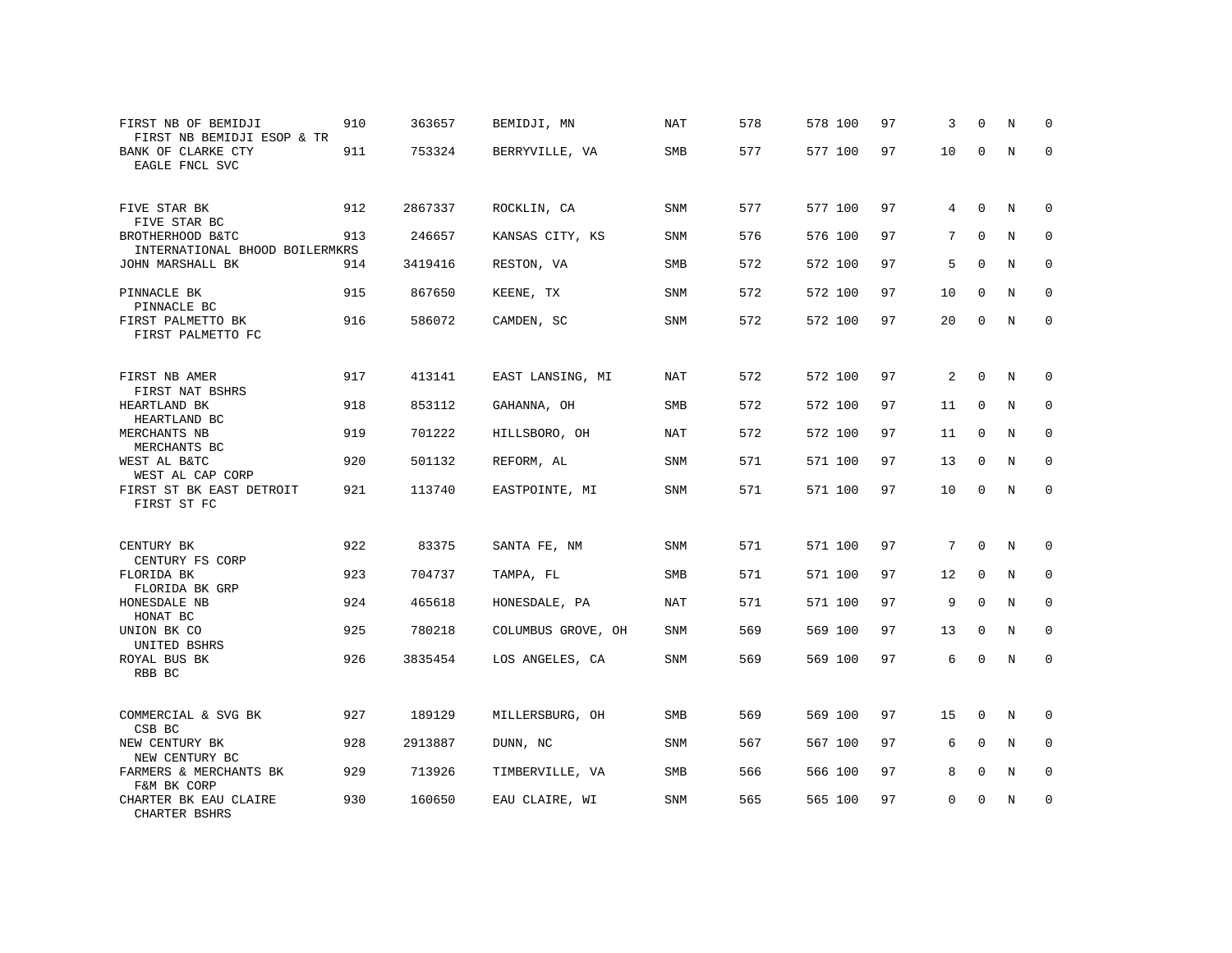| FIRST UNITED SCTY BK<br>UNITED SCTY BSHRS          | 931 | 259330  | THOMASVILLE, AL | SNM        | 565 | 565 100 | 97 | 18 | 0           | N          | $\Omega$    |
|----------------------------------------------------|-----|---------|-----------------|------------|-----|---------|----|----|-------------|------------|-------------|
| CROWN BK<br>JJR HOLD CO                            | 932 | 2686211 | OCEAN CITY, NJ  | <b>SNM</b> | 564 | 564 100 | 97 | 15 | $\Omega$    | N          | $\Omega$    |
| VERITEX CMNTY BK<br>WCM HOLDS                      | 933 | 3221468 | DALLAS, TX      | <b>SMB</b> | 563 | 563 100 | 97 | 10 | $\mathbf 0$ | N          | $\mathbf 0$ |
| COMMUNITY ST BK NA<br>VAN DIEST INV CO             | 934 | 790543  | ANKENY, IA      | <b>NAT</b> | 562 | 562 100 | 97 | 10 | $\Omega$    | N          | $\Omega$    |
| UNION BK<br>UNION BSHRS                            | 935 | 333203  | MORRISVILLE, VT | SNM        | 562 | 562 100 | 97 | 16 | $\mathbf 0$ | N          | $\mathbf 0$ |
| BANK OF NJ<br>BANCORP OF NJ                        | 936 | 3443345 | FORT LEE, NJ    | <b>SNM</b> | 561 | 561 100 | 97 | 7  | $\Omega$    | N          | $\mathbf 0$ |
| MIDWEST BANK NA<br>MIDWEST BANC HC                 | 937 | 669555  | PIERCE, NE      | <b>NAT</b> | 561 | 561 100 | 97 | 8  | $\Omega$    | N          | 0           |
| SUPERIOR NB&TC<br>KEWEENAW FC                      | 938 | 245557  | HANCOCK, MI     | NAT        | 560 | 560 100 | 97 | 9  | $\Omega$    | N          | $\mathbf 0$ |
| AMERICAN BK NORTH<br>MESABA BSHRS                  | 939 | 716655  | NASHWAUK, MN    | <b>SNM</b> | 560 | 560 100 | 97 | 11 | 0           | N          | 0           |
| COMMUNITY NB<br>COMMUNITY BC                       | 940 | 270504  | DERBY, VT       | NAT        | 560 | 560 100 | 97 | 13 | $\Omega$    | N          | $\mathbf 0$ |
| CITIZENS NB OF PAINTSVILLE<br>CITIZENS NAT CORP    | 941 | 495419  | PAINTSVILLE, KY | <b>NAT</b> | 560 | 560 100 | 97 | 10 | $\Omega$    | N          | $\Omega$    |
| PREMIER BK                                         | 942 | 33259   | MAPLEWOOD, MN   | <b>SNM</b> | 555 | 555 100 | 97 | 6  | $\Omega$    | N          | 0           |
| SEAWAY B&TC<br>SEAWAY BSHRS                        | 943 | 673431  | CHICAGO, IL     | SNM        | 555 | 555 100 | 97 | 10 | $\mathbf 0$ | N          | 0           |
| CECILIAN BK<br>FIRST CECILIAN BANCORP              | 944 | 982142  | CECILIA, KY     | <b>SNM</b> | 554 | 554 100 | 97 | 11 | $\mathbf 0$ | N          | 0           |
| BAKER BOYER NB<br>BAKER BOYER BC                   | 945 | 69678   | WALLA WALLA, WA | <b>NAT</b> | 554 | 554 100 | 97 | 7  | $\Omega$    | $_{\rm N}$ | $\Omega$    |
| MONTICELLO BKG CO<br>MONTICELLO BSHRS              | 946 | 266945  | MONTICELLO, KY  | SMB        | 553 | 553 100 | 97 | 11 | 0           | N          | $\mathbf 0$ |
| BANK OF SOUTHSIDE VA<br>BANK OF SOUTHSIDE VA CORP  | 947 | 610128  | CARSON, VA      | SNM        | 552 | 552 100 | 97 | 14 | $\mathbf 0$ | N          | 0           |
| CITIZENS UNION BK<br>LEA M MCMULLAN TR             | 948 | 65746   | SHELBYVILLE, KY | SNM        | 551 | 551 100 | 97 | 14 | $\mathbf 0$ | N          | 0           |
| CENTRAL BK OF LK OF THE OZAR<br>CENTRAL BANCOMPANY | 949 | 1015243 | OSAGE BEACH, MO | SNM        | 550 | 550 100 | 97 | 7  | $\Omega$    | N          | $\Omega$    |
| FIRST BK & TR<br>FISHBACK FC                       | 950 | 550756  | SIOUX FALLS, SD | SNM        | 549 | 549 100 | 97 | 5  | 0           | N          | 0           |
| COMMUNITY BK<br>COMMUNITY BKR                      | 951 | 268257  | FORT WORTH, TX  | <b>SMB</b> | 549 | 549 100 | 97 | 9  | $\Omega$    | N          | $\mathbf 0$ |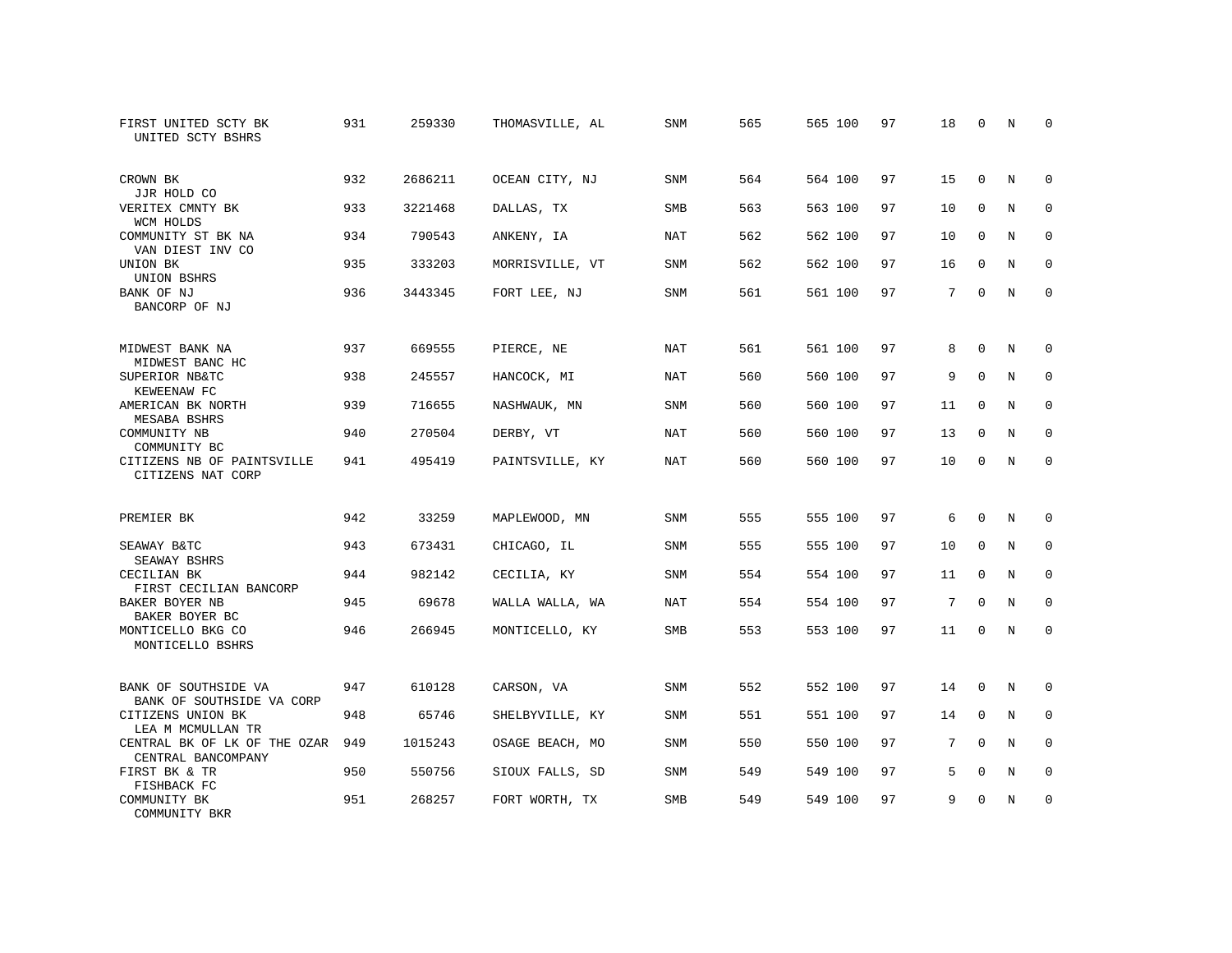| PREMIER VALLEY BK                          | 952 | 3028902 | FRESNO, CA           | <b>SNM</b> | 549 | 549 100 | 97 | 4            | $\Omega$    | N           | 0           |
|--------------------------------------------|-----|---------|----------------------|------------|-----|---------|----|--------------|-------------|-------------|-------------|
| GOLDEN BK NA                               | 953 | 536059  | HOUSTON, TX          | <b>NAT</b> | 548 | 548 100 | 98 | 5            | $\mathbf 0$ | N           | $\mathbf 0$ |
| GULFSTREAM BUS BK<br>GULFSTREAM BSHRS      | 954 | 2814210 | STUART, FL           | <b>SNM</b> | 545 | 545 100 | 98 | 3            | $\Omega$    | N           | $\mathbf 0$ |
| PADUCAH B&TC<br>PADUCAH BSHRS              | 955 | 285740  | PADUCAH, KY          | <b>SMB</b> | 545 | 545 100 | 98 | 5            | $\Omega$    | N           | $\mathbf 0$ |
| CITIZENS BK<br>CITIZENS BSHRS              | 956 | 856748  | BATESVILLE, AR       | SMB        | 545 | 545 100 | 98 | 9            | $\mathbf 0$ | N           | $\mathbf 0$ |
| GIRARD NB<br><b>GN BSHRS</b>               | 957 | 928056  | GIRARD, KS           | <b>NAT</b> | 544 | 544 100 | 98 | 11           | $\mathbf 0$ | N           | 0           |
| MISSION BK<br>VALLEY VIEW BSHRS            | 958 | 170051  | MISSION, KS          | SNM        | 543 | 543 100 | 98 | 6            | $\mathbf 0$ | N           | 0           |
| CORTLAND SVG & BKG CO<br>CORTLAND BC       | 959 | 846619  | CORTLAND, OH         | SMB        | 543 | 543 100 | 98 | 12           | $\mathbf 0$ | N           | 0           |
| EVERTRUST BK<br>IBT HC                     | 960 | 2297998 | CITY OF INDUSTRY, CA | <b>SNM</b> | 543 | 543 100 | 98 | 5            | $\mathbf 0$ | N           | 91          |
| UNITED B&TC<br><b>UBT BSHRS</b>            | 961 | 990352  | MARYSVILLE, KS       | SMB        | 542 | 542 100 | 98 | 14           | $\Omega$    | $\mathbf N$ | $\mathbf 0$ |
| SAEHAN BK                                  | 962 | 1865680 | LOS ANGELES, CA      | SNM        | 542 | 542 100 | 98 | 10           | $\mathbf 0$ | N           | 0           |
| SAEHAN BC<br>MBANK<br>MACKINAC FC          | 963 | 132554  | MANISTIQUE, MI       | SNM        | 541 | 541 100 | 98 | 11           | $\mathbf 0$ | N           | 0           |
| PIONEER B&TC<br>BELLE FOURCHE BSHRS        | 964 | 65559   | BELLE FOURCHE, SD    | <b>SNM</b> | 541 | 541 100 | 98 | 5            | $\mathbf 0$ | N           | $\mathbf 0$ |
| FIRST AMER INTL BK<br>FIRST AMER INTL CORP | 965 | 2857794 | BROOKLYN, NY         | SNM        | 541 | 541 100 | 98 | 8            | $\mathbf 0$ | N           | 0           |
| ALBANY B&TC NA<br>ALBANK CORP              | 966 | 2732    | CHICAGO, IL          | <b>NAT</b> | 540 | 540 100 | 98 | 3            | $\Omega$    | N           | $\mathbf 0$ |
| PEOPLES ST BK<br>PEOPLES BC                | 967 | 262844  | PRAIRIE DU CHIEN, WI | <b>SNM</b> | 539 | 539 100 | 98 | 12           | $\mathbf 0$ | N           | 0           |
| WOOD & HUSTON BK<br>WOOD & HUSTON BC       | 968 | 671558  | MARSHALL, MO         | SNM        | 539 | 539 100 | 98 | 9            | $\mathbf 0$ | N           | 0           |
| PENN LIBERTY BK<br>PENN LIBERTY FNCL CORP  | 969 | 3277988 | WAYNE, PA            | <b>SNM</b> | 538 | 538 100 | 98 | 8            | $\Omega$    | N           | 0           |
| UNITED B&TC<br>FARMERS CAPITAL BK CORP     | 970 | 479914  | VERSAILLES, KY       | SNM        | 538 | 538 100 | 98 | 12           | $\mathbf 0$ | N           | $\mathbf 0$ |
| GRAND BK                                   | 971 | 3117431 | DALLAS, TX           | <b>SNM</b> | 538 | 538 100 | 98 | $\mathbf{1}$ | $\Omega$    | N           | $\mathbf 0$ |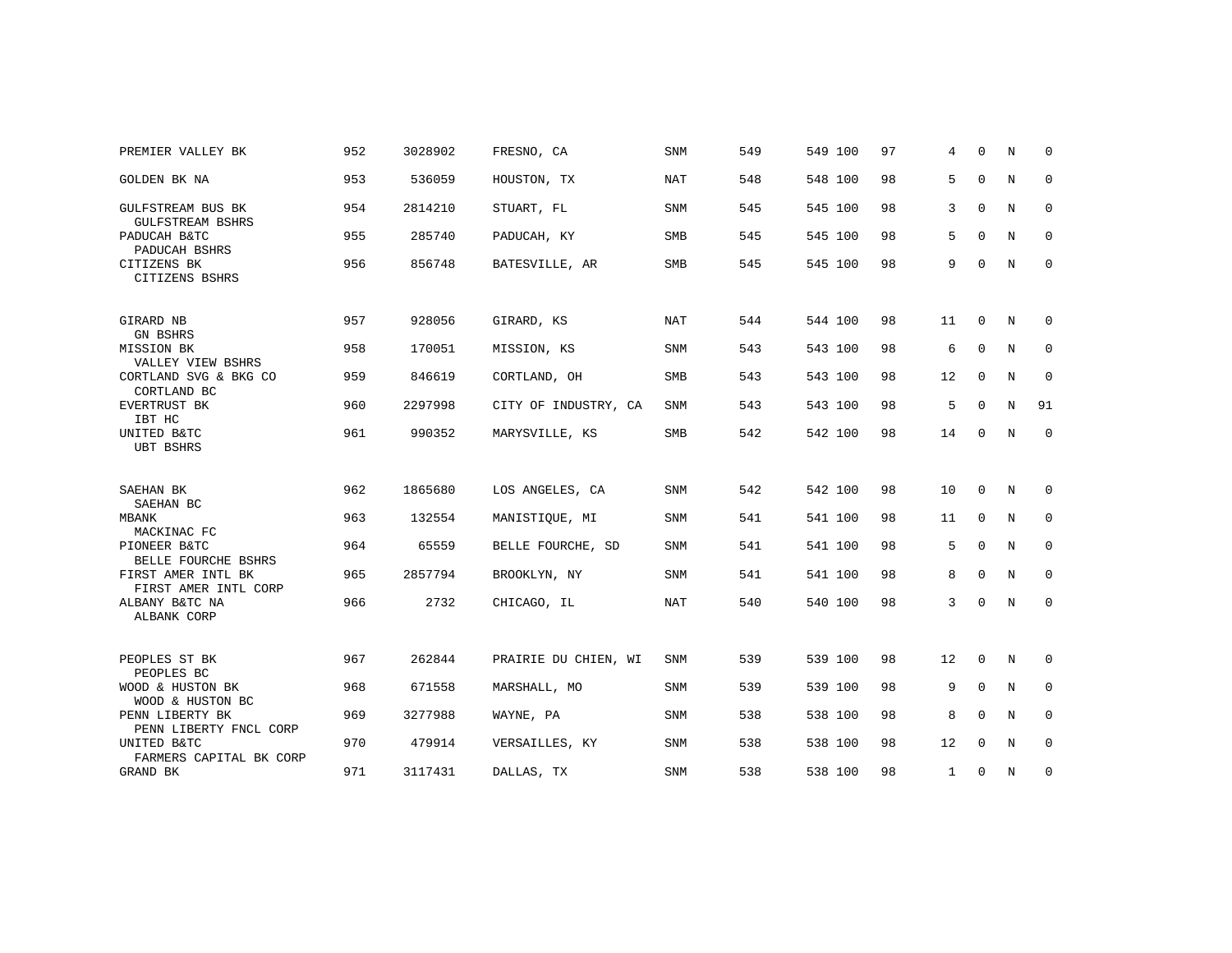| FIRST BK<br>FIRST NAT CORP                      | 972 | 899428  | STRASBURG, VA     | <b>SMB</b> | 537 | 537 100 | 98 | 9  | $\mathbf 0$ | N          | 0           |
|-------------------------------------------------|-----|---------|-------------------|------------|-----|---------|----|----|-------------|------------|-------------|
| ARTHUR ST BK<br>JCO VENTURES LLC                | 973 | 591320  | UNION, SC         | SNM        | 537 | 537 100 | 98 | 57 | $\Omega$    | N          | $\Omega$    |
| ARTHUR ST BK<br>HAO MGMT CO LLC                 | 973 | 591320  | UNION, SC         | SNM        |     |         |    |    |             |            |             |
| ARTHUR ST BK<br>FOJ MGMT CO LLC                 | 973 | 591320  | UNION, SC         | SNM        |     |         |    |    |             |            |             |
| SOUTHERN MI B&TC<br>SOUTHERN MI BC              | 974 | 822042  | COLDWATER, MI     | SNM        | 537 | 537 100 | 98 | 16 | $\Omega$    | N          | $\Omega$    |
| BANK OF KIRKSVILLE<br>ROCKHOLD BANCORP          | 975 | 796451  | KIRKSVILLE, MO    | <b>SNM</b> | 536 | 536 100 | 98 | 7  | $\Omega$    | N          | $\Omega$    |
| COMMERCE BK<br>INTERNATIONAL BSHRS CORP         | 976 | 625159  | LAREDO, TX        | SNM        | 536 | 536 100 | 98 | 3  | $\Omega$    | $_{\rm N}$ | $\Omega$    |
| CITIZENS NB<br>CITIZENS NBC                     | 977 | 673132  | ATHENS, TN        | NAT        | 535 | 535 100 | 98 | 8  | $\Omega$    | N          | $\mathbf 0$ |
| SCOTT VALLEY BK<br>LEARNER FC                   | 978 | 852263  | YREKA, CA         | SNM        | 535 | 535 100 | 98 | 12 | $\mathbf 0$ | N          | $\mathbf 0$ |
| FIRST NB OF DIETERICH<br>PRIME BANC CORP        | 979 | 771140  | DIETERICH, IL     | NAT        | 534 | 534 100 | 98 | 6  | $\mathbf 0$ | N          | $\mathbf 0$ |
| BAY CITIES BK<br>FLORIDA BUS BANCGROUP          | 980 | 2805441 | TAMPA, FL         | SNM        | 534 | 534 100 | 98 | 4  | $\Omega$    | N          | $\Omega$    |
| COMMUNITY BK<br>CB FNCL SERV INC                | 981 | 371924  | CARMICHAELS, PA   | SNM        | 534 | 534 100 | 98 | 10 | 0           | N          | $\mathbf 0$ |
| FARMERS BK<br>FIRST FARMERS BSHRS               | 982 | 901938  | PORTLAND, TN      | SNM        | 533 | 533 100 | 98 | 9  | $\Omega$    | N          | $\mathbf 0$ |
| PRIORITYONE BK<br>PRIORITYONE CAP CORP          | 983 | 956938  | MAGEE, MS         | SNM        | 533 | 533 100 | 98 | 10 | $\mathbf 0$ | N          | $\mathbf 0$ |
| INDUSTRY ST BK<br>INDUSTRY BSHRS                | 984 | 733054  | INDUSTRY, TX      | SNM        | 532 | 532 100 | 98 | 3  | $\Omega$    | N          | $\mathbf 0$ |
| SUBURBAN B&TC<br>SUBURBAN IL BC                 | 985 | 591937  | ELMHURST, IL      | SNM        | 532 | 532 100 | 98 | 10 | 0           | N          | $\mathbf 0$ |
| COMMUNITY B&TC<br>COMMUNITY BANC CORP SHEBOYGAN | 986 | 1393624 | SHEBOYGAN, WI     | SNM        | 531 | 531 100 | 98 | 10 | $\mathbf 0$ | N          | $\mathbf 0$ |
| FIRST B&TC                                      | 987 | 1228034 | DUNCAN, OK        | SNM        | 530 | 530 100 | 98 | 9  | $\mathbf 0$ | N          | 0           |
| COMMUNITY W BK NA<br>COMMUNITY W BSHRS          | 988 | 1412712 | GOLETA, CA        | NAT        | 529 | 529 100 | 98 | 4  | $\mathbf 0$ | N          | $\mathbf 0$ |
| LONE STAR ST BK W TX<br>LONE STAR ST BSHRS      | 989 | 3607062 | LUBBOCK, TX       | SMB        | 529 | 529 100 | 98 | 3  | $\Omega$    | N          | $\Omega$    |
| NBC OKLAHOMA<br>NBC CORP OF OKLAHOMA            | 990 | 39756   | OKLAHOMA CITY, OK | <b>SNM</b> | 529 | 529 100 | 98 | 7  | $\Omega$    | N          | $\Omega$    |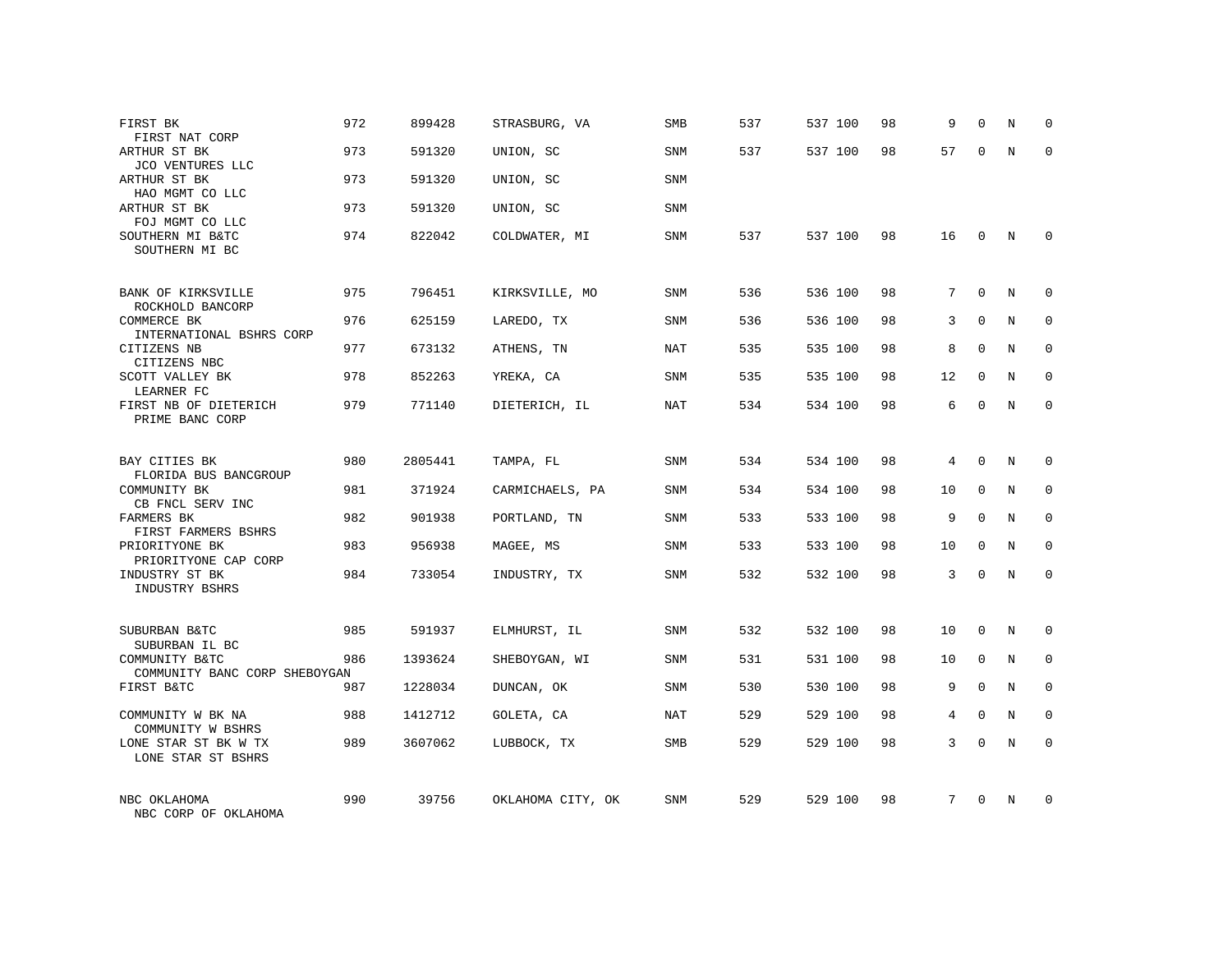| FIRST AMER B&TC<br>FIRST AMER BC                     | 991  | 921039  | ATHENS, GA          | SNM        | 529 | 529 100 | 98 | 8           | $\Omega$    | N | $\Omega$    |
|------------------------------------------------------|------|---------|---------------------|------------|-----|---------|----|-------------|-------------|---|-------------|
| CONCORDIA B&TC<br>CONCORDIA CAP CORP                 | 992  | 819556  | VIDALIA, LA         | SNM        | 527 | 527 100 | 98 | 6           | $\Omega$    | N | $\Omega$    |
| HOMEBANC NA<br>HOMEBANCORP                           | 993  | 3577389 | LAKE MARY, FL       | NAT        | 527 | 527 100 | 98 | 7           | $\Omega$    | N | 0           |
| HERITAGE BK OF NV<br>HERITAGE BC                     | 994  | 2349301 | RENO, NV            | SNM        | 527 | 527 100 | 98 | 5           | $\Omega$    | N | $\Omega$    |
| <b>OUAIL CREEK BK NA</b><br><b>QUAIL CREEK BSHRS</b> | 995  | 507152  | OKLAHOMA CITY, OK   | NAT        | 527 | 527 100 | 98 | $\Omega$    | $\Omega$    | N | $\Omega$    |
| FIRST CAP BK<br>FIRST CAP BC                         | 996  | 2742153 | GLEN ALLEN, VA      | SMB        | 526 | 526 100 | 98 | 7           | $\Omega$    | N | $\mathbf 0$ |
| FIRST SECURITY BK<br>SECURITY CAPITAL CORP           | 997  | 718145  | BATESVILLE, MS      | SNM        | 526 | 526 100 | 98 | 15          | $\Omega$    | N | $\mathbf 0$ |
| HORICON BK<br>SWORD FC                               | 998  | 528849  | HORICON, WI         | SNM        | 525 | 525 100 | 98 | 13          | $\mathbf 0$ | N | $\mathbf 0$ |
| FIRST GEN BK                                         | 999  | 3386264 | ROWLAND HEIGHTS, CA | SNM        | 524 | 524 100 | 98 | 4           | $\Omega$    | N | $\mathbf 0$ |
|                                                      |      |         |                     |            |     |         |    |             |             |   |             |
| NATIONAL BK OF CMRC<br>NATCOM BSHRS                  | 1000 | 775456  | SUPERIOR, WI        | NAT        | 523 | 523 100 | 98 | 5           | $\Omega$    | N | 0           |
| MARLIN BUS BK<br>MARLIN BUS SVC CORP                 | 1001 | 3716852 | SALT LAKE CITY, UT  | SMB        | 523 | 523 100 | 98 | $\Omega$    | $\Omega$    | N | $\Omega$    |
| AMERICAN BK<br>AMERICAN BK INC                       | 1002 | 2580243 | ALLENTOWN, PA       | SMB        | 522 | 522 100 | 98 | $\mathbf 0$ | $\Omega$    | N | $\mathbf 0$ |
| MID-MISSOURI BK<br>MID-MO BSHRS                      | 1003 | 950141  | SPRINGFIELD, MO     | <b>SNM</b> | 522 | 522 100 | 98 | 13          | $\Omega$    | N | $\Omega$    |
| TOWN & COUNTRY BK<br>TOWN & COUNTRY BSHRS            | 1004 | 487357  | SALEM, MO           | SMB        | 522 | 522 100 | 98 | 10          | $\Omega$    | N | $\mathbf 0$ |
|                                                      |      |         |                     |            |     |         |    |             |             |   |             |
| SOUTHERN CMRL BK<br>SOUTHERN BSHRS CORP              | 1005 | 420457  | SAINT LOUIS, MO     | <b>SMB</b> | 522 | 522 100 | 98 | 9           | $\mathbf 0$ | N | 0           |
| FARMERS & MRCH BK<br>F&M FC                          | 1006 | 348720  | GRANITE OUARRY, NC  | <b>SNM</b> | 522 | 522 100 | 98 | 10          | $\Omega$    | N | $\mathbf 0$ |
| CACHE VALLEY BK<br>CACHE VALLEY BKG CO               | 1007 | 995076  | LOGAN, UT           | SNM        | 522 | 522 100 | 98 | 8           | $\mathbf 0$ | N | 0           |
| PEOPLES BK OF AL<br>ALTRUST FS                       | 1008 | 60330   | CULLMAN, AL         | <b>SNM</b> | 522 | 522 100 | 98 | 24          | $\mathbf 0$ | N | $\mathbf 0$ |
| CITIZENS BK                                          | 1009 | 126834  | CARTHAGE, TN        | SNM        | 520 | 520 100 | 98 | 8           | $\Omega$    | N | $\mathbf 0$ |
|                                                      |      |         |                     |            |     |         |    |             |             |   |             |
| <b>JACKSONVILLE BK</b><br>CAPGEN CAP GRP IV LLC      | 1010 | 2737775 | JACKSONVILLE, FL    | SNM        | 520 | 520 100 | 98 | 7           | 0           | N | 0           |
| NATIONAL BK<br>NATIONAL UNITED BSHRS                 | 1011 | 322056  | GATESVILLE, TX      | NAT        | 520 | 520 100 | 98 | 7           | $\Omega$    | N | $\mathbf 0$ |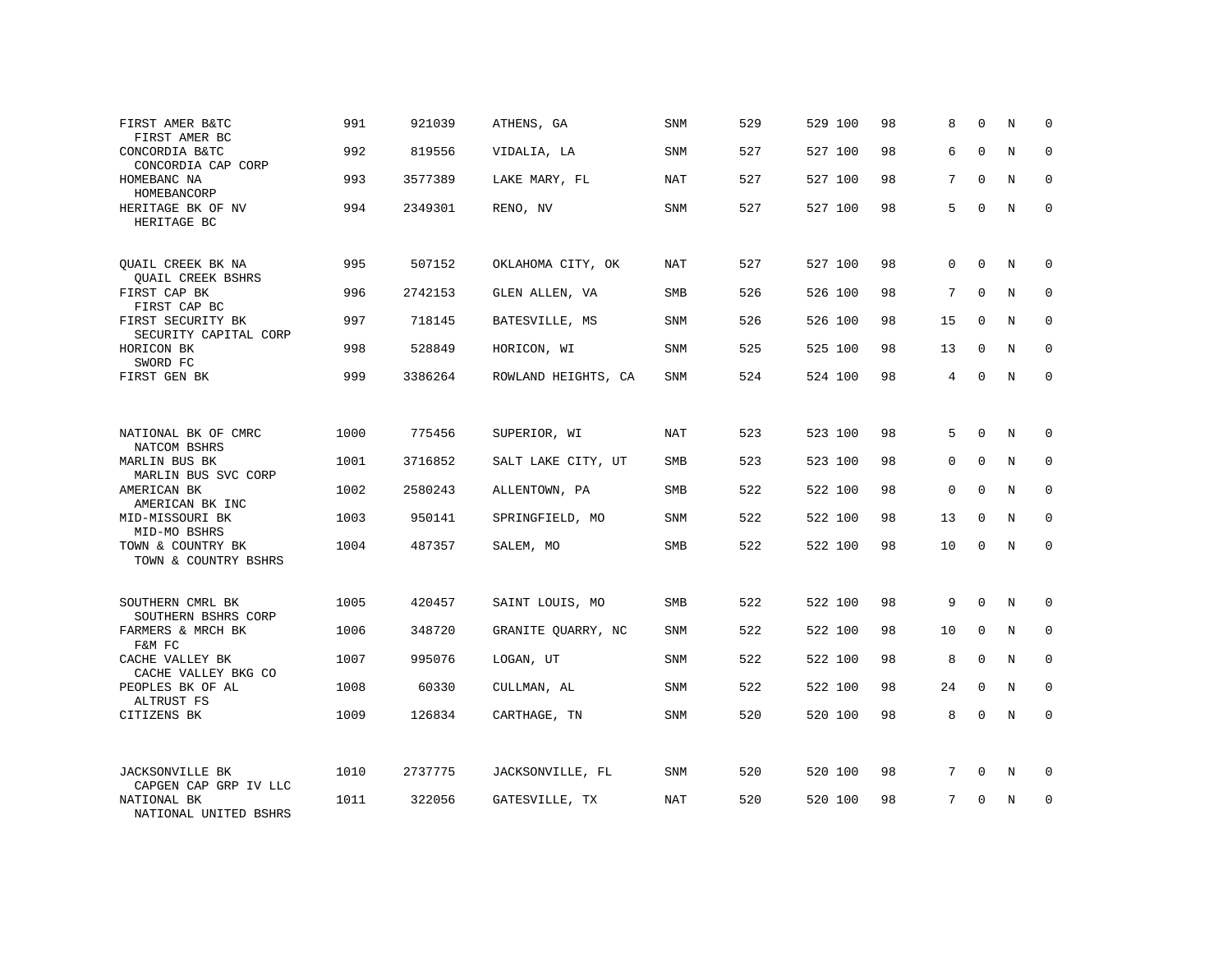| LEVEL ONE BK<br>LEVEL ONE BC                         | 1012 | 3612525 | FARMINGTON HILLS, MI | SNM        | 519 | 519 100 | 98 | 7              | $\Omega$    | N | $\Omega$    |
|------------------------------------------------------|------|---------|----------------------|------------|-----|---------|----|----------------|-------------|---|-------------|
| VERMILLION ST BK<br>VERMILLION BSHRS                 | 1013 | 208057  | VERMILLION, MN       | <b>SNM</b> | 518 | 518 100 | 98 | 4              | $\Omega$    | N | $\Omega$    |
| SUSSEX BK<br>SUSSEX BC                               | 1014 | 403106  | FRANKLIN, NJ         | SNM        | 518 | 518 100 | 98 | 9              | $\Omega$    | N | $\mathbf 0$ |
| THOMASVILLE NB<br>THOMASVILLE BSHRS                  | 1015 | 2344753 | THOMASVILLE, GA      | NAT        | 517 | 517 100 | 98 | 2              | $\Omega$    | N | 0           |
| BANK OF TRAVELERS REST<br>TRAVELERS REST BSHRS       | 1016 | 589523  | TRAVELERS REST, SC   | <b>SNM</b> | 517 | 517 100 | 98 | 8              | $\Omega$    | N | $\mathbf 0$ |
| ENTERPRISE BK<br>FARMERS & MRCH BSHRS                | 1017 | 365455  | HOUSTON, TX          | <b>SNM</b> | 517 | 517 100 | 98 | 8              | $\Omega$    | N | $\mathbf 0$ |
| BANK OF NEW ENGLAND                                  | 1018 | 113601  | SALEM, NH            | <b>SNM</b> | 517 | 517 100 | 98 | 8              | $\Omega$    | N | $\mathbf 0$ |
| NEWFIELD NB<br>NEWFIELD BC                           | 1019 | 632410  | NEWFIELD, NJ         | <b>NAT</b> | 515 | 515 100 | 98 | 11             | $\Omega$    | N | $\mathbf 0$ |
| NEXTIER BK NA<br>NEXTIER INC                         | 1020 | 315629  | BUTLER, PA           | <b>NAT</b> | 513 | 513 100 | 98 | 15             | $\mathbf 0$ | N | 0           |
| FIRST ST BK<br>FIRST ST CORP                         | 1021 | 924236  | WAYNESBORO, MS       | <b>SNM</b> | 513 | 513 100 | 98 | 10             | $\mathbf 0$ | N | $\mathbf 0$ |
| <b>FARMERS NB</b><br>EMCLAIRE FNCL CORP              | 1022 | 119528  | EMLENTON, PA         | <b>NAT</b> | 512 | 512 100 | 98 | 14             | $\Omega$    | N | $\Omega$    |
| HERRING BK<br>HERRING BC                             | 1023 | 610164  | AMARILLO, TX         | <b>SNM</b> | 512 | 512 100 | 98 | 13             | $\Omega$    | N | $\mathbf 0$ |
| TIDELANDS BK<br>TIDELANDS BSHRS                      | 1024 | 3185485 | MOUNT PLEASANT, SC   | <b>SNM</b> | 511 | 511 100 | 98 | 6              | $\Omega$    | N | $\Omega$    |
| FIRST BK OF MO<br>VALLEY VIEW BSHRS                  | 1025 | 954457  | GLADSTONE, MO        | SNM        | 511 | 511 100 | 98 | 9              | $\Omega$    | N | $\Omega$    |
| CHOICEONE BK<br>CHOICEONE FS                         | 1026 | 324340  | SPARTA, MI           | SMB        | 510 | 510 100 | 98 | 12             | $\mathbf 0$ | N | $\mathbf 0$ |
| FIRST METRO BK<br>FIRST METRO BC                     | 1027 | 1222519 | MUSCLE SHOALS, AL    | <b>SNM</b> | 510 | 510 100 | 98 | 7              | $\Omega$    | N | $\Omega$    |
| INTERNATIONAL BK CMRC<br>INTERNATIONAL BSHRS CORP    | 1028 | 382069  | ZAPATA, TX           | <b>SNM</b> | 509 | 509 100 | 98 | 14             | $\mathbf 0$ | N | 0           |
| LUANA SVG BK<br>LUANA BC                             | 1029 | 674849  | LUANA, IA            | SNM        | 509 | 509 100 | 98 | 3              | $\Omega$    | N | $\mathbf 0$ |
| FIRST BK RICHMOND NA<br>FIRST MUTUAL RICHMOND        | 1030 | 419675  | RICHMOND, IN         | <b>NAT</b> | 509 | 509 100 | 98 | 7              | $\Omega$    | N | 0           |
| AMERICAN ST B&TC OF WILLISTO 1031<br>AMERICAN ST BHC |      | 244251  | WILLISTON, ND        | <b>SNM</b> | 509 | 509 100 | 98 | $\mathbf{1}$   | $\mathbf 0$ | N | 0           |
| FIRST NB OF GILLETTE<br>FIRST NAT BK OF GILLETTE HC  | 1032 | 890050  | GILLETTE, WY         | <b>NAT</b> | 509 | 509 100 | 98 | $\overline{2}$ | $\Omega$    | N | $\mathbf 0$ |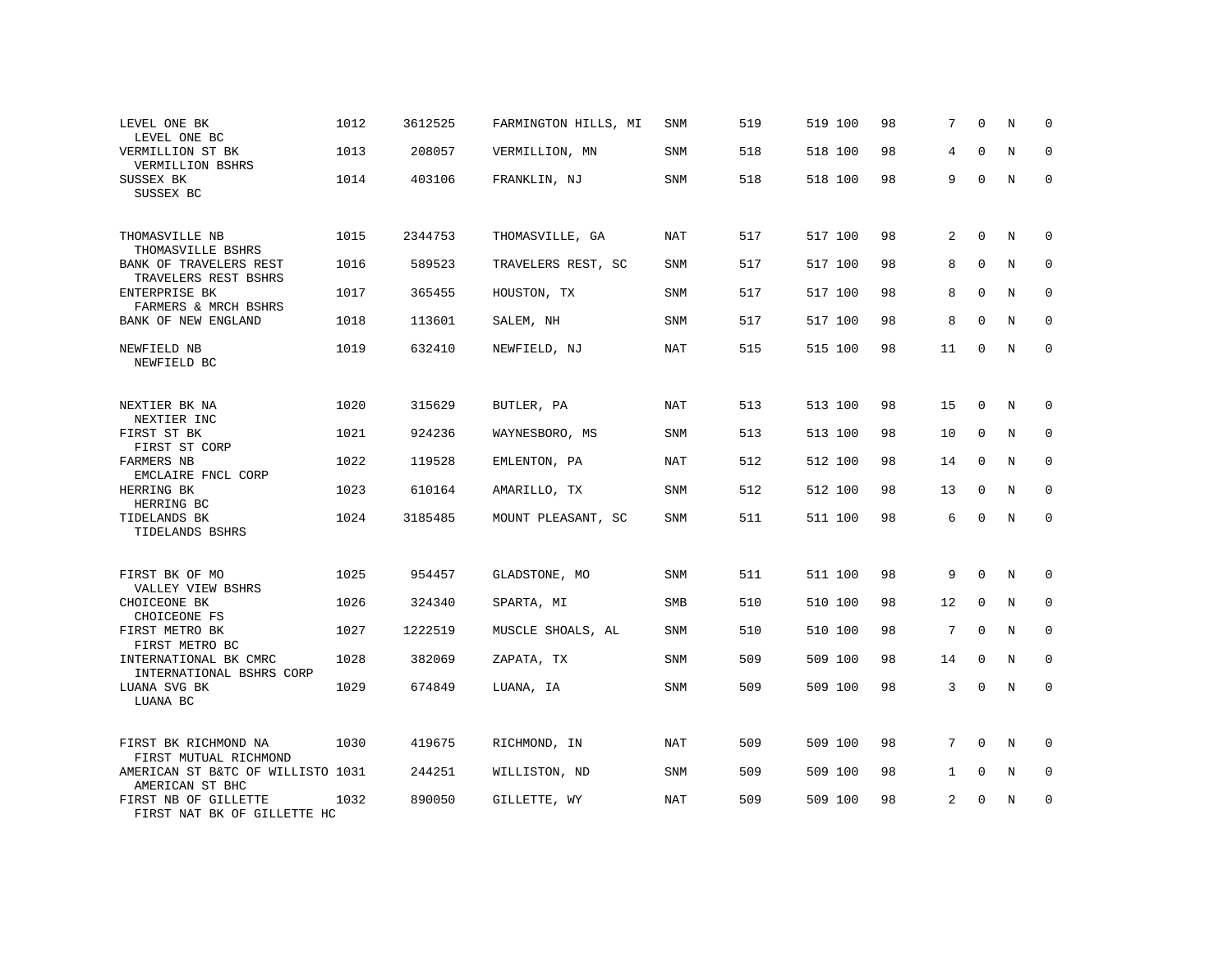| <b>BUSINESS BK</b><br><b>BUSINESS BSHRS</b>       | 1033 | 3076220 | CLAYTON, MO        | SNM        | 509 | 509 100 | 98 | $\Omega$ | $\Omega$    | N | $\Omega$    |
|---------------------------------------------------|------|---------|--------------------|------------|-----|---------|----|----------|-------------|---|-------------|
| COLORADO CMNTY BK<br>CARLILE BSHRS                | 1034 | 132853  | YUMA, CO           | SMB        | 508 | 508 100 | 98 | 17       | $\Omega$    | N | $\Omega$    |
| HEBRON SVG BK<br>HSB BANCORP                      | 1035 | 780722  | HEBRON, MD         | SNM        | 507 | 507 100 | 98 | 10       | $\Omega$    | N | $\Omega$    |
| COMMERCIAL BK OF TX NA<br>NACOGDOCHES CMRL BSHRS  | 1036 | 885869  | NACOGDOCHES, TX    | NAT        | 507 | 507 100 | 98 | 13       | $\mathbf 0$ | N | 0           |
| DELAWARE CTY B&TC<br>DCB FNCL CORP                | 1037 | 616410  | LEWIS CENTER, OH   | <b>SNM</b> | 505 | 505 100 | 98 | 14       | $\Omega$    | N | $\mathbf 0$ |
| FIRST TX BK<br>FIRST TX BC                        | 1038 | 444350  | GEORGETOWN, TX     | SNM        | 504 | 504 100 | 98 | 7        | $\Omega$    | N | $\mathbf 0$ |
| PEOPLESSOUTH BK<br>PEOPLESSOUTH BSHRS             | 1039 | 518037  | COLQUITT, GA       | SNM        | 504 | 504 100 | 98 | 18       | $\Omega$    | N | $\Omega$    |
| LEGACY BK<br>MIDSTATE BC                          | 1040 | 320052  | HINTON, OK         | <b>SNM</b> | 503 | 503 100 | 98 | 10       | $\mathbf 0$ | N | 0           |
| FARMERS NB PROPHETSTOWN<br>PROPHETSTOWN BKG CO    | 1041 | 933041  | PROPHETSTOWN, IL   | <b>NAT</b> | 503 | 503 100 | 98 | 2        | $\mathbf 0$ | N | $\mathbf 0$ |
| FIRST BK OF BERNE<br>FIRST BERNE FC               | 1042 | 312244  | BERNE, IN          | <b>SMB</b> | 501 | 501 100 | 98 | 10       | $\mathbf 0$ | N | $\mathbf 0$ |
| COMMONWEALTH BUS BK                               | 1043 | 3337097 | LOS ANGELES, CA    | <b>SMB</b> | 501 | 501 100 | 98 | 2        | $\Omega$    | N | $\Omega$    |
| JEFFERSON BK OF MO<br>CENTRAL BANCOMPANY          | 1044 | 854454  | JEFFERSON CITY, MO | SNM        | 500 | 500 100 | 98 | 3        | $\Omega$    | N | $\mathbf 0$ |
| COMMUNITY FIRST B&TC<br>COMMUNITY FIRST           | 1045 | 2810007 | COLUMBIA, TN       | <b>SNM</b> | 500 | 500 100 | 98 | 7        | $\mathbf 0$ | N | 0           |
| COMMUNITY BK OF FL<br>COMMUNITY BK OF S FL        | 1046 | 999430  | HOMESTEAD, FL      | <b>SNM</b> | 499 | 499 100 | 98 | 10       | $\Omega$    | N | $\Omega$    |
| FARMERS ST BK<br>F S BC                           | 1047 | 113441  | LAGRANGE, IN       | <b>SNM</b> | 499 | 499 100 | 98 | 13       | $\mathbf 0$ | N | $\mathbf 0$ |
| METRO CITY BK                                     | 1048 | 3437456 | DORAVILLE, GA      | SNM        | 498 | 498 100 | 98 | 8        | $\Omega$    | N | $\Omega$    |
| JGB BK NA<br>JGB FNCL HC                          | 1049 | 838632  | MIAMI, FL          | <b>NAT</b> | 498 | 498 100 | 98 | 6        | $\Omega$    | Y | $\mathbf 0$ |
| FIRST SENTRY BK<br>FIRST SENTRY BSHRS             | 1050 | 2506757 | HUNTINGTON, WV     | SNM        | 498 | 498 100 | 98 | 3        | 0           | N | 0           |
| FIRST NB OF MCMINNVILLE<br>FIRST MCMINNVILLE CORP | 1051 | 87234   | MC MINNVILLE, TN   | <b>NAT</b> | 498 | 498 100 | 98 | 5        | $\Omega$    | N | $\mathbf 0$ |
| NEW TRADITIONS NB                                 | 1052 | 3813256 | ORLANDO, FL        | NAT        | 497 | 497 100 | 98 | 2        | 0           | N | 0           |
| FIRST NB OF S MIAMI<br>FIRST MIAMI BC             | 1053 | 794336  | MIAMI, FL          | <b>NAT</b> | 497 | 497 100 | 98 | 5        | $\Omega$    | N | $\mathbf 0$ |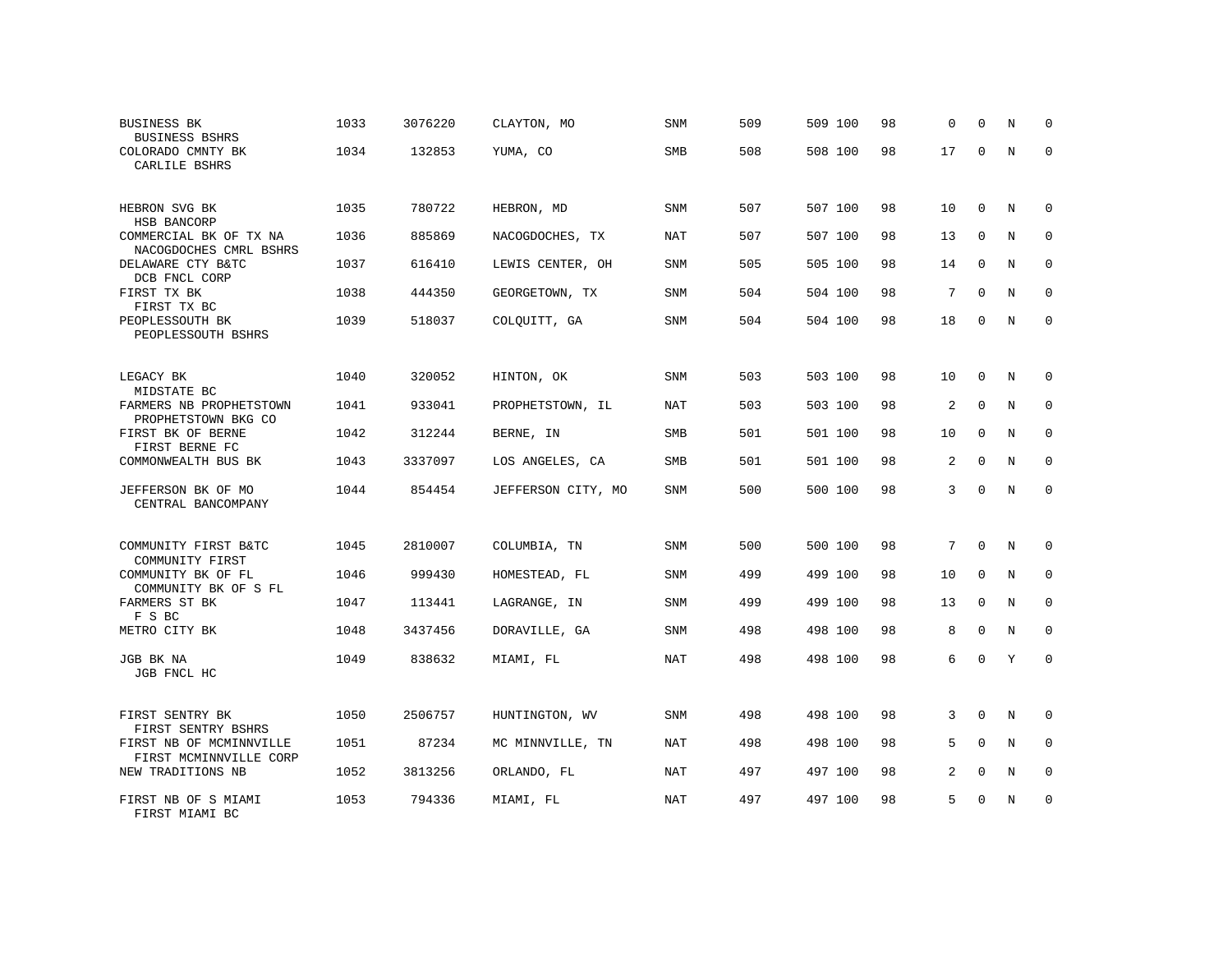| FIRST & FARMERS NB<br>ALBANY BANCORP           | 1054 | 721949  | SOMERSET, KY        | <b>NAT</b> | 495 | 495 100 | 98 | 11          | $\Omega$    | N           | $\Omega$    |
|------------------------------------------------|------|---------|---------------------|------------|-----|---------|----|-------------|-------------|-------------|-------------|
| NORTH SIDE B&TC                                | 1055 | 615217  | CINCINNATI, OH      | <b>SMB</b> | 495 | 495 100 | 98 | 6           | $\Omega$    | N           | 0           |
| NEWFIRST NB<br>NEWFIRST FNCL GROUP             | 1056 | 938859  | EL CAMPO, TX        | <b>NAT</b> | 494 | 494 100 | 98 | 8           | $\Omega$    | N           | $\mathbf 0$ |
| BANKIOWA<br>FIDELITY BAN CORP                  | 1057 | 737548  | CEDAR RAPIDS, IA    | <b>SNM</b> | 494 | 494 100 | 98 | 10          | $\mathbf 0$ | N           | 0           |
| TEXAS GULF BK NA<br>TEXAS GULF BSHRS           | 1058 | 514655  | FREEPORT, TX        | <b>NAT</b> | 494 | 494 100 | 98 | 8           | $\Omega$    | $\mathbf N$ | $\Omega$    |
| BANK OF MANHATTAN NA<br>CARPENTER BK PTNRS     | 1059 | 3596111 | EL SEGUNDO, CA      | NAT        | 494 | 494 100 | 98 | 4           | $\Omega$    | N           | $\mathbf 0$ |
| BANK OF AGRI & CMRC<br>BAC FNCL                | 1060 | 5461    | STOCKTON, CA        | SNM        | 494 | 494 100 | 98 | 9           | $\Omega$    | N           | 0           |
| SIGNATURE BK<br>COMMUNITY FIRST BSHRS          | 1061 | 3350724 | FAYETTEVILLE, AR    | SNM        | 494 | 494 100 | 98 | 4           | 0           | N           | $\mathbf 0$ |
| AMERICAN MW BK<br>NATIONAL BC                  | 1062 | 841436  | SYCAMORE, IL        | <b>SNM</b> | 493 | 493 100 | 98 | 7           | $\Omega$    | $_{\rm N}$  | $\Omega$    |
| 1ST CENTURY BK NA<br>1ST CENTURY BSHRS         | 1063 | 3247598 | LOS ANGELES, CA     | NAT        | 493 | 493 100 | 98 | $\mathbf 0$ | $\Omega$    | N           | $\mathbf 0$ |
| FIRST NB&TC OF ARDMORE<br>FIRST NAT CORP       | 1064 | 984258  | ARDMORE, OK         | NAT        | 492 | 492 100 | 98 | 8           | $\Omega$    | N           | $\mathbf 0$ |
| VIRGINIA NB                                    | 1065 | 2708122 | CHARLOTTESVILLE, VA | NAT        | 491 | 491 100 | 98 | 6           | 0           | N           | 0           |
| AMERICAN CMNTY B&T<br>AMERICAN CMNTY FNCL      | 1066 | 2869162 | WOODSTOCK, IL       | <b>SNM</b> | 490 | 490 100 | 98 | 3           | $\mathbf 0$ | $\mathbf N$ | $\mathbf 0$ |
| CITIZENS BK<br>CITIZENS BC                     | 1067 | 98463   | CORVALLIS, OR       | SNM        | 490 | 490 100 | 98 | 13          | $\mathbf 0$ | N           | 0           |
| COMMUNITY FIRST BK<br>COMMUNITY FIRST BSHRS    | 1068 | 2619732 | HARRISON, AR        | <b>SNM</b> | 490 | 490 100 | 98 | 4           | $\Omega$    | N           | 0           |
| FIRST BK OF GA<br>GEORGIA-CAROLINA BSHRS       | 1069 | 1356852 | AUGUSTA, GA         | SNM        | 490 | 490 100 | 98 | 5           | $\Omega$    | $\mathbf N$ | $\mathbf 0$ |
| UNITED BK                                      | 1070 | 994435  | ATMORE, AL          | <b>SNM</b> | 489 | 489 100 | 98 | 18          | $\mathbf 0$ | N           | $\mathbf 0$ |
| UNITED BC OF AL<br>CENTRAL BK<br>COMMERCIAL FC | 1071 | 546544  | STORM LAKE, IA      | <b>SMB</b> | 489 | 489 100 | 98 | 10          | $\mathbf 0$ | N           | $\mathbf 0$ |
| SECURITY BK OF CA<br>SECURITY CA BC            | 1072 | 3358289 | RIVERSIDE, CA       | <b>SNM</b> | 488 | 488 100 | 98 | 3           | $\Omega$    | N           | $\mathbf 0$ |
| COMMUNITY BK OF BROWARD                        | 1073 | 3082052 | DANIA BEACH, FL     | SNM        | 488 | 488 100 | 98 | 7           | $\Omega$    | N           | $\mathbf 0$ |
| PROGRESS B&T                                   | 1074 | 3690596 | HUNTSVILLE, AL      | SNM        | 487 | 487 100 | 98 | 3           | $\Omega$    | N           | $\mathbf 0$ |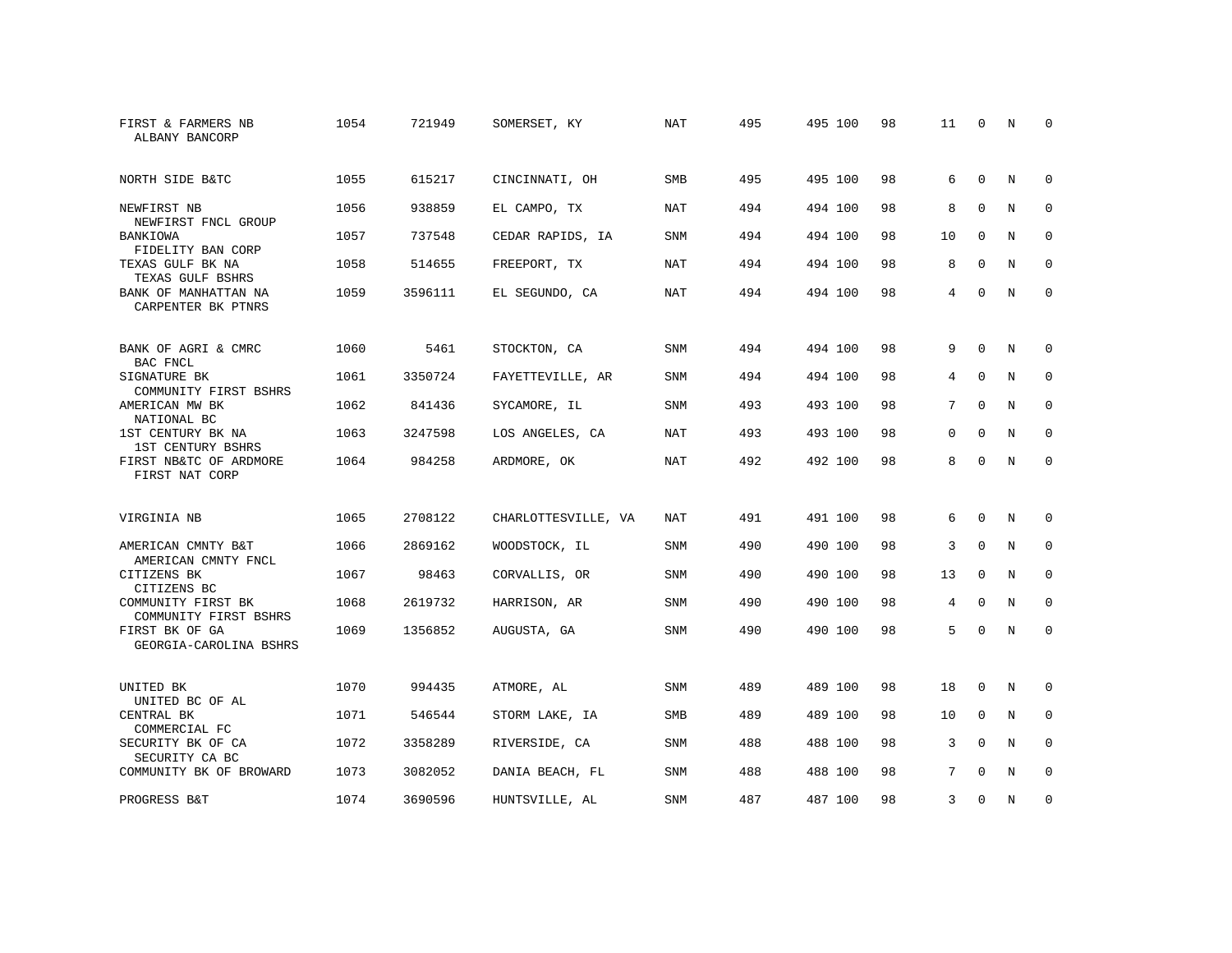| VILLAGE BK<br>VILLAGE BK & TR FC             | 1075 | 2760232 | MIDLOTHIAN, VA    | <b>SNM</b> | 487 | 487 100 | 98 | 12           | $\Omega$    | N          | $\Omega$    |
|----------------------------------------------|------|---------|-------------------|------------|-----|---------|----|--------------|-------------|------------|-------------|
| FIRST NB IN STAUNTON<br>FIRST STAUNTON BSHRS | 1076 | 126740  | STAUNTON, IL      | NAT        | 487 | 487 100 | 98 | 8            | $\mathbf 0$ | N          | $\mathbf 0$ |
| INDEPENDENCE BK<br>MONTANA SECURITY          | 1077 | 606653  | HAVRE, MT         | <b>SNM</b> | 487 | 487 100 | 98 | 4            | $\mathbf 0$ | N          | 0           |
| FARMERS & MRCHS BK<br>COUNTRY BSHRS          | 1078 | 455552  | MILFORD, NE       | <b>SNM</b> | 487 | 487 100 | 98 | 10           | $\Omega$    | N          | 0           |
| LINDELL B&TC<br>FIRST IL BANCORP             | 1079 | 185859  | SAINT LOUIS, MO   | <b>SMB</b> | 486 | 486 100 | 98 | 9            | $\mathbf 0$ | N          | $\mathbf 0$ |
| FIRST NB<br>INDUSTRY BSHRS                   | 1080 | 91754   | BELLVILLE, TX     | NAT        | 486 | 486 100 | 98 | $\mathbf{1}$ | 0           | N          | 0           |
| FARMERS ST BK<br>FSB FNCL SVC                | 1081 | 840747  | WATERLOO, IA      | <b>SNM</b> | 486 | 486 100 | 98 | 8            | $\Omega$    | N          | $\mathbf 0$ |
| COMMUNITY BK OF N MS<br>COMMUNITY BSHRS ESOP | 1082 | 653349  | AMORY, MS         | SNM        | 485 | 485 100 | 98 | 7            | $\Omega$    | N          | 0           |
| <b>BANK FORWARD</b><br>SECURITY ST BHC       | 1083 | 812557  | HANNAFORD, ND     | <b>SNM</b> | 484 | 484 100 | 98 | 12           | $\mathbf 0$ | N          | $\mathbf 0$ |
| NEBRASKALAND NB<br>NEBRASKALAND FS           | 1084 | 2667957 | NORTH PLATTE, NE  | NAT        | 483 | 483 100 | 98 | 6            | $\Omega$    | N          | 0           |
| BANK OF PONTIAC<br>PONTIAC BC                | 1085 | 930442  | PONTIAC, IL       | <b>SMB</b> | 483 | 483 100 | 98 | 7            | $\mathbf 0$ | N          | 0           |
| RIVER VALLEY FNCL BK<br>RIVER VALLEY BC      | 1086 | 322177  | MADISON, IN       | SNM        | 482 | 482 100 | 98 | 12           | 0           | N          | 0           |
| MINNWEST BK MV<br>MINNWEST CORP              | 1087 | 302656  | REDWOOD FALLS, MN | SNM        | 482 | 482 100 | 98 | 7            | $\mathbf 0$ | N          | 0           |
| JEFFERSON B&TC<br>DELTA BSHRS CO             | 1088 | 598954  | EUREKA, MO        | SNM        | 481 | 481 100 | 98 | 4            | $\mathbf 0$ | N          | $\mathbf 0$ |
| FIRST CMRL BK USA                            | 1089 | 2332910 | ALHAMBRA, CA      | SNM        | 480 | 480 100 | 98 | 6            | $\Omega$    | N          | 7           |
| FIRST NB<br>NATIONAL BSHRS CORP              | 1090 | 217620  | ORRVILLE, OH      | <b>NAT</b> | 479 | 479 100 | 98 | 13           | $\mathbf 0$ | N          | 0           |
| MAGNA BK                                     | 1091 | 2721176 | MEMPHIS, TN       | SMB        | 478 | 478 100 | 98 | 5            | $\mathbf 0$ | N          | $\mathbf 0$ |
| CITIZENS BK<br>CITIZENS BC INV               | 1092 | 63733   | LAFAYETTE, TN     | <b>SNM</b> | 477 | 477 100 | 98 | 9            | $\Omega$    | $_{\rm N}$ | $\Omega$    |
| STEELE ST B&T<br>STEELE STREET BK CORP       | 1093 | 3168563 | DENVER, CO        | <b>SNM</b> | 477 | 477 100 | 98 | 3            | $\mathbf 0$ | N          | 0           |
| COMMERCIAL ST BK<br>ANDREWS HC               | 1094 | 361653  | ANDREWS, TX       | <b>SNM</b> | 477 | 477 100 | 98 | 6            | $\mathbf 0$ | N          | $\mathbf 0$ |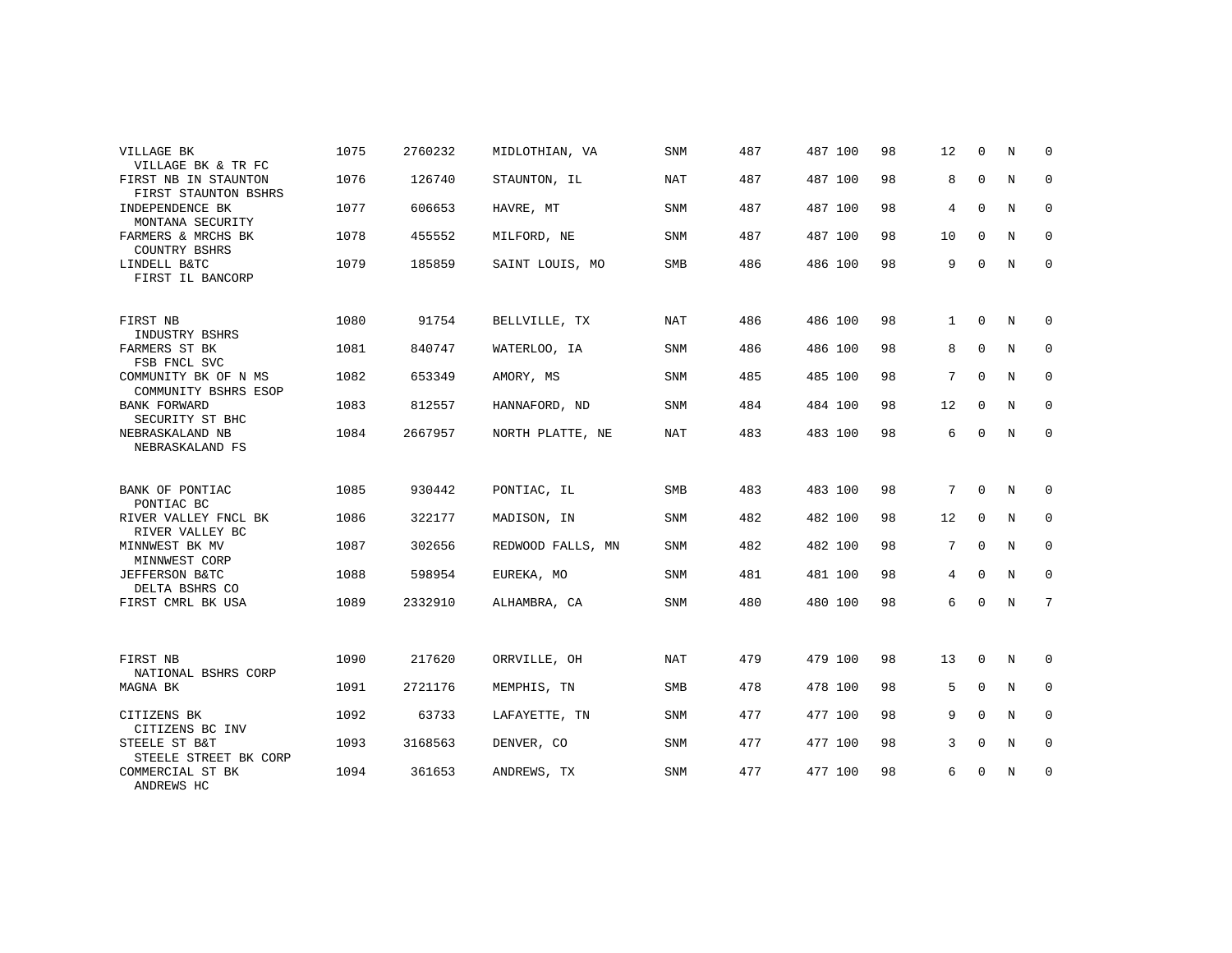| TRADITION BK<br>TRADITION BSHRS              | 1095 | 468954  | HOUSTON, TX        | SMB        | 477 | 477 100 | 98 | 6        | $\Omega$     | N          | $\Omega$    |
|----------------------------------------------|------|---------|--------------------|------------|-----|---------|----|----------|--------------|------------|-------------|
| PLUMAS BK<br>PLUMAS BC                       | 1096 | 670467  | OUINCY, CA         | SNM        | 476 | 476 100 | 98 | 11       | $\Omega$     | N          | $\Omega$    |
| BANK OF THE ORIENT<br>ORIENT BC              | 1097 | 777366  | SAN FRANCISCO, CA  | SMB        | 476 | 472 99  | 98 | 8        | $\mathbf{1}$ | N          | 0           |
| BANK OF NEW CANAAN<br>BNC FNC GRP            | 1098 | 3109043 | NEW CANAAN, CT     | <b>SNM</b> | 476 | 476 100 | 98 | 3        | $\Omega$     | N          | $\Omega$    |
| HERITAGE BK INC<br>COMMONWEALTH HOLDINGS LLC | 1099 | 1469677 | ERLANGER, KY       | SNM        | 476 | 476 100 | 98 | 14       | $\Omega$     | N          | 0           |
| STATE BK OF TX<br>SBT BSHRS                  | 1100 | 1157415 | DALLAS, TX         | SNM        | 474 | 474 100 | 98 | 3        | $\Omega$     | N          | $\Omega$    |
| RESOURCE BK<br>RESOURCE BSHRS                | 1101 | 2716088 | COVINGTON, LA      | SNM        | 474 | 474 100 | 98 | 9        | $\Omega$     | N          | $\Omega$    |
| PARK CITIES BK<br>NORTH TX BSHRS             | 1102 | 2955458 | DALLAS, TX         | SNM        | 472 | 472 100 | 98 | 3        | $\Omega$     | N          | $\mathbf 0$ |
| TOLLESON PRIV BK<br>TOLLESON WEALTH MGMT     | 1103 | 3166699 | DALLAS, TX         | <b>SNM</b> | 472 | 472 100 | 98 | $\Omega$ | $\Omega$     | N          | $\Omega$    |
| CALIFORNIA FIRST NB<br>CALIFORNIA FIRST NBC  | 1104 | 2907439 | IRVINE, CA         | <b>NAT</b> | 472 | 472 100 | 98 | $\Omega$ | $\Omega$     | N          | $\mathbf 0$ |
| SOUTHEAST BK & TR<br>EDUCATIONAL SVC OF AMER | 1105 | 3110197 | ATHENS, TN         | <b>SNM</b> | 471 | 471 100 | 98 | 10       | $\Omega$     | N          | $\Omega$    |
| PROGRESSIVE BK<br>PROGRESSIVE BC             | 1106 | 1007154 | WINNSBORO, LA      | <b>SNM</b> | 470 | 470 100 | 98 | 6        | $\Omega$     | N          | $\mathbf 0$ |
| HORRY CTY ST BK<br>HCSB FC                   | 1107 | 1162530 | LORIS, SC          | <b>SNM</b> | 470 | 470 100 | 98 | 10       | $\Omega$     | N          | $\Omega$    |
| BLUE RIDGE B&TC<br><b>BLUE RIDGE BSHRS</b>   | 1108 | 935250  | INDEPENDENCE, MO   | <b>SNM</b> | 469 | 469 100 | 98 | 10       | $\Omega$     | N          | $\mathbf 0$ |
| ARCHER BK<br>METROPOLITAN BK GRP             | 1109 | 323035  | CHICAGO, IL        | <b>SNM</b> | 469 | 469 100 | 98 | 19       | $\Omega$     | $_{\rm N}$ | $\Omega$    |
| NORTHUMBERLAND NB<br>NORTHUMBERLAND BC       | 1110 | 70414   | NORTHUMBERLAND, PA | <b>NAT</b> | 469 | 469 100 | 98 | 6        | $\Omega$     | $_{\rm N}$ | $\Omega$    |
| FIRST CAPITAL BK OF KY<br>FCB BANCORP        | 1111 | 2399119 | LOUISVILLE, KY     | SMB        | 469 | 469 100 | 98 | 7        | $\mathbf 0$  | N          | $\mathbf 0$ |
| CLEAR MNT BK<br>STATE BC                     | 1112 | 886624  | BRUCETON MILLS, WV | <b>SMB</b> | 468 | 468 100 | 98 | 11       | $\Omega$     | N          | $\Omega$    |
| UNITED BK MI<br>UNITED CMNTY FC              | 1113 | 150044  | GRAND RAPIDS, MI   | SNM        | 467 | 467 100 | 98 | 10       | $\mathbf 0$  | N          | 0           |
| WESTERN ST BK<br>WHITCORP FC                 | 1114 | 988153  | GARDEN CITY, KS    | <b>SNM</b> | 467 | 467 100 | 98 | 9        | $\Omega$     | N          | $\Omega$    |
| <b>MALVERN NB</b><br>MNB BSHRS               | 1115 | 906241  | MALVERN, AR        | <b>NAT</b> | 466 | 466 100 | 98 | 10       | $\Omega$     | N          | $\Omega$    |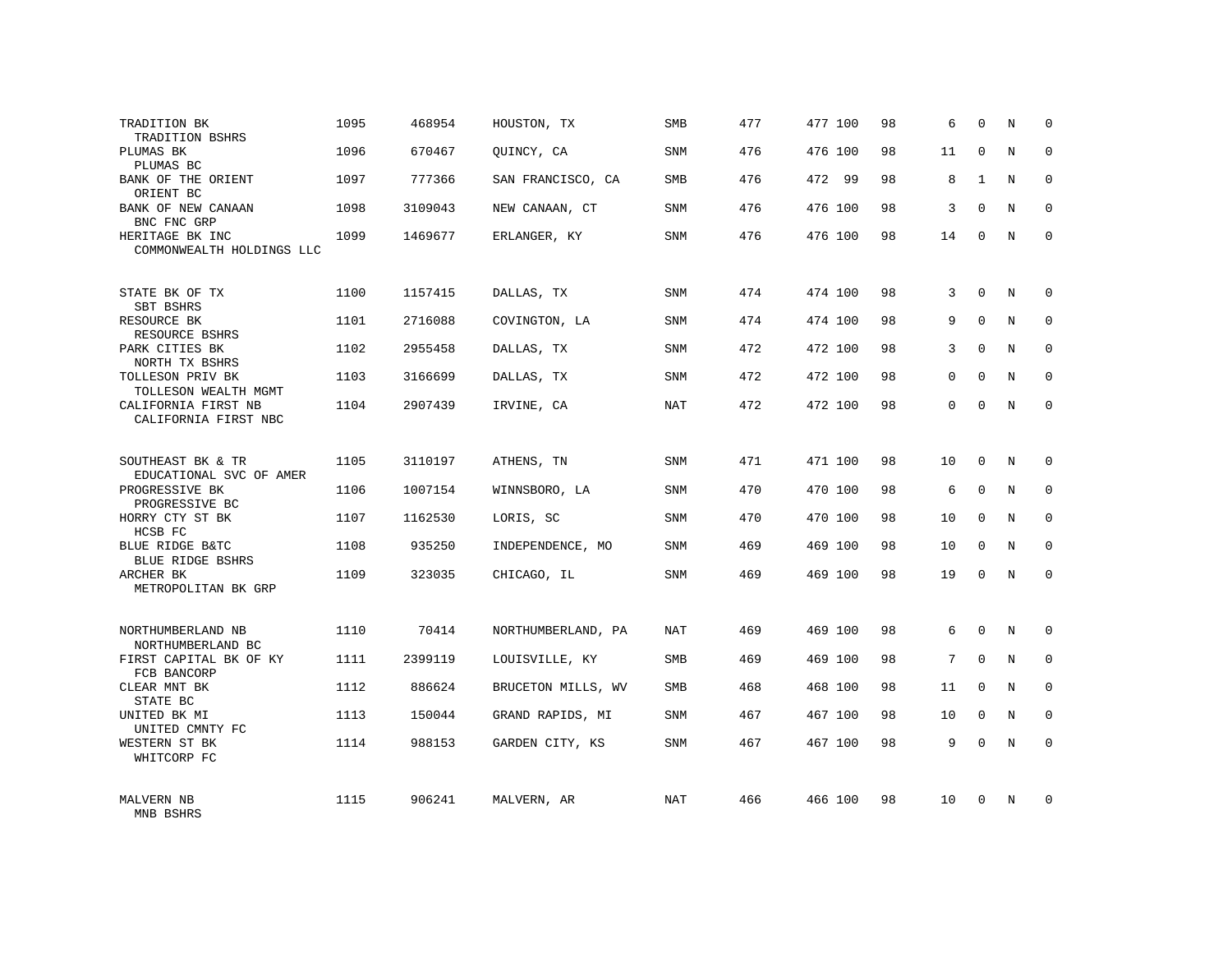| TOWN & COUNTRY BK<br>TOWN & CNTRY FC           | 1116 | 590248  | SPRINGFIELD, IL     | SMB        | 466 | 466 100 | 98 | 10           | $\mathbf 0$ | N | 0           |
|------------------------------------------------|------|---------|---------------------|------------|-----|---------|----|--------------|-------------|---|-------------|
| FIRST NB&TC<br>FIRST OF MCALESTER CORP         | 1117 | 830355  | MCALESTER, OK       | NAT        | 465 | 465 100 | 98 | 3            | $\Omega$    | N | $\Omega$    |
| CITIZENS ALLI BK<br>FORSTROM BC                | 1118 | 279954  | CLARA CITY, MN      | SNM        | 465 | 465 100 | 98 | 6            | $\Omega$    | N | 0           |
| FARMERS NB OF DANVILLE<br>BOYLE BANCORP        | 1119 | 785147  | DANVILLE, KY        | <b>NAT</b> | 465 | 465 100 | 98 | 10           | $\Omega$    | N | $\Omega$    |
| CIBM BK<br>CIB MARINE BSHRS                    | 1120 | 340742  | CHAMPAIGN, IL       | SNM        | 465 | 465 100 | 98 | 10           | $\mathbf 0$ | N | $\Omega$    |
| FNB CMNTY BK<br>FIRST MIDWEST ACQUISITION CORP | 1121 | 839255  | MIDWEST CITY, OK    | SMB        | 464 | 464 100 | 98 | 7            | $\mathbf 0$ | N | $\mathbf 0$ |
| BANK OF SACRAMENTO<br>GREATER SACRAMENTO BC    | 1122 | 2714217 | SACRAMENTO, CA      | SMB        | 464 | 464 100 | 98 | 3            | $\Omega$    | N | $\mathbf 0$ |
| YELLOWSTONE BK<br>YELLOWSTONE HC               | 1123 | 680457  | LAUREL, MT          | SMB        | 464 | 464 100 | 98 | 7            | $\Omega$    | N | $\mathbf 0$ |
| BENNINGTON ST BK<br><b>BERCO</b>               | 1124 | 1016259 | SALINA, KS          | <b>SNM</b> | 464 | 464 100 | 98 | 6            | $\Omega$    | N | $\mathbf 0$ |
| EXCHANGE BK<br>EXCHANGE CO                     | 1125 | 492650  | GIBBON, NE          | SNM        | 463 | 463 100 | 98 | 4            | $\Omega$    | N | 0           |
| ICON BK TX NA<br>ICON CAP CORP                 | 1126 | 3559938 | HOUSTON, TX         | <b>NAT</b> | 463 | 463 100 | 98 | 7            | $\Omega$    | N | $\Omega$    |
| KILLBUCK SVGS BK CO<br>KILLBUCK BSHRS          | 1127 | 1017425 | KILLBUCK, OH        | SMB        | 463 | 463 100 | 98 | 8            | $\Omega$    | N | $\mathbf 0$ |
| PLAINS CMRC BK                                 | 1128 | 593052  | HOVEN, SD           | <b>SNM</b> | 463 | 463 100 | 98 | 6            | $\Omega$    | N | $\Omega$    |
| IDAHO INDEP BK                                 | 1129 | 2110640 | COEUR D'ALENE, ID   | <b>SNM</b> | 463 | 463 100 | 98 | 11           | 0           | N | $\mathbf 0$ |
| PORT WASHINGTON ST BK                          | 1130 | 937740  | PORT WASHINGTON, WI | <b>SNM</b> | 462 | 462 100 | 98 | 6            | $\mathbf 0$ | N | 0           |
| PORT BSHRS<br>EVERGREEN BK GRP                 | 1131 | 2834759 | OAK BROOK, IL       | <b>SNM</b> | 462 | 462 100 | 98 | $\mathbf{1}$ | $\Omega$    | N | $\mathbf 0$ |
| BANCORP FNCL<br>OXFORD B&T<br>OXFORD FC        | 1132 | 647432  | OAK BROOK, IL       | SNM        | 462 | 462 100 | 98 | 7            | $\mathbf 0$ | N | $\mathbf 0$ |
| BANK OF HEMET<br>HEMET BC                      | 1133 | 183668  | RIVERSIDE, CA       | <b>SNM</b> | 462 | 462 100 | 98 | 5            | $\Omega$    | N | $\mathbf 0$ |
| BRIDGEWATER BK<br>BRIDGEWATER BSHRS            | 1134 | 3378773 | BLOOMINGTON, MN     | SNM        | 461 | 461 100 | 98 | $\mathbf{1}$ | 0           | N | $\mathbf 0$ |
| ROCKY MOUNTAIN BK<br>HEARTLAND FNCL USA        | 1135 | 663058  | BILLINGS, MT        | SNM        | 457 | 457 100 | 98 | 9            | $\mathbf 0$ | N | 0           |
| FIRST ST B&TC<br>MURPHY-PAYNE INV              | 1136 | 1012251 | CARTHAGE, TX        | SNM        | 457 | 457 100 | 98 | $\Omega$     | $\Omega$    | N | $\mathbf 0$ |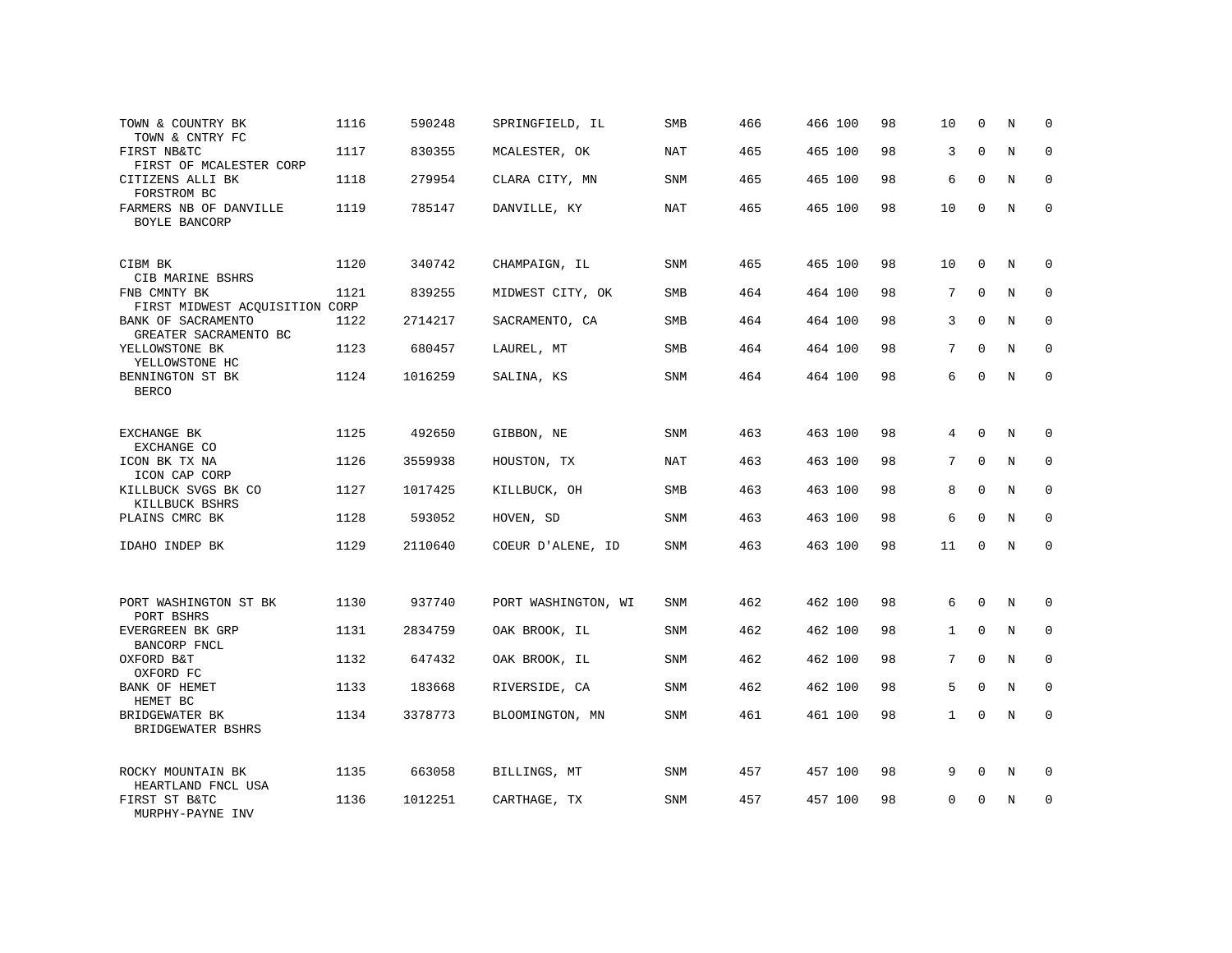| GBC INTL BK<br>GBC HOLD                              | 1137 | 972769  | LOS ANGELES, CA   | <b>SNM</b> | 457 | 457 100 | 98 | 7           | $\Omega$    | N          | 0           |
|------------------------------------------------------|------|---------|-------------------|------------|-----|---------|----|-------------|-------------|------------|-------------|
| <b>CNB</b><br>SHORE BSHRS                            | 1138 | 933023  | CENTREVILLE, MD   | <b>SMB</b> | 456 | 456 100 | 98 | 10          | $\Omega$    | $_{\rm N}$ | $\Omega$    |
| FIRST NB<br>FIRST GRANBURY BC                        | 1139 | 329952  | GRANBURY, TX      | <b>NAT</b> | 456 | 456 100 | 98 | 7           | $\Omega$    | N          | $\mathbf 0$ |
| <b>BANKERS BK</b><br>BANKERS BC                      | 1140 | 408642  | MADISON, WI       | <b>SMB</b> | 455 | 455 100 | 98 | $\mathbf 0$ | $\Omega$    | N          | $\Omega$    |
| ASIA BK NA<br>ASIA BSHRS                             | 1141 | 810900  | FLUSHING, NY      | <b>NAT</b> | 455 | 455 100 | 98 | 4           | $\Omega$    | Y          | $\Omega$    |
| METROPOLITAN NB<br>MARSHFIELD INV CO ESOP TR         | 1142 | 294256  | SPRINGFIELD, MO   | NAT        | 455 | 455 100 | 98 | 11          | $\Omega$    | N          | 0           |
| ANDERSON BROS BK<br>ANDERSON BSHRS                   | 1143 | 6329    | MULLINS, SC       | <b>SNM</b> | 455 | 455 100 | 98 | 18          | $\Omega$    | N          | $\Omega$    |
| CENTRAL BK IL<br>CENTRAL BANC                        | 1144 | 931038  | GENESEO, IL       | SNM        | 455 | 455 100 | 98 | 4           | $\Omega$    | N          | $\mathbf 0$ |
| <b>FOUNDERS B&amp;TC</b>                             | 1145 | 1933927 | GRAND RAPIDS, MI  | SNM        | 455 | 455 100 | 98 | 3           | $\Omega$    | $_{\rm N}$ | $\Omega$    |
| FOUNDERS FC<br>FIRST SCTY B&TC<br>CEDAR VALLEY BSHRS | 1146 | 894544  | CHARLES CITY, IA  | <b>SNM</b> | 455 | 455 100 | 98 | 13          | $\Omega$    | N          | $\Omega$    |
| HOMETOWN BK NA<br>MOODY BSHRS                        | 1147 | 393953  | GALVESTON, TX     | NAT        | 455 | 455 100 | 98 | 6           | $\Omega$    | N          | $\Omega$    |
| QUEENSTOWN BK OF MD<br>QUEENSTOWN BC OF MD           | 1148 | 429021  | QUEENSTOWN, MD    | SNM        | 454 | 454 100 | 98 | 7           | $\Omega$    | $_{\rm N}$ | $\mathbf 0$ |
| GREAT PLAINS NB<br>GREAT PLAINS BSHRS                | 1149 | 2482824 | ELK CITY, OK      | NAT        | 454 | 454 100 | 98 | 11          | $\Omega$    | N          | $\Omega$    |
| FIRST NB<br>LAURITZEN CORP                           | 1150 | 181459  | NORTH PLATTE, NE  | <b>NAT</b> | 453 | 453 100 | 98 | 4           | $\Omega$    | N          | 0           |
| BENCHMARK CMNTY BK<br>BENCHMARK BSHRS                | 1151 | 94522   | KENBRIDGE, VA     | SMB        | 453 | 453 100 | 98 | 11          | $\mathbf 0$ | $\rm N$    | $\mathbf 0$ |
| EDMONTON ST BK<br>EDMONTON BSHRS                     | 1152 | 845247  | GLASGOW, KY       | <b>SNM</b> | 453 | 453 100 | 98 | 12          | $\Omega$    | N          | $\mathbf 0$ |
| UNION ST BK<br>UNION ST BSHRS                        | 1153 | 452850  | FLORENCE, TX      | SNM        | 452 | 452 100 | 98 | 7           | $\mathbf 0$ | $\rm N$    | $\mathbf 0$ |
| PILOT GROVE SVG BK<br>PILOT GROVE SVG BK ESOP        | 1154 | 585749  | PILOT GROVE, IA   | <b>SNM</b> | 452 | 452 100 | 98 | 9           | $\Omega$    | $_{\rm N}$ | $\mathbf 0$ |
| COUNTRY BK<br>COUNTRY BK HOLD CO                     | 1155 | 1191482 | NEW YORK, NY      | <b>SNM</b> | 452 | 452 100 | 98 | 4           | $\Omega$    | N          | 0           |
| FARMERS BK FRANKFORT IN<br>FARMERS BC                | 1156 | 423449  | FRANKFORT, IN     | SNM        | 452 | 452 100 | 98 | 9           | 0           | N          | 0           |
| HIGHLAND BK<br>HIGHLAND BSHRS                        | 1157 | 764058  | SAINT MICHAEL, MN | <b>SNM</b> | 451 | 451 100 | 98 | 4           | $\Omega$    | N          | $\mathbf 0$ |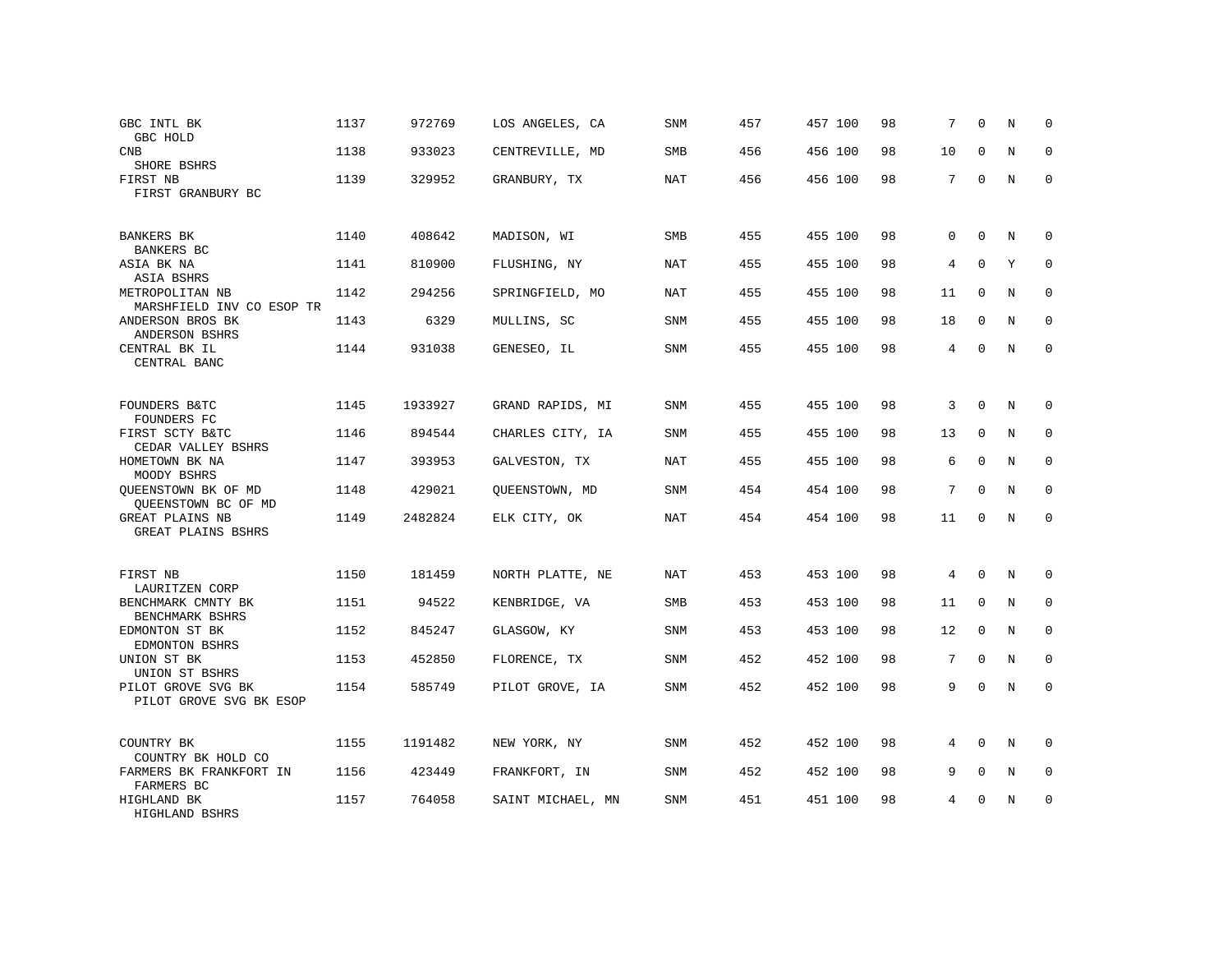| FIRST NB OF ALBANY BRECKENRI 1158<br>ALBANY BSHRS |      | 340751  | ALBANY, TX         | NAT        | 450 | 450 100 | 98 | 3            | $\Omega$    | N           | $\Omega$    |
|---------------------------------------------------|------|---------|--------------------|------------|-----|---------|----|--------------|-------------|-------------|-------------|
| WESTERN BK<br>AMERICAN NAT CORP                   | 1159 | 829256  | SAINT PAUL, MN     | SNM        | 450 | 450 100 | 98 | 4            | $\Omega$    | $\mathbf N$ | $\mathbf 0$ |
| GWINNETT CMNTY BK<br>COMMUNITY FHC                | 1160 | 2853358 | DULUTH, GA         | SNM        | 450 | 450 100 | 98 | 2            | $\mathbf 0$ | N           | 0           |
| JEFF BK<br>JEFFERSONVILLE BC                      | 1161 | 306908  | JEFFERSONVILLE, NY | <b>SNM</b> | 450 | 450 100 | 98 | 11           | $\mathbf 0$ | N           | $\mathbf 0$ |
| FIRST EAGLE BK<br>FIRST EAGLE BSHRS               | 1162 | 759045  | HANOVER PARK, IL   | SMB        | 449 | 449 100 | 98 | $\mathbf{1}$ | $\mathbf 0$ | $\mathbf N$ | 0           |
| INTERNATIONAL BK CHICAGO<br>IBC BC                | 1163 | 2006024 | CHICAGO, IL        | <b>SNM</b> | 449 | 449 100 | 98 | 6            | $\Omega$    | N           | $\mathbf 0$ |
| SOUTH LA BK<br>SOUTH LA FC                        | 1164 | 616036  | HOUMA, LA          | SNM        | 449 | 449 100 | 98 | 5            | $\Omega$    | N           | $\mathbf 0$ |
| HAMLIN B&TC                                       | 1165 | 291611  | SMETHPORT, PA      | SNM        | 449 | 449 100 | 98 | 6            | $\mathbf 0$ | N           | 0           |
| MID-WISCONSIN BK<br>MID-WISCONSIN FNCL SVC        | 1166 | 645054  | MEDFORD, WI        | SNM        | 448 | 448 100 | 98 | 11           | $\Omega$    | N           | $\mathbf 0$ |
| TRUPOINT BK<br>MINERS & MRCH BC                   | 1167 | 274829  | GRUNDY, VA         | <b>SMB</b> | 448 | 448 100 | 98 | 11           | $\mathbf 0$ | N           | $\mathbf 0$ |
| UNIVERSITY NB<br>DBA SUNRISE CMNTY BKS            | 1168 | 860053  | SAINT PAUL, MN     | NAT        | 447 | 447 100 | 98 | $\mathbf{1}$ | $\mathbf 0$ | N           | 0           |
| KLEBERG FIRST NB<br>KLEBERG & CO BKR              | 1169 | 556459  | KINGSVILLE, TX     | <b>NAT</b> | 447 | 447 100 | 98 | 10           | $\mathbf 0$ | $\mathbf N$ | 0           |
| DELTA NB&TC                                       | 1170 | 65513   | NEW YORK, NY       | NAT        | 446 | 446 100 | 98 | $\mathbf{1}$ | $\mathbf 0$ | Y           | 99          |
| DELTA INV CO CAYMAN<br>AMERIANA BK                | 1171 | 700672  | NEW CASTLE, IN     | SNM        | 446 | 446 100 | 98 | 11           | 0           | N           | $\mathbf 0$ |
| AMERIANA BC<br>JACKSON COUNTY BK                  | 1172 | 884442  | SEYMOUR, IN        | SNM        | 446 | 446 100 | 98 | 9            | $\mathbf 0$ | $\mathbf N$ | $\mathbf 0$ |
| BANCORP OF SOUTHERN IN<br>HILLSDALE CTY NB        | 1173 | 682143  | HILLSDALE, MI      | <b>NAT</b> | 446 | 446 100 | 98 | 11           | $\Omega$    | N           | $\Omega$    |
| CNB CMNTY BC<br>CRESTMARK BK<br>CRESTMARK BC      | 1174 | 2382308 | TROY, MI           | SNM        | 444 | 444 100 | 98 | $\Omega$     | $\Omega$    | $\mathbb N$ | $\mathbf 0$ |
| JUNIATA VALLEY BK                                 | 1175 | 215710  | MIFFLINTOWN, PA    | <b>SNM</b> | 444 | 444 100 | 98 | 11           | $\mathbf 0$ | N           | $\mathbf 0$ |
| JUNIATA VALLEY FNCL CORP<br>MERIDIAN BK           | 1176 | 3271799 | DEVON, PA          | <b>SNM</b> | 444 | 444 100 | 98 | 3            | $\Omega$    | N           | $\Omega$    |
| REVERE BK                                         | 1177 | 3610567 | LAUREL, MD         | <b>SNM</b> | 444 | 444 100 | 98 | 2            | $\Omega$    | N           | $\mathbf 0$ |
| COASTAL BK<br>COASTAL BSHRS                       | 1178 | 224637  | SAVANNAH, GA       | SNM        | 443 | 443 100 | 98 | 5            | U           | N           | $\mathbf 0$ |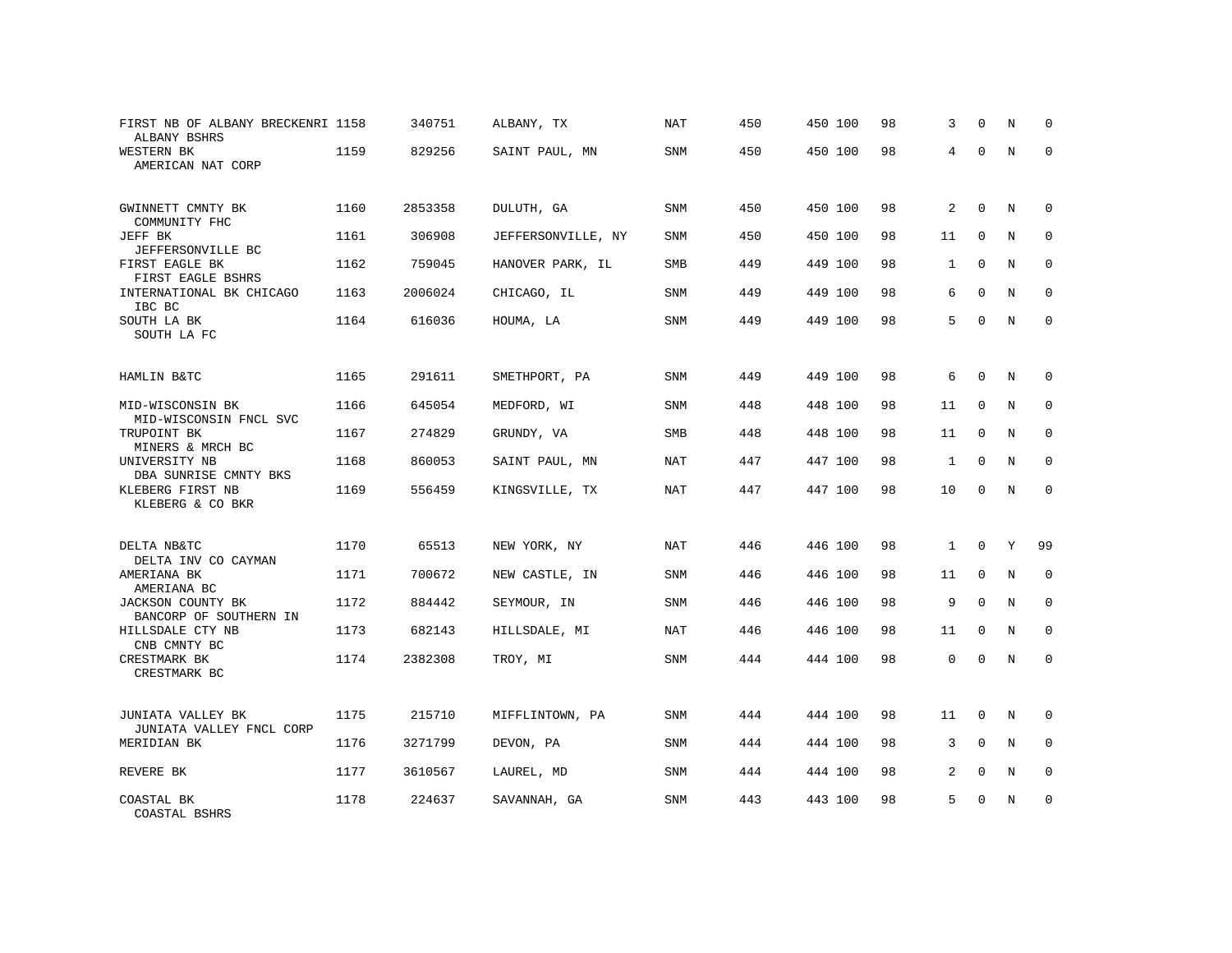| FIRST PRIORITY BK<br>FIRST PRIORITY FNCL CORP | 1179 | 3355587 | MALVERN, PA        | <b>SNM</b> | 443 | 443 100 | 98 | 10           | $\mathbf 0$ | N           | 0           |
|-----------------------------------------------|------|---------|--------------------|------------|-----|---------|----|--------------|-------------|-------------|-------------|
| SECURITY BK<br>PAWNEE HC                      | 1180 | 516855  | TULSA, OK          | <b>SMB</b> | 442 | 442 100 | 98 | $\Omega$     | $\Omega$    | $_{\rm N}$  | $\Omega$    |
| DELTA TR&BK<br>DELTA TRUST & BKG CORP         | 1181 | 914349  | PARKDALE, AR       | <b>SNM</b> | 442 | 442 100 | 98 | 8            | $\mathbf 0$ | $\mathbf N$ | $\mathbf 0$ |
| CAPITAL BANK NA<br>CAPITAL BC                 | 1182 | 2808602 | ROCKVILLE, MD      | <b>NAT</b> | 442 | 442 100 | 98 | 3            | $\Omega$    | N           | $\Omega$    |
| CITIZENS NB OF GREATER STL<br>CARDINAL BC     | 1183 | 870650  | MAPLEWOOD, MO      | NAT        | 442 | 442 100 | 98 | 5            | $\mathbf 0$ | N           | $\mathbf 0$ |
| EMPIRE NAT BK                                 | 1184 | 3706013 | ISLANDIA, NY       | <b>NAT</b> | 442 | 442 100 | 98 | $\Omega$     | $\Omega$    | $\mathbf N$ | $\mathbf 0$ |
| GREENFIELD BKG CO<br>GREENFIELD BSHRS         | 1185 | 592644  | GREENFIELD, IN     | <b>SNM</b> | 441 | 441 100 | 98 | 6            | $\Omega$    | N           | 0           |
| FIRST NB OF DURANGO<br>FIRST BC               | 1186 | 68859   | DURANGO, CO        | <b>NAT</b> | 441 | 441 100 | 98 | 4            | $\Omega$    | N           | $\mathbf 0$ |
| METRO UNITED BK<br>METROCORP BSHRS            | 1187 | 1864601 | SAN DIEGO, CA      | SNM        | 440 | 440 100 | 98 | 6            | $\mathbf 0$ | N           | $\mathbf 0$ |
| SMARTBANK<br>SMARTFINANCIAL                   | 1188 | 3532641 | PIGEON FORGE, TN   | <b>SMB</b> | 440 | 440 100 | 98 | 7            | $\Omega$    | $_{\rm N}$  | $\mathbf 0$ |
| SOUTHCOAST CMNTY BK<br>SOUTHCOAST FC          | 1189 | 2713555 | MOUNT PLEASANT, SC | <b>SNM</b> | 440 | 440 100 | 98 | 9            | $\Omega$    | $_{\rm N}$  | $\Omega$    |
| CAPITAL CITY BK<br>CAPITAL CITY BSHRS         | 1190 | 348551  | TOPEKA, KS         | <b>SNM</b> | 440 | 440 100 | 98 | 9            | $\Omega$    | $_{\rm N}$  | 0           |
| FIRST SCTY BK<br>FIRST SECURITY               | 1191 | 2586281 | OWENSBORO, KY      | SNM        | 439 | 439 100 | 98 | 10           | $\mathbf 0$ | N           | 0           |
| FIRST NB&TC OF COLUMBUS<br>LAURITZEN CORP     | 1192 | 77758   | COLUMBUS, NE       | <b>NAT</b> | 439 | 439 100 | 98 | 3            | $\Omega$    | N           | $\mathbf 0$ |
| AMERICAN NB&TC<br>AMERIBANCSHARES             | 1193 | 498362  | WICHITA FALLS, TX  | <b>NAT</b> | 439 | 439 100 | 98 | 5            | $\Omega$    | $_{\rm N}$  | $\Omega$    |
| BANKANNAPOLIS<br>ANNAPOLIS BC                 | 1194 | 1434826 | ANNAPOLIS, MD      | SMB        | 439 | 439 100 | 98 | 7            | $\Omega$    | N           | $\mathbf 0$ |
| PLATTE VALLEY ST B&TC<br>LAURITZEN CORP       | 1195 | 10858   | KEARNEY, NE        | SMB        | 439 | 439 100 | 98 | 4            | 0           | N           | 0           |
| SUMMIT ST BK                                  | 1196 | 561574  | SANTA ROSA, CA     | <b>SNM</b> | 438 | 438 100 | 98 | 4            | $\mathbf 0$ | N           | $\mathbf 0$ |
| PLAZA BK<br>CARPENTER BK PTNRS                | 1197 | 3400928 | IRVINE, CA         | <b>SNM</b> | 438 | 438 100 | 98 | $\mathbf{1}$ | $\Omega$    | N           | $\mathbf 0$ |
| MOUNTAIN NB<br>MOUNTAIN NAT BSHRS             | 1198 | 2747420 | SEVIERVILLE, TN    | <b>NAT</b> | 437 | 437 100 | 98 | 11           | 0           | N           | $\mathbf 0$ |
| SOUTHWEST NB<br>REPUBLIC FC                   | 1199 | 499855  | WICHITA, KS        | <b>NAT</b> | 437 | 437 100 | 98 | 6            | $\Omega$    | N           | $\mathbf 0$ |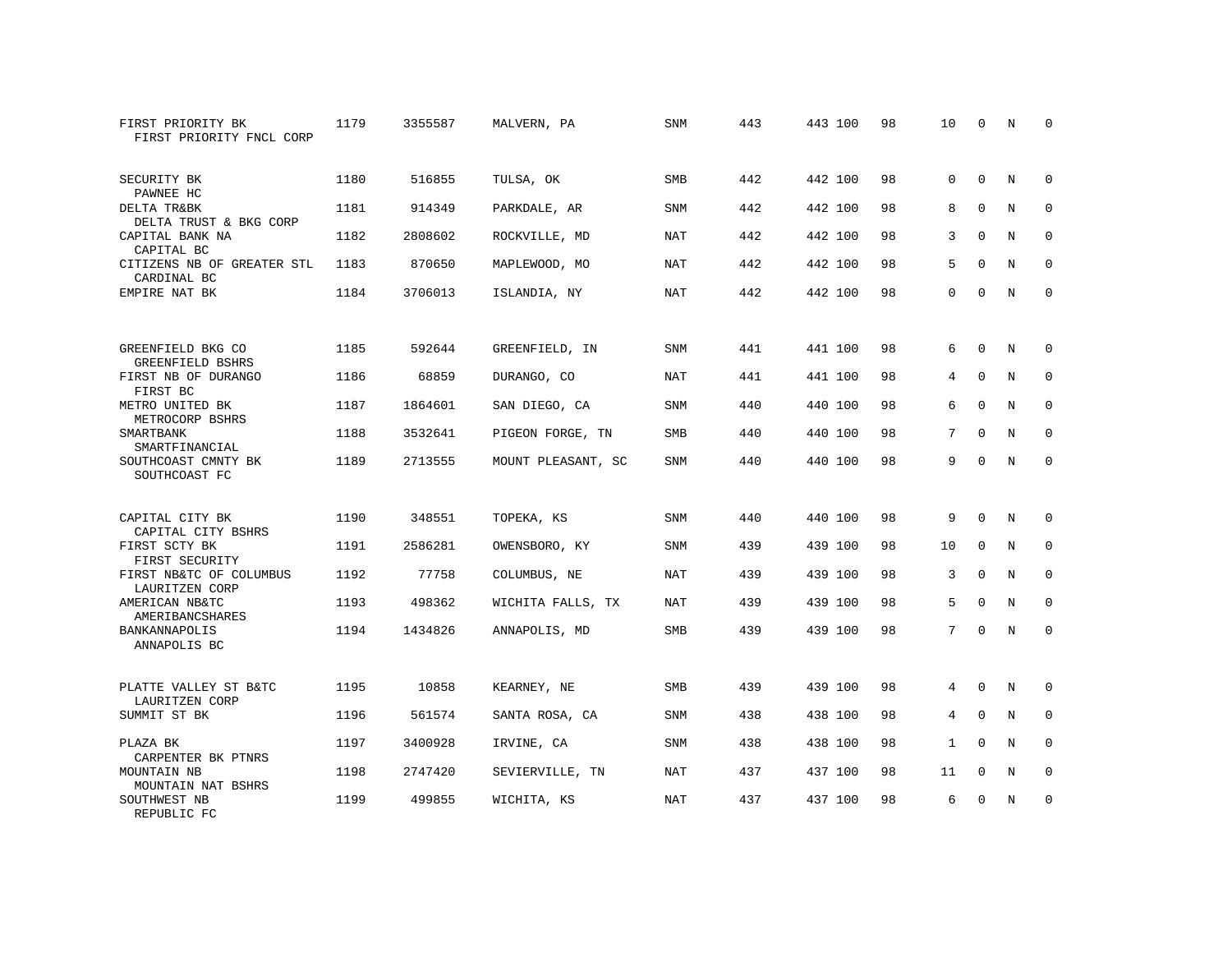|                                                     | 1200 | 2129008 |                     |            |     | 437 100 |    | $\Omega$        | $\Omega$    | N           |             |
|-----------------------------------------------------|------|---------|---------------------|------------|-----|---------|----|-----------------|-------------|-------------|-------------|
| HSBC BK NV NA<br>HSBC NORTH AMER HOLD               |      |         | LAS VEGAS, NV       | <b>NAT</b> | 437 |         | 98 |                 |             |             | 100         |
| CORNERSTONE NB&TC<br>CORNERSTONE BC                 | 1201 | 2929392 | PALATINE, IL        | NAT        | 436 | 436 100 | 98 | 2               | $\mathbf 0$ | N           | $\mathbf 0$ |
| NORTHWEST GA BK                                     | 1202 | 712031  | RINGGOLD, GA        | SNM        | 435 | 435 100 | 98 | 9               | $\mathbf 0$ | N           | $\mathbf 0$ |
| N W SVC CORP<br>CECIL BK<br>CECIL BC                | 1203 | 813572  | ELKTON, MD          | SMB        | 435 | 435 100 | 98 | 9               | $\Omega$    | N           | $\mathbf 0$ |
| CITY NB<br>SULPHUR SPRINGS BSHRS                    | 1204 | 596062  | SULPHUR SPRINGS, TX | <b>NAT</b> | 435 | 435 100 | 98 | $7\overline{ }$ | $\mathbf 0$ | N           | $\mathbf 0$ |
|                                                     |      |         |                     |            |     |         |    |                 |             |             |             |
| PALMETTO ST BK<br>PALMETTO ST BSHRS                 | 1205 | 277820  | HAMPTON, SC         | <b>SNM</b> | 435 | 435 100 | 98 | 7               | $\Omega$    | N           | 0           |
| FIRST BK<br>FIRST BC                                | 1206 | 451068  | KETCHIKAN, AK       | <b>SNM</b> | 435 | 435 100 | 98 | 8               | $\mathbf 0$ | N           | 0           |
| FARMERS & MRCH BK<br>FMB BKG CORP                   | 1207 | 271631  | MONTICELLO, FL      | <b>SNM</b> | 434 | 434 100 | 98 | 7               | $\Omega$    | N           | $\mathbf 0$ |
| BNA BK<br>BNA BSHRS                                 | 1208 | 916745  | NEW ALBANY, MS      | <b>SNM</b> | 434 | 434 100 | 98 | 4               | $\mathbf 0$ | N           | 0           |
| CENTRAL BK<br>CENTRAL BSHRS                         | 1209 | 31255   | HOUSTON, TX         | <b>SNM</b> | 434 | 434 100 | 98 | 3               | $\Omega$    | $\mathbb N$ | $\mathbf 0$ |
|                                                     |      |         |                     |            |     |         |    |                 |             |             |             |
| CROCKETT NB<br>CROCKETT CTY NAT BSHRS               | 1210 | 1015467 | OZONA, TX           | <b>NAT</b> | 434 | 434 100 | 98 | 5               | $\Omega$    | N           | 0           |
| BANK OF THE CAROLINAS<br>BANK OF THE CAROLINAS CORP | 1211 | 2750699 | MOCKSVILLE, NC      | <b>SNM</b> | 432 | 432 100 | 98 | 8               | $\mathbf 0$ | N           | $\mathbf 0$ |
| PLATTE VALLEY BK<br>PLATTE VALLEY FS CO             | 1212 | 2465881 | SCOTTSBLUFF, NE     | SMB        | 432 | 432 100 | 98 | 5               | $\mathbf 0$ | N           | 0           |
| FIRSTAR BK NA                                       | 1213 | 427353  | SALLISAW, OK        | NAT        | 432 | 432 100 | 99 | 7               | $\Omega$    | $_{\rm N}$  | $\Omega$    |
| FIRSTAR FNCL CORP<br>BANK OF DELMARVA<br>DELMAR BC  | 1214 | 885225  | SEAFORD, DE         | SNM        | 432 | 432 100 | 99 | 9               | $\Omega$    | N           | $\mathbf 0$ |
|                                                     |      |         |                     |            |     |         |    |                 |             |             |             |
| STERLING BK<br>STERLING BSHRS                       | 1215 | 3284490 | POPLAR BLUFF, MO    | SNM        | 432 | 432 100 | 99 | $\overline{2}$  | $\mathbf 0$ | N           | 0           |
| MISSION CMNTY BK<br>CARPENTER BK PTNRS              | 1216 | 2640530 | SAN LUIS OBISPO, CA | SMB        | 431 | 431 100 | 99 | 5               | $\Omega$    | N           | 0           |
| FIRST MN BK<br>MCLEOD BSHRS                         | 1217 | 75053   | MINNETONKA, MN      | <b>SNM</b> | 431 | 431 100 | 99 | 10              | $\Omega$    | N           | $\mathbf 0$ |
| HOPEWELL VALLEY CMNTY BK                            | 1218 | 2773867 | PENNINGTON, NJ      | <b>SNM</b> | 431 | 431 100 | 99 | 4               | $\Omega$    | N           | $\mathbf 0$ |
| STEUBEN TC<br>STEUBEN TR CORP                       | 1219 | 929802  | HORNELL, NY         | <b>SNM</b> | 431 | 431 100 | 99 | 13              | $\Omega$    | $_{\rm N}$  | $\mathbf 0$ |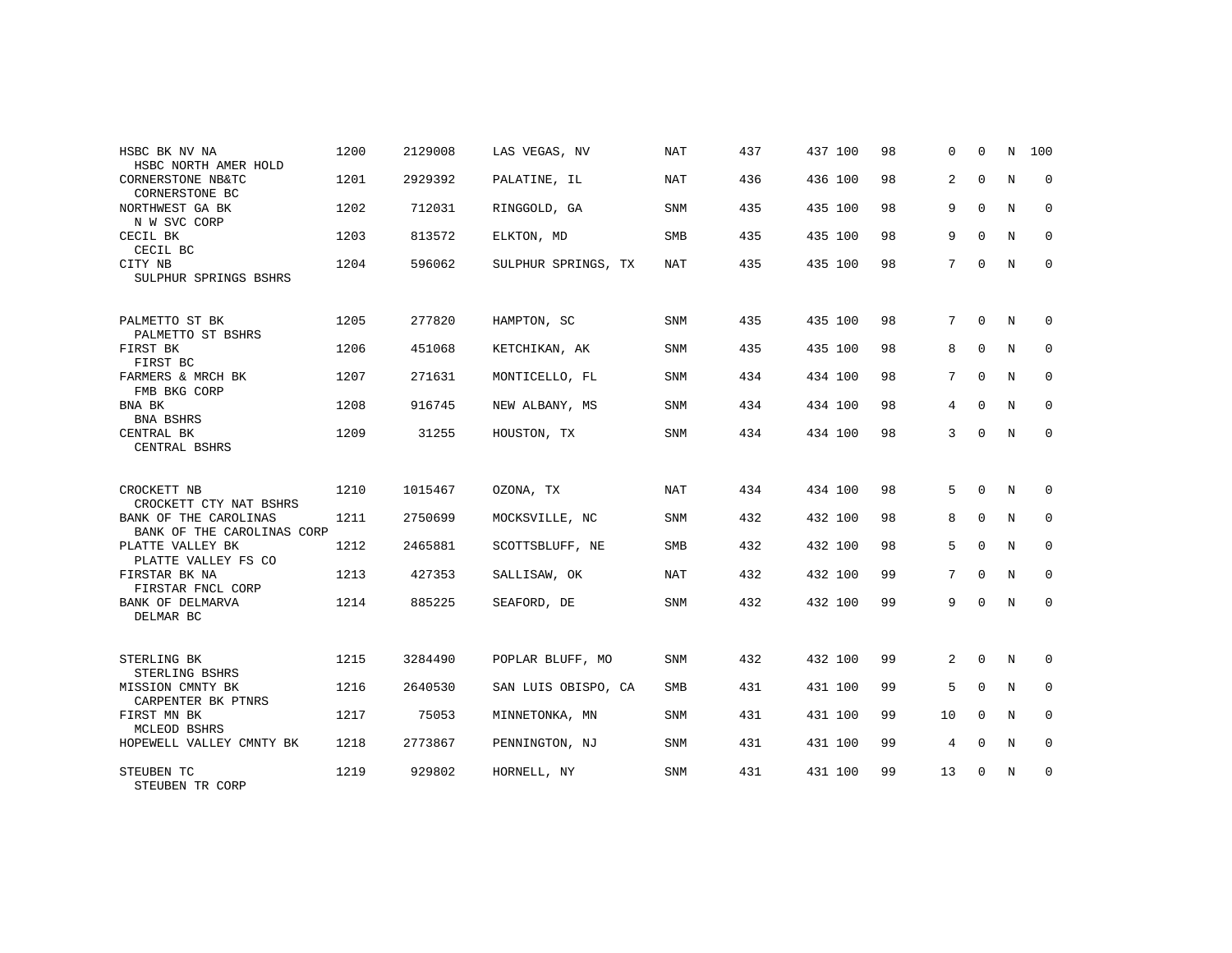| FIRST CHATHAM BK<br>FCB FNCL CORP                          | 1220 | 3075474 | SAVANNAH, GA        | SNM        | 430 | 430 100 | 99 | 8            | $\Omega$    | N          | 0           |
|------------------------------------------------------------|------|---------|---------------------|------------|-----|---------|----|--------------|-------------|------------|-------------|
| FIRST SOUTH BK<br>HARDEMAN COUNTY INVESTMENT               | 1221 | 327453  | JACKSON, TN         | SNM        | 430 | 430 100 | 99 | 10           | $\Omega$    | N          | $\Omega$    |
| PLATINUM BK<br>PLATINUM BHC                                | 1222 | 2631314 | BRANDON, FL         | SNM        | 430 | 430 100 | 99 | 5            | $\Omega$    | N          | $\mathbf 0$ |
| OLD FT BKG CO<br>GILLMOR FNCL SVC                          | 1223 | 564324  | OLD FORT, OH        | SNM        | 429 | 429 100 | 99 | 9            | $\Omega$    | N          | $\Omega$    |
| FAIRFIELD NB<br>FAIRFIELD BSHRS                            | 1224 | 640246  | FAIRFIELD, IL       | NAT        | 429 | 429 100 | 99 | 3            | $\Omega$    | N          | $\mathbf 0$ |
| CALVIN B TAYLOR BKG CO BERLI 1225<br>CALVIN B TAYLOR BSHRS |      | 39327   | BERLIN, MD          | SNM        | 429 | 429 100 | 99 | 9            | $\Omega$    | N          | $\Omega$    |
| SECURITY ST BK<br>BRISCOE RANCH                            | 1226 | 839068  | PEARSALL, TX        | SNM        | 429 | 429 100 | 99 | 4            | $\Omega$    | N          | $\Omega$    |
| FIRST HOPE BK A NAT BKG ASSN 1227<br>FIRST HOPE BC         |      | 434203  | HOPE, NJ            | <b>NAT</b> | 428 | 428 100 | 99 | 5            | $\Omega$    | N          | $\mathbf 0$ |
| CORNERSTONE CMNTY BK<br>CORNERSTONE BSHRS                  | 1228 | 2398596 | CHATTANOOGA, TN     | SNM        | 428 | 428 100 | 99 | 4            | $\Omega$    | N          | $\Omega$    |
| BANK OF THE JAMES<br>BANK OF THE JAMES FNCL GROUP          | 1229 | 2787770 | LYNCHBURG, VA       | <b>SMB</b> | 428 | 428 100 | 99 | 9            | $\Omega$    | N          | $\mathbf 0$ |
| <b>BANKERS TC</b><br>BTC FC                                | 1230 | 3142358 | CEDAR RAPIDS, IA    | <b>SNM</b> | 428 | 428 100 | 99 | 3            | $\Omega$    | N          | $\Omega$    |
| DAIRY ST BK<br>DAIRY ST BC                                 | 1231 | 57451   | RICE LAKE, WI       | SNM        | 427 | 427 100 | 99 | 9            | $\Omega$    | N          | $\mathbf 0$ |
| HARBOR CMNTY BK<br>HCBF HC                                 | 1232 | 883137  | INDIANTOWN, FL      | SNM        | 427 | 427 100 | 99 | 13           | $\Omega$    | N          | $\Omega$    |
| STILLMAN BANCCORP NA<br>STILLMAN BANCCORP                  | 1233 | 407645  | STILLMAN VALLEY, IL | NAT        | 427 | 427 100 | 99 | 5            | $\Omega$    | N          | $\mathbf 0$ |
| CITIZENS SVG BK<br>UNITED BC                               | 1234 | 584724  | MARTINS FERRY, OH   | <b>SNM</b> | 427 | 427 100 | 99 | 18           | $\Omega$    | N          | $\Omega$    |
| MCFARLAND ST BK<br>NORTHERN BSHRS                          | 1235 | 663647  | MCFARLAND, WI       | SNM        | 426 | 426 100 | 99 | 3            | $\Omega$    | N          | $\Omega$    |
| NATIONAL CAPITAL BK OF WA                                  | 1236 | 791821  | WASHINGTON, DC      | NAT        | 426 | 426 100 | 99 | $\mathbf{1}$ | $\mathbf 0$ | N          | $\mathbf 0$ |
| RIVER BK<br>RIVER HC                                       | 1237 | 279842  | STODDARD, WI        | SNM        | 426 | 426 100 | 99 | 10           | $\Omega$    | $_{\rm N}$ | $\Omega$    |
| DEUTSCHE BK TC DE<br>DEUTSCHE BK TR CORP                   | 1238 | 304913  | WILMINGTON, DE      | SNM        | 426 | 426 100 | 99 | $\mathbf 0$  | $\Omega$    | N          | 100         |
| WATERFORD BK NA<br>WATERFORD BANCORP                       | 1239 | 3588424 | TOLEDO, OH          | NAT        | 425 | 425 100 | 99 | $\mathbf{1}$ | $\Omega$    | N          | $\mathbf 0$ |
| DIAMOND BK<br>BAINUM BANCORP                               | 1240 | 27847   | MURFREESBORO, AR    | <b>SNM</b> | 424 | 424 100 | 99 | 12           | $\Omega$    | N          | $\Omega$    |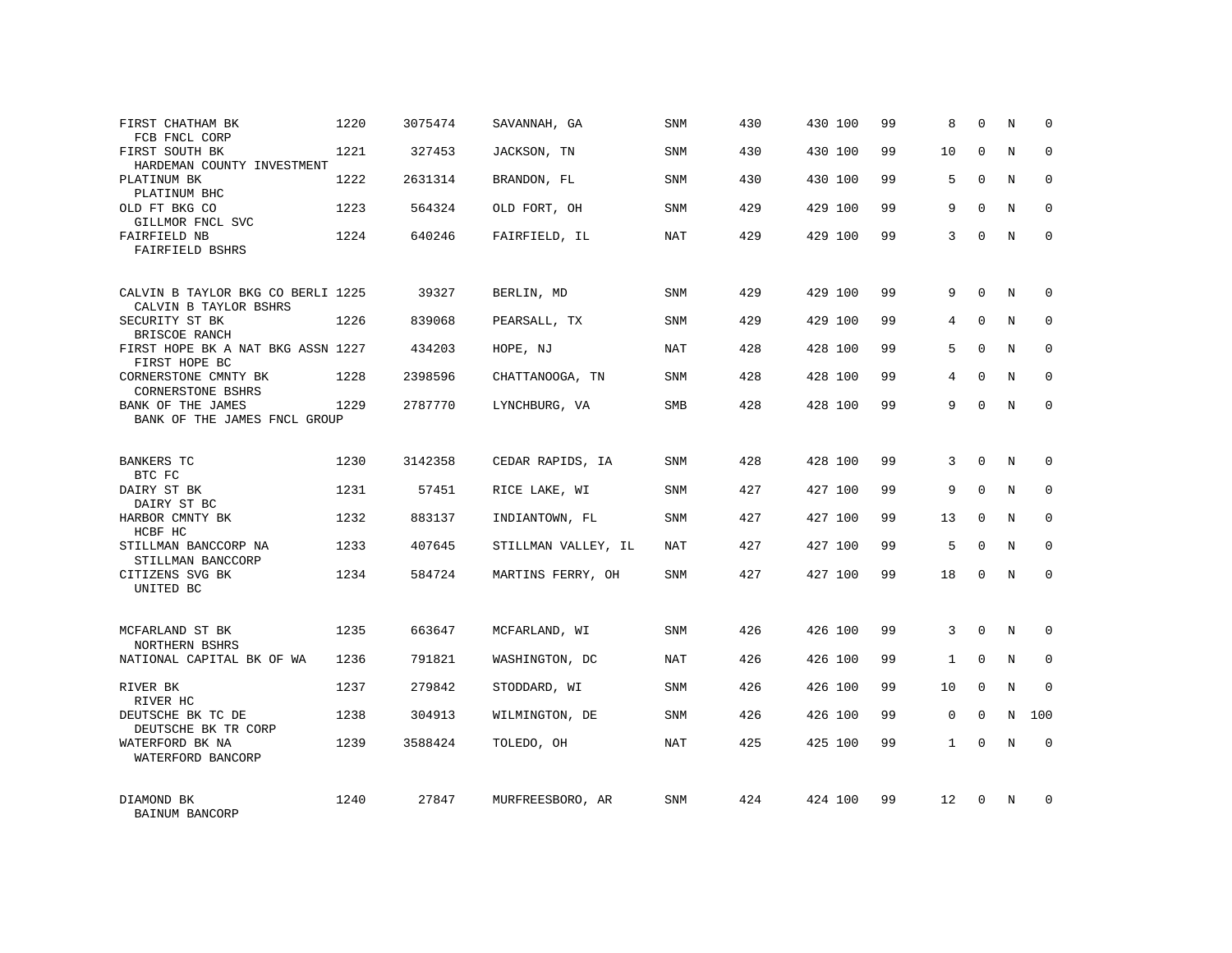| FIRST NB OF MIFFLINTOWN<br>FIRST CMNTY FNCL CORP | 1241 | 212018  | MIFFLINTOWN, PA   | NAT        | 423 | 423 100 | 99 | 10           | $\mathbf 0$ | N           | 0           |
|--------------------------------------------------|------|---------|-------------------|------------|-----|---------|----|--------------|-------------|-------------|-------------|
| ONE B&T NA<br>ONEFINANCIAL CORP                  | 1242 | 568144  | LITTLE ROCK, AR   | <b>NAT</b> | 423 | 423 100 | 99 | 9            | $\Omega$    | $\mathbf N$ | $\mathbf 0$ |
| THIRD NB OF SEDALIA<br>CENTRAL BANCOMPANY        | 1243 | 611451  | SEDALIA, MO       | NAT        | 423 | 423 100 | 99 | 5            | $\Omega$    | N           | 0           |
| BRANNEN BK<br>BRANNEN BK OF FL                   | 1244 | 760331  | INVERNESS, FL     | SNM        | 422 | 422 100 | 99 | 11           | $\Omega$    | N           | $\Omega$    |
| RIVERSIDE CNMTY BK<br>HEARTLAND FNCL USA         | 1245 | 2339900 | ROCKFORD, IL      | SNM        | 422 | 422 100 | 99 | 3            | $\Omega$    | N           | $\Omega$    |
| ITASCA B&TC<br>ITASCA BC                         | 1246 | 812436  | ITASCA, IL        | SNM        | 422 | 422 100 | 99 | $\mathbf{1}$ | $\Omega$    | N           | 0           |
| WILSON & MUIR B&TC<br>WILSON & MUIR BANCORP      | 1247 | 899343  | BARDSTOWN, KY     | SNM        | 422 | 422 100 | 99 | 10           | $\Omega$    | N           | $\Omega$    |
| CITIZENS FIRST BK<br>CITIZENS FIRST CORP         | 1248 | 2751007 | BOWLING GREEN, KY | SNM        | 422 | 422 100 | 99 | 8            | $\Omega$    | N           | $\Omega$    |
| COMMUNITY FIRST BK<br>COMMUNITY FIRST BC         | 1249 | 1440117 | WALHALLA, SC      | SNM        | 421 | 421 100 | 99 | 7            | $\Omega$    | N           | $\Omega$    |
| MORRIS BK<br>MORRIS ST BSHRS                     | 1250 | 423739  | DUBLIN, GA        | SNM        | 421 | 421 100 | 99 | 3            | $\Omega$    | N           | $\Omega$    |
| CITIZENS B&TC<br>CITIZENS BKG CORP               | 1251 | 701839  | FROSTPROOF, FL    | SNM        | 420 | 420 100 | 99 | 12           | $\mathbf 0$ | N           | $\Omega$    |
| LANDMARK CMNTY BK                                | 1252 | 2758024 | COLLIERVILLE, TN  | SNM        | 420 | 420 100 | 99 | 2            | $\mathbf 0$ | $\mathbf N$ | $\mathbf 0$ |
| PEOPLES B&TC CO<br>LINCOLN CTY BC                | 1253 | 909055  | TROY, MO          | <b>SMB</b> | 420 | 420 100 | 99 | 6            | $\Omega$    | N           | $\Omega$    |
| CCB CMNTY BK<br>SOUTHERN NAT CORP                | 1254 | 655839  | ANDALUSIA, AL     | SMB        | 420 | 420 100 | 99 | 2            | $\mathbf 0$ | $\mathbf N$ | $\mathbf 0$ |
| <b>BANKORION</b><br>ORION BC                     | 1255 | 855741  | ORION, IL         | <b>SNM</b> | 420 | 420 100 | 99 | 6            | $\mathbf 0$ | N           | $\mathbf 0$ |
| HERITAGE BK NA<br>HERITAGE BSHRS GRP             | 1256 | 901358  | SPICER, MN        | <b>NAT</b> | 420 | 420 100 | 99 | 12           | $\mathbf 0$ | N           | $\mathbf 0$ |
| FIRST VA CMNTY BK                                | 1257 | 3614976 | FAIRFAX, VA       | SMB        | 419 | 419 100 | 99 | 3            | $\mathbf 0$ | $\mathbf N$ | 0           |
| ROYAL BKS OF MO<br>ROYAL BSHRS                   | 1258 | 501459  | SAINT LOUIS, MO   | <b>SNM</b> | 419 | 419 100 | 99 | 6            | $\Omega$    | N           | $\mathbf 0$ |
| PEOPLES BK<br>WINTER TR OF 12/3/74               | 1259 | 177957  | LAWRENCE, KS      | SMB        | 419 | 419 100 | 99 | 14           | $\mathbf 0$ | $\mathbf N$ | $\mathbf 0$ |
| REGENT BK<br>REGENT BC                           | 1260 | 1008731 | DAVIE, FL         | <b>SNM</b> | 419 | 419 100 | 99 | 4            | $\mathbf 0$ | N           | 0           |
| FIRST CENTURY BK<br>FIRST CENTURY BSHRS          | 1261 | 569422  | BLUEFIELD, WV     | SMB        | 419 | 419 100 | 99 | 11           | $\mathbf 0$ | N           | $\mathbf 0$ |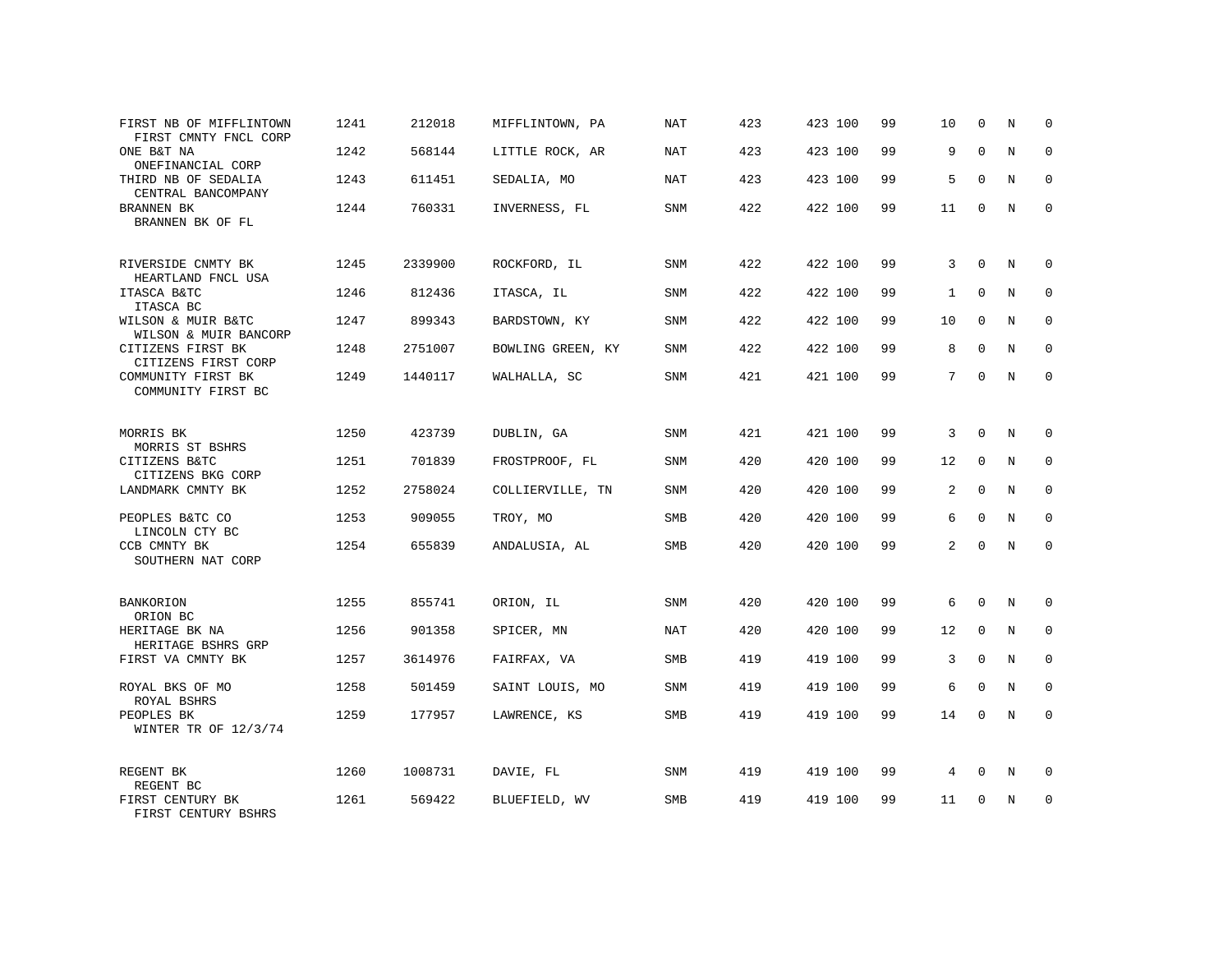| CONGRESSIONAL BK<br>CONGRESSIONAL BSHRS                       | 1262 | 3187630 | POTOMAC, MD                | SMB        | 417 | 417 100 | 99 | 3               | $\Omega$    | N           | $\Omega$    |
|---------------------------------------------------------------|------|---------|----------------------------|------------|-----|---------|----|-----------------|-------------|-------------|-------------|
| FIRST NB&TC<br>FIRST INDEPENDENT BC                           | 1263 | 154154  | CHICKASHA, OK              | <b>NAT</b> | 417 | 417 100 | 99 | 10              | $\Omega$    | N           | $\mathbf 0$ |
| CLEARFIELD B&TC<br>CBT FNCL CORP                              | 1264 | 975911  | CLEARFIELD, PA             | <b>SNM</b> | 417 | 417 100 | 99 | 12              | $\Omega$    | N           | $\Omega$    |
| COASTALSTATES BK<br>COASTALSOUTH BSHRS                        | 1265 | 3274709 | HILTON HEAD ISLAND, SC SNM |            | 417 | 417 100 | 99 | 3               | $\Omega$    | N           | $\Omega$    |
| FARMERS AND MERCHANTS BK OF<br>FARMERS AND MERCHANTS BC OF PA | 1266 | 18827   | KITTANNING, PA             | NAT        | 417 | 417 100 | 99 | $7\overline{ }$ | $\mathbf 0$ | N           | $\mathbf 0$ |
| AVIDBANK<br>AVIDBANK HOLD                                     | 1267 | 3214059 | PALO ALTO, CA              | SNM        | 416 | 416 100 | 99 | $\mathbf{0}$    | $\Omega$    | $\mathbb N$ | $\mathbf 0$ |
| TRIUMPH BK<br>TRIUMPH BSHRS                                   | 1268 | 3395293 | MEMPHIS, TN                | <b>SMB</b> | 416 | 416 100 | 99 | $\overline{4}$  | $\Omega$    | $_{\rm N}$  | $\mathbf 0$ |
| WOODHAVEN NB<br>MYERS BSHRS                                   | 1269 | 513050  | FORT WORTH, TX             | <b>NAT</b> | 416 | 416 100 | 99 | $7\overline{ }$ | $\Omega$    | $_{\rm N}$  | $\mathbf 0$ |
| SAINT MARTIN B&TC<br>SAINT MARTIN BSHRS                       | 1270 | 841539  | SAINT MARTINVILLE, LA      | SNM        | 416 | 416 100 | 99 | 10              | 0           | N           | 0           |
| HNB NB                                                        | 1271 | 908553  | HANNIBAL, MO               | <b>NAT</b> | 414 | 414 100 | 99 | 11              | $\mathsf 0$ | $\mathbb N$ | $\mathsf 0$ |
| FIRST NB&TC OF WILLISTON<br>JORGENSON WILLISTON HC            | 1272 | 248455  | WILLISTON, ND              | <b>NAT</b> | 413 | 413 100 | 99 | 4               | $\Omega$    | $_{\rm N}$  | $\mathbf 0$ |
| PEOPLES B&TC<br>PBT BSHRS                                     | 1273 | 153353  | MCPHERSON, KS              | <b>SNM</b> | 413 | 413 100 | 99 | 9               | $\mathbf 0$ | $_{\rm N}$  | $\mathbf 0$ |
| NORTHEAST GA BK<br>FIRST SCTY BSHRS                           | 1274 | 888833  | LAVONIA, GA                | <b>SNM</b> | 413 | 413 100 | 99 | 12              | $\mathbf 0$ | $\mathbb N$ | $\mathbf 0$ |
| MERCHANTS & SOUTHERN BK<br>MERCHANTS & S BK OF FL             | 1275 | 726234  | GAINESVILLE, FL            | <b>SNM</b> | 412 | 412 100 | 99 | 13              | $\mathbf 0$ | N           | 0           |
| CORNHUSKER BK<br>CORNHUSKER GROWTH CORP                       | 1276 | 544652  | LINCOLN, NE                | <b>SMB</b> | 412 | 412 100 | 99 | 8               | $\mathbf 0$ | N           | $\mathbf 0$ |
| CITIZENS ST BK<br>CSB BSHRS                                   | 1277 | 261360  | SOMERVILLE, TX             | <b>SNM</b> | 411 | 411 100 | 99 | 5               | $\Omega$    | N           | $\mathbf 0$ |
| PROVIDENCE BK LLC                                             | 1278 | 3280625 | SOUTH HOLLAND, IL          | SNM        | 411 | 411 100 | 99 | 7               | $\mathbf 0$ | N           | $\mathbf 0$ |
| PLATTE VALLEY BK OF MO<br>PLATTE CTY BSHRS                    | 1279 | 701259  | PLATTE CITY, MO            | SNM        | 410 | 410 100 | 99 | 7               | $\mathbf 0$ | N           | $\mathbf 0$ |
| BANK NA<br>NBM CORP                                           | 1280 | 829050  | MCALESTER, OK              | <b>NAT</b> | 409 | 409 100 | 99 | 7               | $\Omega$    | N           | 0           |
| CENTENNIAL BK<br>CIC BSHRS                                    | 1281 | 154257  | CENTENNIAL, CO             | <b>SMB</b> | 409 | 409 100 | 99 | 8               | $\mathbf 0$ | N           | $\mathbf 0$ |
| COMMUNITY BK<br>COMMUNITY BC OF LA                            | 1282 | 90337   | RACELAND, LA               | <b>SNM</b> | 409 | 409 100 | 99 | 8               | Ω           | N           | $\mathbf 0$ |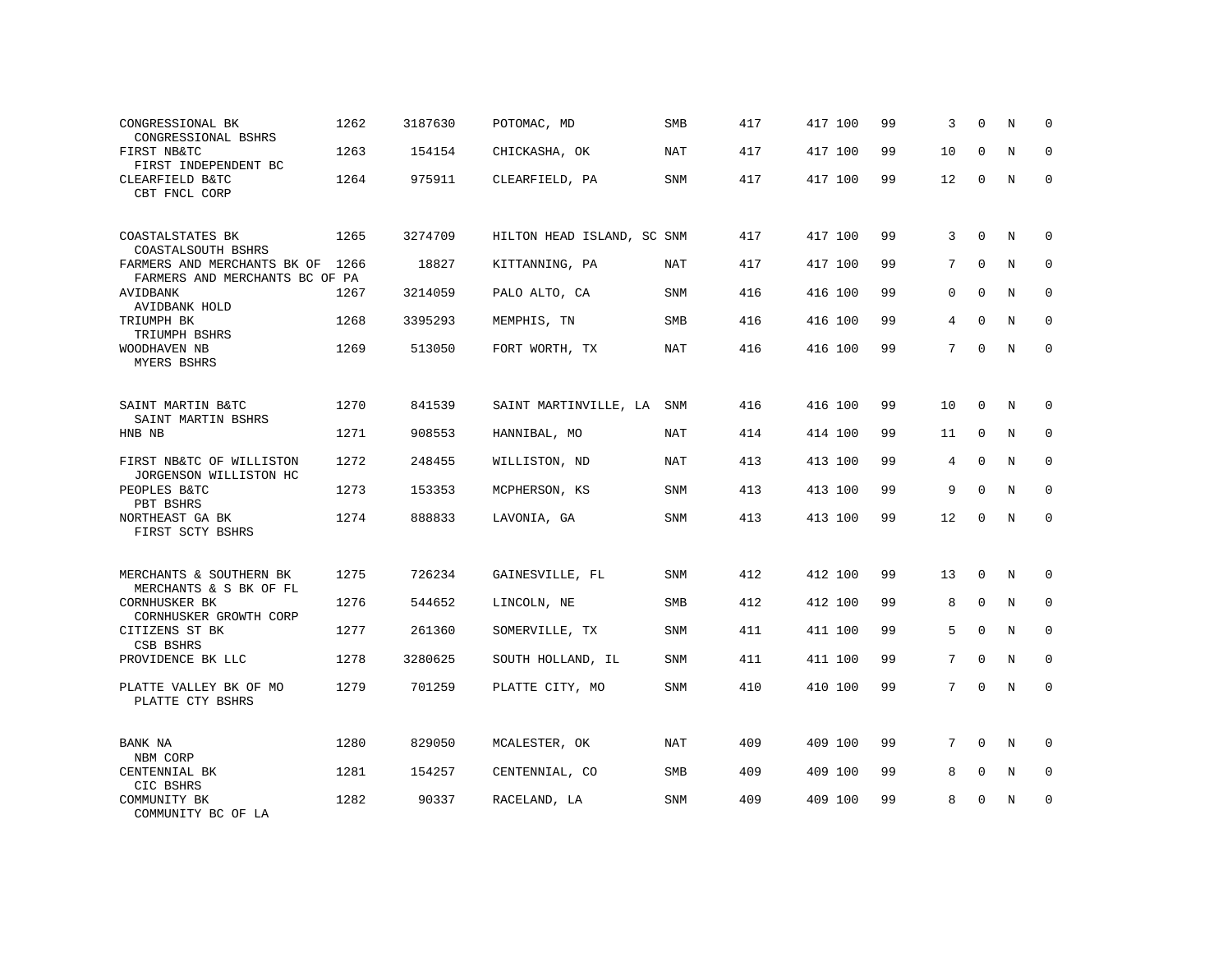| CUMBERLAND VALLEY NB&TC<br>CUMBERLAND VALLEY FNCL CO      | 1283 | 647218  | EAST BERNSTADT, KY   | NAT        | 409 | 409 100 | 99 | 13             | $\Omega$    | N           | $\Omega$    |
|-----------------------------------------------------------|------|---------|----------------------|------------|-----|---------|----|----------------|-------------|-------------|-------------|
| FIRST NB<br>FIRST NAT BSHRS                               | 1284 | 583352  | HUNTSVILLE, TX       | <b>NAT</b> | 408 | 408 100 | 99 | 3              | $\Omega$    | $\mathbf N$ | $\mathbf 0$ |
| INTEGRITY FIRST BK NA<br>MOUNTAIN HOME BSHRS              | 1285 | 26242   | MOUNTAIN HOME, AR    | NAT        | 408 | 408 100 | 99 | 7              | $\Omega$    | N           | $\Omega$    |
| FIRST NB OF TALLADEGA                                     | 1286 | 257233  | TALLADEGA, AL        | NAT        | 408 | 408 100 | 99 | 2              | $\Omega$    | N           | $\mathbf 0$ |
| FIRST NAT TALLADEGA CORP<br>COMMUNITY B&T<br>COMMUNITY CO | 1287 | 549862  | WACO, TX             | <b>SNM</b> | 408 | 408 100 | 99 | 2              | $\mathbf 0$ | N           | $\mathbf 0$ |
| SYNERGY BK<br>SYNERGY BSHRS                               | 1288 | 2748502 | HOUMA, LA            | <b>SNM</b> | 408 | 408 100 | 99 | $\overline{4}$ | $\mathbf 0$ | $\mathbf N$ | 0           |
| FIDELITY BK<br>FIDELITY HC                                | 1289 | 9357    | EDINA, MN            | <b>SNM</b> | 408 | 408 100 | 99 | $\mathbf{1}$   | $\Omega$    | $_{\rm N}$  | $\mathbf 0$ |
| FARMERS B&TC<br>FARMERS BANCORP                           | 1290 | 33147   | BLYTHEVILLE, AR      | <b>SMB</b> | 407 | 407 100 | 99 | 6              | $\mathbf 0$ | N           | 0           |
| C US BK<br>HOW-WIN DEV CO                                 | 1291 | 900146  | CRESCO, IA           | SNM        | 407 | 407 100 | 99 | 4              | 0           | N           | 0           |
| FCN BK NA<br>FCN BANC CORP                                | 1292 | 321947  | BROOKVILLE, IN       | <b>NAT</b> | 407 | 407 100 | 99 | 4              | $\mathbf 0$ | $\mathbf N$ | 0           |
| HOWARD BK<br>HOWARD BC                                    | 1293 | 3282852 | ELLICOTT CITY, MD    | <b>SNM</b> | 407 | 407 100 | 99 | 5              | $\Omega$    | N           | $\mathbf 0$ |
| TOMATOBANK NA<br>TFC HC                                   | 1294 | 2943389 | ALHAMBRA, CA         | <b>NAT</b> | 407 | 407 100 | 99 | 5              | $\Omega$    | $\mathbf N$ | $\mathbf 0$ |
| BEACH BUS BK<br>FIRST PACTRUST BC                         | 1295 | 3252510 | MANHATTAN BEACH, CA  | SNM        | 406 | 406 100 | 99 | 2              | 0           | N           | 0           |
| BALLSTON SPA NB<br>BALLSTON SPA BC                        | 1296 | 505     | BALLSTON SPA, NY     | <b>NAT</b> | 406 | 406 100 | 99 | 9              | $\mathbf 0$ | N           | 0           |
| REPUBLIC BK & TR<br>IRONHORSE FNCL GRP                    | 1297 | 1198605 | NORMAN, OK           | <b>SNM</b> | 406 | 406 100 | 99 | 4              | $\Omega$    | N           | $\mathbf 0$ |
| HARDIN CTY BK<br>HARDIN CTY BSHRS                         | 1298 | 526854  | SAVANNAH, TN         | SNM        | 405 | 405 100 | 99 | 6              | $\Omega$    | N           | $\mathbf 0$ |
| CBC NB<br>COASTAL BKG CO                                  | 1299 | 2855914 | FERNANDINA BEACH, FL | NAT        | 405 | 405 100 | 99 | 3              | $\Omega$    | N           | $\mathbf 0$ |
| SIGNATURE BK<br>SIGNATURE BC                              | 1300 | 3437483 | CHICAGO, IL          | <b>SNM</b> | 405 | 405 100 | 99 | $\mathbf{1}$   | $\mathbf 0$ | N           | $\mathbf 0$ |
| FIRST NB OF SCOTIA<br>GLENVILLE BHC                       | 1301 | 472616  | SCOTIA, NY           | <b>NAT</b> | 405 | 405 100 | 99 | 9              | $\Omega$    | $\rm N$     | $\mathbf 0$ |
| VOLUNTEER ST BK<br>VOLUNTEER ST BSHRS                     | 1302 | 774132  | PORTLAND, TN         | SNM        | 405 | 405 100 | 99 | 8              | 0           | N           | $\mathbf 0$ |
| WESTERN CMRC BK<br>WESTERN CMRC BSHRS CARLSBAD            | 1303 | 169756  | CARLSBAD, NM         | <b>SNM</b> | 405 | 405 100 | 99 | 11             | U           | N           | $\mathbf 0$ |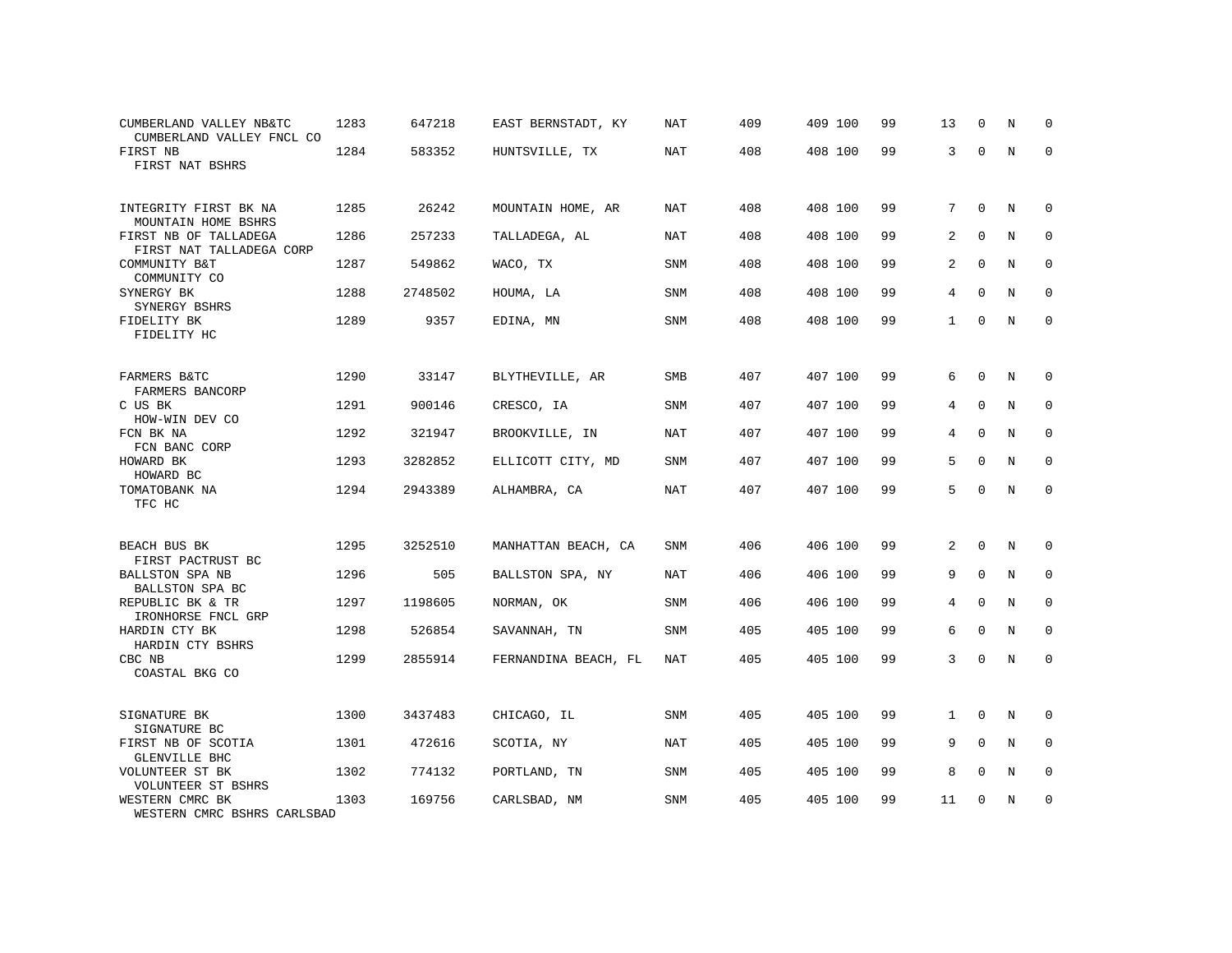| ARIZONA BK & TR<br>HEARTLAND FNCL USA      | 1304 | 3187612 | PHOENIX, AZ                | <b>SNM</b> | 405 | 405 100 | 99 | 7               | $\mathbf 0$ | N           | 0           |
|--------------------------------------------|------|---------|----------------------------|------------|-----|---------|----|-----------------|-------------|-------------|-------------|
| ENTERPRISE BK OF SC                        | 1305 | 457426  | EHRHARDT, SC               | <b>SNM</b> | 404 | 404 100 | 99 | 11              | $\mathbf 0$ | N           | $\mathbf 0$ |
| CONVERSE CTY BK<br>CONVERSE CTY CAP CORP   | 1306 | 72258   | DOUGLAS, WY                | <b>SNM</b> | 404 | 404 100 | 99 | 2               | $\mathbf 0$ | $_{\rm N}$  | $\mathbf 0$ |
| CLINTON NB<br>WJ YOUNG & CO                | 1307 | 773443  | CLINTON, IA                | <b>NAT</b> | 404 | 404 100 | 99 | 8               | $\Omega$    | N           | $\Omega$    |
| FIRST RELIANCE BK<br>FIRST RELIANCE BSHRS  | 1308 | 2839790 | FLORENCE, SC               | <b>SNM</b> | 404 | 404 100 | 99 | 5               | $\Omega$    | N           | $\mathbf 0$ |
| AMERICAN SCTY BK<br>AMERICA BSHRS          | 1309 | 1471577 | NEWPORT BEACH, CA          | <b>SMB</b> | 404 | 404 100 | 99 | 5               | $\Omega$    | $_{\rm N}$  | $\Omega$    |
| AMERICAN B&T<br>LEACKCO BHC                | 1310 | 275358  | WESSINGTON SPRINGS, SD SNM |            | 404 | 404 100 | 99 | 7               | $\Omega$    | N           | $\Omega$    |
| NORSTATES BK<br>NORTHERN ST FC             | 1311 | 545042  | WAUKEGAN, IL               | SNM        | 404 | 404 100 | 99 | 7               | $\mathbf 0$ | N           | 0           |
| RIVER B&T<br>RIVER FC                      | 1312 | 3437157 | PRATTVILLE, AL             | <b>SNM</b> | 403 | 403 100 | 99 | 4               | $\Omega$    | N           | $\Omega$    |
| MONUMENT BK                                | 1313 | 3336607 | BETHESDA, MD               | <b>SNM</b> | 402 | 402 100 | 99 | $\mathbf{1}$    | $\mathbf 0$ | $\mathbf N$ | $\mathbf 0$ |
| RICHWOOD BKG CO<br>RICHWOOD BSHRS          | 1314 | 150727  | RICHWOOD, OH               | <b>SMB</b> | 402 | 402 100 | 99 | 5               | $\Omega$    | $\mathbf N$ | $\mathbf 0$ |
| CITIZENS BK<br>CITIZENS BSHRS CORP         | 1315 | 898627  | OLANTA, SC                 | <b>SNM</b> | 402 | 402 100 | 99 | 15              | $\mathbf 0$ | N           | 0           |
| FIRST ST BK NE<br>FIRST ST HOLD CO         | 1316 | 499453  | LINCOLN, NE                | SMB        | 401 | 401 100 | 99 | 14              | $\mathbf 0$ | N           | $\mathbf 0$ |
| PEOPLES BK CO<br>PEOPLES HC                | 1317 | 702911  | COLDWATER, OH              | SNM        | 401 | 401 100 | 99 | 6               | $\mathbf 0$ | N           | 0           |
| SAINT LOUIS BK<br>SAINT LOUIS BSHRS        | 1318 | 3354599 | TOWN AND COUNTRY, MO       | <b>SNM</b> | 401 | 401 100 | 99 | $\mathbf 0$     | $\Omega$    | $\mathbf N$ | $\mathbf 0$ |
| ALLEGHENY VALLEY BK<br>ALLEGHENY VALLEY BC | 1319 | 1829    | PITTSBURGH, PA             | SNM        | 400 | 400 100 | 99 | 9               | $\mathbf 0$ | $\mathbf N$ | $\mathbf 0$ |
| VISIONBANK OF IA<br>VISIONBANKSHARES       | 1320 | 269049  | AMES, IA                   | SMB        | 399 | 399 100 | 99 | $7\overline{ }$ | $\Omega$    | N           | 0           |
| PEOPLES BK<br>PEOPLES BC                   | 1321 | 998844  | ROCK VALLEY, IA            | SNM        | 399 | 399 100 | 99 | 6               | $\mathbf 0$ | N           | 0           |
| FIRST NB<br>MONEYTREE CORP                 | 1322 | 198831  | LENOIR CITY, TN            | <b>NAT</b> | 398 | 398 100 | 99 | 8               | $\Omega$    | N           | $\mathbf 0$ |
| CITIZENS BK<br>AMADOR BSHRS                | 1323 | 1016857 | LAS CRUCES, NM             | SNM        | 398 | 398 100 | 99 | 5               | 0           | N           | $\mathbf 0$ |
| FIRST COUNTY BK<br>FIRST CO BANCORP        | 1324 | 327949  | NEW BADEN, IL              | <b>SNM</b> | 398 | 398 100 | 99 | 4               | $\Omega$    | N           | $\mathbf 0$ |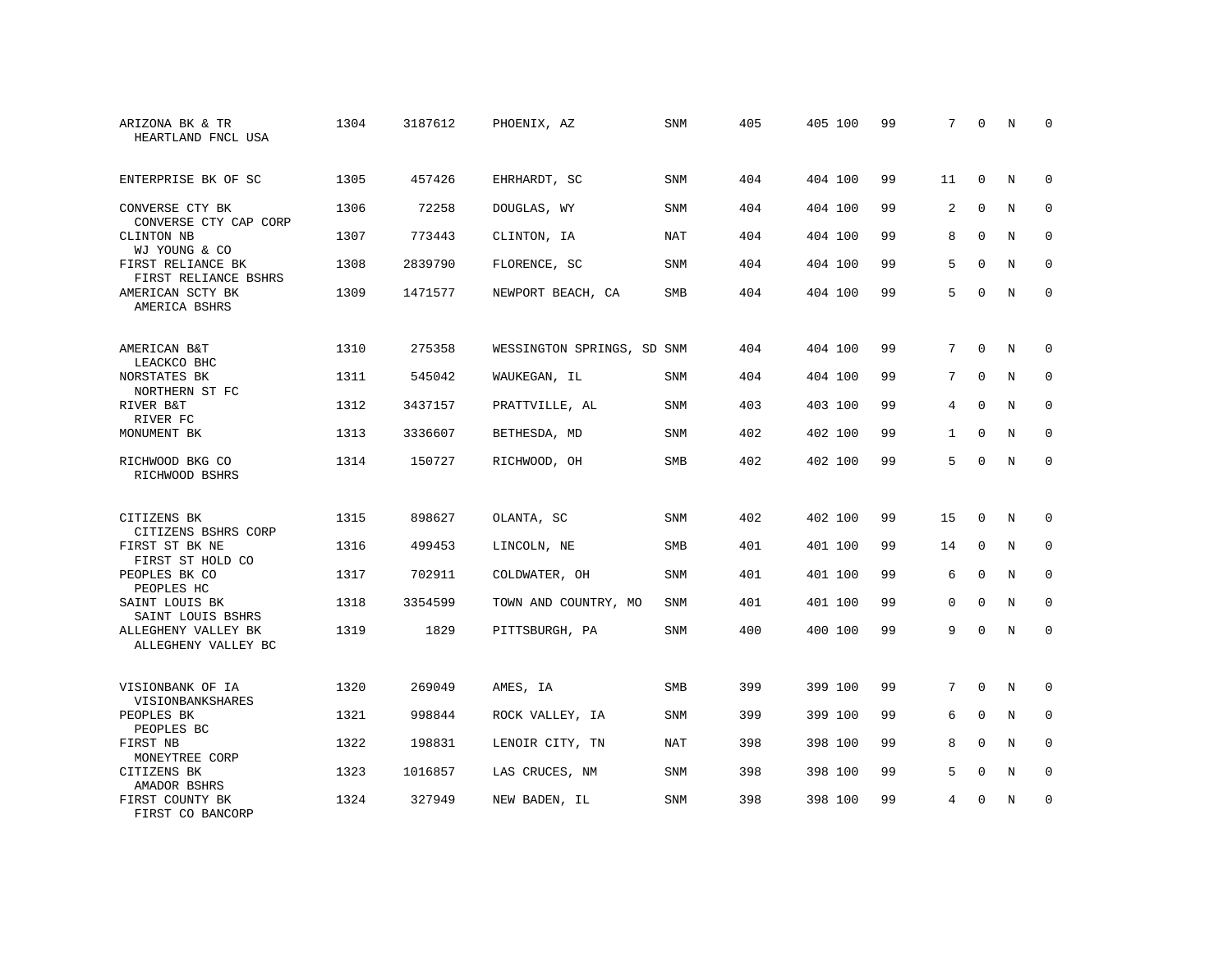| TIOGA ST BK<br>TSB SVC                            | 1325 | 910118  | SPENCER, NY     | <b>SMB</b> | 397 | 397 100 | 99 | 10           | $\Omega$    | N           | $\Omega$    |
|---------------------------------------------------|------|---------|-----------------|------------|-----|---------|----|--------------|-------------|-------------|-------------|
| LEDYARD NB<br>LEDYARD FNCL GRP                    | 1326 | 1863097 | NORWICH, VT     | NAT        | 397 | 397 100 | 99 | 7            | $\mathbf 0$ | N           | 0           |
| JONESTOWN B&TC                                    | 1327 | 653611  | JONESTOWN, PA   | SNM        | 397 | 397 100 | 99 | 8            | $\mathbf 0$ | N           | $\mathbf 0$ |
| BLOOMFIELD ST BK<br>UNIVERSAL BANCORP             | 1328 | 64543   | BLOOMFIELD, IN  | SNM        | 397 | 397 100 | 99 | 13           | $\Omega$    | N           | $\mathbf 0$ |
| AIMBANK<br>AIM BSHRS                              | 1329 | 1006951 | LITTLEFIELD, TX | <b>SNM</b> | 396 | 396 100 | 99 | 9            | $\mathbf 0$ | N           | $\mathbf 0$ |
| AMERICAN GATEWAY BK<br>AMERICAN GATEWAY FNCL CORP | 1330 | 893538  | BATON ROUGE, LA | <b>SNM</b> | 396 | 396 100 | 99 | 9            | $\Omega$    | N           | 0           |
| FIRST NB OF CARMI<br>SOUTHERN IL BANCORP          | 1331 | 209148  | CARMI, IL       | <b>NAT</b> | 396 | 396 100 | 99 | 10           | $\mathbf 0$ | N           | 0           |
| RIDGESTONE BK<br>RIDGESTONE FS                    | 1332 | 2342160 | BROOKFIELD, WI  | <b>SNM</b> | 396 | 396 100 | 99 | $\mathbf{1}$ | $\Omega$    | N           | $\mathbf 0$ |
| COMMUNITY SOUTH BK<br>TENNESSEE CENT BSHRS        | 1333 | 590855  | PARSONS, TN     | <b>SNM</b> | 396 | 396 100 | 99 | 13           | 0           | N           | 0           |
| SOY CAP B&TC<br>SCB BC                            | 1334 | 899736  | DECATUR, IL     | <b>SNM</b> | 396 | 396 100 | 99 | 9            | $\Omega$    | $\mathbb N$ | $\mathbf 0$ |
| FORT SILL NB<br>JRMB II                           | 1335 | 125154  | FORT SILL, OK   | <b>NAT</b> | 396 | 396 100 | 99 | 75           | $\mathbf 0$ | N           | 0           |
| SIMSBURY B&TC<br>SBT BC                           | 1336 | 2290887 | SIMSBURY, CT    | <b>SNM</b> | 395 | 395 100 | 99 | 4            | $\mathbf 0$ | N           | 0           |
| FNB BK<br>JACKSON FINANCIAL CORP                  | 1337 | 400141  | MAYFIELD, KY    | SNM        | 395 | 395 100 | 99 | 7            | $\mathbf 0$ | N           | 0           |
| INVESTAR BK                                       | 1338 | 3449066 | BATON ROUGE, LA | <b>SNM</b> | 395 | 395 100 | 99 | 6            | $\Omega$    | N           | $\mathbf 0$ |
| FOSTER BK<br><b>FOSTER BSHRS</b>                  | 1339 | 1362246 | CHICAGO, IL     | SNM        | 395 | 395 100 | 99 | 8            | $\Omega$    | N           | $\mathbf 0$ |
| FARMERS NB<br>FARMERS BC                          | 1340 | 307062  | BUHL, ID        | NAT        | 395 | 395 100 | 99 | 5            | $\mathbf 0$ | N           | 0           |
| FIRST NB<br>BASTROP BSHRS                         | 1341 | 18050   | BASTROP, TX     | NAT        | 395 | 395 100 | 99 | 5            | $\Omega$    | N           | 0           |
| UNITED S BK<br>UNISOUTH                           | 1342 | 327435  | UMATILLA, FL    | <b>SNM</b> | 395 | 395 100 | 99 | 12           | $\Omega$    | N           | $\mathbf 0$ |
| CITIZENS TR BK<br>CITIZENS BSHRS CORP             | 1343 | 680130  | ATLANTA, GA     | <b>SMB</b> | 394 | 394 100 | 99 | 9            | $\Omega$    | N           | $\mathbf 0$ |
| PINE BLUFF NB<br><b>JEFFERSON BSHRS</b>           | 1344 | 49241   | PINE BLUFF, AR  | <b>NAT</b> | 394 | 394 100 | 99 | 7            | $\Omega$    | N           | $\mathbf 0$ |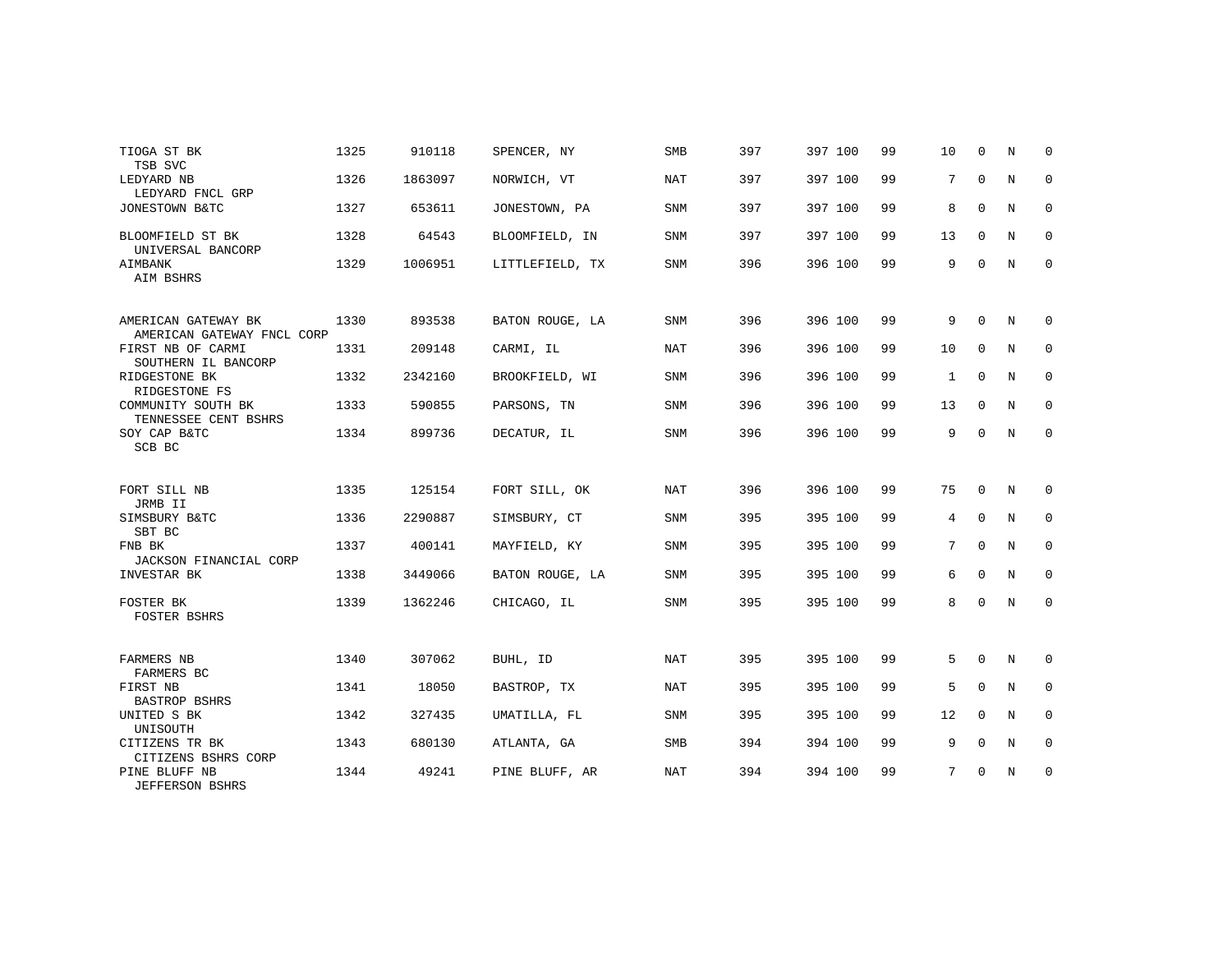| PEOPLES B&TC OF MADISON CTY 1345<br>WHITAKER BC |      | 746513  | BEREA, KY           | SMB        | 393 | 393 100 | 99 | 9            | $\Omega$    | N          | $\mathbf 0$  |
|-------------------------------------------------|------|---------|---------------------|------------|-----|---------|----|--------------|-------------|------------|--------------|
| DENMARK ST BK<br>DENMARK BSHRS                  | 1346 | 222446  | DENMARK, WI         | SNM        | 393 | 393 100 | 99 | 5            | $\Omega$    | N          | $\mathbf{0}$ |
| MIDWEST BK WESTERN IL<br>WESTERN IL BSHRS       | 1347 | 709143  | MONMOUTH, IL        | SMB        | 391 | 391 100 | 99 | 7            | $\Omega$    | N          | $\mathbf 0$  |
| EXCHANGE NB&TC CO<br>EXCHANGE BSHRS CORP OF KS  | 1348 | 144052  | ATCHISON, KS        | <b>NAT</b> | 391 | 391 100 | 99 | 10           | $\Omega$    | N          | $\mathbf{0}$ |
| FIRST ST BK MIDDLEBURY<br>CRYSTAL VALLEY FC     | 1349 | 967046  | MIDDLEBURY, IN      | SNM        | 391 | 391 100 | 99 | 5            | 0           | N          | $\mathbf 0$  |
| CATSKILL HUDSON BK<br>CATSKILL HUDSON BC        | 1350 | 2132594 | MONTICELLO, NY      | SNM        | 391 | 391 100 | 99 | 11           | $\mathbf 0$ | N          | $\mathbf 0$  |
| INLAND NW BK<br>NORTHWEST BC                    | 1351 | 1411032 | SPOKANE, WA         | SNM        | 391 | 391 100 | 99 | 10           | $\mathbf 0$ | N          | $\mathbf 0$  |
| SOUND CMNTY BK<br>SOUND FNCL BC                 | 1352 | 429487  | SEATTLE, WA         | SNM        | 391 | 391 100 | 99 | 4            | $\mathbf 0$ | N          | $\mathbf 0$  |
| BANK OF WI DELLS<br>DELLS BSHRS                 | 1353 | 894348  | WISCONSIN DELLS, WI | <b>SNM</b> | 390 | 390 100 | 99 | 2            | $\Omega$    | N          | $\mathbf 0$  |
| FARMERS BK WINDSOR VA                           | 1354 | 619327  | WINDSOR, VA         | <b>SMB</b> | 390 | 390 100 | 99 | 4            | $\Omega$    | N          | $\mathbf 0$  |
|                                                 |      |         |                     |            |     |         |    |              |             |            |              |
| ROUND TOP ST BK<br>ROUND TOP BSHRS              | 1355 | 665865  | ROUND TOP, TX       | SNM        | 389 | 389 100 | 99 | 4            | $\Omega$    | N          | $\Omega$     |
| DBA BONNEVILLE BK<br>GREEN DOT CORP             | 1356 | 243375  | PROVO, UT           | <b>SMB</b> | 389 | 389 100 | 99 | $\Omega$     | $\Omega$    | N          | $\mathbf 0$  |
| <b>BANK OF UNION</b><br>UNION CITY CORP         | 1357 | 535258  | EL RENO, OK         | SNM        | 388 | 388 100 | 99 | $\mathbf{1}$ | $\Omega$    | N          | $\Omega$     |
| BANK OF GLEN BURNIE<br>GLEN BURNIE BC           | 1358 | 628123  | GLEN BURNIE, MD     | SNM        | 387 | 387 100 | 99 | 7            | $\mathbf 0$ | N          | $\mathbf 0$  |
| CENTRAL VA BK<br>CENTRAL VA BSHRS               | 1359 | 436823  | POWHATAN, VA        | SMB        | 387 | 387 100 | 99 | 7            | $\Omega$    | $_{\rm N}$ | $\Omega$     |
|                                                 |      |         |                     |            |     |         |    |              |             |            |              |
| BENCHMARK BK<br><b>QUINLAN BSHRS</b>            | 1360 | 980960  | PLANO, TX           | SNM        | 387 | 387 100 | 99 | 3            | $\Omega$    | N          | $\Omega$     |
| COASTAL CMNTY BK<br>COASTAL FNCL CORP           | 1361 | 2562164 | EVERETT, WA         | SMB        | 387 | 387 100 | 99 | 8            | $\mathbf 0$ | N          | 0            |
| CAPSTONE BK<br>CAPSTONE BSHRS                   | 1362 | 450034  | TUSCALOOSA, AL      | SNM        | 387 | 387 100 | 99 | 7            | $\Omega$    | $_{\rm N}$ | $\Omega$     |
| MERCANTILE BK<br>MERCANTILE BANCORP             | 1363 | 481542  | QUINCY, IL          | SNM        | 386 | 386 100 | 99 | 3            | $\mathbf 0$ | N          | 0            |
| <b>GREENVILLE NB</b><br>GREENVILLE NAT BC       | 1364 | 295011  | GREENVILLE, OH      | <b>NAT</b> | 386 | 386 100 | 99 | 6            | $\Omega$    | N          | $\mathbf 0$  |
| PASCACK CMNTY BK<br>PASCACK BC                  | 1365 | 3090338 | WALDWICK, NJ        | <b>SNM</b> | 385 | 385 100 | 99 | 8            | $\Omega$    | N          | $\Omega$     |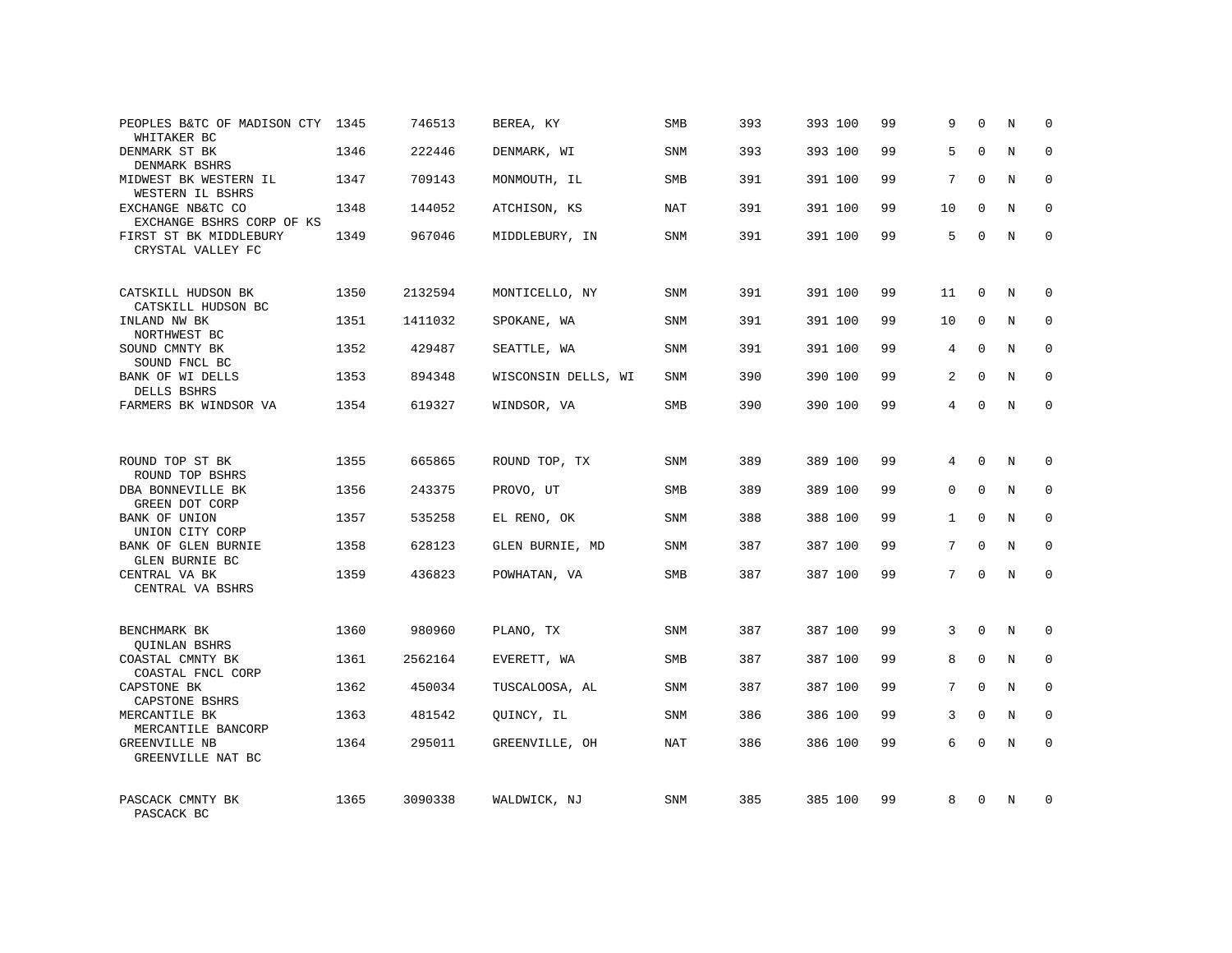| BANK OF PUTNAM CTY<br>BPC CORP                       | 1366 | 99536   | COOKEVILLE, TN     | <b>SNM</b> | 385 | 385 100 | 99 | 6        | $\Omega$    | N       | 0           |
|------------------------------------------------------|------|---------|--------------------|------------|-----|---------|----|----------|-------------|---------|-------------|
| MIDWEST INDEP BK<br>MIDWEST INDEP BSHRS              | 1367 | 977250  | JEFFERSON CITY, MO | <b>SMB</b> | 384 | 384 100 | 99 | 1        | $\Omega$    | N       | $\Omega$    |
| PRESIDIO BK                                          | 1368 | 3398100 | SAN FRANCISCO, CA  | <b>SMB</b> | 383 | 383 100 | 99 | 3        | $\Omega$    | N       | $\mathbf 0$ |
| BPD BK<br>BPD HOLDING                                | 1369 | 66015   | NEW YORK, NY       | <b>SMB</b> | 383 | 372 97  | 99 | $\Omega$ | $\Omega$    | Y       | 99          |
| KAW VALLEY BK<br>KAW VALLEY BC                       | 1370 | 485456  | TOPEKA, KS         | <b>SNM</b> | 383 | 383 100 | 99 | 7        | $\mathbf 0$ | N       | 0           |
| AMERICAN B&TC NA<br>AMBANK HOLD                      | 1371 | 2733263 | DAVENPORT, IA      | NAT        | 382 | 382 100 | 99 | 10       | $\Omega$    | N       | $\Omega$    |
| FLORIDA SHORES BK-SW<br>SMITH ASSC BK FUND MGMT LLC  | 1372 | 3632448 | VENICE, FL         | SNM        | 381 | 381 100 | 99 | 3        | $\mathbf 0$ | N       | 0           |
| FIRST NB SD<br>LAURITZEN CORP                        | 1373 | 379359  | YANKTON, SD        | NAT        | 381 | 381 100 | 99 | 3        | $\Omega$    | N       | $\Omega$    |
| FIRST FSB<br>FIRST BC OF INDIANA                     | 1374 | 613679  | EVANSVILLE, IN     | SNM        | 380 | 380 100 | 99 | 8        | $\Omega$    | N       | $\mathbf 0$ |
| FIRST NB IN GREEN FOREST<br>FIRST NATIONAL BANCORP   | 1375 | 261940  | GREEN FOREST, AR   | NAT        | 379 | 379 100 | 99 | 7        | $\Omega$    | N       | $\Omega$    |
| GRANDSOUTH BK<br>GRANDSOUTH BC                       | 1376 | 2728661 | GREENVILLE, SC     | <b>SNM</b> | 379 | 379 100 | 99 | 2        | $\Omega$    | N       | $\Omega$    |
| PEOPLES B&T<br>PEOPLE FIRST BSHRS                    | 1377 | 922344  | PANA, IL           | SNM        | 379 | 379 100 | 99 | 10       | $\Omega$    | N       | $\mathbf 0$ |
| COMMERCIAL BK & TR OF PA<br>COMMERCIAL NAT FNCL CORP | 1378 | 945026  | LATROBE, PA        | <b>SNM</b> | 378 | 378 100 | 99 | 9        | $\mathbf 0$ | N       | $\mathbf 0$ |
| MIDSOUTH BK NA<br>MIDSOUTH BC                        | 1379 | 929932  | DOTHAN, AL         | NAT        | 377 | 377 100 | 99 | 8        | $\Omega$    | N       | $\mathbf 0$ |
| POINTBANK<br>PILOT POINT BC ESOP                     | 1380 | 844567  | PILOT POINT, TX    | <b>SMB</b> | 377 | 377 100 | 99 | 8        | $\Omega$    | N       | $\mathbf 0$ |
| FIRST ST FNCL<br>FIRST ST BSHRS                      | 1381 | 961811  | PINEVILLE, KY      | SNM        | 377 | 377 100 | 99 | 10       | $\mathbf 0$ | N       | $\mathbf 0$ |
| MISSION BK<br>MISSION BC                             | 1382 | 2736714 | BAKERSFIELD, CA    | <b>SNM</b> | 377 | 377 100 | 99 | 6        | $\Omega$    | N       | $\mathbf 0$ |
| COASTAL CMRC BK<br>COASTAL CMRC BSHRS                | 1383 | 2760102 | HOUMA, LA          | <b>SNM</b> | 377 | 377 100 | 99 | 5        | $\mathbf 0$ | N       | $\mathbf 0$ |
| HOMETOWN BK<br>HOMETOWN BSHRS CORP                   | 1384 | 3357910 | ROANOKE, VA        | SMB        | 377 | 377 100 | 99 | 4        | $\Omega$    | $\rm N$ | $\mathbf 0$ |
| DEMOTTE ST BK<br>DEMOTTE BC                          | 1385 | 539340  | DEMOTTE, IN        | SMB        | 377 | 377 100 | 99 | 10       | 0           | N       | 0           |
| FIRST NB OF CLARKSDALE<br>FIRST VALLEY NAT CORP      | 1386 | 11640   | CLARKSDALE, MS     | <b>NAT</b> | 376 | 376 100 | 99 | 4        | $\Omega$    | N       | 0           |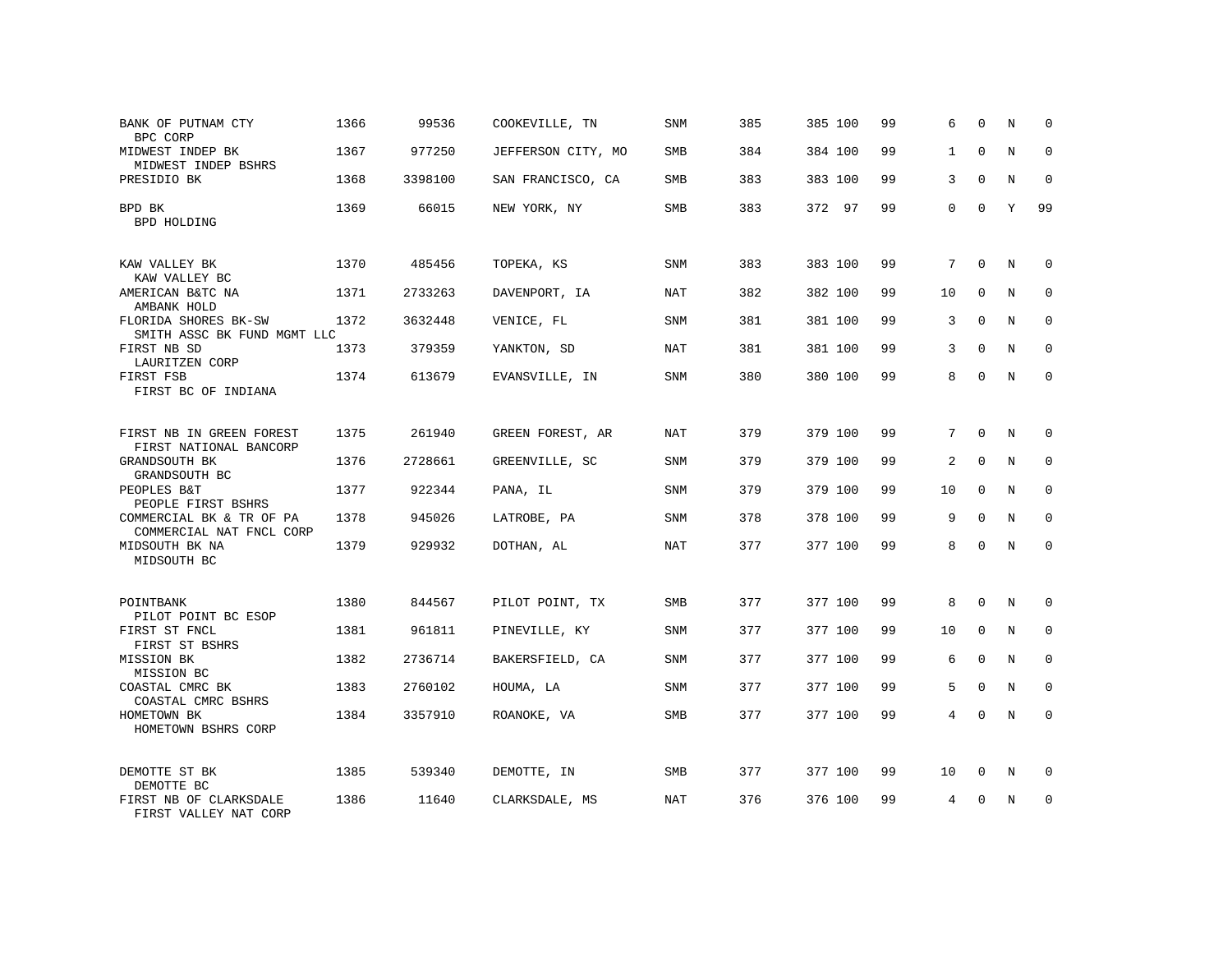| WEST TX ST BK<br>WEST TX BSHRS                       | 1387 | 167864  | ODESSA, TX            | <b>SNM</b> | 376 | 376 100 | 99 | 7            | $\Omega$     | N           | $\Omega$            |
|------------------------------------------------------|------|---------|-----------------------|------------|-----|---------|----|--------------|--------------|-------------|---------------------|
| COMMERCIAL BK<br>COMMERCIAL NAT FC                   | 1388 | 513340  | ALMA, MI              | <b>SNM</b> | 376 | 376 100 | 99 | 8            | $\Omega$     | $\mathbf N$ | $\mathbf{0}$        |
| NORTHWESTERN BK<br>NW BSHRS                          | 1389 | 153054  | CHIPPEWA FALLS, WI    | <b>SMB</b> | 375 | 375 100 | 99 | 6            | $\mathbf 0$  | $\mathbf N$ | $\mathbf 0$         |
| GULF COAST BK<br>GULF COAST BSHRS                    | 1390 | 459130  | ABBEVILLE, LA         | SNM        | 375 | 375 100 | 99 | 14           | $\mathbf{0}$ | N           | 0                   |
| STATE BK OF LIZTON<br>LIZTON FC                      | 1391 | 345747  | LIZTON, IN            | SNM        | 375 | 375 100 | 99 | 9            | $\mathbf 0$  | N           | 0                   |
| FARMERS CITIZENS BK<br>FC BC                         | 1392 | 858210  | BUCYRUS, OH           | <b>SMB</b> | 375 | 375 100 | 99 | 6            | $\Omega$     | N           | $\mathbf 0$         |
| FIRST NB IL<br>FIRST LANSING BC                      | 1393 | 1017032 | LANSING, IL           | <b>NAT</b> | 374 | 374 100 | 99 | 7            | $\Omega$     | $\mathbf N$ | $\mathbf{0}$        |
| FIRST KENTUCKY BK INC<br><b>EXCHANGE BSHRS</b>       | 1394 | 263243  | MAYFIELD, KY          | SNM        | 374 | 374 100 | 99 | 10           | $\mathbf 0$  | N           | $\mathbf 0$         |
| WELLS FARGO BK                                       | 1395 | 167565  | LOS ANGELES, CA       | SNM        | 374 | 374 100 | 99 | 0            | $\mathbf{0}$ | N           | $\mathbf 0$         |
| WELLS FARGO & CO<br>RESOURCE BK NA<br>RESOURCE BSHRS | 1396 | 235530  | DEKALB, IL            | <b>NAT</b> | 374 | 374 100 | 99 | 8            | $\mathbf 0$  | N           | $\mathbf 0$         |
| CITIZENS BK<br>CITBA FC                              | 1397 | 44741   | MOORESVILLE, IN       | <b>SNM</b> | 374 | 374 100 | 99 | 10           | 0            | N           | $\Omega$            |
| STATE B&TC<br>RIGLER INV CO                          | 1398 | 231149  | NEW HAMPTON, IA       | SMB        | 374 | 374 100 | 99 | 7            | $\Omega$     | N           | 0                   |
| SOUTHEASTERN BK<br>SOUTHEASTERN BKG CORP             | 1399 | 210238  | DARIEN, GA            | SNM        | 373 | 373 100 | 99 | 15           | $\mathbf{0}$ | N           | $\mathbf 0$         |
| FIRST BK                                             | 1400 | 3401970 | HAMILTON, NJ          | SNM        | 373 | 373 100 | 99 | 3            | $\mathbf{0}$ | N           | 0                   |
| PEOPLES BK<br>PEOPLES CORP                           | 1401 | 593249  | RIPLEY, MS            | SNM        | 373 | 373 100 | 99 | 5            | 0            | N           | 0                   |
| FNBT.COM BK<br>SOUTHERN NB                           | 1402 | 697231  | FORT WALTON BEACH, FL | SNM        | 373 | 373 100 | 99 | 10           | 0            | N           | 0                   |
| FIRST CR BK                                          | 1403 | 5069    | LOS ANGELES, CA       | <b>SNM</b> | 373 | 373 100 | 99 | $\mathbf{1}$ | $\mathbf{0}$ | N           | $\mathbf 0$         |
| FIRST NAT BKG CO<br>FNBC BC                          | 1404 | 100843  | ASH FLAT, AR          | <b>NAT</b> | 372 | 372 100 | 99 | 13           | $\mathbf 0$  | $\mathbf N$ | $\mathsf{O}\xspace$ |
| CITY NB OF METROPOLIS<br>CITY NAT BANKCORP           | 1405 | 298245  | METROPOLIS, IL        | NAT        | 372 | 372 100 | 99 | $\mathbf{1}$ | 0            | N           | 0                   |
| DRUMMOND CMNTY BK<br>DRUMMOND BKG CO                 | 1406 | 1436071 | CHIEFLAND, FL         | SNM        | 372 | 372 100 | 99 | 12           | $\mathbf{0}$ | Ν           | 0                   |
| EASTERN NB                                           | 1407 | 171133  | MIAMI, FL             | NAT        | 372 | 366 98  | 99 | 5            | 0            | Y           | $\mathbf 0$         |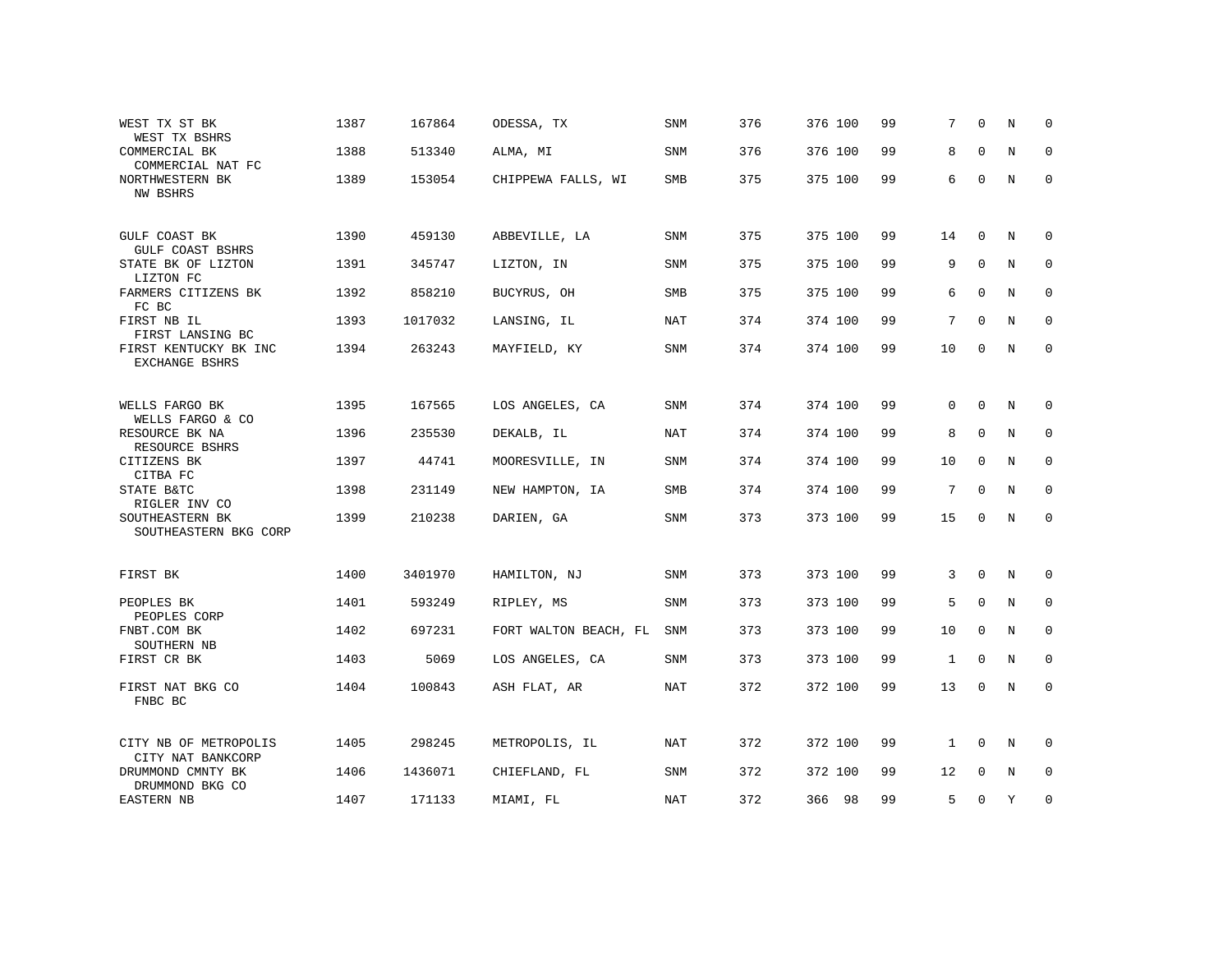| VENTURE BK<br>VENTURE BSHRS                         | 1408 | 3049699 | BLOOMINGTON, MN | SNM        | 372 | 372 100 | 99 | 2           | $\Omega$    | N           | 0           |
|-----------------------------------------------------|------|---------|-----------------|------------|-----|---------|----|-------------|-------------|-------------|-------------|
| CAROLINA B&TC<br>FIRST CAROLINA BSHRS CORP          | 1409 | 355120  | LAMAR, SC       | SNM        | 371 | 371 100 | 99 | 15          | $\Omega$    | $\mathbf N$ | $\Omega$    |
| CAPSTONE BK                                         | 1410 | 3452310 | RALEIGH, NC     | SNM        | 371 | 371 100 | 99 | 4           | $\Omega$    | N           | $\Omega$    |
| WEST SHORE BK<br>WEST SHORE BK CORP                 | 1411 | 832546  | LUDINGTON, MI   | SNM        | 370 | 370 100 | 99 | 7           | $\Omega$    | N           | 0           |
| COMMUNITY NAT B&T TX<br>COMMUNITY BK HOLD TX        | 1412 | 738769  | CORSICANA, TX   | NAT        | 370 | 370 100 | 99 | 6           | $\Omega$    | N           | $\Omega$    |
| CARROLL CTY ST BK<br>CARROLL CTY BSHRS              | 1413 | 859141  | CARROLL, IA     | SNM        | 370 | 370 100 | 99 | 5           | $\Omega$    | N           | 0           |
| LIVE OAK BKG CO<br>LIVE OAK BSHRS                   | 1414 | 3650808 | WILMINGTON, NC  | <b>SNM</b> | 369 | 369 100 | 99 | $\Omega$    | $\Omega$    | N           | $\Omega$    |
| FIRST NB OF WATERLOO<br>FIRST WATERLOO BSHRS        | 1415 | 145545  | WATERLOO, IL    | <b>NAT</b> | 369 | 369 100 | 99 | 5           | $\Omega$    | N           | $\Omega$    |
| TRUSTATLANTIC BK<br>TRUSTATLANTIC FC                | 1416 | 2913551 | RALEIGH, NC     | SNM        | 369 | 369 100 | 99 | 3           | $\Omega$    | N           | $\Omega$    |
| CITIZENS DEPOSIT B&TC<br>PREMIER FNCL BC            | 1417 | 344816  | VANCEBURG, KY   | SNM        | 369 | 369 100 | 99 | 12          | $\Omega$    | N           | $\Omega$    |
| CITIZENS B&TC<br>FIRST BK CORP                      | 1418 | 192147  | VAN BUREN, AR   | <b>SMB</b> | 369 | 369 100 | 99 | 6           | $\Omega$    | N           | $\Omega$    |
| FNB BK<br>FNS BSHRS                                 | 1419 | 441434  | SCOTTSBORO, AL  | <b>SNM</b> | 369 | 369 100 | 99 | 9           | $\Omega$    | N           | $\mathbf 0$ |
| CITIZENS NB<br>CENTRAL TX FNCL CORP                 | 1420 | 59352   | CAMERON, TX     | <b>NAT</b> | 368 | 368 100 | 99 | 8           | $\mathbf 0$ | N           | $\mathbf 0$ |
| FIRST BK<br>FIRST SW CORP                           | 1421 | 875936  | MCCOMB, MS      | <b>SNM</b> | 368 | 368 100 | 99 | 9           | $\Omega$    | N           | $\mathbf 0$ |
| MINSTER BK<br>MINSTER FNCL CORP                     | 1422 | 604024  | MINSTER, OH     | SMB        | 368 | 368 100 | 99 | 6           | $\mathbf 0$ | $\mathbf N$ | $\mathbf 0$ |
| FIRST ST BK OF BLAKELY<br>FIRST ST BSHRS OF BLAKELY | 1423 | 5135    | BLAKELY, GA     | <b>SNM</b> | 368 | 368 100 | 99 | 6           | $\Omega$    | N           | $\mathbf 0$ |
| RELIANT BK                                          | 1424 | 3402575 | BRENTWOOD, TN   | SMB        | 368 | 368 100 | 99 | 3           | $\Omega$    | $\mathbf N$ | $\mathbf 0$ |
| DEPARTMENT STORES NB<br>CITIGROUP                   | 1425 | 3382547 | SIOUX FALLS, SD | NAT        | 367 | 367 100 | 99 | $\mathbf 0$ | $\mathbf 0$ | N           | $\mathbf 0$ |
| EAGLE B&TC<br>STATE HOLDING CO                      | 1426 | 453446  | LITTLE ROCK, AR | SMB        | 367 | 367 100 | 99 | 13          | $\mathbf 0$ | N           | 0           |
| SANTA CRUZ CTY BK                                   | 1427 | 3235410 | SANTA CRUZ, CA  | SNM        | 367 | 367 100 | 99 | 5           | $\mathbf 0$ | N           | 0           |
| BANK OF BARTLETT<br>WEST TENNESSEE BSHRS            | 1428 | 225559  | BARTLETT, TN    | <b>SMB</b> | 366 | 366 100 | 99 | 7           | $\Omega$    | N           | $\mathbf 0$ |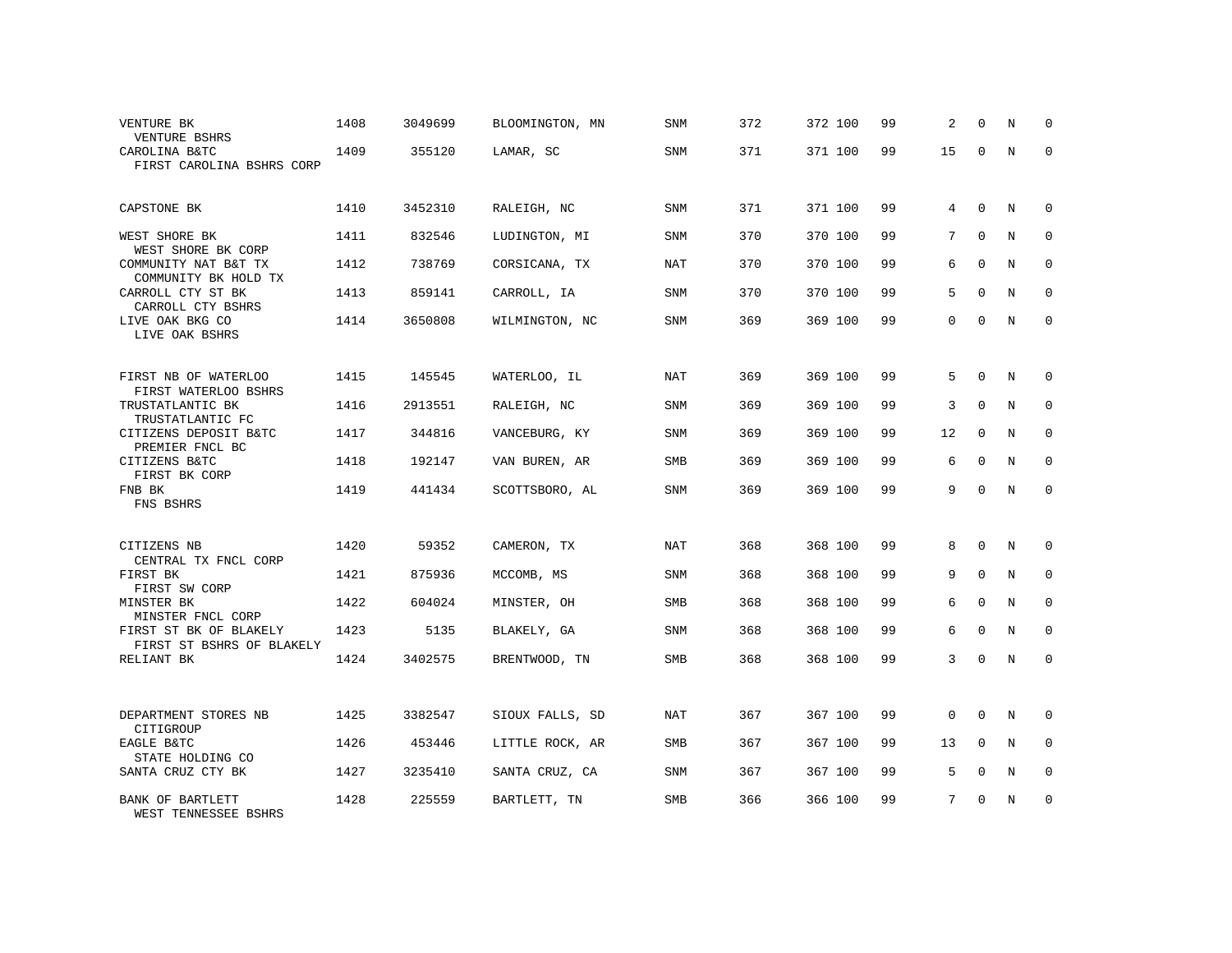| IOWA ST BK<br><b>VOGEL BSHRS</b>                | 1429 | 982348  | HULL, IA           | SMB        | 366 | 366 100 | 99 | 6            | $\mathbf 0$  | N           | 0           |
|-------------------------------------------------|------|---------|--------------------|------------|-----|---------|----|--------------|--------------|-------------|-------------|
| SOUTHWEST GA BK<br>SOUTHWEST GA FC              | 1430 | 699534  | MOULTRIE, GA       | <b>SNM</b> | 366 | 366 100 | 99 | 5            | $\Omega$     | N           | $\Omega$    |
| FIRST ADVAN BK<br>FIRST ADVAN BC                | 1431 | 62772   | CLARKSVILLE, TN    | <b>SNM</b> | 365 | 365 100 | 99 | 5            | $\mathbf 0$  | N           | $\mathbf 0$ |
| FARMERS ST BK<br>FARMERS BSHRS                  | 1432 | 875057  | CENTER, TX         | <b>SNM</b> | 365 | 365 100 | 99 | 5            | $\Omega$     | N           | $\Omega$    |
| LEADERS BK<br>LEADERS GRP                       | 1433 | 2855978 | OAK BROOK, IL      | SNM        | 365 | 365 100 | 99 | $\mathbf{1}$ | $\mathbf 0$  | N           | $\mathbf 0$ |
| CITIZENS BK<br>CITIZENS CORP                    | 1434 | 514132  | COLUMBIA, MS       | <b>SNM</b> | 365 | 365 100 | 99 | 6            | $\Omega$     | N           | $\mathbf 0$ |
| BANK OF THE WEST<br>GREATER SW BSHRS            | 1435 | 859552  | GRAPEVINE, TX      | <b>SNM</b> | 365 | 365 100 | 99 | 8            | $\mathbf 0$  | N           | 0           |
| COMMUNITY BK OF THE S<br>CBS FC                 | 1436 | 2837200 | SMYRNA, GA         | <b>SNM</b> | 365 | 365 100 | 99 | 3            | $\mathbf 0$  | $\mathbf N$ | $\mathbf 0$ |
| 21ST CENTURY BK<br>DOLPHIN FAMILY MGMT CO       | 1437 | 340256  | LORETTO, MN        | SNM        | 365 | 365 100 | 99 | 6            | $\mathbf 0$  | N           | $\mathbf 0$ |
| CARROLLTON BK<br>CARROLLTON BC                  | 1438 | 854520  | COLUMBIA, MD       | <b>SNM</b> | 364 | 364 100 | 99 | 9            | $\Omega$     | $\mathbf N$ | $\mathbf 0$ |
| PEOPLES BK<br>KREY CO                           | 1439 | 530655  | PRATT, KS          | SNM        | 364 | 364 100 | 99 | 9            | $\Omega$     | N           | $\Omega$    |
| SOUTH GA BKG CO<br>SOUTH GA BHC                 | 1440 | 767732  | OMEGA, GA          | <b>SNM</b> | 364 | 364 100 | 99 | 6            | $\Omega$     | N           | 0           |
| AMERICAN BK NA<br>AMERICAN NAT BSHRS            | 1441 | 307361  | WACO, TX           | <b>NAT</b> | 364 | 364 100 | 99 | $\mathbf{1}$ | $\mathbf 0$  | N           | 0           |
| FIDELITY NB<br>CARLSON BSHRS                    | 1442 | 848248  | WEST MEMPHIS, AR   | <b>NAT</b> | 364 | 364 100 | 99 | 4            | $\mathbf 0$  | N           | $\mathbf 0$ |
| LEGENDS BK<br>LEGENDS FNCL HOLD                 | 1443 | 2745426 | CLARKSVILLE, TN    | <b>SNM</b> | 363 | 363 100 | 99 | 7            | $\Omega$     | N           | $\Omega$    |
| VALLEY BUS BK<br>VALLEY CMRC BC                 | 1444 | 2446152 | VISALIA, CA        | <b>SNM</b> | 363 | 363 100 | 99 | 4            | $\mathbf 0$  | N           | $\mathbf 0$ |
| CITIZENS NB<br>CITIZENS NAT BC                  | 1445 | 509400  | PUTNAM, CT         | <b>NAT</b> | 363 | 363 100 | 99 | 4            | $\mathbf{0}$ | N           | 0           |
| TRADERS & FARMERS BK<br>TRADERS & FARMERS BSHRS | 1446 | 390336  | HALEYVILLE, AL     | SNM        | 363 | 363 100 | 99 | 8            | $\mathbf 0$  | N           | 0           |
| WEST GATE BK<br>WEST GATE BSHRS                 | 1447 | 207050  | LINCOLN, NE        | <b>SNM</b> | 362 | 362 100 | 99 | 6            | $\Omega$     | N           | $\mathbf 0$ |
| FIRST NB<br>PINNACLE BSHRS CORP                 | 1448 | 979629  | ALTAVISTA, VA      | <b>NAT</b> | 362 | 362 100 | 99 | 7            | $\mathbf 0$  | N           | 0           |
| MIDSTATES BK NA<br>MIDSTATES BSHRS              | 1449 | 728948  | COUNCIL BLUFFS, IA | <b>NAT</b> | 362 | 362 100 | 99 | 5            | $\Omega$     | N           | $\mathbf 0$ |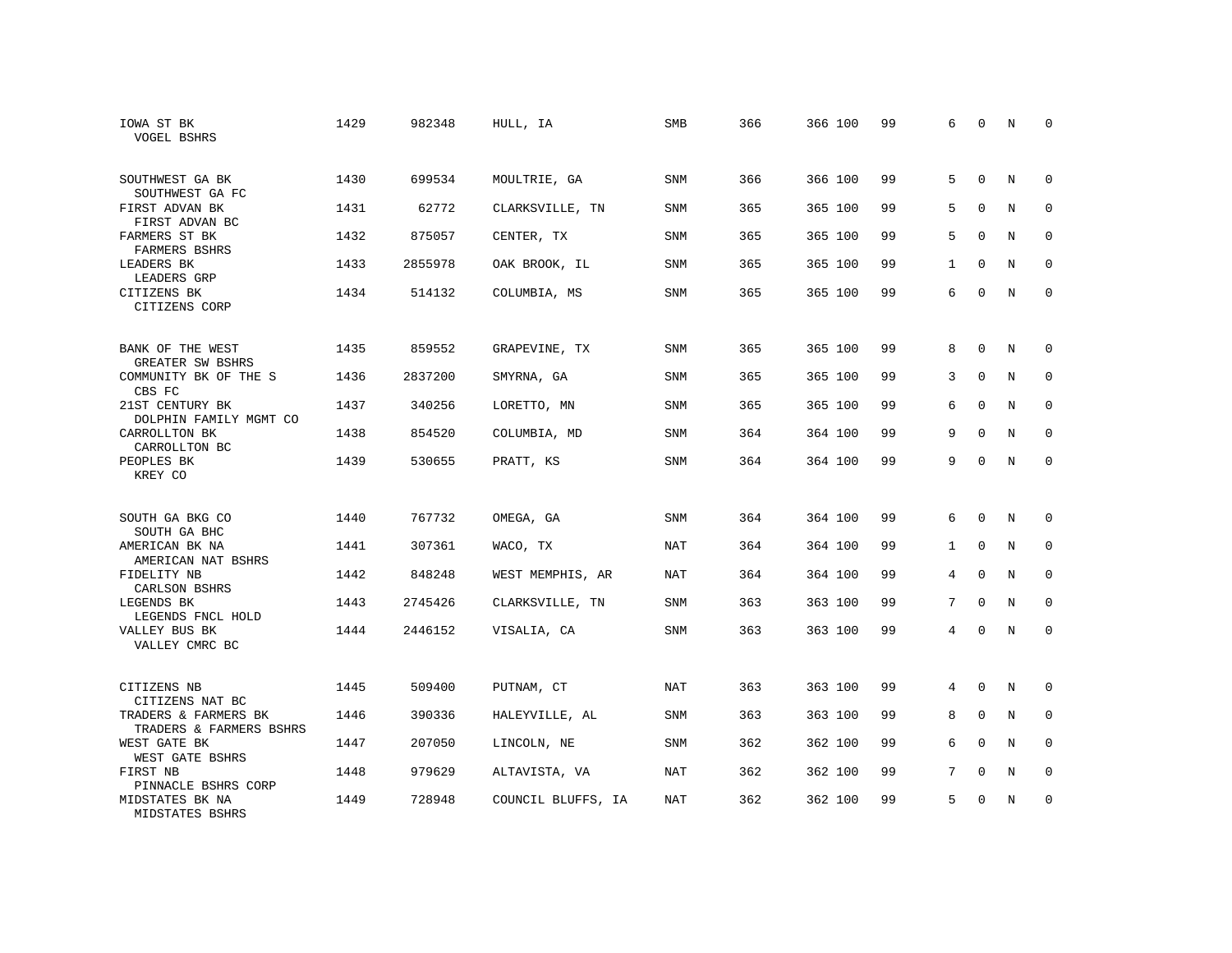| COMMUNITY BK                                                      | 1450 | 779360  | JOSEPH, OR       | <b>SNM</b> | 362 | 362 100 | 99 | 14             | $\mathbf 0$ | N          | 0           |
|-------------------------------------------------------------------|------|---------|------------------|------------|-----|---------|----|----------------|-------------|------------|-------------|
| COMMUNITY BSHRS<br>HERITAGE BK                                    | 1451 | 628178  | JONESBORO, GA    | <b>SNM</b> | 362 | 362 100 | 99 | 5              | $\mathbf 0$ | N          | 0           |
| CCF HC                                                            |      |         |                  |            |     |         | 99 | 7              | $\Omega$    | $_{\rm N}$ | $\mathbf 0$ |
| PILGRIM BK<br>PILGRIM BC                                          | 1452 | 911160  | PITTSBURG, TX    | <b>SNM</b> | 361 | 361 100 |    |                |             |            |             |
| CONNECTICUT CMNTY BK NA<br>ASSOCIATED CMNTY BC                    | 1453 | 2756909 | WESTPORT, CT     | NAT        | 361 | 361 100 | 99 | 8              | $\Omega$    | N          | 0           |
| <b>BLACKRIDGEBANK</b><br>BLACKRIDGE FNCL                          | 1454 | 3580334 | FARGO, ND        | <b>SNM</b> | 361 | 361 100 | 99 | 9              | $\mathbf 0$ | $_{\rm N}$ | $\mathbf 0$ |
|                                                                   |      |         |                  |            |     |         |    |                |             |            |             |
| SECURITY ST BK<br>SECURITY ST CORP                                | 1455 | 111979  | CENTRALIA, WA    | <b>SNM</b> | 359 | 359 100 | 99 | 12             | 0           | N          | 0           |
| EDGAR CTY B&TC PARIS IL<br>EDGAR CTY BSHRS                        | 1456 | 738143  | PARIS, IL        | SNM        | 359 | 359 100 | 99 | 7              | $\mathbf 0$ | N          | $\mathbf 0$ |
| VALLEY REPUBLIC BK                                                | 1457 | 3885123 | BAKERSFIELD, CA  | <b>SNM</b> | 359 | 359 100 | 99 | $\mathbf{1}$   | $\Omega$    | N          | $\mathbf 0$ |
| FRANKLIN B&TC                                                     | 1458 | 493844  | FRANKLIN, KY     | <b>SNM</b> | 358 | 358 100 | 99 | 3              | $\Omega$    | N          | $\mathbf 0$ |
| FRANKLIN BANCORP<br><b>BANK OF ELK RIVER</b><br>METRO NORTH BSHRS | 1459 | 10250   | ELK RIVER, MN    | <b>SNM</b> | 358 | 358 100 | 99 | 4              | $\mathbf 0$ | N          | $\mathbf 0$ |
|                                                                   |      |         |                  |            |     |         |    |                |             |            |             |
| FIRST NB OF WALKER<br>WALKER BAN CO                               | 1460 | 805755  | WALKER, MN       | NAT        | 358 | 358 100 | 99 | 7              | $\mathbf 0$ | N          | 0           |
| FIRST NB OF EAST ARKANSAS<br>BANCSHARES OF EASTERN AR             | 1461 | 251745  | FORREST CITY, AR | NAT        | 358 | 358 100 | 99 | 13             | $\Omega$    | N          | $\mathbf 0$ |
| GREER ST BK<br><b>GREER BSHRS</b>                                 | 1462 | 1356526 | GREER, SC        | SNM        | 357 | 357 100 | 99 | 3              | 0           | N          | 0           |
| TEXAS CHAMPION BK<br>MESOUITE FNCL SVC                            | 1463 | 579364  | ALICE, TX        | <b>SNM</b> | 357 | 357 100 | 99 | 13             | $\Omega$    | N          | 0           |
| RSNB BK<br>RSNB BC                                                | 1464 | 550952  | ROCK SPRINGS, WY | SMB        | 357 | 357 100 | 99 | 1              | $\mathbf 0$ | $_{\rm N}$ | $\mathbf 0$ |
|                                                                   |      |         |                  |            |     |         |    |                |             |            |             |
| TEXAS FIRST ST BK<br>TEXAS FIRST BSHRS                            | 1465 | 655660  | RIESEL, TX       | SNM        | 357 | 357 100 | 99 | 4              | $\mathbf 0$ | N          | 0           |
| FIRST ST BK<br>JSA FAM LP                                         | 1466 | 264455  | ATHENS, TX       | <b>SNM</b> | 357 | 357 100 | 99 | 8              | 0           | N          | $\mathbf 0$ |
| FIRST ST BK<br>JANE AUSTIN CHAPMAN LP                             | 1466 | 264455  | ATHENS, TX       | <b>SNM</b> |     |         |    |                |             |            |             |
| STATE BK OF LINCOLN<br>LINCOLN SB CORP                            | 1467 | 490535  | LINCOLN, IL      | SNM        | 356 | 356 100 | 99 | 6              | $\mathbf 0$ | N          | 0           |
| FIRST CHOICE BK                                                   | 1468 | 3374878 | CERRITOS, CA     | <b>SNM</b> | 355 | 355 100 | 99 | $\overline{a}$ | $\Omega$    | N          | 0           |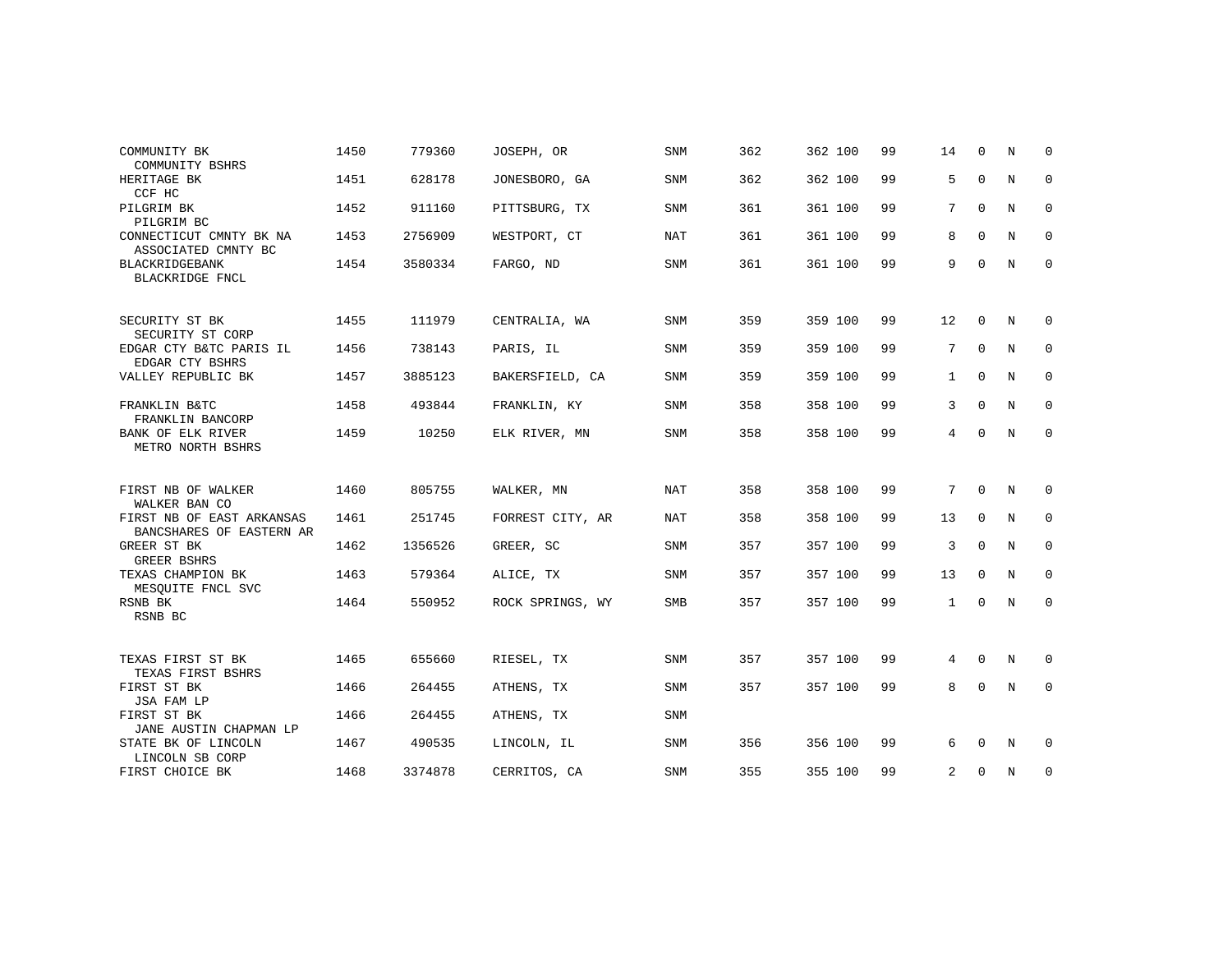| SOMERSET HILLS BK<br>SOMERSET HILLS BC                     | 1469 | 2751388 | BERNARDSVILLE, NJ  | SNM        | 355 | 355 100 | 99 | 5              | $\Omega$    | N          | $\Omega$    |
|------------------------------------------------------------|------|---------|--------------------|------------|-----|---------|----|----------------|-------------|------------|-------------|
| FNB BK NA<br>FULTON FNCL CORP                              | 1470 | 131418  | DANVILLE, PA       | NAT        | 355 | 355 100 | 99 | 7              | $\Omega$    | N          | $\Omega$    |
| BANKERS BK OF THE WEST<br>BANKERS BK OF THE WEST BC        | 1471 | 732758  | DENVER, CO         | SMB        | 355 | 355 100 | 99 | $\Omega$       | $\Omega$    | N          | $\Omega$    |
| FIRST S ST BK<br>FIRST BSHRS OF STEVENSON                  | 1472 | 246134  | STEVENSON, AL      | SNM        | 355 | 355 100 | 99 | 7              | $\Omega$    | N          | $\Omega$    |
| PROVIDENT CMNTY BK NA<br>PROVIDENT CMNTY BSHRS             | 1473 | 937674  | ROCK HILL, SC      | NAT        | 355 | 355 100 | 99 | 8              | $\Omega$    | N          | 0           |
| SIMMONS FIRST BK OF NRTHEST<br>SIMMONS FIRST NAT CORP      | 1474 | 471749  | JONESBORO, AR      | SMB        | 355 | 355 100 | 99 | 4              | $\Omega$    | N          | $\Omega$    |
| BITTERROOT VALLEY BK<br>BITTERROOT HC                      | 1475 | 615954  | LOLO, MT           | SNM        | 355 | 355 100 | 99 | 10             | $\Omega$    | N          | $\Omega$    |
| CITIZENS BK<br>EAST TX FC                                  | 1476 | 744854  | KILGORE, TX        | SNM        | 355 | 355 100 | 99 | 10             | $\Omega$    | N          | $\Omega$    |
| COMMUNITY BK-WHEATON/GLEN EL 1477<br>COMMUNITY FNCL SHARES |      | 2253725 | GLEN ELLYN, IL     | SNM        | 354 | 354 100 | 99 | 3              | $\Omega$    | N          | $\Omega$    |
| MONONA ST BK<br>MONONA BSHRS                               | 1478 | 1872996 | MONONA, WI         | SNM        | 354 | 354 100 | 99 | 2              | $\Omega$    | N          | $\mathbf 0$ |
| FIRST CMNTY BK<br>COASTAL BEND BSHRS                       | 1479 | 339456  | CORPUS CHRISTI, TX | <b>SNM</b> | 354 | 354 100 | 99 | 8              | $\Omega$    | N          | $\Omega$    |
| BANK OF SAN ANTONIO<br>SOUTHWEST BSHRS                     | 1480 | 3548567 | SAN ANTONIO, TX    | SNM        | 354 | 354 100 | 99 | 3              | $\Omega$    | N          | $\mathbf 0$ |
| DECORAH B&TC<br>SECURITY AGY                               | 1481 | 872047  | DECORAH, IA        | <b>SNM</b> | 353 | 353 100 | 99 | $\overline{2}$ | $\Omega$    | N          | $\Omega$    |
| BANK OF STANLY<br>UWHARRIE CAP CORP                        | 1482 | 590220  | ALBEMARLE, NC      | <b>SMB</b> | 353 | 353 100 | 99 | 5              | $\Omega$    | N          | $\mathbf 0$ |
| HOMESTAR BK & FS<br>HOMESTAR FNCL GRP                      | 1483 | 300036  | MANTENO, IL        | <b>SNM</b> | 353 | 353 100 | 99 | $\overline{4}$ | $\Omega$    | $_{\rm N}$ | $\Omega$    |
| GENESEE REGIONAL BK<br>GREATER ROCHESTER BC                | 1484 | 852704  | ROCHESTER, NY      | <b>SNM</b> | 353 | 353 100 | 99 | 2              | $\Omega$    | N          | $\Omega$    |
| FARMERS & MRCH SVG BK<br>DUNN INV CO                       | 1485 | 863746  | MANCHESTER, IA     | SMB        | 353 | 353 100 | 99 | 5              | $\mathbf 0$ | N          | $\mathbf 0$ |
| CITIZENS ST BK<br>HERKY HAWK FC                            | 1486 | 795548  | MONTICELLO, IA     | <b>SNM</b> | 352 | 352 100 | 99 | 6              | $\Omega$    | N          | $\Omega$    |
| MARIES CTY BK<br>MARIES CTY BC                             | 1487 | 441359  | VIENNA, MO         | SNM        | 352 | 352 100 | 99 | 7              | $\Omega$    | N          | $\mathbf 0$ |
| MARS NB                                                    | 1488 | 978622  | MARS, PA           | <b>NAT</b> | 351 | 351 100 | 99 | 6              | $\Omega$    | N          | $\Omega$    |
| GREEN BELT B&TC<br>GREEN BELT BC                           | 1489 | 803649  | IOWA FALLS, IA     | SNM        | 351 | 351 100 | 99 | 5              | $\Omega$    | N          | $\Omega$    |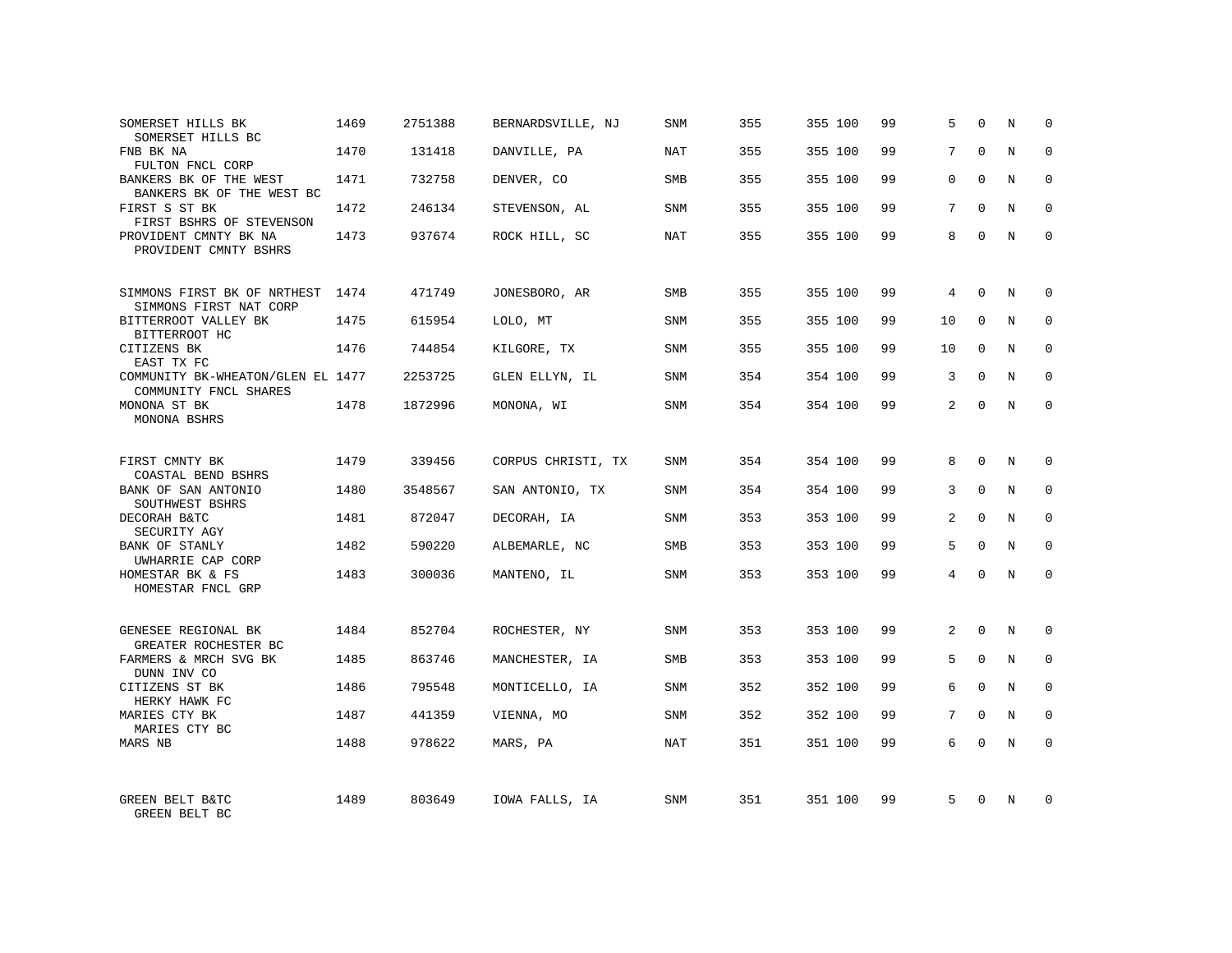| POINTS WEST CMNTY BK<br>FIRST NE BANCS    | 1490 | 654252  | SIDNEY, NE           | SNM        | 351 | 351 100 | 99 | 8            | $\mathbf 0$ | N | 0           |
|-------------------------------------------|------|---------|----------------------|------------|-----|---------|----|--------------|-------------|---|-------------|
| WOODTRUST BK NA<br>WOODTRUST FC           | 1491 | 833749  | WISCONSIN RAPIDS, WI | <b>NAT</b> | 351 | 351 100 | 99 | 4            | $\Omega$    | N | $\mathbf 0$ |
| BTC BK<br>BETHANY BSHRS                   | 1492 | 1009242 | BETHANY, MO          | SNM        | 351 | 351 100 | 99 | 5            | $\Omega$    | N | 0           |
| MERCER CTY ST BK<br>MERCER CTY ST BC      | 1493 | 866121  | SANDY LAKE, PA       | <b>SNM</b> | 350 | 350 100 | 99 | 9            | $\Omega$    | N | $\mathbf 0$ |
| NORTHEAST BK<br>NORTHEAST SECURITIES CORP | 1494 | 689357  | MINNEAPOLIS, MN      | SNM        | 350 | 350 100 | 99 | 2            | $\Omega$    | N | $\Omega$    |
| INDUSTRIAL BK<br>IBW FC                   | 1495 | 536527  | WASHINGTON, DC       | <b>SNM</b> | 350 | 350 100 | 99 | 7            | $\mathbf 0$ | N | $\mathbf 0$ |
| CITY NB&TC<br>JRMB II                     | 1496 | 294751  | LAWTON, OK           | <b>NAT</b> | 350 | 350 100 | 99 | 37           | $\Omega$    | N | $\mathbf 0$ |
| BORDER ST BK<br>BORDER BSHRS              | 1497 | 977951  | GREENBUSH, MN        | <b>SNM</b> | 350 | 350 100 | 99 | 6            | $\mathbf 0$ | N | $\mathbf 0$ |
| CONSUMERS NB<br>CONSUMERS BC              | 1498 | 477321  | MINERVA, OH          | NAT        | 350 | 350 100 | 99 | 11           | $\Omega$    | N | $\mathbf 0$ |
| BANK OF MARION<br>SOUTHWEST VA BSHRS      | 1499 | 858528  | MARION, VA           | SMB        | 349 | 349 100 | 99 | 14           | $\mathbf 0$ | N | $\mathbf 0$ |
| WALLIS ST BK<br>WALLIS BSHRS              | 1500 | 283867  | WALLIS, TX           | <b>SNM</b> | 349 | 349 100 | 99 | 9            | $\Omega$    | N | $\Omega$    |
| LABETTE BK<br>LABETTE CTY BSHRS           | 1501 | 483751  | ALTAMONT, KS         | SNM        | 349 | 349 100 | 99 | 11           | $\mathbf 0$ | N | $\mathbf 0$ |
| BANK OF NORTHERN MI<br>LAKE MI FC         | 1502 | 2843724 | PETOSKEY, MI         | <b>SNM</b> | 349 | 349 100 | 99 | $\mathbf{1}$ | $\Omega$    | N | $\Omega$    |
| BANK OF OAK RIDGE<br>OAK RIDGE FS         | 1503 | 2903123 | OAK RIDGE, NC        | <b>SNM</b> | 348 | 348 100 | 99 | 4            | $\Omega$    | N | $\mathbf 0$ |
| CALIFORNIA BK OF CMRC                     | 1504 | 3614958 | LAFAYETTE, CA        | <b>SNM</b> | 348 | 348 100 | 99 | $\mathbf 0$  | $\mathbf 0$ | N | 0           |
| SUTTON BK<br>SUTTON BSHRS                 | 1505 | 110413  | ATTICA, OH           | <b>SNM</b> | 348 | 348 100 | 99 | 6            | $\Omega$    | N | $\mathbf 0$ |
| BANK OF CMRC & TC                         | 1506 | 476539  | CROWLEY, LA          | SNM        | 348 | 348 100 | 99 | 4            | $\mathbf 0$ | N | 0           |
| CITIZENS ST BK<br>CITIZENS BSHRS          | 1507 | 919755  | OKEMAH, OK           | <b>SNM</b> | 347 | 347 100 | 99 | $\mathbf{1}$ | $\Omega$    | N | $\mathbf 0$ |
| GNB BK<br>GNB BC                          | 1508 | 724744  | GRUNDY CENTER, IA    | SMB        | 347 | 347 100 | 99 | 4            | 0           | N | $\mathbf 0$ |
| FIRST NB&TC<br>CRACO                      | 1509 | 288358  | VINITA, OK           | <b>NAT</b> | 347 | 347 100 | 99 | 3            | $\mathbf 0$ | N | 0           |
| FOUNDATION BK<br>FOUNDATION BC            | 1510 | 2941509 | BELLEVUE, WA         | <b>SNM</b> | 347 | 347 100 | 99 | $\Omega$     | $\Omega$    | N | $\mathbf 0$ |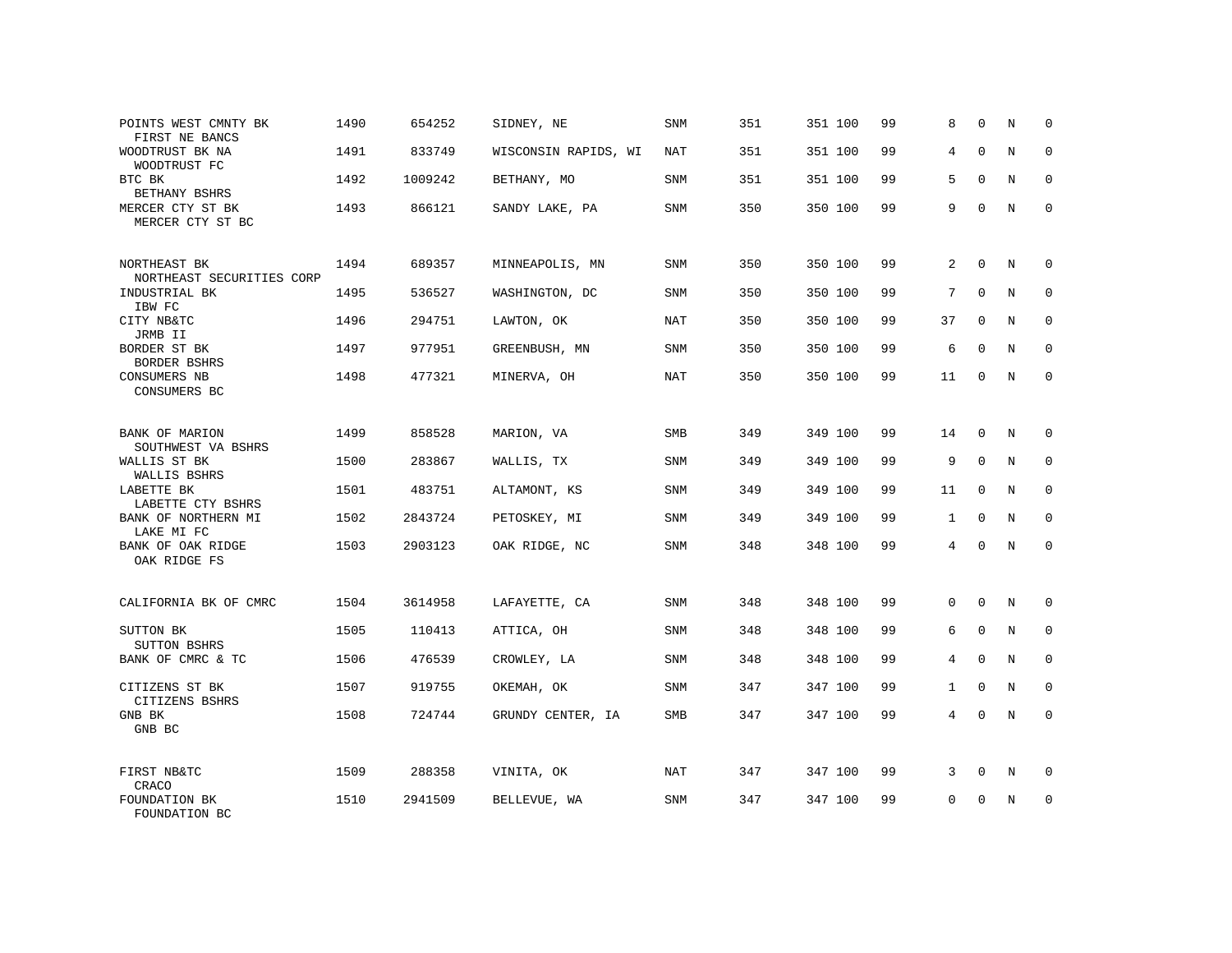| GERMANTOWN T&SB<br>GERMANTOWN BANC CORP            | 1511 | 830748  | BREESE, IL       | <b>SNM</b> | 347 | 347 100 | 99 | 3            | $\Omega$    | N           | $\Omega$    |
|----------------------------------------------------|------|---------|------------------|------------|-----|---------|----|--------------|-------------|-------------|-------------|
| METAIRIE B&TC<br>ALBERT J ORTTE FAM LP             | 1512 | 55336   | METAIRIE, LA     | <b>SNM</b> | 346 | 346 100 | 99 | 6            | $\Omega$    | N           | $\mathbf 0$ |
| PACIFIC NB                                         | 1513 | 577137  | MIAMI, FL        | <b>NAT</b> | 346 | 336 97  | 99 | $\mathbf{0}$ | $\Omega$    | Y           | 99          |
|                                                    |      |         |                  |            |     |         |    |              |             |             |             |
| AMERICAN BK<br>AMERICAN BC                         | 1514 | 34153   | SAINT PAUL, MN   | SMB        | 346 | 346 100 | 99 | 6            | $\Omega$    | N           | 0           |
| MACON B&TC<br>MACON BANCTRUST                      | 1515 | 709639  | LAFAYETTE, TN    | SNM        | 346 | 346 100 | 99 | 6            | $\mathbf 0$ | N           | 0           |
| 1ST CAP BK                                         | 1516 | 3594797 | MONTEREY, CA     | <b>SNM</b> | 345 | 345 100 | 99 | 3            | $\Omega$    | N           | $\mathbf 0$ |
| PRIMESOUTH BK<br><b>JONES BSHRS</b>                | 1517 | 1011638 | BLACKSHEAR, GA   | <b>SNM</b> | 344 | 344 100 | 99 | 3            | $\Omega$    | $\mathbf N$ | $\mathbf 0$ |
| HOME FED BK CORP<br>HFB FNCL CORP                  | 1518 | 902672  | MIDDLESBORO, KY  | <b>SNM</b> | 344 | 344 100 | 99 | 5            | $\Omega$    | N           | $\mathbf 0$ |
|                                                    |      |         |                  |            |     |         |    |              |             |             |             |
| BANK OF MARION<br>MIDWEST COMMUNITY BSHRS          | 1519 | 382649  | MARION, IL       | <b>SNM</b> | 343 | 343 100 | 99 | 8            | $\mathbf 0$ | N           | 0           |
| SOUTHWESTERN NB<br>SWNB BC                         | 1520 | 2625724 | HOUSTON, TX      | <b>NAT</b> | 343 | 343 100 | 99 | 4            | $\mathbf 0$ | N           | $\mathbf 0$ |
| NEW TRIPOLI BK<br>NEW TRIPOLI BC                   | 1521 | 331713  | NEW TRIPOLI, PA  | <b>SMB</b> | 343 | 343 100 | 99 | $\mathbf{1}$ | $\Omega$    | N           | $\Omega$    |
| BANK OF FAYETTEVILLE<br>BANKSHARES OF FAYETTEVILLE | 1522 | 308443  | FAYETTEVILLE, AR | <b>SMB</b> | 342 | 342 100 | 99 | 7            | $\Omega$    | N           | $\mathbf 0$ |
| UNION NB<br><b>ELGIN BSHRS</b>                     | 1523 | 963730  | ELGIN, IL        | <b>NAT</b> | 341 | 341 100 | 99 | $\mathbf{1}$ | $\mathbf 0$ | N           | $\mathbf 0$ |
|                                                    |      |         |                  |            |     |         |    |              |             |             |             |
| PEOPLES EXCH BK<br>GENBEACH CO                     | 1524 | 129910  | STANTON, KY      | <b>SNM</b> | 341 | 341 100 | 99 | 10           | 0           | N           | 0           |
| CITIZENS B&TC<br>CITIZENS BC OF VA                 | 1525 | 991621  | BLACKSTONE, VA   | <b>SMB</b> | 341 | 341 100 | 99 | 10           | $\mathbf 0$ | N           | 0           |
| SECURITY NB<br>SECURITY FS CORP                    | 1526 | 119153  | ENID, OK         | NAT        | 341 | 341 100 | 99 | 2            | 0           | N           | 0           |
| SIUSLAW BK<br>SIUSLAW FNCL GRP                     | 1527 | 849665  | FLORENCE, OR     | <b>SNM</b> | 340 | 340 100 | 99 | 10           | $\mathbf 0$ | $\mathbb N$ | $\mathbf 0$ |
| VOYAGER BK<br>VFSC                                 | 1528 | 430670  | EDEN PRAIRIE, MN | <b>SNM</b> | 340 | 340 100 | 99 | 3            | $\mathbf 0$ | N           | $\mathbf 0$ |
|                                                    |      |         |                  |            |     |         |    |              |             |             |             |
| NATIONAL BK OF CA<br>NCAL BC                       | 1529 | 667869  | LOS ANGELES, CA  | NAT        | 340 | 340 100 | 99 | 4            | $\mathbf 0$ | N           | 0           |
| FIRST NB FOX VALLEY<br>FIRST MENASHA BSHRS         | 1530 | 675949  | NEENAH, WI       | NAT        | 340 | 340 100 | 99 | 3            | $\mathbf 0$ | N           | 0           |
| PARADISE BK                                        | 1531 | 3368635 | BOCA RATON, FL   | SMB        | 340 | 340 100 | 99 | 2            | $\mathbf 0$ | N           | 0           |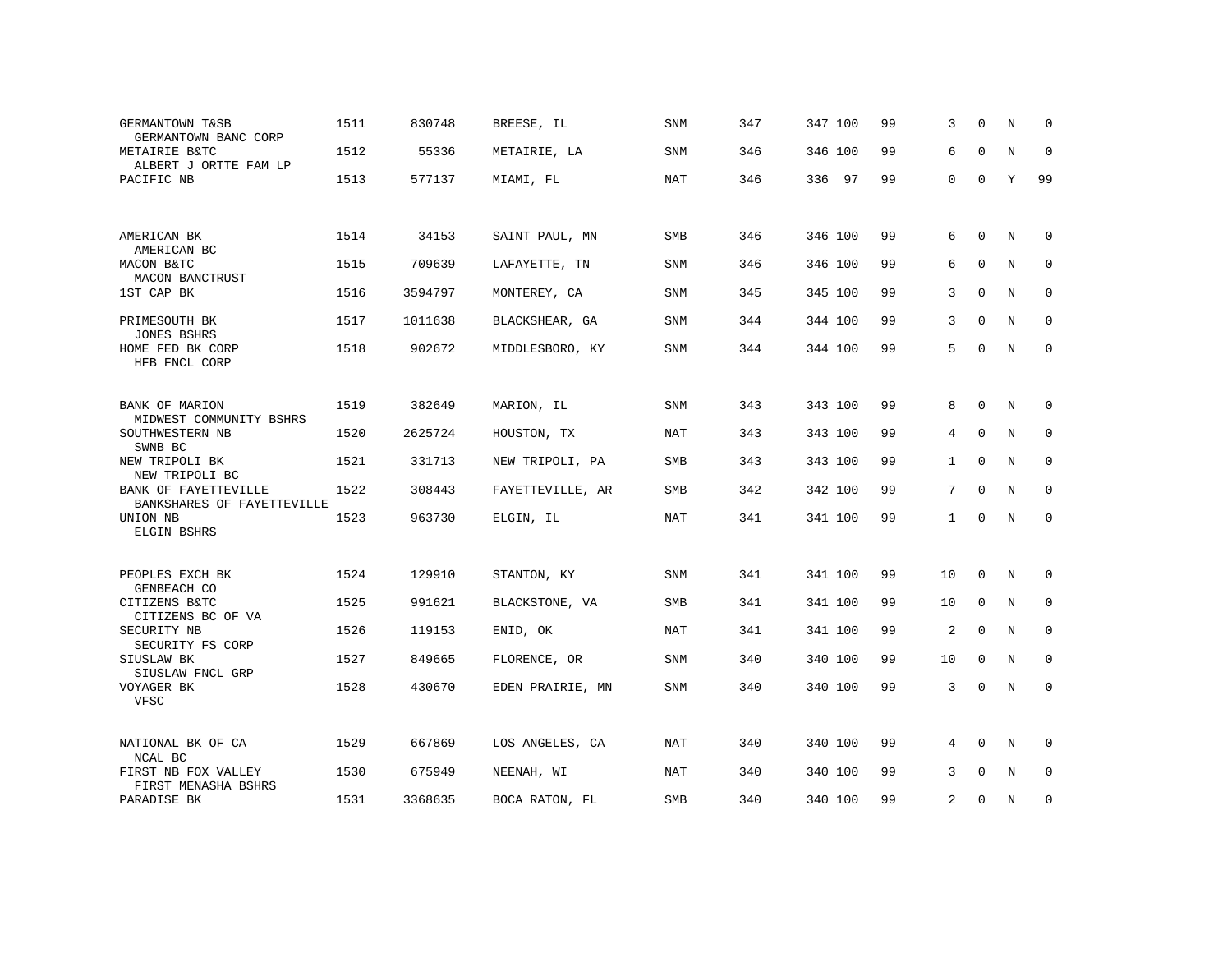| KEYWORTH BK                                | 1532 | 3642287 | DULUTH, GA        | SNM        | 339 | 339 100 | 99  | 2           | $\Omega$    | N          | $\Omega$    |
|--------------------------------------------|------|---------|-------------------|------------|-----|---------|-----|-------------|-------------|------------|-------------|
| FAYETTEVILLE BK<br>INDUSTRY BSHRS          | 1533 | 450753  | FAYETTEVILLE, TX  | SNM        | 339 | 339 100 | 99  | 2           | $\Omega$    | N          | $\Omega$    |
| TEXAS NB<br>TEXAS NAT BC                   | 1534 | 739355  | JACKSONVILLE, TX  | NAT        | 339 | 339 100 | 99  | 4           | $\Omega$    | $_{\rm N}$ | $\Omega$    |
| BREMER BK NA<br>OTTO BREMER FOUNDATION     | 1535 | 275750  | BRAINERD, MN      | NAT        | 338 | 338 100 | 99  | 2           | $\Omega$    | N          | 0           |
| <b>BANK OF SULLIVAN</b><br>MID-MISSOURI HC | 1536 | 436953  | SULLIVAN, MO      | SNM        | 338 | 338 100 | 99  | 6           | $\Omega$    | N          | $\Omega$    |
| FARMERS T&SB<br>EASTER ENT                 | 1537 | 543945  | SPENCER, IA       | <b>SNM</b> | 338 | 338 100 | 99  | $\mathbf 0$ | $\mathbf 0$ | N          | $\mathbf 0$ |
| FREEDOM BK<br>FREEDOM BC                   | 1538 | 2858492 | HUNTINGBURG, IN   | <b>SNM</b> | 338 | 338 100 | 99  | 3           | $\Omega$    | N          | $\mathbf 0$ |
| NATIONAL BK<br>COUNTRY BANCORP             | 1539 | 659341  | HILLSBORO, IL     | NAT        | 337 | 337 100 | 99  | 11          | $\mathbf 0$ | N          | 0           |
| COMMERCEWEST BK                            | 1540 | 3052813 | NEWPORT BEACH, CA | SMB        | 337 | 337 100 | 99  | 2           | $\mathbf 0$ | N          | $\mathbf 0$ |
| <b>EVABANK</b>                             | 1541 | 498531  | EVA, AL           | SNM        | 337 | 337 100 | 99  | 4           | $\Omega$    | N          | $\mathbf 0$ |
| MUNCY B&TC<br>MUNCY BK FNCL                | 1542 | 141211  | MUNCY, PA         | <b>SNM</b> | 337 | 337 100 | 100 | 4           | $\Omega$    | N          | $\Omega$    |
| NORTH CASCADES NB<br>NORTH CASCADES BSHRS  | 1543 | 119274  | CHELAN, WA        | NAT        | 337 | 337 100 | 100 | 8           | $\Omega$    | N          | $\mathbf 0$ |
| PEOPLES ST BK                              | 1544 | 326344  | NEWTON, IL        | SNM        | 337 | 337 100 | 100 | 4           | $\mathbf 0$ | N          | 0           |
| CITIZENS NB OF SOMERSET<br>CITIZENS BSHRS  | 1545 | 410917  | SOMERSET, KY      | <b>NAT</b> | 336 | 336 100 | 100 | 7           | $\Omega$    | N          | $\mathbf 0$ |
| MIDWEST BK<br>MIDWEST BK GROUP             | 1546 | 806958  | DETROIT LAKES, MN | <b>SNM</b> | 336 | 336 100 | 100 | 6           | $\mathbf 0$ | N          | $\mathbf 0$ |
| INTERNATIONAL FNC BK                       | 1547 | 867632  | MIAMI, FL         | <b>SNM</b> | 336 | 336 100 | 100 | 4           | $\Omega$    | Y          | $\Omega$    |
| MIDAMERICA NB<br>MIDAMERICA NAT BSHRS      | 1548 | 510938  | CANTON, IL        | <b>NAT</b> | 336 | 336 100 | 100 | 6           | $\Omega$    | N          | $\mathbf 0$ |
| VALLEY B&TC<br>FIRST EXPRESS OF NE         | 1549 | 2472508 | SCOTTSBLUFF, NE   | <b>SNM</b> | 336 | 336 100 | 100 | 10          | $\mathbf 0$ | N          | 0           |
| GRUNDY NB<br>GNB BSHRS CORP                | 1550 | 268828  | GRUNDY, VA        | <b>NAT</b> | 335 | 335 100 | 100 | 7           | $\Omega$    | N          | $\mathbf 0$ |
| ROYAL BK<br>ROYAL BSHRS                    | 1551 | 532042  | ELROY, WI         | SNM        | 335 | 335 100 | 100 | 14          | $\mathbf 0$ | N          | 0           |
| AUSTIN BK CHICAGO<br>GREATER CHICAGO FC    | 1552 | 4839    | CHICAGO, IL       | <b>SNM</b> | 335 | 335 100 | 100 | 4           | $\Omega$    | N          | $\mathbf 0$ |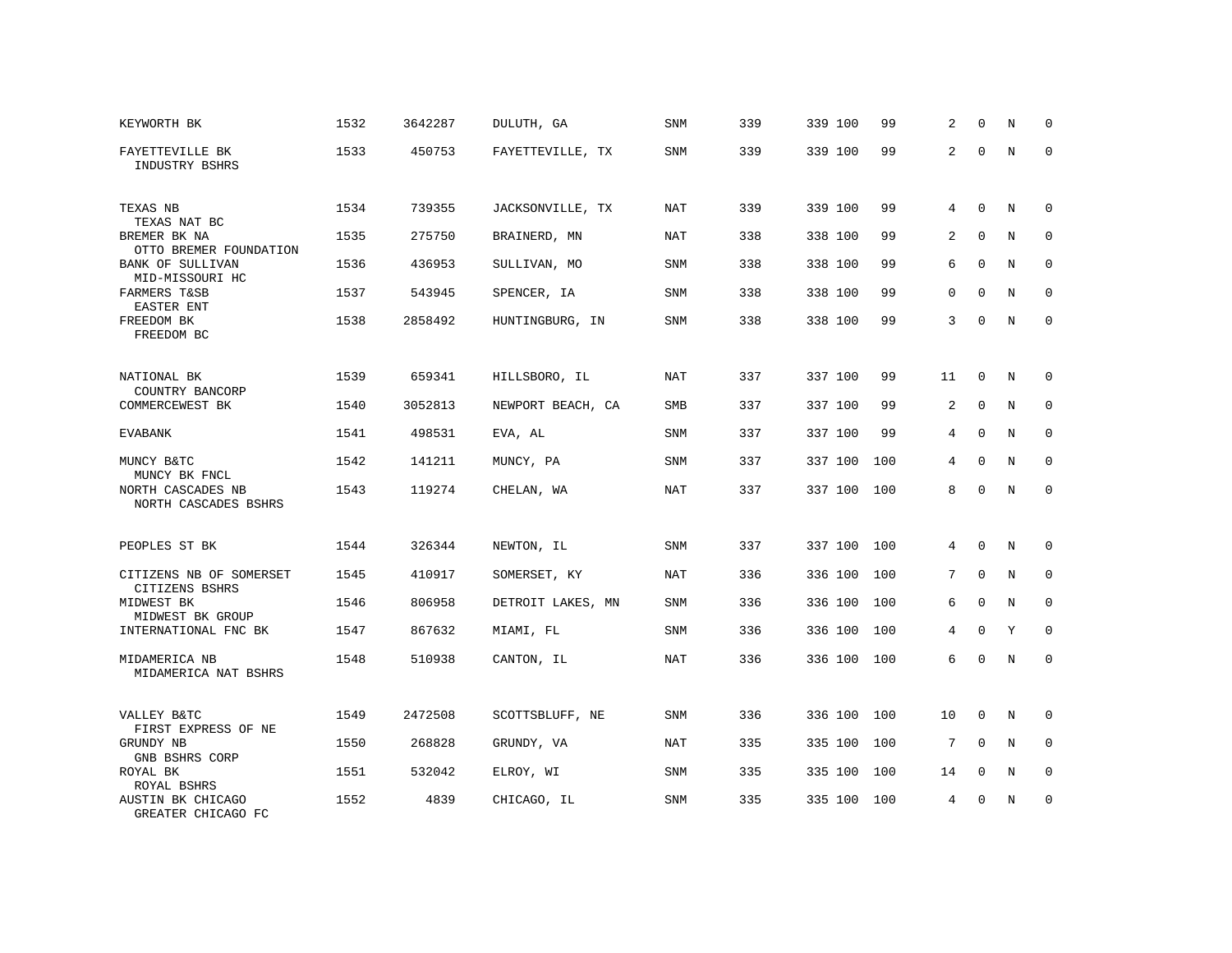| FIRST FIDELITY BK<br>FIDELITY CORP    | 1553 | 80150   | BURKE, SD          | SNM        | 334 | 334 100 | 100 | 6            | $\mathbf 0$ | N           | 0           |
|---------------------------------------|------|---------|--------------------|------------|-----|---------|-----|--------------|-------------|-------------|-------------|
| M C B&TC<br>M C BSHRS                 | 1554 | 1003839 | MORGAN CITY, LA    | <b>SNM</b> | 334 | 334 100 | 100 | 4            | $\Omega$    | N           | $\Omega$    |
| FIRST NB<br>FIRST SONORA BSHRS        | 1555 | 591366  | SONORA, TX         | <b>NAT</b> | 334 | 334 100 | 100 | 4            | $\mathbf 0$ | N           | $\mathbf 0$ |
| MIFFLINBURG B&TC<br>MIFFLINBURG BC    | 1556 | 779016  | MIFFLINBURG, PA    | <b>SNM</b> | 333 | 333 100 | 100 | 4            | $\Omega$    | N           | $\Omega$    |
| WESTCHESTER BK<br>WESTCHESTER BHC     | 1557 | 3716320 | YONKERS, NY        | SNM        | 333 | 333 100 | 100 | 3            | $\mathbf 0$ | N           | $\mathbf 0$ |
| COTTONPORT BK<br><b>MANSURA BSHRS</b> | 1558 | 473930  | COTTONPORT, LA     | <b>SNM</b> | 333 | 333 100 | 100 | 10           | $\mathbf 0$ | N           | $\mathbf 0$ |
| CITIZENS BK<br>CBC                    | 1559 | 710859  | CLOVIS, NM         | <b>SNM</b> | 333 | 333 100 | 100 | 4            | $\mathbf 0$ | N           | 0           |
| GRAYSON NB<br><b>GRAYSON BSHRS</b>    | 1560 | 90328   | INDEPENDENCE, VA   | <b>NAT</b> | 333 | 333 100 | 100 | 9            | $\mathbf 0$ | $\mathbf N$ | $\mathbf 0$ |
| PRIMEBANK<br>PRIMEBANK                | 1561 | 671147  | LE MARS, IA        | SMB        | 332 | 332 100 | 100 | 2            | $\mathbf 0$ | N           | $\mathbf 0$ |
| FIRST ST B&TC<br>FIRST ST BC ESOP     | 1562 | 489548  | CARUTHERSVILLE, MO | <b>SMB</b> | 332 | 332 100 | 100 | 4            | $\Omega$    | $\mathbf N$ | $\mathbf 0$ |
| HANCOCK B&TC<br>HANCOCK BANCORP       | 1563 | 545846  | HAWESVILLE, KY     | SNM        | 332 | 332 100 | 100 | 5            | $\Omega$    | $_{\rm N}$  | $\Omega$    |
| FIRST PRIV BK TX<br>FIRST PRIV HOLD   | 1564 | 3467556 | DALLAS, TX         | <b>SNM</b> | 332 | 332 100 | 100 | $\mathbf{1}$ | $\Omega$    | N           | 0           |
| FIRST NB OF MONTEREY                  | 1565 | 44040   | MONTEREY, IN       | <b>NAT</b> | 332 | 332 100 | 100 | 3            | $\mathbf 0$ | N           | 0           |
| QUANTUM NB<br>QUANTUM CAP CORP        | 1566 | 2354387 | SUWANEE, GA        | <b>NAT</b> | 332 | 332 100 | 100 | $\mathbf{1}$ | $\mathbf 0$ | N           | $\mathbf 0$ |
| RAYNE ST B&TC<br>FINANCIAL CORP OF LA | 1567 | 900034  | RAYNE, LA          | <b>SNM</b> | 332 | 332 100 | 100 | 6            | $\Omega$    | $_{\rm N}$  | $\mathbf 0$ |
| PIONEER TR BK NA<br>PTB CORP          | 1568 | 852973  | SALEM, OR          | <b>NAT</b> | 331 | 331 100 | 100 | $\mathbf{1}$ | $\mathbf 0$ | N           | $\mathbf 0$ |
| BANK OF GA<br>GEORGIA BSHRS           | 1569 | 2885171 | PEACHTREE CITY, GA | SNM        | 331 | 331 100 | 100 | 6            | 0           | N           | 0           |
| FIRST NB<br>FIRST ALAMOGORDO BC NV    | 1570 | 823450  | ALAMOGORDO, NM     | <b>NAT</b> | 331 | 331 100 | 100 | 7            | $\mathbf 0$ | N           | $\mathbf 0$ |
| FIRST NB IN OLNEY<br>SUMMIT BSHRS     | 1571 | 412845  | OLNEY, IL          | NAT        | 331 | 331 100 | 100 | 6            | $\Omega$    | N           | $\mathbf 0$ |
| WEST MILTON ST BK<br>WEST MILTON BC   | 1572 | 556011  | WEST MILTON, PA    | SNM        | 330 | 330 100 | 100 | 4            | 0           | N           | 0           |
| CITY NB OF NJ<br>CITY NAT BSHRS CORP  | 1573 | 567905  | NEWARK, NJ         | <b>NAT</b> | 330 | 330 100 | 100 | 6            | $\Omega$    | N           | $\mathbf 0$ |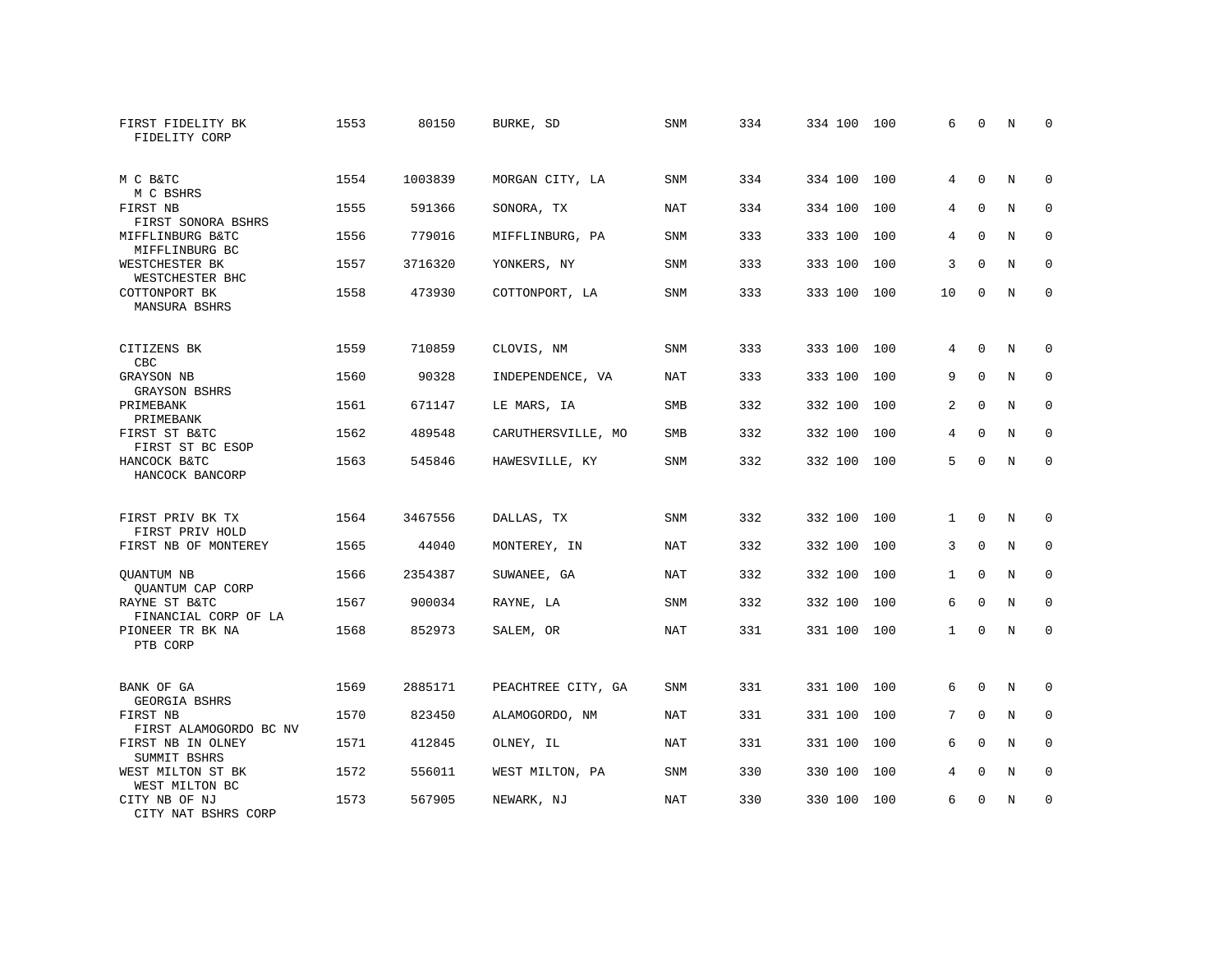| FIRST NB OF LA GRANGE<br>FNBC LA GRANGE             | 1574 | 766735  | LA GRANGE, IL      | <b>NAT</b> | 330 | 330 100 100 |     | 2            | $\Omega$    | N | $\Omega$    |
|-----------------------------------------------------|------|---------|--------------------|------------|-----|-------------|-----|--------------|-------------|---|-------------|
| IOWA ST BK<br>IOWA ST BHC                           | 1575 | 662949  | DES MOINES, IA     | <b>SNM</b> | 330 | 330 100     | 100 | 4            | $\mathbf 0$ | N | 0           |
| ABBYBANK<br>ABBY BC                                 | 1576 | 198149  | ABBOTSFORD, WI     | <b>SNM</b> | 330 | 330 100     | 100 | 4            | $\mathbf 0$ | N | 0           |
| FIRST NB OF THE ROCKIES<br>FNBR HC                  | 1577 | 338758  | GRAND JUNCTION, CO | NAT        | 330 | 330 100     | 100 | 9            | $\Omega$    | N | 0           |
| NATIONAL BK OF GA<br>NBG BC                         | 1578 | 2872340 | ATHENS, GA         | <b>NAT</b> | 330 | 330 100 100 |     | 1            | $\mathbf 0$ | N | 0           |
| MAUCH CHUNK TC<br>MAUCH CHUNK TR FC                 | 1579 | 857811  | JIM THORPE, PA     | <b>SNM</b> | 330 | 330 100     | 100 | 5            | $\Omega$    | N | $\Omega$    |
| COLUMBIA CMNTY BK<br>COLUMBIA CMRL BC               | 1580 | 2802664 | HILLSBORO, OR      | SNM        | 330 | 330 100     | 100 | 3            | $\Omega$    | N | 0           |
| BANK OF PRAIRIE DU SAC<br>PLOETZ INV LP             | 1581 | 997847  | PRAIRIE DU SAC, WI | <b>SNM</b> | 329 | 329 100     | 100 | $\mathbf{1}$ | $\mathbf 0$ | N | 0           |
| BANK OF BRIDGER NA<br>BRIDGER CO                    | 1582 | 17950   | BRIDGER, MT        | NAT        | 329 | 329 100     | 100 | 8            | $\Omega$    | N | $\mathbf 0$ |
| CITIZENS BK OF BLOUNT CTY<br>TWIN CITIES FNCL SVC   | 1583 | 218131  | MARYVILLE, TN      | SNM        | 329 | 329 100 100 |     | 9            | $\Omega$    | N | 0           |
| BANK OF SC<br>BANK OF SC CORP                       | 1584 | 246022  | CHARLESTON, SC     | <b>SNM</b> | 329 | 329 100     | 100 | 3            | $\Omega$    | N | $\Omega$    |
| ANDOVER BK<br>ANDOVER BC                            | 1585 | 27614   | ANDOVER, OH        | SMB        | 328 | 328 100 100 |     | 7            | $\mathbf 0$ | N | 0           |
| BANK OF RIVER OAKS                                  | 1586 | 3386554 | HOUSTON, TX        | <b>SNM</b> | 328 | 328 100     | 100 | 2            | $\mathbf 0$ | N | 0           |
| LIBERTY BK<br>LIBERTY BSHRS                         | 1587 | 708164  | HURST, TX          | <b>SNM</b> | 328 | 328 100     | 100 | 4            | $\Omega$    | N | $\mathbf 0$ |
| BANK OF LANCASTER<br>BAY BK OF VA                   | 1588 | 34425   | KILMARNOCK, VA     | <b>SMB</b> | 328 | 328 100 100 |     | 8            | $\mathbf 0$ | N | 0           |
| CONTINENTAL NB OF MIAMI<br>CONTINENTAL BC           | 1589 | 837037  | MIAMI, FL          | NAT        | 328 | 328 100 100 |     | 6            | $\mathbf 0$ | N | 0           |
| FIRST CMNTY BK OF BEDFORD CT 1590<br>FIRST CMNTY BC |      | 1188772 | SHELBYVILLE, TN    | <b>SNM</b> | 328 | 328 100     | 100 | 3            | $\Omega$    | N | 0           |
| FIRST BK NA                                         | 1591 | 685658  | CONROE, TX         | <b>NAT</b> | 328 | 328 100     | 100 | 7            | $\mathbf 0$ | N | 0           |
| TEXAS BK<br>HENDERSON TX BSHRS                      | 1592 | 414764  | HENDERSON, TX      | <b>SNM</b> | 328 | 328 100 100 |     | 5            | $\Omega$    | N | $\mathbf 0$ |
| COMMUNITY BK<br>COMMUNITYBANC                       | 1593 | 729011  | ZANESVILLE, OH     | <b>SNM</b> | 328 | 328 100 100 |     | 7            | $\mathbf 0$ | N | 0           |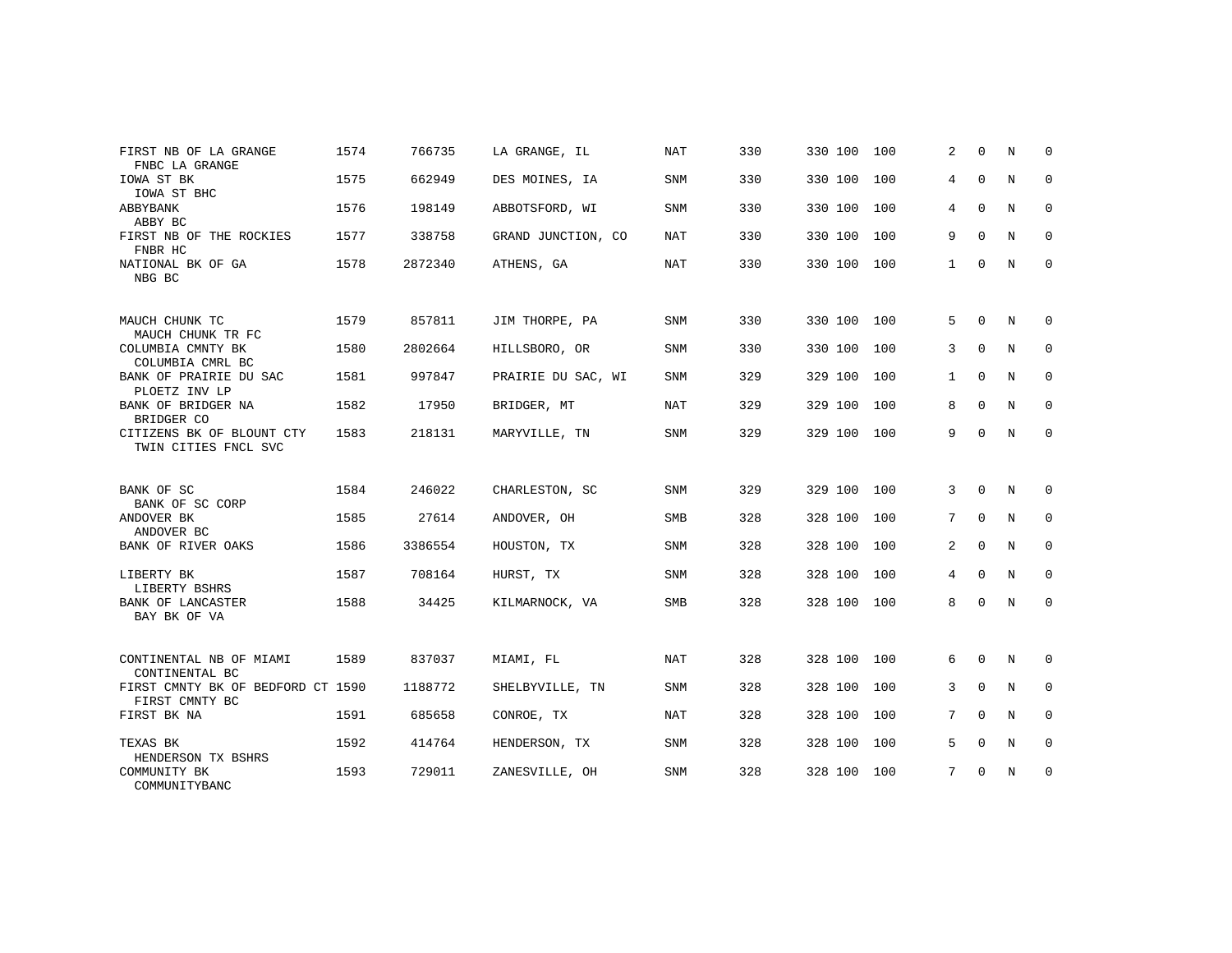| FARMERS BK OF NORTHERN MO<br>NORTHERN MO BSHRS | 1594 | 303952  | UNIONVILLE, MO     | <b>SMB</b> | 327 | 327 100     | 100 | 6            | $\Omega$     | N           | $\Omega$    |
|------------------------------------------------|------|---------|--------------------|------------|-----|-------------|-----|--------------|--------------|-------------|-------------|
| BANK & TC                                      | 1595 | 3415454 | BRYAN, TX          | SNM        | 327 | 327 100     | 100 | 4            | $\Omega$     | N           | $\mathbf 0$ |
| FIRST AMER BK<br>CONSOLIDATED EQT CORP         | 1596 | 462756  | PURCELL, OK        | SMB        | 327 | 327 100     | 100 | 8            | $\Omega$     | N           | 0           |
| ENCORE BK NA<br>OVATION HOLD                   | 1597 | 3603457 | PORT CHARLOTTE, FL | NAT        | 327 | 327 100     | 100 | 6            | $\Omega$     | N           | 0           |
| PLAZA BK<br>METROPOLITAN BK GRP                | 1598 | 724847  | NORRIDGE, IL       | SNM        | 327 | 327 100 100 |     | 8            | $\Omega$     | N           | $\mathbf 0$ |
| BANCCENTRAL NA<br>MYERS BSHRS                  | 1599 | 251352  | ALVA, OK           | <b>NAT</b> | 326 | 326 100     | 100 | $\mathbf{1}$ | 0            | N           | 0           |
| WHEATLAND BK<br>COMMUNITY FNCL GRP             | 1600 | 129479  | SPOKANE, WA        | <b>SNM</b> | 326 | 326 100     | 100 | 12           | $\mathbf 0$  | $_{\rm N}$  | $\mathbf 0$ |
| <b>BUSINESS BK</b><br>UNITED FNCL BKG CO       | 1601 | 913520  | VIENNA, VA         | SNM        | 326 | 326 100     | 100 | 7            | $\mathbf 0$  | N           | $\mathbf 0$ |
| WOODLANDS BK<br>WOODLANDS FS CO                | 1602 | 1479470 | WILLIAMSPORT, PA   | SMB        | 325 | 325 100     | 100 | 5            | $\mathbf 0$  | N           | $\mathbf 0$ |
| FIRST NB<br>FNB CO                             | 1603 | 630658  | LIVINGSTON, TX     | NAT        | 325 | 325 100     | 100 | 2            | 0            | N           | $\mathbf 0$ |
| FIRST ST BK<br>VAN DIEST INV CO                | 1604 | 561145  | WEBSTER CITY, IA   | SNM        | 325 | 325 100 100 |     | 3            | $\mathbf 0$  | N           | 0           |
| COMMUNITY BK<br>MANSFIELD BSHRS                | 1605 | 974754  | MANSFIELD, LA      | SNM        | 325 | 325 100     | 100 | 8            | $\mathbf 0$  | N           | 0           |
| COUNTY BK<br>CB FNCL CORP                      | 1606 | 1459735 | REHOBOTH BEACH, DE | SNM        | 324 | 324 100     | 100 | 8            | $\mathbf 0$  | $\mathbf N$ | $\mathbf 0$ |
| PIEDMONT BK<br>PIEDMONT BC                     | 1607 | 3489035 | NORCROSS, GA       | SNM        | 324 | 324 100     | 100 | 2            | $\mathbf 0$  | N           | $\mathbf 0$ |
| LUMBEE GUARANTY BK                             | 1608 | 651121  | PEMBROKE, NC       | SNM        | 324 | 324 100     | 100 | 13           | $\mathbf 0$  | N           | 0           |
| COMMUNITY SVG BK<br>COMMUNITY FC               | 1609 | 646743  | EDGEWOOD, IA       | SNM        | 323 | 323 100     | 100 | 6            | $\mathbf 0$  | N           | 0           |
| FIRST CMRL BK<br>FIRST COML BSHRS              | 1610 | 2396547 | EDMOND, OK         | SNM        | 323 | 323 100     | 100 | 8            | $\mathbf 0$  | N           | $\mathbf 0$ |
| FIRST CMNTY BK<br>SOUTHWEST BANC SHARES        | 1611 | 186838  | CHATOM, AL         | SNM        | 323 | 323 100     | 100 | 9            | $\mathbf 0$  | N           | $\mathbf 0$ |
| CITIZENS ST BK<br>CITIZENS NAT CORP            | 1612 | 482053  | WISNER, NE         | SMB        | 323 | 323 100     | 100 | 9            | $\Omega$     | N           | $\Omega$    |
| ROCKFORD B&TC<br>QCR HOLD                      | 1613 | 3303917 | ROCKFORD, IL       | SMB        | 323 | 323 100     | 100 | $\mathbf{1}$ | $\Omega$     | N           | $\mathbf 0$ |
| FARMERS BK OF WILLARDS                         | 1614 | 105026  | WILLARDS, MD       | SNM        | 322 | 322 100 100 |     | 7            | $\mathbf{0}$ | N           | 0           |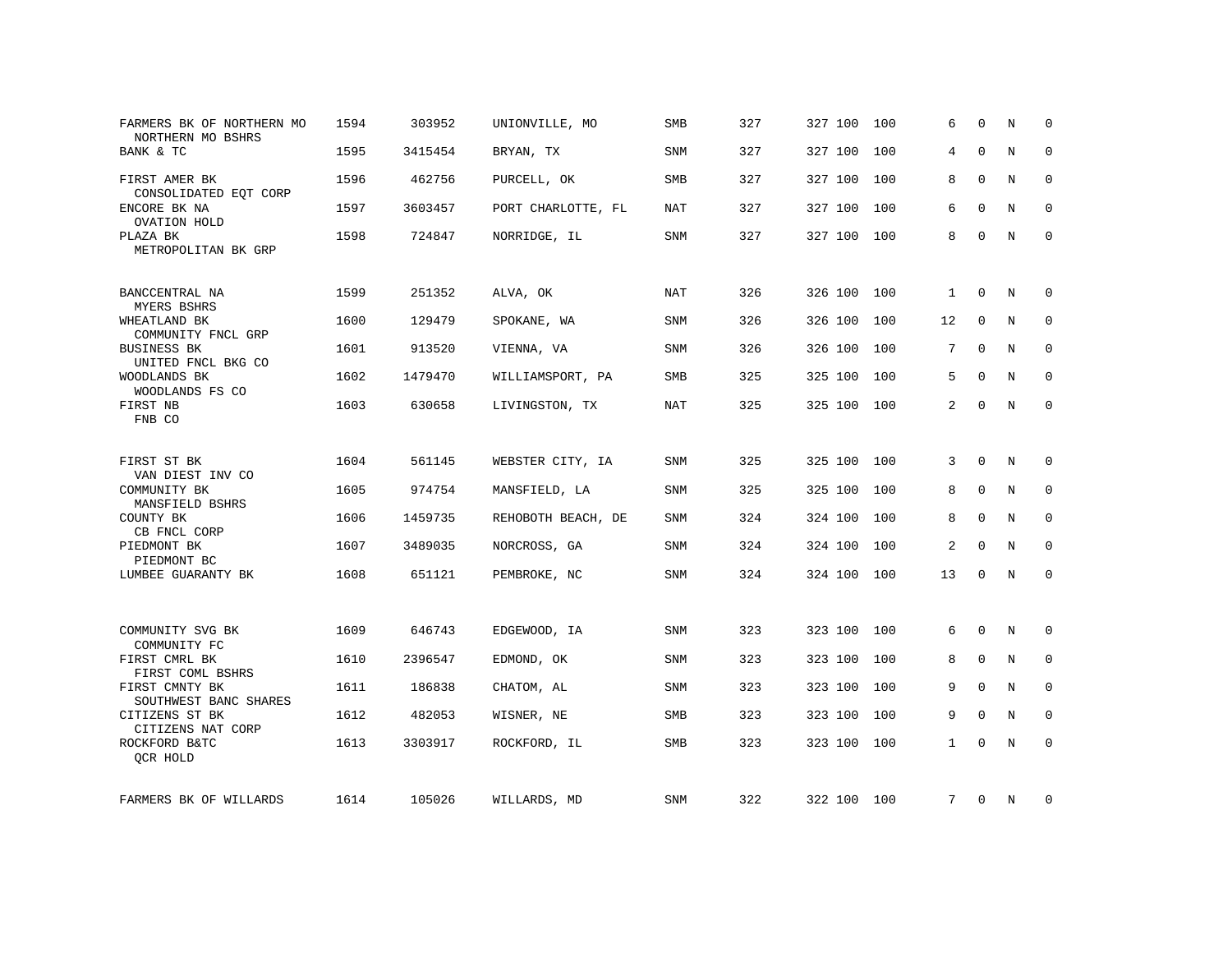| FINANCIAL FED BK<br>FINANCIAL FEDCORP                    | 1615 | 590976  | MEMPHIS, TN      | SMB        | 322 | 322 100 | 100 | 0            | $\mathbf 0$ | N | $\mathbf 0$  |
|----------------------------------------------------------|------|---------|------------------|------------|-----|---------|-----|--------------|-------------|---|--------------|
| CENTRAL ST BK<br>CENTRAL BSHRS                           | 1616 | 830542  | MUSCATINE, IA    | SMB        | 322 | 322 100 | 100 | 4            | $\Omega$    | N | $\mathbf 0$  |
| FIRST ST BK<br>NORTON BSHRS                              | 1617 | 394259  | NORTON, KS       | SNM        | 322 | 322 100 | 100 | 3            | 0           | N | $\mathbf 0$  |
| COUNTYBANK<br>TCB CORP                                   | 1618 | 271529  | GREENWOOD, SC    | SNM        | 322 | 322 100 | 100 | 4            | $\Omega$    | N | $\mathbf 0$  |
| COMMUNITY NB<br>COMMUNITY BSHRS                          | 1619 | 354552  | SENECA, KS       | NAT        | 322 | 322 100 | 100 | 3            | $\Omega$    | N | $\mathbf 0$  |
| HERITAGE BK<br>HERITAGE BSHRS                            | 1620 | 911825  | NORFOLK, VA      | <b>SMB</b> | 321 | 321 100 | 100 | 6            | $\mathbf 0$ | N | $\mathbf 0$  |
| BNB BK NA<br>BNB FNCL SVC CORP                           | 1621 | 609609  | FORT LEE, NJ     | NAT        | 321 | 321 100 | 100 | 2            | $\Omega$    | N | $\mathbf 0$  |
| FRIENDSHIP ST BK<br>FRIENDSHIP BC                        | 1622 | 427241  | FRIENDSHIP, IN   | <b>SMB</b> | 320 | 320 100 | 100 | 5            | $\mathbf 0$ | N | $\mathbf 0$  |
| FIRST NAT BK & TR ELK CITY O 1623<br>WESTERN OK FS       |      | 114457  | ELK CITY, OK     | NAT        | 320 | 320 100 | 100 | 2            | $\Omega$    | N | $\mathbf{0}$ |
| FIRST ST BK<br>LOUISE BSHRS                              | 1624 | 888552  | LOUISE, TX       | SNM        | 320 | 320 100 | 100 | 7            | $\mathbf 0$ | N | $\mathbf 0$  |
| FIRST NB<br>FIRST FABENS BC                              | 1625 | 378651  | FABENS, TX       | <b>NAT</b> | 320 | 320 100 | 100 | 6            | $\Omega$    | N | $\Omega$     |
| FARMERS ST BK<br>FARMERS ST FC                           | 1626 | 475354  | VICTOR, MT       | <b>SMB</b> | 319 | 319 100 | 100 | 6            | $\mathbf 0$ | N | $\mathbf{0}$ |
| AMERICAN NB<br>AMCORP FNCL                               | 1627 | 256058  | ARDMORE, OK      | <b>NAT</b> | 319 | 319 100 | 100 | 7            | $\Omega$    | N | $\Omega$     |
| BANK OF TUCSON<br>GRANDPOINT CAP                         | 1628 | 2671105 | TUCSON, AZ       | SNM        | 319 | 319 100 | 100 | $\mathbf{1}$ | $\mathbf 0$ | N | $\mathbf{0}$ |
| AMERASIA BK                                              | 1629 | 1169650 | FLUSHING, NY     | SNM        | 319 | 319 100 | 100 | 0            | $\mathbf 0$ | N | 0            |
| NORTHPOINTE BK<br>NORTHPOINTE BSHRS                      | 1630 | 2737980 | GRAND RAPIDS, MI | <b>SNM</b> | 319 | 319 100 | 100 | $\Omega$     | $\Omega$    | N | $\mathbf 0$  |
| MAQUOKETA ST BK<br>OHNWARD BSHRS                         | 1631 | 683449  | MAQUOKETA, IA    | SMB        | 319 | 319 100 | 100 | 3            | $\mathbf 0$ | N | 0            |
| FREDERICK CTY BK<br>FREDERICK CTY BC                     | 1632 | 3058329 | FREDERICK, MD    | <b>SMB</b> | 318 | 318 100 | 100 | 4            | $\Omega$    | N | $\mathbf 0$  |
| POCA VALLEY BK<br>POCA VALLEY BSHRS                      | 1633 | 851239  | WALTON, WV       | SNM        | 318 | 318 100 | 100 | 6            | 0           | N | $\mathbf{0}$ |
| SHORE BK                                                 | 1634 | 310875  | ONLEY, VA        | SMB        | 318 | 318 100 | 100 | 6            | 0           | N | 0            |
| CAPGEN CAP GRP VI LLC<br>FREMONT NB&TC<br>LAURITZEN CORP | 1635 | 264558  | FREMONT, NE      | <b>NAT</b> | 318 | 318 100 | 100 | 3            | $\Omega$    | N | $\mathbf{0}$ |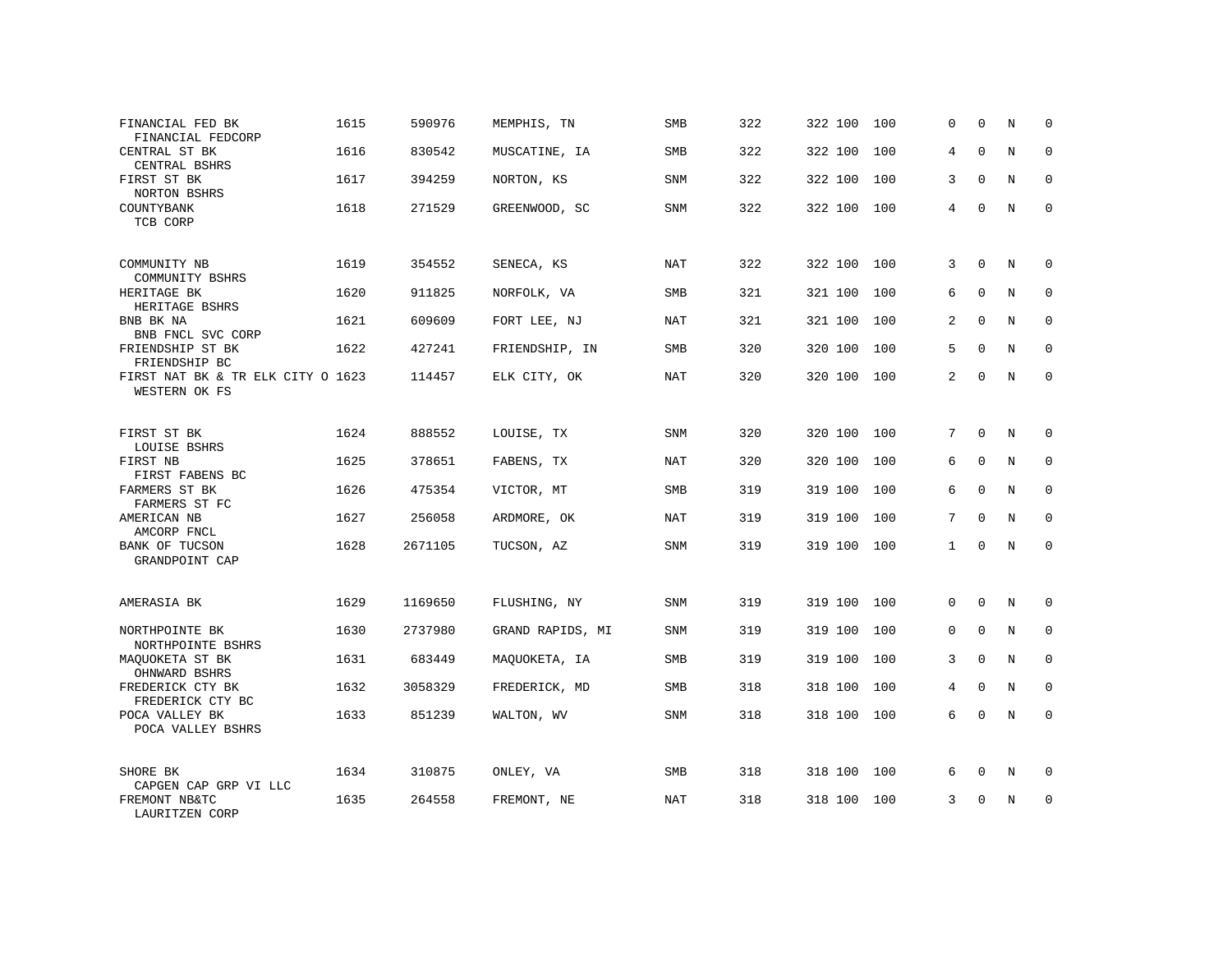| FIRST NB<br>WICHITA FALLS BSHRS                | 1636 | 375566  | WICHITA FALLS, TX    | <b>NAT</b> | 317 | 317 100     | 100 | 2            | $\Omega$            | N           | 0            |
|------------------------------------------------|------|---------|----------------------|------------|-----|-------------|-----|--------------|---------------------|-------------|--------------|
| DOUGLAS CTY BK<br>THORNTON HC                  | 1637 | 201638  | DOUGLASVILLE, GA     | SNM        | 317 | 317 100     | 100 | 3            | $\mathbf 0$         | $\mathbf N$ | 0            |
| COMMUNITY BK PICKENS CTY<br>COMMUNITY BK OF GA | 1638 | 2943615 | JASPER, GA           | <b>SNM</b> | 317 | 317 100     | 100 | $\mathbf{1}$ | $\Omega$            | N           | $\Omega$     |
| PROFINIUM FNCL<br>PROFINIUM FNCL HOLD          | 1639 | 865450  | TRUMAN, MN           | SMB        | 317 | 317 100     | 100 | 2            | $\Omega$            | N           | $\Omega$     |
| PUEBLO B&TC<br>PUEBLO BC                       | 1640 | 106452  | PUEBLO, CO           | SNM        | 317 | 317 100     | 100 | 8            | $\mathbf 0$         | N           | 0            |
| OZARK MNT BK<br>CENTRAL BANCOMPANY             | 1641 | 576541  | BRANSON, MO          | <b>SNM</b> | 317 | 317 100     | 100 | 4            | $\Omega$            | N           | $\Omega$     |
| CITIZENS BK MN<br>CITIZENS BC OF NEW ULM       | 1642 | 874050  | NEW ULM, MN          | <b>SNM</b> | 316 | 316 100     | 100 | 3            | $\Omega$            | N           | $\Omega$     |
| SARATOGA NB&TC<br>ARROW FC                     | 1643 | 1211371 | SARATOGA SPRINGS, NY | NAT        | 316 | 316 100     | 100 | 5            | $\Omega$            | N           | $\mathbf{0}$ |
| BANK OF FAYETTE CTY<br>MOSCOW BSHRS            | 1644 | 466754  | COLLIERVILLE, TN     | <b>SMB</b> | 316 | 316 100     | 100 | 9            | $\Omega$            | N           | $\mathbf 0$  |
| GRAND VALLEY BK<br>PORTER MNT III LLLP         | 1645 | 178851  | HEBER CITY, UT       | SNM        | 316 | 316 100     | 100 | 14           | $\Omega$            | N           | $\mathbf{0}$ |
| GRAND VALLEY BK<br>SAGEBRUSH PTNR LLLP         | 1645 | 178851  | HEBER CITY, UT       | SNM        |     |             |     |              |                     |             |              |
| EASTERN COLORADO BK<br>WEED INV GROUP          | 1646 | 775054  | CHEYENNE WELLS, CO   | SNM        | 316 | 316 100     | 100 | 6            | $\mathbf 0$         | N           | 0            |
| STATE BK<br>FENTURA FNCL                       | 1647 | 602048  | FENTON, MI           | <b>SNM</b> | 316 | 316 100     | 100 | 7            | $\Omega$            | N           | $\mathbf 0$  |
| GREATER HUDSON BK NA                           | 1648 | 3086256 | MIDDLETOWN, NY       | NAT        | 316 | 316 100     | 100 | 3            | $\mathbf 0$         | N           | $\mathbf 0$  |
| FIRST NB<br>FIRST WAVERLY CORP                 | 1649 | 376442  | WAVERLY, IA          | NAT        | 316 | 316 100     | 100 | 5            | $\mathsf{O}\xspace$ | $\mathbf N$ | $\mathbf 0$  |
| PHELPS CTY BK<br>PHELPS CTY BK ESOP            | 1650 | 342054  | ROLLA, MO            | <b>SNM</b> | 316 | 316 100     | 100 | 3            | $\Omega$            | N           | $\mathbf 0$  |
| BRUNING ST BK<br>BRUNING BSHRS                 | 1651 | 71457   | BRUNING, NE          | <b>SNM</b> | 316 | 316 100     | 100 | 3            | $\mathbf 0$         | N           | $\mathbf 0$  |
| PEOPLES BK<br>PEOPLES BC                       | 1652 | 819855  | LUBBOCK, TX          | SMB        | 315 | 315 100     | 100 | 5            | $\mathbf 0$         | N           | $\mathbf 0$  |
| ALLIANCE BK<br>ALLIANCE BC                     | 1653 | 493741  | FRANCESVILLE, IN     | <b>SNM</b> | 314 | 314 100     | 100 | 6            | $\Omega$            | N           | $\Omega$     |
| CHAIN BRIDGE BK NA<br>CHAIN BRIDGE BC          | 1654 | 3597211 | MC LEAN, VA          | <b>NAT</b> | 314 | 314 100     | 100 | $\Omega$     | $\Omega$            | N           | 0            |
| BANK OF TESCOTT<br>TESCOTT BSHRS               | 1655 | 54058   | TESCOTT, KS          | <b>SNM</b> | 314 | 314 100 100 |     | 4            | $\Omega$            | N           | $\mathbf{0}$ |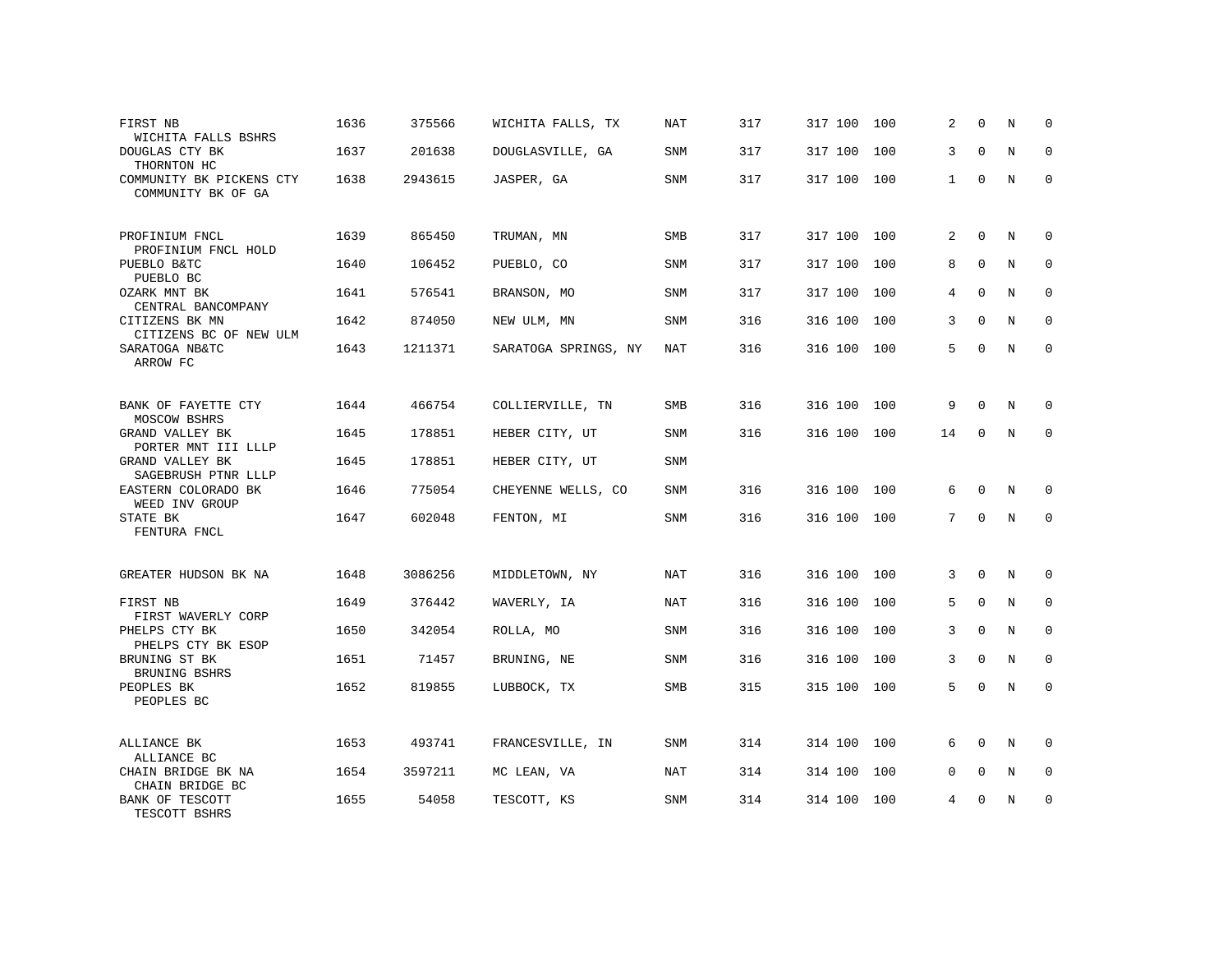| SAGE CAP BK NA<br>ANB BSHRS                             | 1656 | 448554  | GONZALES, TX      | NAT        | 313 | 313 100 | 100 | 5  | $\Omega$    | N | $\Omega$    |
|---------------------------------------------------------|------|---------|-------------------|------------|-----|---------|-----|----|-------------|---|-------------|
| PROGRESSIVE BK NA<br>FIRST WV BC                        | 1657 | 600129  | WHEELING, WV      | <b>NAT</b> | 313 | 313 100 | 100 | 9  | $\Omega$    | N | $\Omega$    |
| COMMUNITY ST BK OF ORBISONIA 1658<br>ORBISONIA CMNTY BC |      | 121914  | ORBISONIA, PA     | SNM        | 313 | 313 100 | 100 | 6  | $\Omega$    | N | $\Omega$    |
| BEACON BK<br>EXCELSIOR FNCL SVC                         | 1659 | 719955  | SHOREWOOD, MN     | SNM        | 313 | 313 100 | 100 | 5  | $\Omega$    | N | 0           |
| WEST PLAINS B&TC<br>WEST PLAINS BSHRS                   | 1660 | 317258  | WEST PLAINS, MO   | SNM        | 313 | 313 100 | 100 | 4  | $\Omega$    | N | $\Omega$    |
| SECURITY ST BK<br>FINANCIAL SCTY CORP                   | 1661 | 955959  | BASIN, WY         | SMB        | 313 | 313 100 | 100 | 3  | $\mathbf 0$ | N | $\mathbf 0$ |
| SAINT JOHNS B&TC<br>UNITY BSHRS LLC                     | 1662 | 173557  | SAINT LOUIS, MO   | SNM        | 313 | 313 100 | 100 | 6  | $\Omega$    | N | $\Omega$    |
| MERCHANTS BK OF BANGOR<br>MNB CORP                      | 1663 | 935111  | BANGOR, PA        | <b>SMB</b> | 313 | 313 100 | 100 | 7  | 0           | N | 0           |
| MCNB BK&TC<br>MCNB BANKS                                | 1664 | 20633   | WELCH, WV         | SNM        | 313 | 313 100 | 100 | 5  | $\Omega$    | N | $\mathbf 0$ |
| AMERICAN FOUNDERS BK INC<br>AMERICAN FOUNDERS BC        | 1665 | 3025134 | LEXINGTON, KY     | SNM        | 313 | 313 100 | 100 | 3  | $\Omega$    | N | $\mathbf 0$ |
| LAKESIDE ST BK<br>LAKESIDE BHC                          | 1666 | 879457  | NEW TOWN, ND      | <b>SNM</b> | 312 | 312 100 | 100 | 4  | $\Omega$    | N | $\Omega$    |
| STATE NB<br>SNB FNCL                                    | 1667 | 169354  | BIG SPRING, TX    | NAT        | 312 | 312 100 | 100 | 2  | $\Omega$    | N | $\mathbf 0$ |
| MEADOWS BK                                              | 1668 | 3719648 | LAS VEGAS, NV     | <b>SNM</b> | 312 | 312 100 | 100 | 1  | 0           | N | 0           |
| NATIONAL UNION BK                                       | 1669 | 313401  | KINDERHOOK, NY    | <b>NAT</b> | 312 | 312 100 | 100 | 5  | $\Omega$    | N | $\Omega$    |
| KINDERHOOK BK CORP<br>BANK OF CENT FL                   | 1670 | 3588312 | LAKELAND, FL      | <b>SNM</b> | 312 | 312 100 | 100 | 2  | $\mathbf 0$ | N | $\mathbf 0$ |
| BRITTON & KOONTZ BK NA<br>BRITTON & KOONTZ CAP CORP     | 1671 | 539939  | NATCHEZ, MS       | <b>NAT</b> | 312 | 312 100 | 100 | 7  | $\Omega$    | N | $\Omega$    |
| NORTHSIDE CMNTY BK<br>ALIKAT INV                        | 1672 | 2533119 | GURNEE, IL        | SMB        | 311 | 311 100 | 100 | 4  | $\Omega$    | N | $\mathbf 0$ |
| CITIZENS B&TC<br>CITIZENS B&T HOLD                      | 1673 | 3174920 | GUNTERSVILLE, AL  | SNM        | 311 | 311 100 | 100 | 6  | 0           | N | 0           |
| RIVERVIEW BK<br>RIVERVIEW FNCL CORP                     | 1674 | 757612  | MARYSVILLE, PA    | SNM        | 311 | 311 100 | 100 | 10 | $\mathbf 0$ | N | 0           |
| INTERCREDIT BK NA                                       | 1675 | 44433   | MIAMI, FL         | NAT        | 311 | 311 100 | 100 | 4  | 0           | N | 0           |
| FIRST CITIZENS BK<br>FARMERS CAPITAL BK CORP            | 1676 | 786742  | ELIZABETHTOWN, KY | <b>SMB</b> | 311 | 311 100 | 100 | 5  | $\Omega$    | N | $\mathbf 0$ |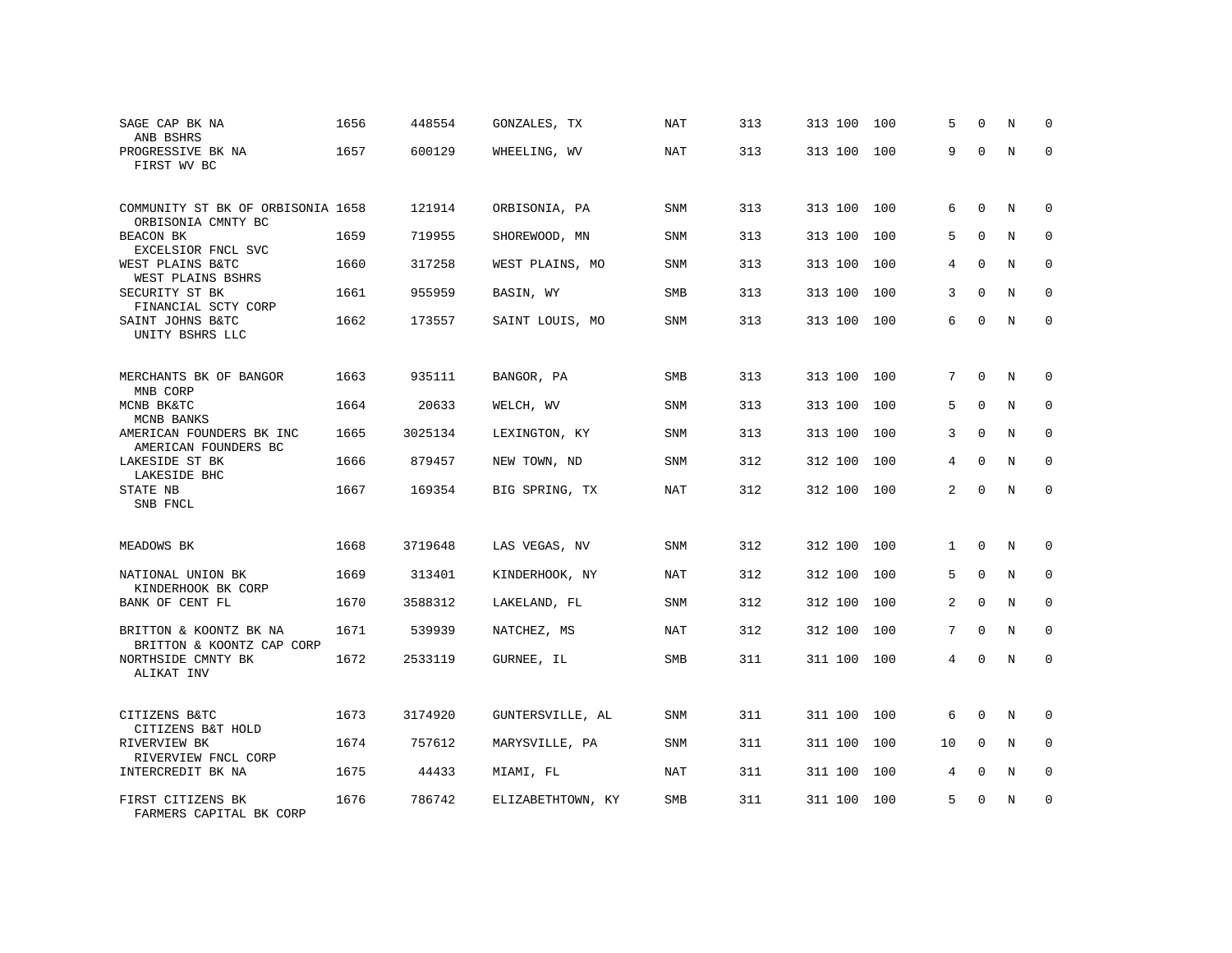| BAY CMRL BK                                | 1677 | 3281510 | WALNUT CREEK, CA     | SMB        | 311 | 311 100 | 100 | 5            | $\Omega$    | N          | $\Omega$    |
|--------------------------------------------|------|---------|----------------------|------------|-----|---------|-----|--------------|-------------|------------|-------------|
|                                            |      |         |                      |            |     |         |     |              |             |            |             |
| PARK MIDWAY BK NA<br>DBA SUNRISE CMNTY BKS | 1678 | 798857  | SAINT PAUL, MN       | <b>NAT</b> | 310 | 310 100 | 100 | $\mathbf{1}$ | $\Omega$    | N          | $\Omega$    |
| BILTMORE BK OF ARIZONA<br>GRANDPOINT CAP   | 1679 | 3149012 | PHOENIX, AZ          | <b>SNM</b> | 310 | 310 100 | 100 | $\mathbf{1}$ | $\mathbf 0$ | N          | $\mathbf 0$ |
| FIRST ST BK<br>EAST TX BSHRS               | 1680 | 884358  | LIVINGSTON, TX       | <b>SMB</b> | 310 | 310 100 | 100 | 4            | $\Omega$    | N          | $\Omega$    |
| LAPEER CTY B&TC<br>COUNTY BK CORP          | 1681 | 184142  | LAPEER, MI           | SMB        | 310 | 310 100 | 100 | 6            | $\mathbf 0$ | N          | $\mathbf 0$ |
| FIRST NB S<br>FIRST BSHRS OF THE SE        | 1682 | 12030   | ALMA, GA             | <b>NAT</b> | 310 | 310 100 | 100 | 3            | $\Omega$    | N          | $\mathbf 0$ |
| LUZERNE BK<br>LUZERNE NB CORP              | 1683 | 501815  | LUZERNE, PA          | <b>SMB</b> | 310 | 310 100 | 100 | 7            | $\Omega$    | N          | 0           |
| BANK OF KS<br>SOUTHWEST BC                 | 1684 | 587350  | SOUTH HUTCHINSON, KS | <b>SNM</b> | 310 | 310 100 | 100 | 6            | $\Omega$    | $\rm N$    | $\mathbf 0$ |
| SAVINGS BK<br>SAVINGS BC                   | 1685 | 578116  | CIRCLEVILLE, OH      | <b>SNM</b> | 309 | 309 100 | 100 | 4            | $\mathbf 0$ | N          | $\mathbf 0$ |
| FIRST ST BK<br>FIRST BSHRS                 | 1686 | 627425  | BARBOURSVILLE, WV    | <b>SNM</b> | 309 | 309 100 | 100 | 3            | $\Omega$    | $_{\rm N}$ | $\mathbf 0$ |
| STATE BK FNCL<br>FIRST BC                  | 1687 | 2631172 | LA CROSSE, WI        | SMB        | 309 | 309 100 | 100 | 7            | $\Omega$    | $_{\rm N}$ | $\Omega$    |
| WAYNE CTY BK<br>WAYNE CTY BSHRS            | 1688 | 511832  | WAYNESBORO, TN       | <b>SNM</b> | 309 | 309 100 | 100 | 5            | $\Omega$    | N          | 0           |
| COMMERCE ST BK<br>COMMERCE FNCL HOLDS      | 1689 | 3366239 | WEST BEND, WI        | SNM        | 308 | 308 100 | 100 | 1            | $\mathbf 0$ | N          | 0           |
| SOUTH OTTUMWA SVG BK<br>CORNERSTONE FS GRP | 1690 | 75446   | OTTUMWA, IA          | <b>SNM</b> | 308 | 308 100 | 100 | 5            | $\Omega$    | N          | 0           |
| SOUTHERN ST BK<br>SOUTHERN ST BSHRS        | 1691 | 3629420 | ANNISTON, AL         | SNM        | 308 | 308 100 | 100 | 3            | $\Omega$    | $_{\rm N}$ | $\Omega$    |
| DMB CMNTY BK<br>DMB CORP                   | 1692 | 56548   | DE FOREST, WI        | SNM        | 307 | 307 100 | 100 | $\mathbf{1}$ | $\mathbf 0$ | N          | $\mathbf 0$ |
| NEWDOMINION BK                             | 1693 | 3299814 | CHARLOTTE, NC        | SNM        | 307 | 307 100 | 100 | 1            | 0           | N          | 0           |
| BANK<br>DECATUR INV                        | 1694 | 333650  | OBERLIN, KS          | <b>SNM</b> | 307 | 307 100 | 100 | 11           | $\mathbf 0$ | N          | 0           |
| FIRST NB<br>FIRST BEEVILLE FC              | 1695 | 28255   | BEEVILLE, TX         | <b>NAT</b> | 307 | 307 100 | 100 | 2            | $\Omega$    | N          | $\mathbf 0$ |
| ACADEMY BK NA<br>DICKINSON FC II           | 1696 | 535753  | COLORADO SPRINGS, CO | NAT        | 307 | 307 100 | 100 | 52           | 0           | N          | 0           |
| FIRST NB OF LAS ANIMAS<br>FIRST BSHRS      | 1697 | 513256  | LAS ANIMAS, CO       | <b>NAT</b> | 307 | 307 100 | 100 | 5            | $\Omega$    | N          | $\mathbf 0$ |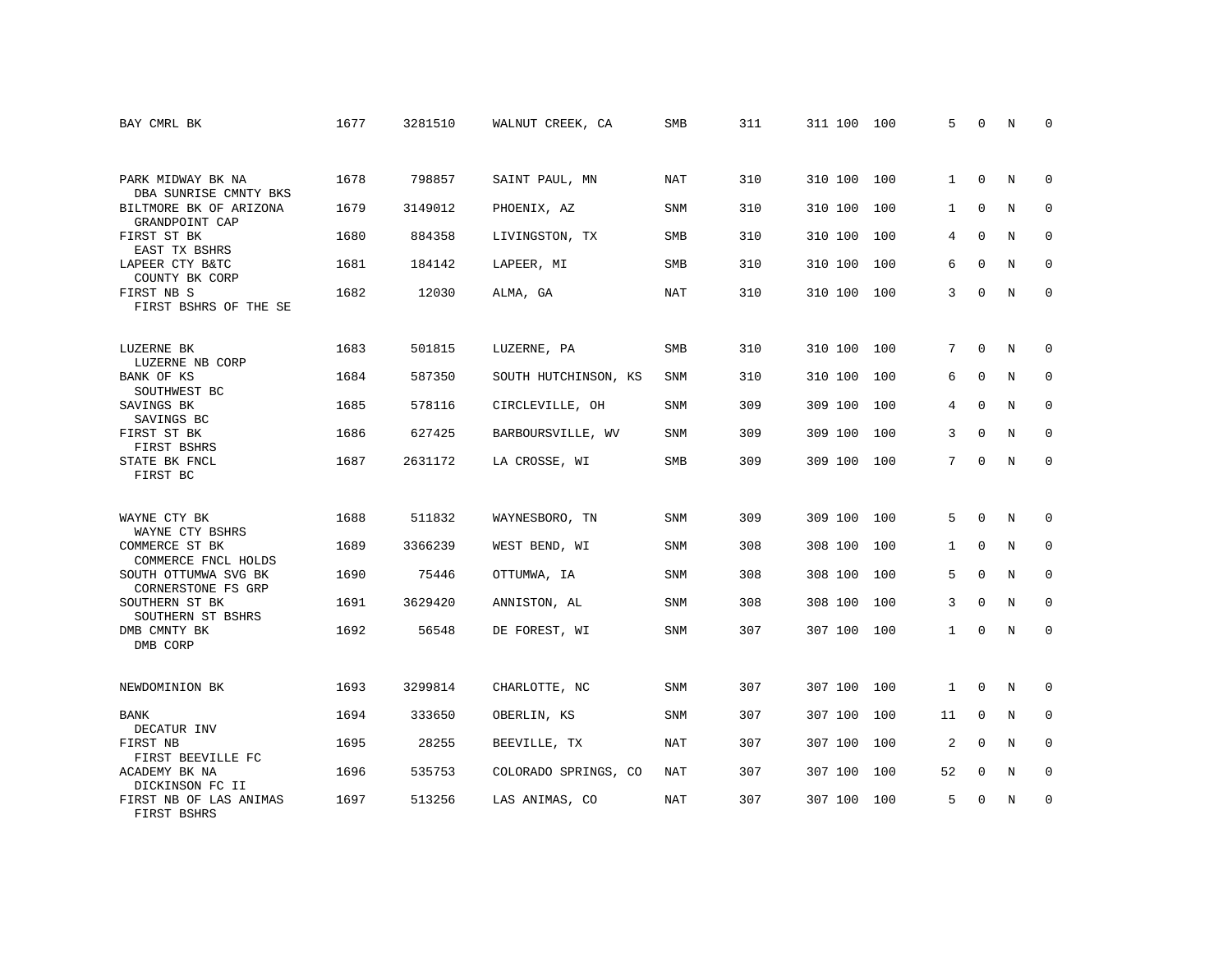| FIRST B&TC OF IL<br>NORTHWEST BC OF IL                           | 1698 | 646444  | PALATINE, IL       | <b>SNM</b> | 306 | 306 100 100 |     | $\Omega$       | $\Omega$    | N | $\Omega$    |
|------------------------------------------------------------------|------|---------|--------------------|------------|-----|-------------|-----|----------------|-------------|---|-------------|
| WEST POINTE BK<br>WEST POINTE BSHRS                              | 1699 | 2371816 | OSHKOSH, WI        | <b>SNM</b> | 306 | 306 100     | 100 | $\Omega$       | 0           | N | $\mathbf 0$ |
| SEVIER CTY BK<br>SEVIER CTY BSHRS                                | 1700 | 982937  | SEVIERVILLE, TN    | <b>SNM</b> | 306 | 306 100     | 100 | 5              | $\mathbf 0$ | N | 0           |
| FIRST COMMONWEALTH BK<br>FIRST PRESTONSBURG BSHRS                | 1701 | 511618  | PRESTONSBURG, KY   | <b>SNM</b> | 306 | 306 100     | 100 | 9              | $\Omega$    | N | 0           |
| MID AMER BK<br>FRIENDSHIP BSHRS                                  | 1702 | 873259  | LINN, MO           | <b>SNM</b> | 306 | 306 100 100 |     | 4              | $\Omega$    | N | 0           |
| NORTHMARK BK                                                     | 1703 | 1161216 | NORTH ANDOVER, MA  | <b>SNM</b> | 306 | 306 100     | 100 | $\overline{2}$ | $\Omega$    | N | $\Omega$    |
| AMERICAN BK<br>GUARANTY DEVELOPMENT CO                           | 1704 | 630555  | BOZEMAN, MT        | SMB        | 305 | 305 100     | 100 | 5              | $\Omega$    | N | $\mathbf 0$ |
| PEOPLES B&TC<br>PEOPLES BANKTRUST                                | 1705 | 109136  | BUFORD, GA         | <b>SNM</b> | 305 | 305 100     | 100 | $\mathbf{1}$   | $\Omega$    | N | 0           |
| TEXAS STAR BK<br>VAN ALSTYNE FC                                  | 1706 | 274164  | VAN ALSTYNE, TX    | SMB        | 305 | 305 100     | 100 | 6              | $\Omega$    | N | $\mathbf 0$ |
| FIRST CMNTY BK OF CENT AL<br>CENTRAL AL BSHRS                    | 1707 | 3034257 | WETUMPKA, AL       | <b>SNM</b> | 305 | 305 100     | 100 | 5              | $\Omega$    | N | 0           |
| CMNTY BK OAK PARK RIVER FORE 1708<br>OAK PK RIVER FOREST BSHRS   |      | 2445052 | OAK PARK, IL       | <b>SNM</b> | 305 | 305 100     | 100 | $\mathbf{1}$   | $\Omega$    | N | $\Omega$    |
| FIRST IPSWICH BK<br>BROOKLINE BC                                 | 1709 | 442806  | IPSWICH, MA        | SMB        | 305 | 305 100 100 |     | 5              | $\mathbf 0$ | N | $\mathbf 0$ |
| FIRST NB OF BERLIN<br>FIRST BERLIN BC                            | 1710 | 111942  | BERLIN, WI         | NAT        | 304 | 304 100     | 100 | 7              | $\mathbf 0$ | N | 0           |
| STERLING ST BK AUSTIN MN<br>STERLING FNCL GROUP                  | 1711 | 144155  | AUSTIN, MN         | <b>SNM</b> | 304 | 304 100     | 100 | 9              | $\Omega$    | N | $\Omega$    |
| HOMETOWN BK OF AL<br>HOMETOWN BC OF AL                           | 1712 | 3217331 | ONEONTA, AL        | <b>SNM</b> | 304 | 304 100 100 |     | 2              | $\Omega$    | N | 0           |
| COMMERCIAL SVG BK                                                | 1713 | 533928  | UPPER SANDUSKY, OH | <b>SNM</b> | 304 | 304 100 100 |     | 8              | $\mathbf 0$ | N | 0           |
| COMMERCIAL BSHRS<br>STEPHENSON NB&TC                             | 1714 | 598048  | MARINETTE, WI      | NAT        | 304 | 304 100     | 100 | 2              | $\Omega$    | N | $\mathbf 0$ |
| STEPHENSON NAT BC<br>SECURITY FNCL BK                            | 1715 | 450959  | DURAND, WI         | <b>SMB</b> | 304 | 304 100     | 100 | 2              | $\mathbf 0$ | N | 0           |
| SECURITY FS CORP<br>FIRST LIBERTY NB<br>FIRST LIBERTY NATL BSHRS | 1716 | 629353  | LIBERTY, TX        | <b>NAT</b> | 304 | 304 100     | 100 | $\mathbf{1}$   | $\Omega$    | N | $\mathbf 0$ |
| MCCOOK NB<br>GRAFF FAM                                           | 1717 | 575759  | MC COOK, NE        | <b>NAT</b> | 304 | 304 100 100 |     | 3              | $\mathbf 0$ | N | 0           |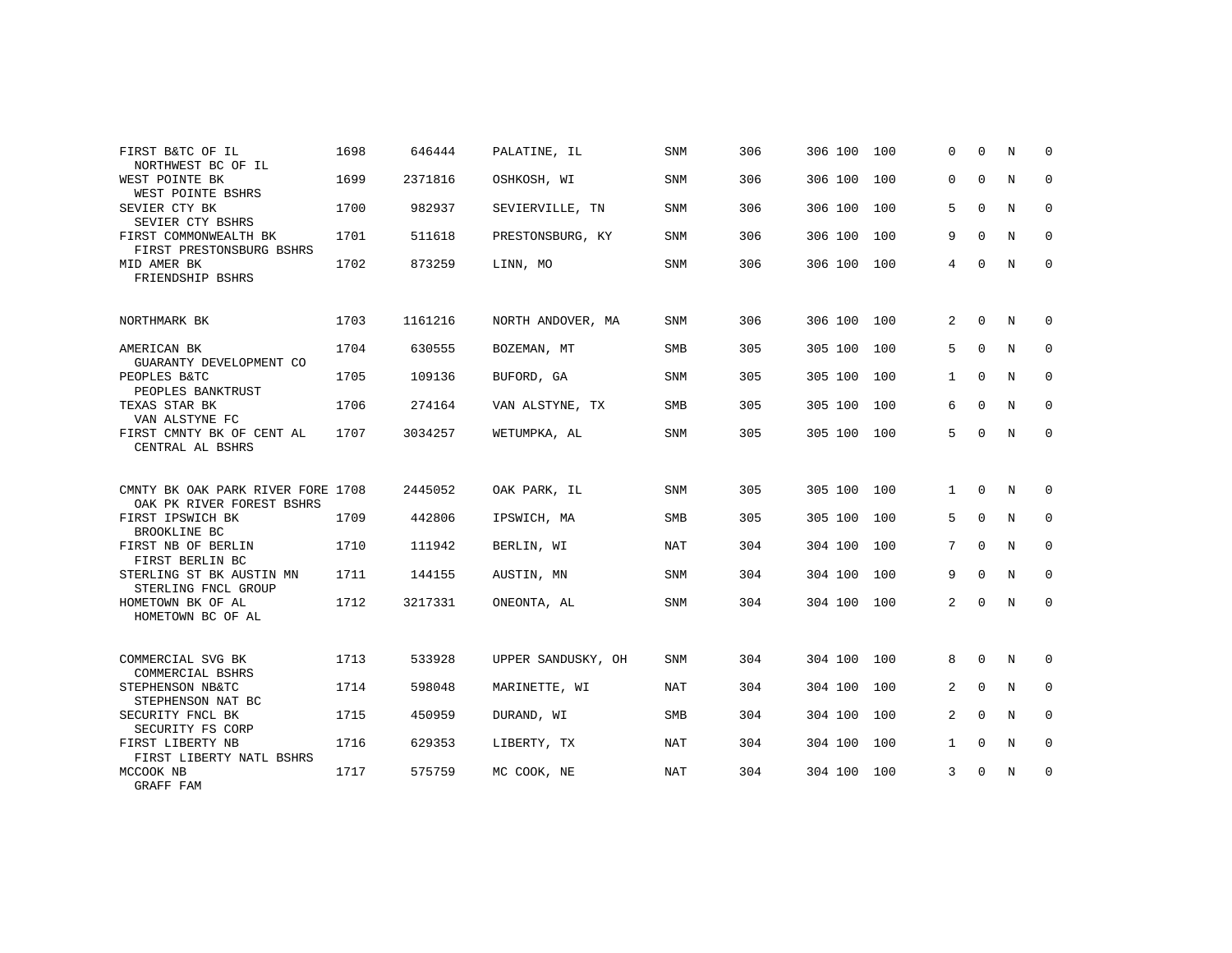| CENTRIC BK<br>CENTRIC FNCL CORP                        | 1718 | 411512  | HARRISBURG, PA   | <b>SNM</b> | 303 | 303 100     | 100 | 2        | $\Omega$    | N           | 0            |
|--------------------------------------------------------|------|---------|------------------|------------|-----|-------------|-----|----------|-------------|-------------|--------------|
| CITIZENS CMNTY BK<br>CITIZENS BANCORP                  | 1719 | 2007991 | MASCOUTAH, IL    | SNM        | 303 | 303 100     | 100 | 3        | $\Omega$    | N           | $\Omega$     |
| MOUNTAIN CMRC BK<br>MOUNTAIN CMRC BC                   | 1720 | 1016231 | ERWIN, TN        | SNM        | 303 | 303 100     | 100 | 4        | $\Omega$    | N           | $\mathbf 0$  |
| COMMUNITY BK OF BERGEN CTY                             | 1721 | 275509  | MAYWOOD, NJ      | SMB        | 303 | 303 100     | 100 | 2        | $\Omega$    | $_{\rm N}$  | $\Omega$     |
| COMMUNITY B&TC<br>COMMUNITY BSHRS ESOP                 | 1722 | 957757  | NEOSHO, MO       | <b>SMB</b> | 303 | 303 100 100 |     | 13       | 0           | N           | $\mathbf 0$  |
| INTERNATIONAL BK<br>RATON CAP CORP                     | 1723 | 209858  | RATON, NM        | SNM        | 303 | 303 100     | 100 | 6        | $\Omega$    | N           | $\Omega$     |
| RIVER CITY BK<br>FIRST BRECKINRIDGE BSHRS              | 1724 | 396244  | LOUISVILLE, KY   | SNM        | 303 | 303 100     | 100 | 4        | $\mathbf 0$ | N           | $\mathbf 0$  |
| TEXAS CITIZENS BK NA                                   | 1725 | 3440830 | PASADENA, TX     | NAT        | 303 | 303 100     | 100 | 5        | $\Omega$    | N           | $\Omega$     |
| VALLEY GREEN BK                                        | 1726 | 3391606 | PHILADELPHIA, PA | SNM        | 302 | 302 100     | 100 | 1        | $\Omega$    | N           | $\mathbf 0$  |
| 1ST NB OF S FL<br>HOMETOWN OF HMSTD BKG CO             | 1727 | 737632  | HOMESTEAD, FL    | <b>NAT</b> | 302 | 302 100 100 |     | 6        | $\Omega$    | N           | $\Omega$     |
| NASHVILLE B&TC<br>NBT HOLD                             | 1728 | 3290240 | NASHVILLE, TN    | <b>SMB</b> | 302 | 302 100     | 100 | $\Omega$ | $\Omega$    | N           | $\Omega$     |
| RANDOLPH B&TC                                          | 1729 | 115221  | ASHEBORO, NC     | SNM        | 302 | 302 100     | 100 | 5        | $\Omega$    | N           | $\mathbf 0$  |
| BANK OF SUN PRAIRIE<br>BOSP BSHRS                      | 1730 | 124344  | SUN PRAIRIE, WI  | SNM        | 302 | 302 100     | 100 | 3        | $\Omega$    | N           | $\mathbf 0$  |
| REPUBLIC BK<br>REPUBLIC BSHRS                          | 1731 | 316354  | DULUTH, MN       | SNM        | 302 | 302 100     | 100 | 6        | $\Omega$    | N           | $\Omega$     |
| FIRST NB<br>FIRST VANDALIA CORP                        | 1732 | 137447  | VANDALIA, IL     | NAT        | 302 | 302 100     | 100 | 6        | $\mathbf 0$ | N           | $\mathbf 0$  |
| 1ST COLONIAL CMNTY BK                                  | 1733 | 2920773 | COLLINGSWOOD, NJ | SNM        | 301 | 301 100     | 100 | 2        | 0           | N           | $\mathbf 0$  |
| 1ST COLONIAL BC<br>CITIZENS ST BK                      | 1734 | 572459  | MARYSVILLE, KS   | SNM        | 301 | 301 100     | 100 | 3        | $\Omega$    | $_{\rm N}$  | $\mathbf{0}$ |
| COMMUNITY BSHRS<br>WASHINGTON CTY BK<br>LAURITZEN CORP | 1735 | 1000052 | BLAIR, NE        | SNM        | 301 | 301 100     | 100 | 1        | $\mathbf 0$ | N           | $\mathbf 0$  |
| FIRST NB OF MUSCATINE<br>IOWA FIRST BSHRS              | 1736 | 893248  | MUSCATINE, IA    | NAT        | 301 | 301 100     | 100 | 2        | $\mathbf 0$ | $\mathbf N$ | $\mathbf{0}$ |
| MAGNOLIA ST BK<br>MAGNOLIA ST CORP                     | 1737 | 34434   | BAY SPRINGS, MS  | SNM        | 300 | 300 100     | 100 | 7        | $\Omega$    | N           | $\mathbf{0}$ |
| FIRST ST BK OF ND<br>FIRST FC                          | 1738 | 721350  | ARTHUR, ND       | <b>SNM</b> | 300 | 300 100     | 100 | 7        | $\Omega$    | N           | $\Omega$     |